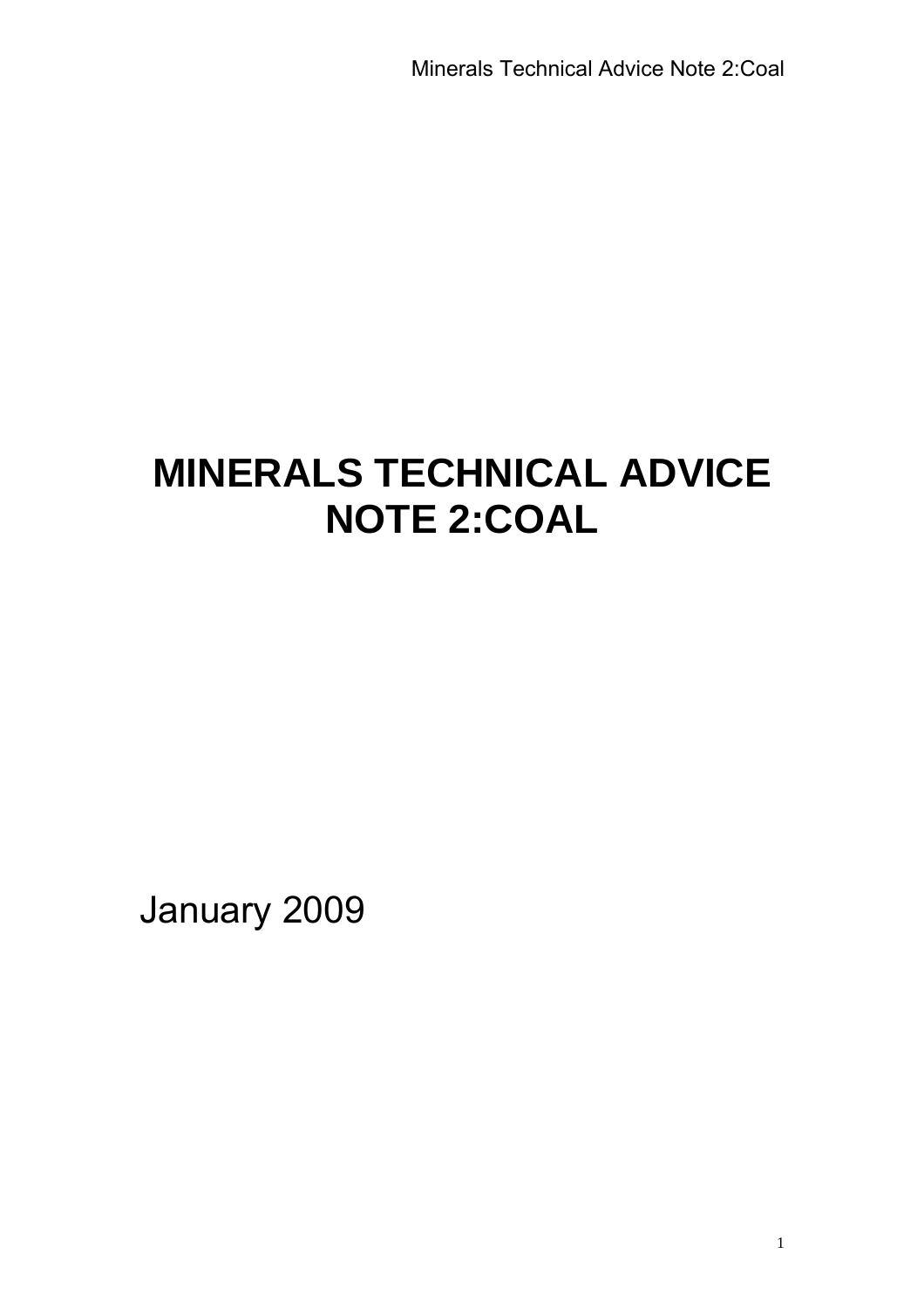| Use of Conditions, Planning Obligations and Agreements 15 |  |
|-----------------------------------------------------------|--|
|                                                           |  |
|                                                           |  |
|                                                           |  |
|                                                           |  |
| National Parks and Areas of Outstanding Natural Beauty 20 |  |
|                                                           |  |
|                                                           |  |
|                                                           |  |
|                                                           |  |
|                                                           |  |
|                                                           |  |
|                                                           |  |
|                                                           |  |
|                                                           |  |
|                                                           |  |
|                                                           |  |
|                                                           |  |
|                                                           |  |
|                                                           |  |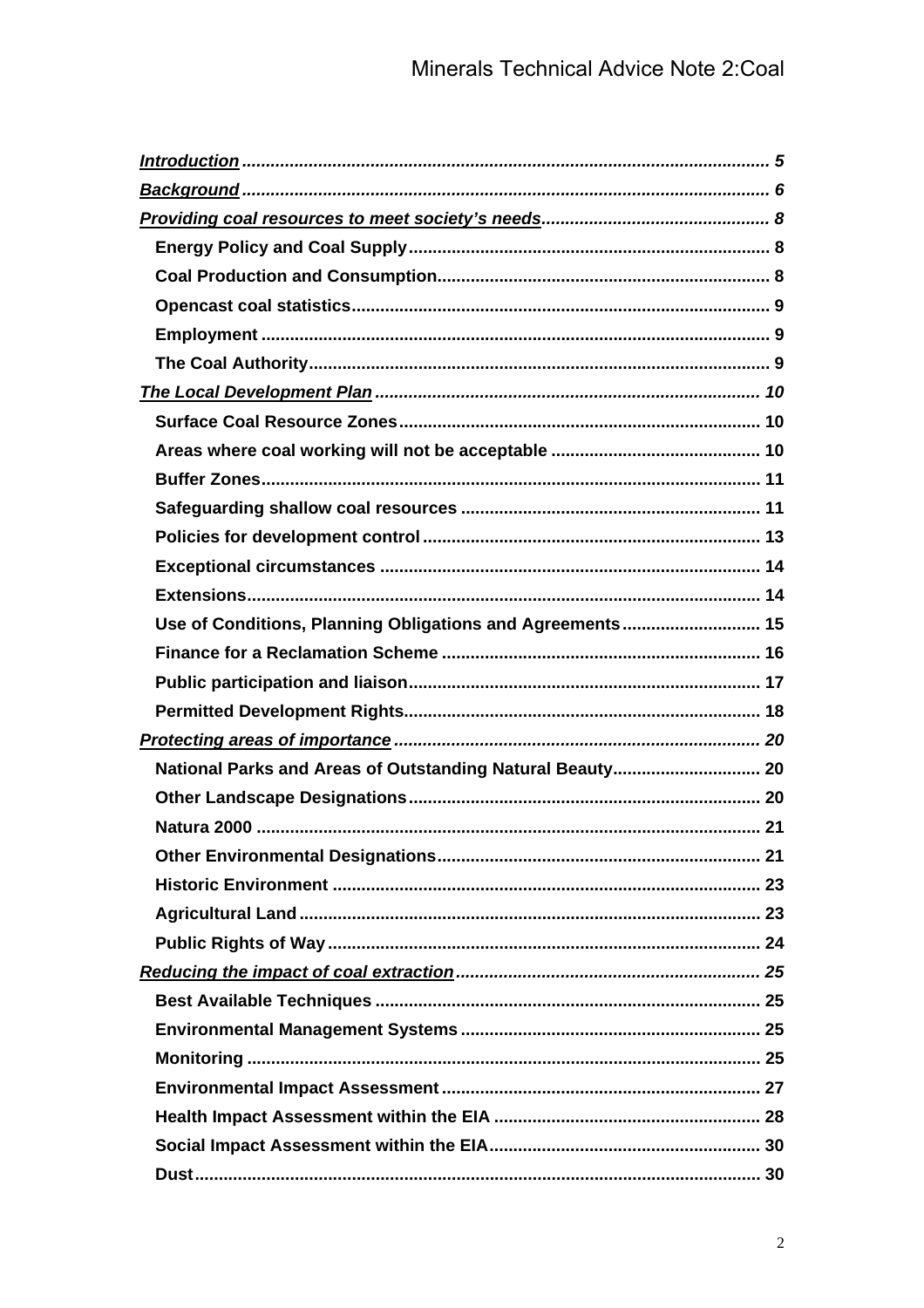| Achieving a high standard of restoration, aftercare, and afteruse  55              |  |
|------------------------------------------------------------------------------------|--|
|                                                                                    |  |
|                                                                                    |  |
|                                                                                    |  |
|                                                                                    |  |
|                                                                                    |  |
|                                                                                    |  |
|                                                                                    |  |
|                                                                                    |  |
| Appendix B: Best practice for liaison and complaints in relation to coal           |  |
|                                                                                    |  |
| <b>Appendix C: Best practice for Environmental Management Systems for</b>          |  |
|                                                                                    |  |
|                                                                                    |  |
| Appendix F: Best practice Environmental Impact Assessment 89                       |  |
| <b>Appendix G: Best Practice for assessing cumulative impact within the EIA 92</b> |  |
| Appendix H: Best practice for Health Impact Assessment 94                          |  |
|                                                                                    |  |
|                                                                                    |  |
|                                                                                    |  |
|                                                                                    |  |
| Appendix N: Best practice for landscape and visual impact assessment 109           |  |
|                                                                                    |  |
|                                                                                    |  |
|                                                                                    |  |
|                                                                                    |  |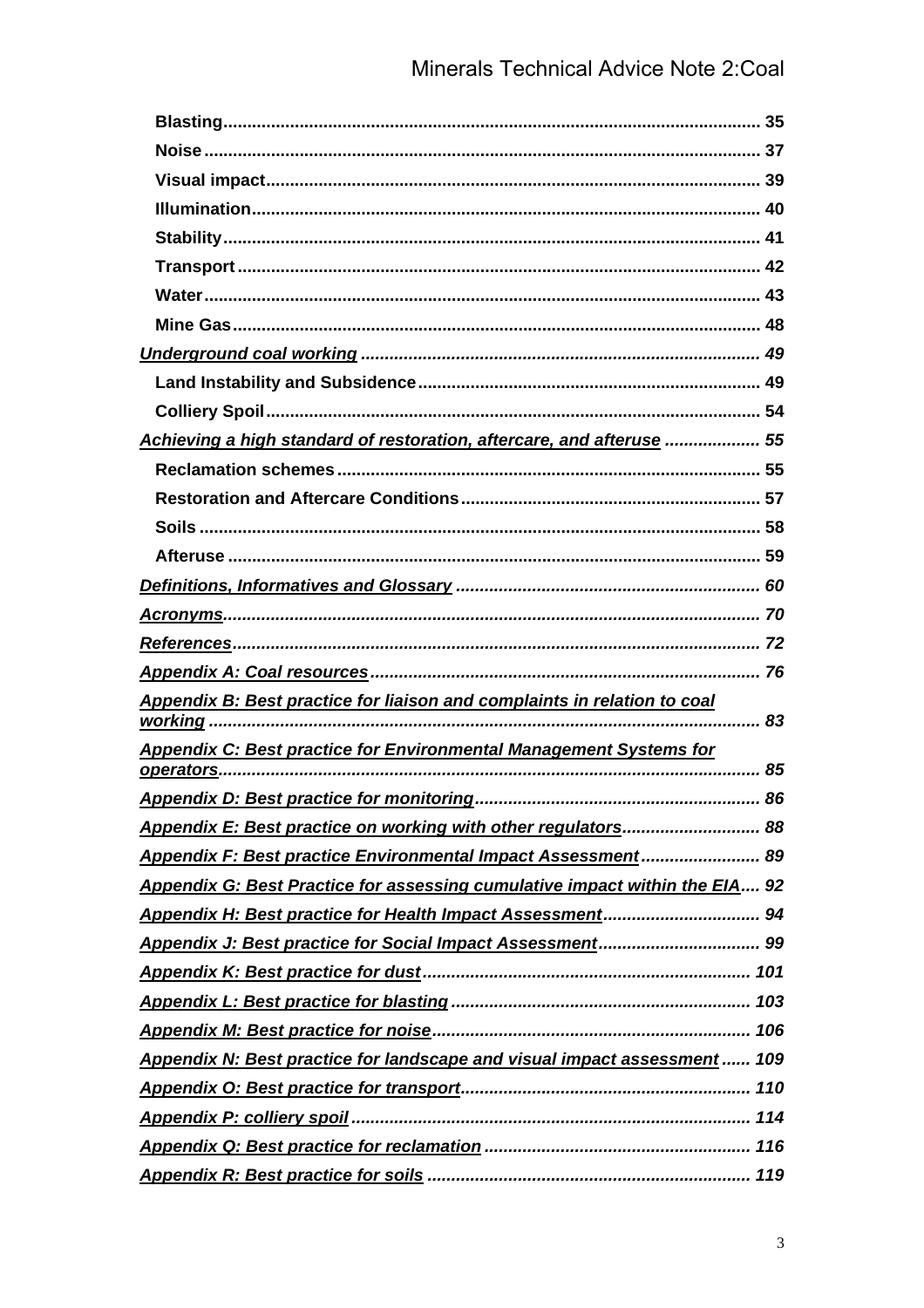Minerals Technical Advice Note 2:Coal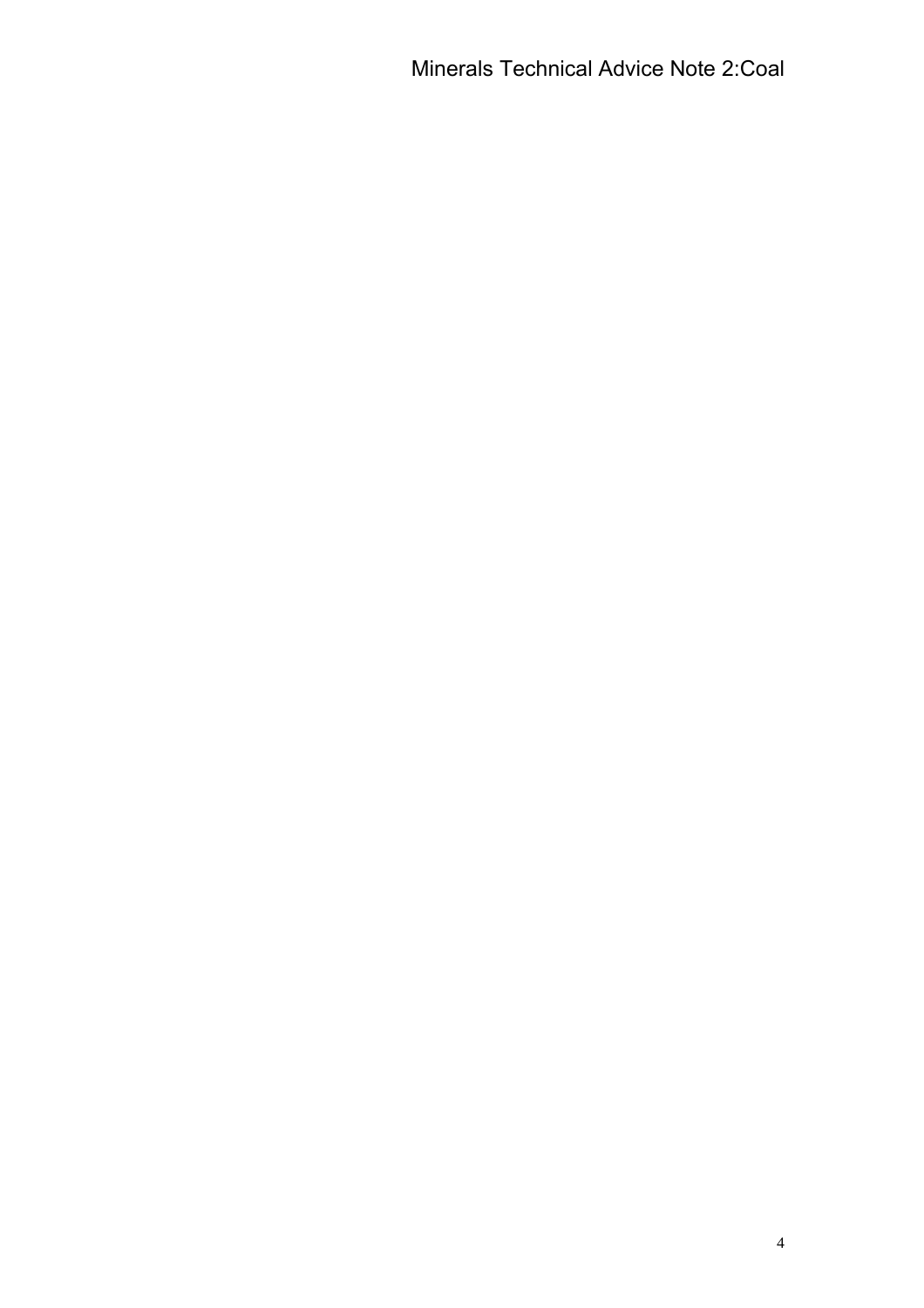# **Introduction**

- 1. This Minerals Technical Advice Note (MTAN) (Wales) sets out detailed advice on the mechanisms for delivering the policy for coal extraction through surface and underground working by mineral planning authorities (MPAs) and the coal mining industry. It should be read in conjunction with Minerals Planning Policy Wales (MPPW) which sets out the general policies for all mineral development and the Ministerial Interim Planning Policy Statement (MIPPS) on Health Impact Assessment (HIA). This advice note uses the term "coal working" throughout. This term reflects the broader usage of "mineral working" as development consisting of the winning and working of minerals, and includes surface coal working, recovery of coal from tips and underground coal working unless otherwise stated.
- 2. Planning Policy Wales, MPPW, Ministerial Interim Planning Policy Statements, Minerals Technical Advice Notes and Circulars should be taken into account by MPAs in Wales in the preparation of development plans. They will usually be material to decisions on individual planning applications and mineral review applications and will be taken into account by the Welsh Ministers and Planning Inspectors in the determination of called-in planning applications and appeals.
- 3. Government policies and planning guidance on the provision of coal have previously been set out in Mineral Planning Guidance Note 3 (MPG3) published in 1994 for England and Wales. MPG 3 (1994), apart from the Annexes, was cancelled by MPPW. This MTAN supersedes the 1994 Annexes, which are hereby cancelled. MPG7: The Reclamation of Mineral Workings (1989); paragraphs 31 to 42 of MPG11: The Control of Noise at Surface Mineral Workings (1993); and Planning Policy Guidance 14: Development on unstable land (1990) are hereby cancelled only in respect of coal-related development.
- 4. The MTAN also contains advice on best practice. This is intended to bring together suggestions for developers, operators, mineral planning authorities and others on the approach to sustainable coal working. With time, some specifics of this advice will be superseded by improvement in technologies and processes, but the general proposals will remain valid.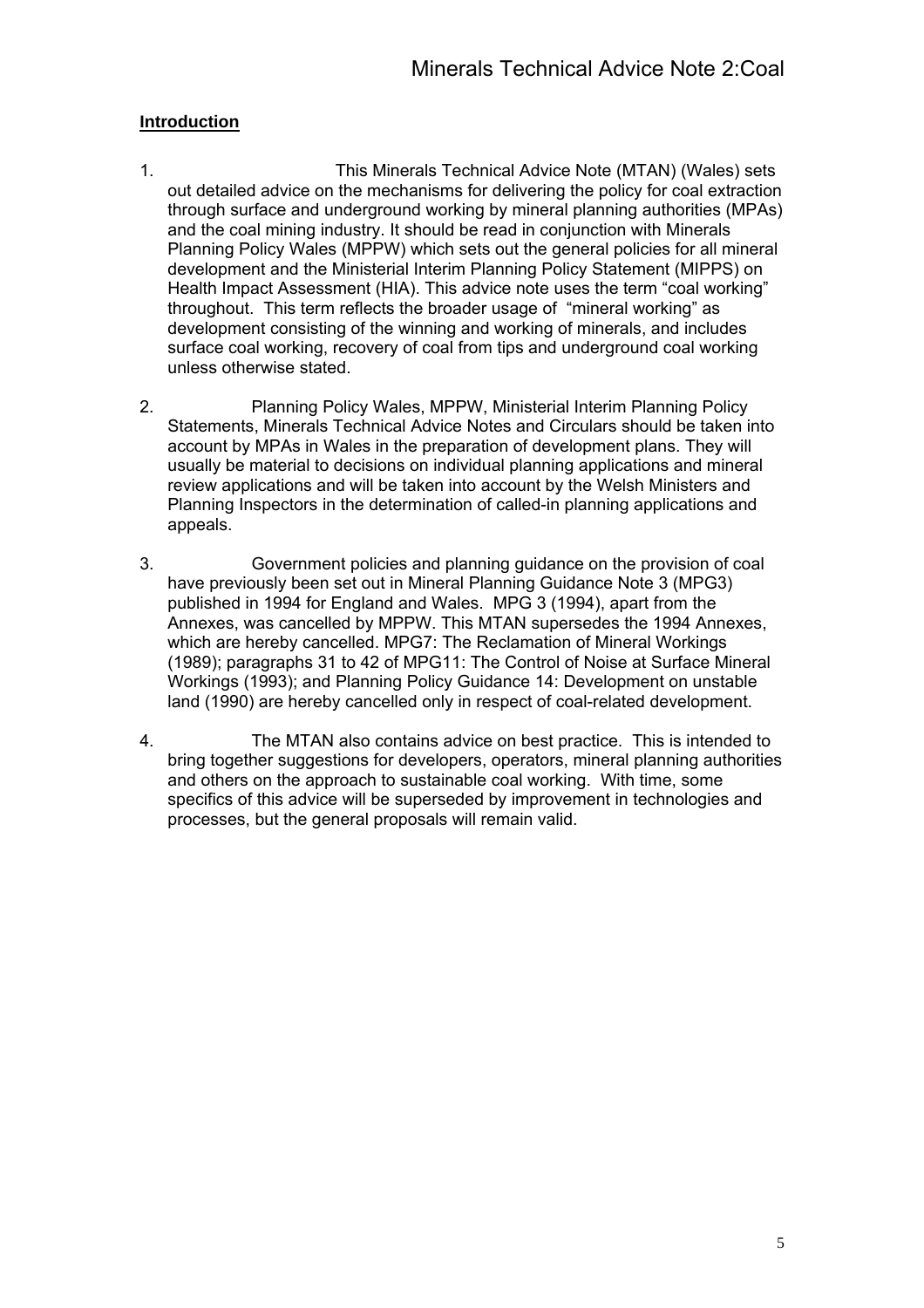# **Background**

- 5. The National Assembly for Wales has a legal duty to pursue sustainable development in all it does. This is built into its Constitution through section 121 of the Government of Wales Act 1998. Section 39 of the Planning and Compulsory Purchase Act 2004 applies to any person who or body which exercises any function in relation to a local development plan. The person or body must exercise the function with the objective of contributing to the achievement of sustainable development.
- 6. The Sustainable Development Scheme adopted by the National Assembly in November 2000 acknowledges that our environment is Wales' greatest asset, that there is an inextricable inter-dependency between our economy and our environment, both having an impact on our communities and our way of life. A thriving and competitive economy where finite resources are used prudently must be compatible with a cleaner and protected environment that includes the natural, social, cultural and historic environment. Starting to Live Differently, the Sustainable Development Scheme of the National Assembly for Wales (2006), explains that the vision of sustainable development remains a broad one, embracing commitments to improving quality of life, promoting equality and tackling disadvantage and poverty.
- 7. The Environment Strategy is the Welsh Assembly Government's long term strategy for the environment of Wales, setting the strategic direction for the next 20 years. The Strategy has five main environmental themes, of which sustainable resource use covers material consumption and waste; water; soils; minerals and aggregates.
- 8. Coal is a non-renewable natural resource. To help to meet society's need for energy while protecting amenity and the environment, coal extraction will follow the key principles of sustainable mineral extraction set out in MPPW, to:
	- provide mineral resources to meet society's needs and to safeguard resources from sterilisation
	- protect areas of importance to natural or built heritage
	- limit the environmental impact of mineral extraction
	- achieve high standard restoration and beneficial after-use
	- encourage efficient and appropriate use of minerals and the re-use and recycling of suitable materials.
- 9. This coal MTAN sets out how impacts should be assessed and what mitigation measures should be adopted, and seeks to identify the environmental and social costs of coal operations so that they are properly met by the operator. Responsible stewardship of natural resources and the environment requires coal working to respect ecological limits and to protect critical natural capital. In considering the effects of coal extraction, MPAs should take into account the level of activity that a particular locality and its community can sustain, as well as the potential benefits from coal working. The effects include potential impacts on people and the environment. Potential benefits include job opportunities, the value to the economy, land stabilisation and the scope for landscape and amenity improvements.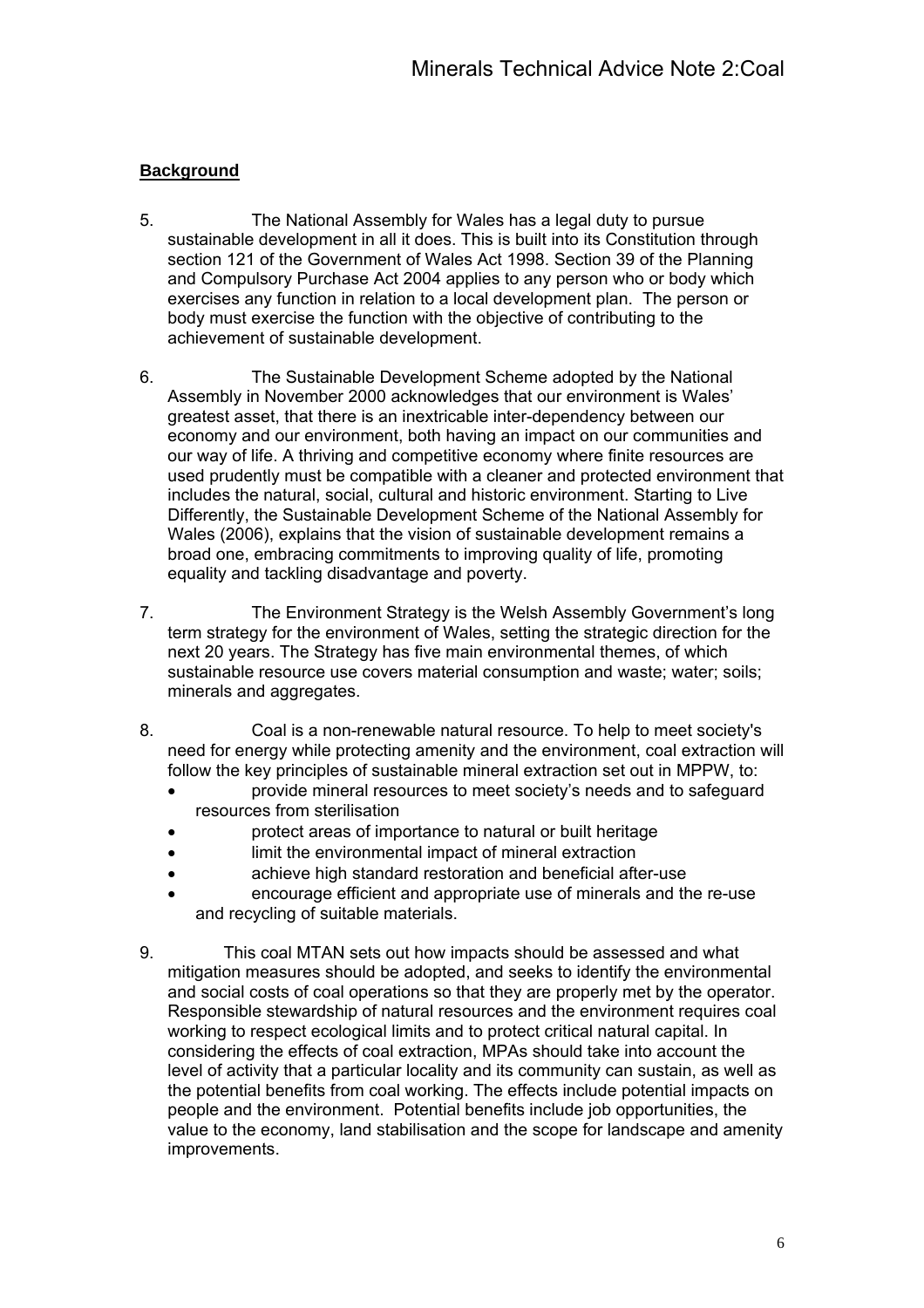10. The future use of coal in Wales will be governed by the requirement to reduce carbon emissions. Carbon dioxide is produced in the combustion of coal for energy generation and in coal transport, and methane is released by its excavation. Wales aims to achieve emission reductions of 3% per year by 2011 in areas of devolved competence, and in the longer term the UK is committed to a cut in greenhouse gas emissions of 80% below 1990 levels by 2050. Applications for coal working should demonstrate that actions to reduce carbon emissions from the extraction and transport of coal are included in the proposals.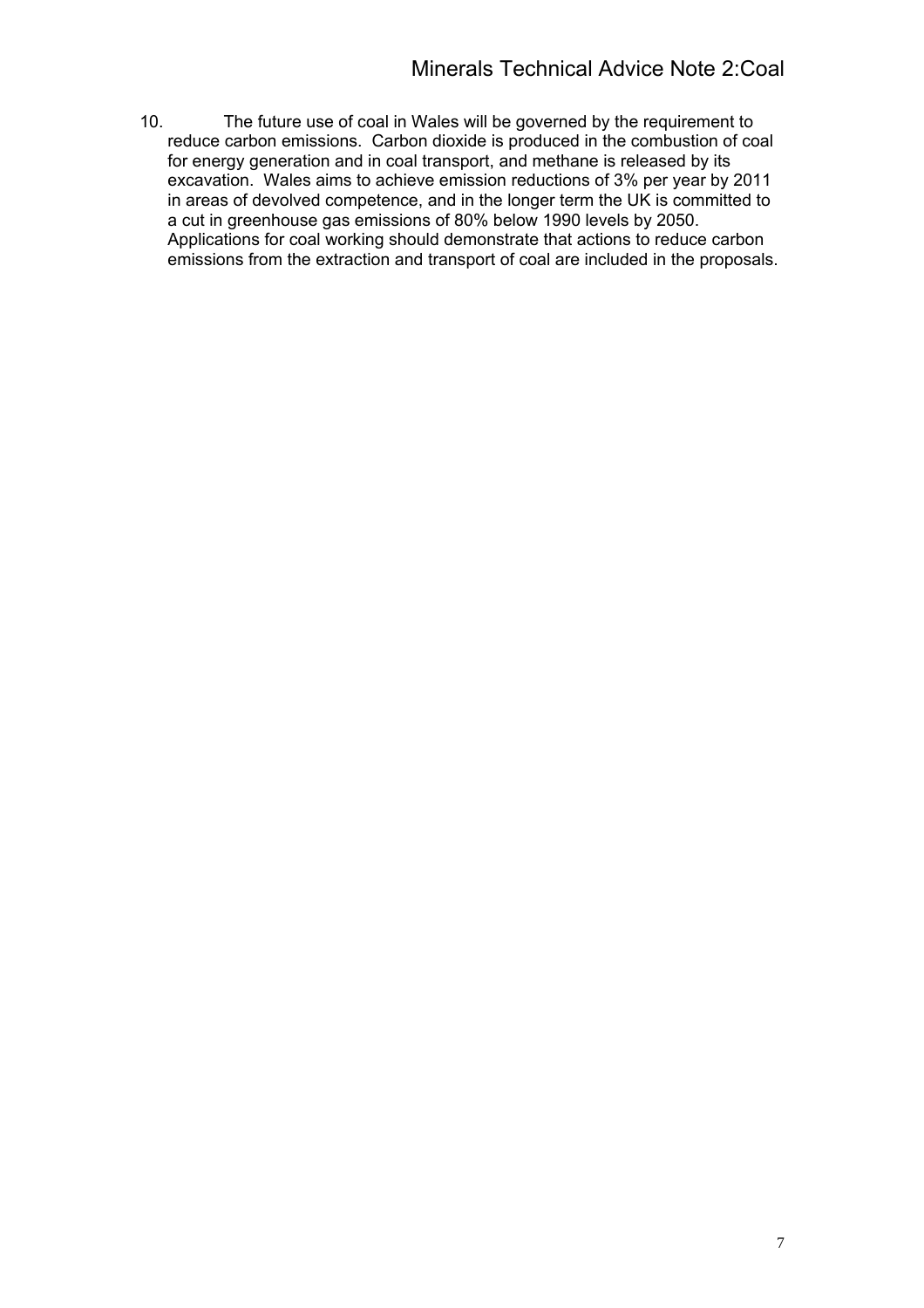# **Providing coal resources to meet society's needs**

# **Energy Policy and Coal Supply**

- 11. The objective of energy policy is set out in MPPW: to ensure a secure, diverse and sustainable supply of energy at competitive prices. This objective takes in the Government's concern for the environment, health and safety and a fair deal for all consumers, as well as its commitment to all aspects of sustainable development. While UK coal is available and the generators continue to choose it, UK coal contributes to energy diversity and supply.
- 12. The current Energy Policy of the United Kingdom is set out in the Energy White Paper of May 2007, building on previous work including the 2003 Energy White Paper and the Energy Review Report in 2006. The consultation draft "Renewable Energy Route Map for Wales", spring 2008 is the first strategic step to delivering strong commitment set out in One Wales, to tackling climate change, including actions on diversified renewable energy generation.
- 13. The Energy Review (July 2006) states the Government believes that it is right to make the best use of UK energy resources, including coal reserves, where it is economically viable and environmentally acceptable to do so. It is likely that coal will be a strategic source of energy for the foreseeable future, and that the generating industry and the steel industry will require a steady supply at today's levels until 2020. There is, however, no forecast of need and no landbank of permitted reserves, such as for aggregates minerals.
- 14. MPPW states that opencast coal is generally more flexible and cheaper to produce than deep-mined coal, and that where UK coal is available and the generators continue to use it, UK coal contributes to energy diversity and supply. But there are important environmental and amenity issues that require very careful consideration.

# **Coal Production and Consumption**

- 15. Information below is based on figures and analysis from the former Department of Business, Enterprise and Regulatory Reform (now Department of Energy and Climate Change), The Coal Authority (CA), Department for Transport (DfT), and British Geological Survey (BGS). It sets out the context for Welsh coal in 2007, but reference should be made to these sources for comprehensive and up-to-date information and trends.
- 16. In 2004, total UK production was 25.1 million tonnes (Mt); this fell in 2007 to 17Mt, with 8.9Mt coming from opencast. Very little UK coal is exported (half a million tonnes), and in 2007, 43 Mt were imported, reflecting continuing demand for the generating sector. UK coal consumption in 2007 was 62.7Mt, of which electricity generation used 52.4Mt. Total UK stocks at the end of the year were just over 14Mt.
- 17. Opencast coal production in Wales has slowly declined from 3 Mt in 1995 to just over 1 Mt in 2007/8, and deep-mined Welsh coal production in 2007/8 was 168,000 tonnes. Between 2005 and 2006, permitted opencast reserves in Wales increased from 3.9Mt to 17Mt.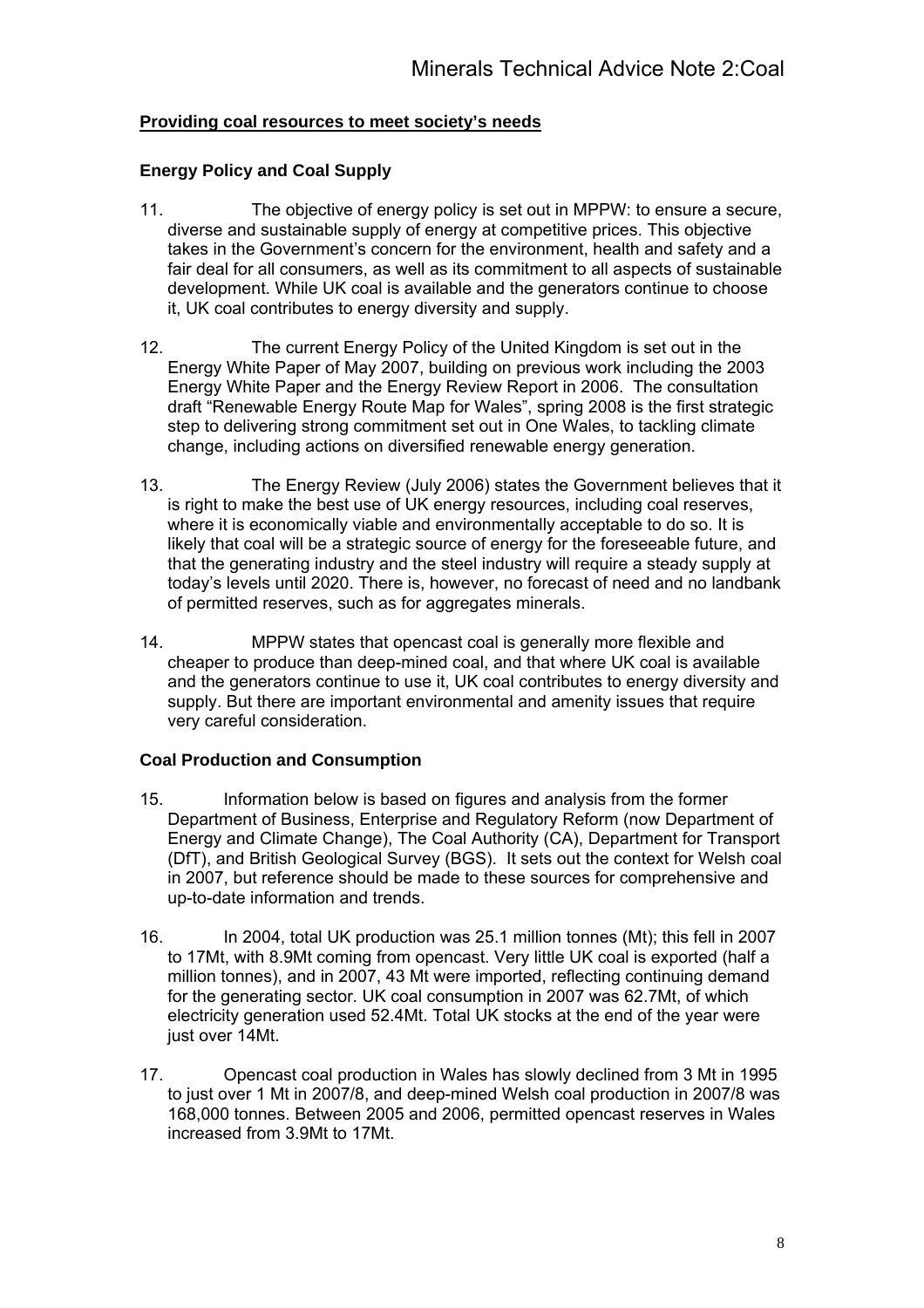18. Coal demand in Wales in 2007 was in excess of 6 Mt; some 30% for coke production and blast furnace use, 70% for electricity generation. There is also a Welsh market for coal, particularly anthracite, in industry and domestic boilers. The steel industry at Port Talbot developed around the extensive coking coal resource of the South Wales coalfield, as coke is an essential raw material for steel making.

# **Opencast coal statistics**

19. Information on production and permitted reserves of coal in Wales, Scotland and England from 1994 is currently collected annually by the Minerals Planning Authorities with coal resources, and collated<sup>1</sup> by the British Geological Survey (BGS) in collaboration with The Coal Authority. Minerals Planning Authorities are asked to continue to contribute to the summary of opencast coal statistics.

# **Employment**

20. In 2006 Wales directly employed about 750 people in the coal industry. For every 100 jobs in coal production, between 50 and a hundred jobs are supported elsewhere in Wales.

# **The Coal Authority**

21. The Coal Authority is a Non-Departmental Public Body with responsibility for all the interests previously vested in British Coal in respect of unworked coal and coal mines and for the liabilities associated with past coal mining and unworked coal. The main functions of the Authority are to manage the coal resources under its control, encourage economically viable operations to work these resources, grant licences for coal exploration and extraction, provide effective management of subsidence damage claims, and provide information on past, present and proposed future coal mining activities. Any activities which intersect, disturb or enter any of the Authority's coal interests require the prior written permission of the Authority. Failure to obtain permission for such activities is a trespass, with the potential for court action.

l <sup>1</sup> http://www.bgs.ac.uk/mineralsuk/minequar/coal/occ/home.html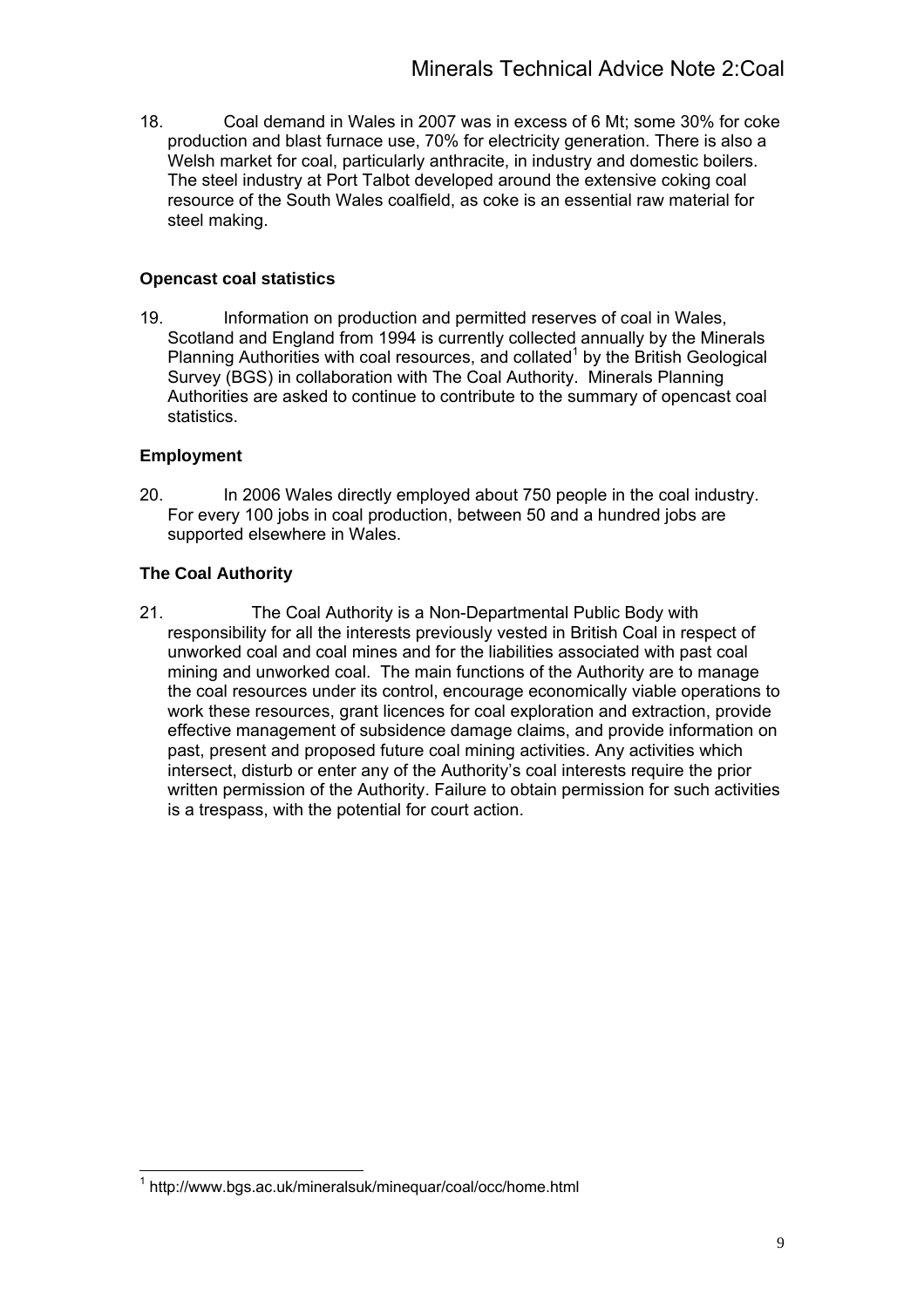# **The Local Development Plan**

22. Where relevant, MPAs should set out their strategy for the sustainable management of the coal resource in their Local Development Plan (LDP), directing coal working away from sensitive locations and ensuring that any environmental or community impacts can be mitigated. For certainty, areas where coal should not be worked, buffer zones around existing and proposed coal working sites and areas to be safeguarded should be shown on the Proposals Map.

## **Surface Coal Resource Zones**

- 23. Appendix A contains an extract from the British Geological Survey (BGS) description of the coal resources of the south and north Wales coalfields. The resources have been divided into three zones, within which coals of potential economic interest for opencast extraction may occur. It is acknowledged that this information is limited. The three zones are defined only by their outcrop at surface; the extent beyond this of economical coal resources is influenced by a range of factors, including surface constraints, the geological structure, previous surface and underground working areas, and the coal quality. Accessibility determines the surface extent for excavation and overburden storage and thus, in turn, the depth of the excavation.
- 24. The primary Resource Zones constitute the main targets for opencast coal extraction and have been much exploited. The secondary Resource Zones are areas in which the coals are generally thinner and less concentrated in distribution. Nevertheless, the zones are an important resource and its coals have been exploited and continue to be worked, albeit on a smaller scale. Smaller areas of thin coal may lie outside these zones (tertiary zone).
- 25. The BGS holds a Geographical Information System (GIS) with information for Wales on the coal resource and major constraints; the linework for the three resource zones is available to MPAs electronically. MPAs can base their appraisals on the BGS Resource Maps or, if they choose, can supplement this information with other sources of data. They are encouraged to consult the Coal Authority, as a source of baseline information, and coal operators, who may be able to provide useful advice.

# **Areas where coal working will not be acceptable**

- 26. MPPW seeks to provide certainty in the future extraction of energy minerals, and says: *Mineral planning authorities should therefore consider all available information on the extent of energy mineral resources. They must provide as much guidance in their unitary development plans (superseded by LDPs) as possible to indicate where it is likely to be environmentally acceptable for these resources to be worked. To achieve this degree of certainty, policies should state where such operations would not be acceptable and should provide unequivocal statements as to why, and should also provide a set of clear criteria against which any future proposals will be assessed in those areas where there is a possibility of extraction*.
- 27. The MPA should set out the criteria against which potential locations for proposed coal working during the plan period are assessed. The evidence for defining the areas where surface coal working will not be acceptable should be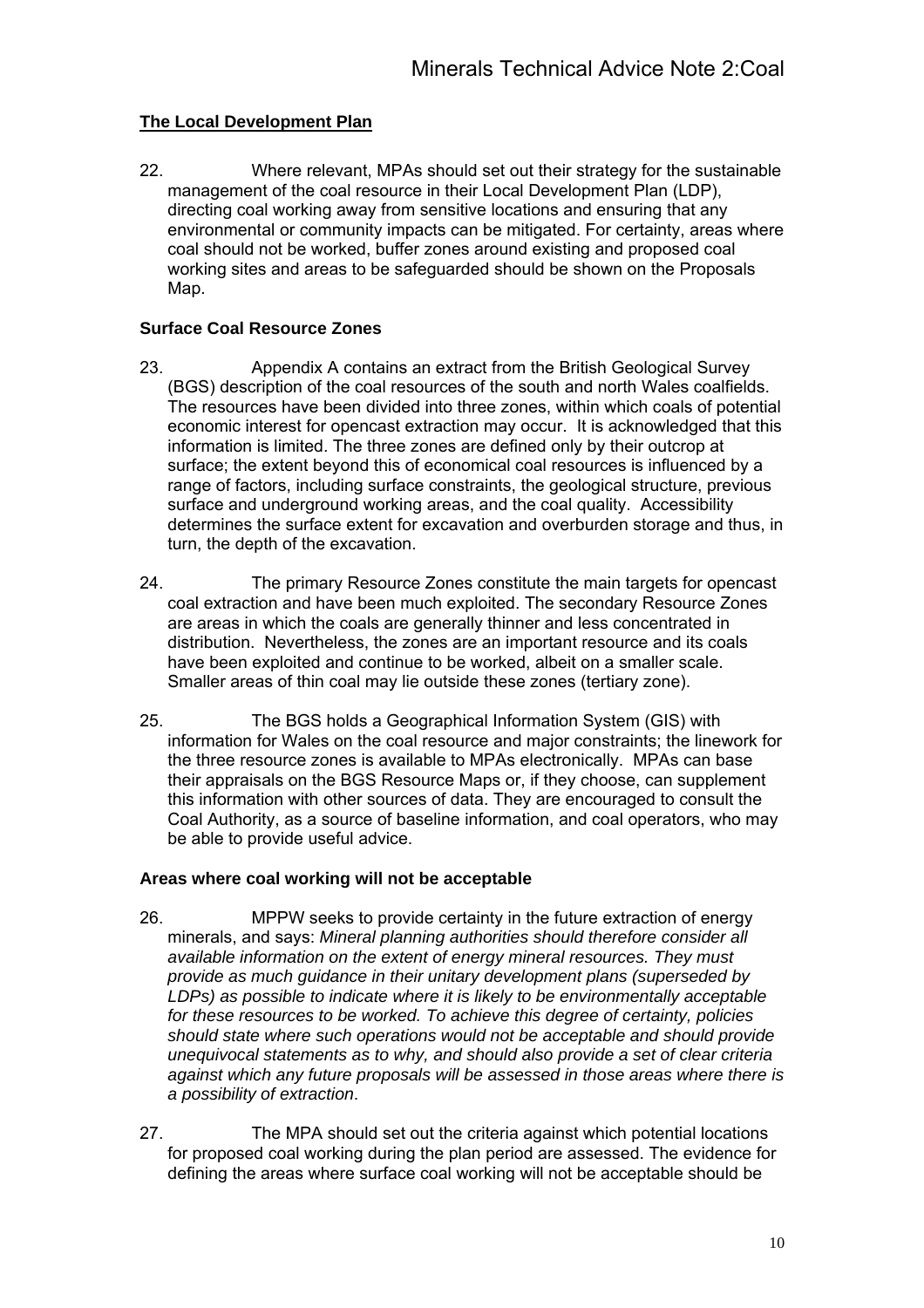described in the technical documents and considered in the Strategic Environmental Assessment and Sustainability Appraisal. These provide the background to the LDP policy and to the Proposals Map, on which the areas where coal working will not be acceptable should be shown.

- 28. The surface expression of the coal (the sum of the areas defined by BGS as the primary, secondary and tertiary Resource Zones) provides the baseline information on which the determination of areas where coal working will be unacceptable should be based.
- 29. In defining these areas where coal working will not be acceptable, MPAs should take into account that coal working will generally not be acceptable within 500 metres (m) of settlements, or within International and National Designations of environmental and cultural importance. The SEA/SA of the LDP may identify additional areas of constraint for the LDP period. These could include, for example, Air Quality Action Zones; areas where demonstrable cumulative and in-combination effects mean that an area cannot absorb further environmental impacts; and where clear evidence can be provided that coal development would have an adverse effect on proposals to attract or retain investment in an area.
- 30. It is for the MPA to define a "settlement" and a settlement boundary, but they should also ensure through the development control process that there are no unacceptable impacts on individual houses or sensitive properties. The research undertaken by BGS used a grouping of ten properties as the baseline for a settlement, which has the advantage of a coherent spatial approach.
- 31. As a part of the LDP process, the MPA will consider proposals put forward for coal working sites over the plan period, with acceptable candidate sites to be shown on the Proposals Map. The coal industry is asked to co-operate to provide information at an early stage.

# **Buffer Zones**

- 32. MPPW sets out the concepts and policy on buffer zones in paragraph 40; a Buffer Zone is described as an area of protection around permitted and proposed mineral workings. They must be clearly defined and indicated in Unitary Development Plans (now LDPs). The MPA will show buffer zones on the Proposals Map, as 500m around permitted or proposed working, from the site boundary (or boundary for surface development for underground mining), unless there are exceptional circumstances as set out in paragraph 40 of MPPW or in paragraph 51, below.
- 33. For both surface and underground coal working, the buffer zone will cease to apply once the Restoration Certificate is, or could be, issued.

# **Safeguarding shallow coal resources**

34. Coal can only be worked where it is found, and a long-term strategy is required to protect what may become a strategic resource. MPPW sets out the requirement to safeguard the minerals which society may need in paragraph 13: *Areas to be safeguarded should be identified on proposals maps and policies should protect potential mineral resources from other types of permanent development which would either sterilise them or hinder extraction, or which may hinder extraction in the future as technology changes.* The designation does not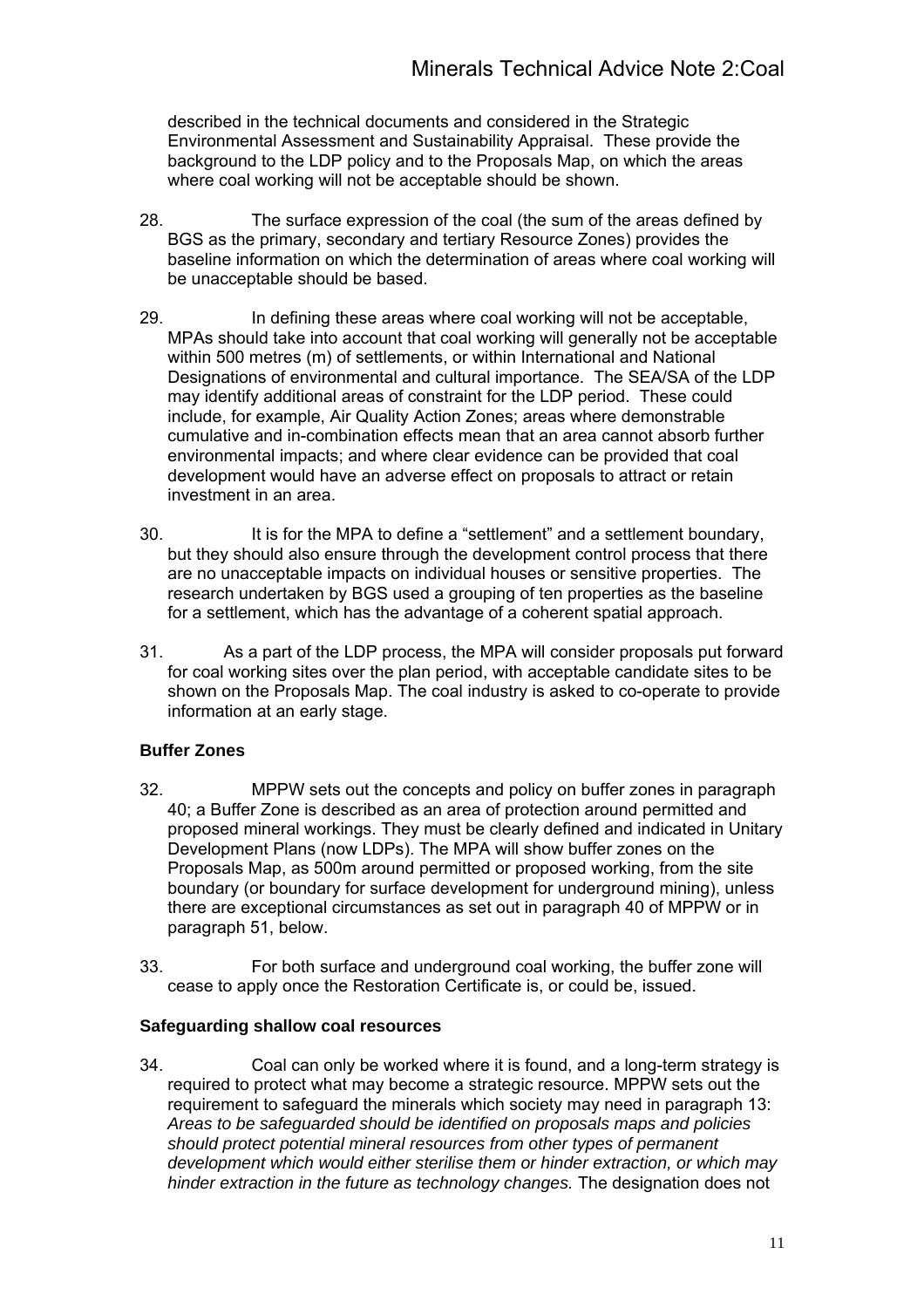indicate an acceptance of working, and may be overlapped by the areas where coal working will not be acceptable during the plan period. To identify areas for safeguarding, it is necessary that …*the location and quality of the mineral is known and that the environmental constraints associated with extraction have been considered.* 

- 35. Because of the degree of detail needed to assess the viability of a coal resource, the uncertainty of the markets in the long term and the potential for technological change, the following steps will be considered as meeting that requirement.
- 36. The MPA should determine whether primary and secondary coal Resource Zones lie within its area; the BGS Resource Maps provide this information. The MPA may have additional information to supplement the BGS linework to provide more detailed or up to date information, but there is no requirement for them to seek additional information and the existing lines defining seam outcrops and depth limits are sufficient.
- 37. Where Coal Resource Zones are present, the MPA should exclude from these Resource Zones International and National Designations of environmental and cultural importance, and Settlements.
- 38. Where the MPA has clear evidence that an area within the remaining resource zones will not realistically be viable, the area should be excluded. This might be because of previous opencast working unlikely to be revisited, for which acceptable evidence would be recent working, the depth or basal seam of the workings, taken from the completion plan of the workings; or MPA records; prohibitively thick drift cover; or borehole evidence from previous prospecting. The Coal Authority and industry may be able to provide advice. These rules provide a balance between the work entailed in obtaining information and the extent of the areas covered by the safeguarding policy. The areas to be safeguarded must be shown on the Proposals Map of the LDP. It should be noted that coal resources will continue beyond the safeguarded areas.
- 39. Areas for development in the LDP should only conflict with the safeguarded areas if no alternative location can be found, or if the development area cannot be modified to avoid the safeguarded coal resource. If the conflict remains it should be clearly identified and future applicants will need to demonstrate that:
	- the coal resource is not of potential value, or
	- an acceptable amount of the mineral can be extracted prior to development, or
	- it would not meet either of the tests of environmental acceptability or community benefit to extract the coal, or
	- the development is of a temporary nature and can be completed and the site restored to a condition that does not inhibit extraction within a reasonable timescale – this would include windfarms, or
	- it is a minor development, including householder applications such as extensions to houses and fences, walls, bus shelters.
- 40. Proposed development within 500m of a safeguarded area that is not within an existing settlement boundary, and will result in a new settlement or sensitive building, should also be appraised to determine its impact on protected coal resources.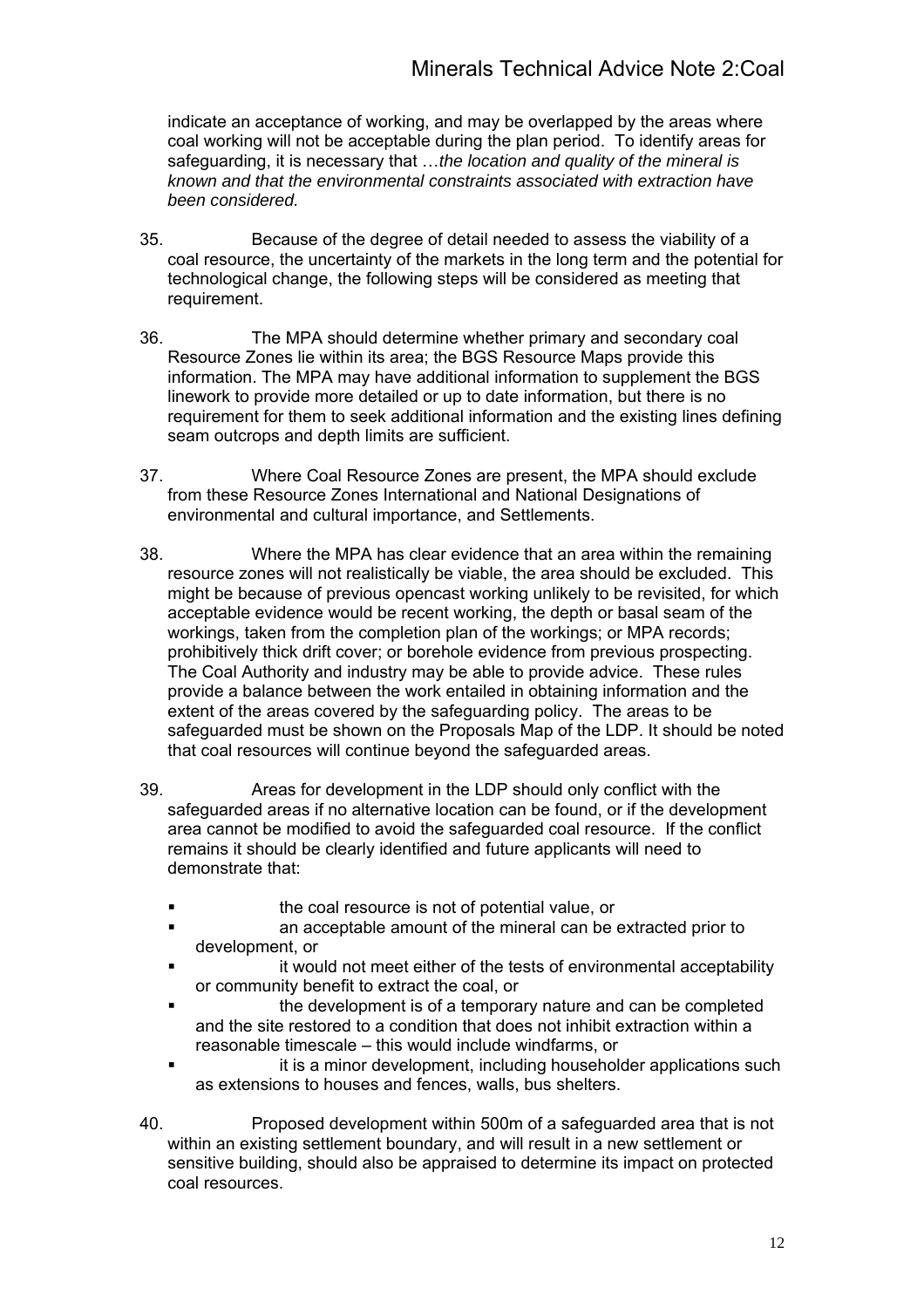- 41. The MPA should liaise with adjacent authorities to ensure consistency and continuity of safeguarded areas.
- 42. Pre-extraction should be considered where development is proposed on a coal resource, whether or not the resource is safeguarded.
- 43. This advice does not safeguard coal which would be worked by underground methods. However, where the CA or the coal industry has knowledge of long term proposals for underground coal working, they should inform the MPA. This will enable any potential impacts to be considered for other proposals coming forward in the LDP. It is recognised that there may be confidentiality issues.

## **Policies for development control**

- 44. MPAs should set out a general policy in the LDP to ensure that the potential environmental, amenity and health impacts from coal operations are kept within acceptable limits. (See section on *Reducing the impact of coal extraction*). MPAs may need to prepare Supplementary Planning Guidance (SPG) to set out more detailed guidance on the way in which policy in the development plan will be applied in particular circumstances or areas. SPG does not form a part of the development plan but must be consistent with it. SPG should be subject to the proper procedures of consultation, revision and formal adoption by the MPA.
- 45. MPPW states:

*1) The proposal should be environmentally acceptable or can be made so by planning Conditions or obligations, and there must be no lasting environmental damage.* 

*2) If this cannot be achieved, it should provide local or community benefits which clearly outweigh the disbenefits of likely impacts to justify the grant of planning permission.*

Further criteria apply to protected sites and restoration.

- 46. MPAs should set out in the LDP or in SPG the criteria against which they will assess the impacts in considering an application, or review of Conditions. The MPA will consider the effects on the surrounding environment and communities, and where these effects cannot be adequately controlled or mitigated, the second test of MPPW must be applied. MPAs should make clear the principal criteria they will use in determining local or community benefits. Examples of criteria related to community benefit might include:
	- The removal of hazards arising from previous underground working,
	- The restoration of land to public amenity and open space,
	- The creation of areas for nature conservation,
	- The remediation of damaged land,
	- Demonstrable employment or economic benefits, or
	- The preparation of land suitable for future built development.

47. Where permission is granted after the second test is applied, the control and mitigation of impacts will still be required.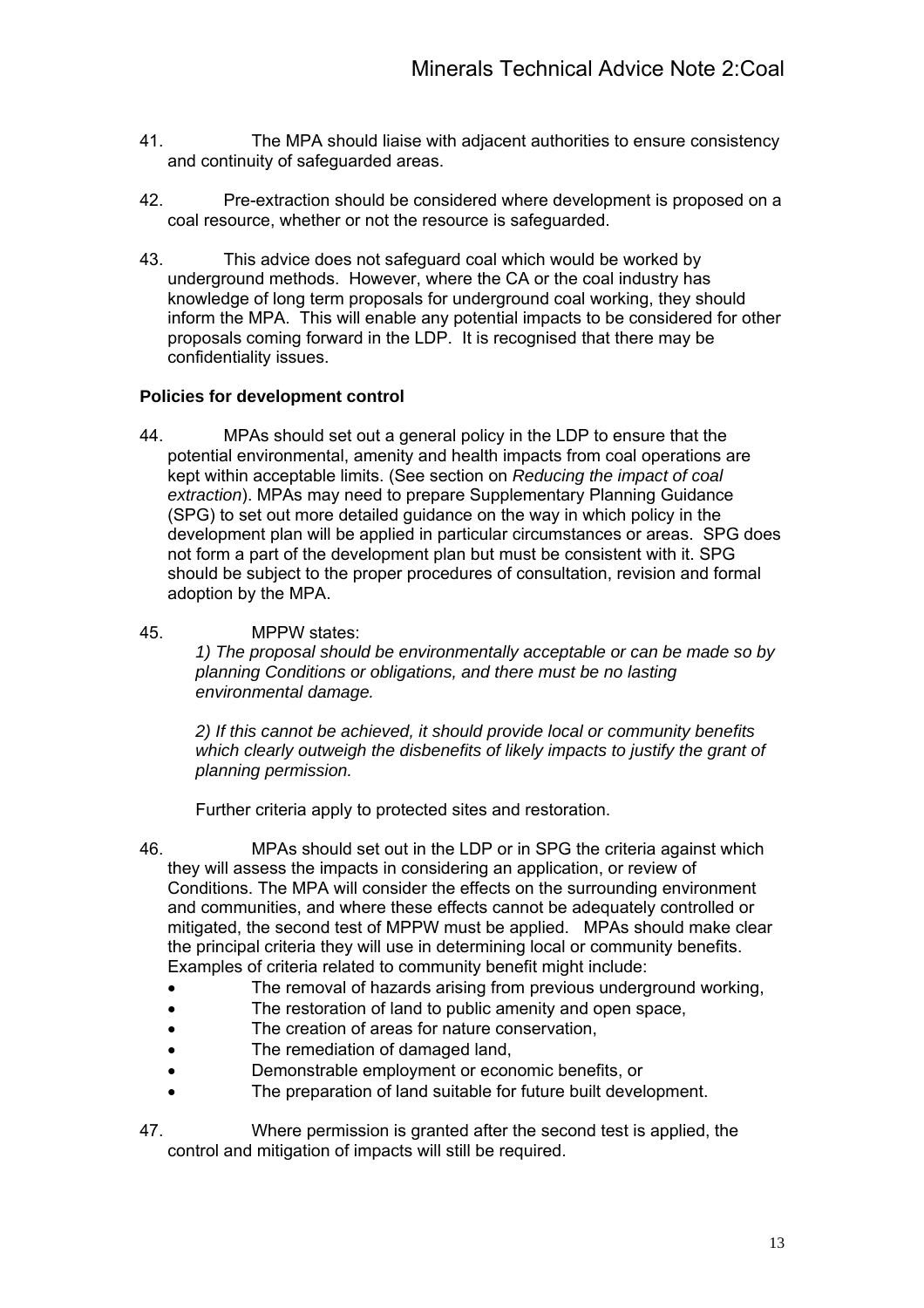# *Restoration and afteruse*

48. The LDP or SPG will provide guidance on the appropriate uses of land within the Plan area, and hence the restoration and afteruses that are likely to be acceptable in the local context. The MPA should consider providing guidance on their expectations of for acceptable land use and should consider how quantifiable standards of "fitness for use" can be defined, or, alternatively, reclamation and working methods specified in Conditions, to enable enforcement if necessary.

# **Exceptional circumstances**

- 49. Exceptionally, having considered the evidence put forward with a surface or underground coal working application, coal working may be permitted within 500m of settlements. Factors to be considered include:
	- where coal working provides the most effective solution to prevent risks to health and safety arising from previous mineral working;
	- to remediate land damaged by shallow coal workings or mine waste, where coal extraction appears to be the most sustainable option;
	- where topography, natural features such as woodland, or existing development, would significantly and demonstrably mitigate impacts;
	- where major roads or railways lie between the settlement and the proposed operational area and coal working would not result in appreciable cumulative and in-combination effects;
	- where the surface expression of underground working does not include the significant handling or storage of the mineral or waste;
	- when the proposal is of overriding significance for regeneration, employment and economy in the local area; or
	- where extraction would be in advance of other, permanent, development which cannot reasonably be located elsewhere.
- 50. Where such exceptions justify surface working within 500m of a settlement, the area of working should be restricted to the area reasonably necessary for remediation. The MPA should seek the best balance between the scale, working-method and the timing of individual phases, the opportunities for early restoration and aftercare, and hours of working. Strong evidence of the necessity for remediation, including the evaluation of options, is required to justify working within 200 m of a settlement, and the social and environmental impacts on the affected settlement must be carefully weighed.
- 51. There are occasions where the site boundary of an existing or proposed site is drawn widely to encompass conservation areas for wetland or tree planting, or where a rail access forms a part of the site. If it can be clearly demonstrated that such areas will generate only insignificant impacts, the MPA may wish to consider defining an operational boundary which excludes such nonoperational areas. Such a boundary must be set out in the supporting evidence for any proposed site and identified clearly in any planning permission. Any subsequent application to alter the use of land outside the operational boundary would not meet the criteria for a minor extension.

# **Extensions**

52. Paragraph 41 of MPPW states says that extensions to existing mineral workings are often more generally acceptable than new greenfield sites. This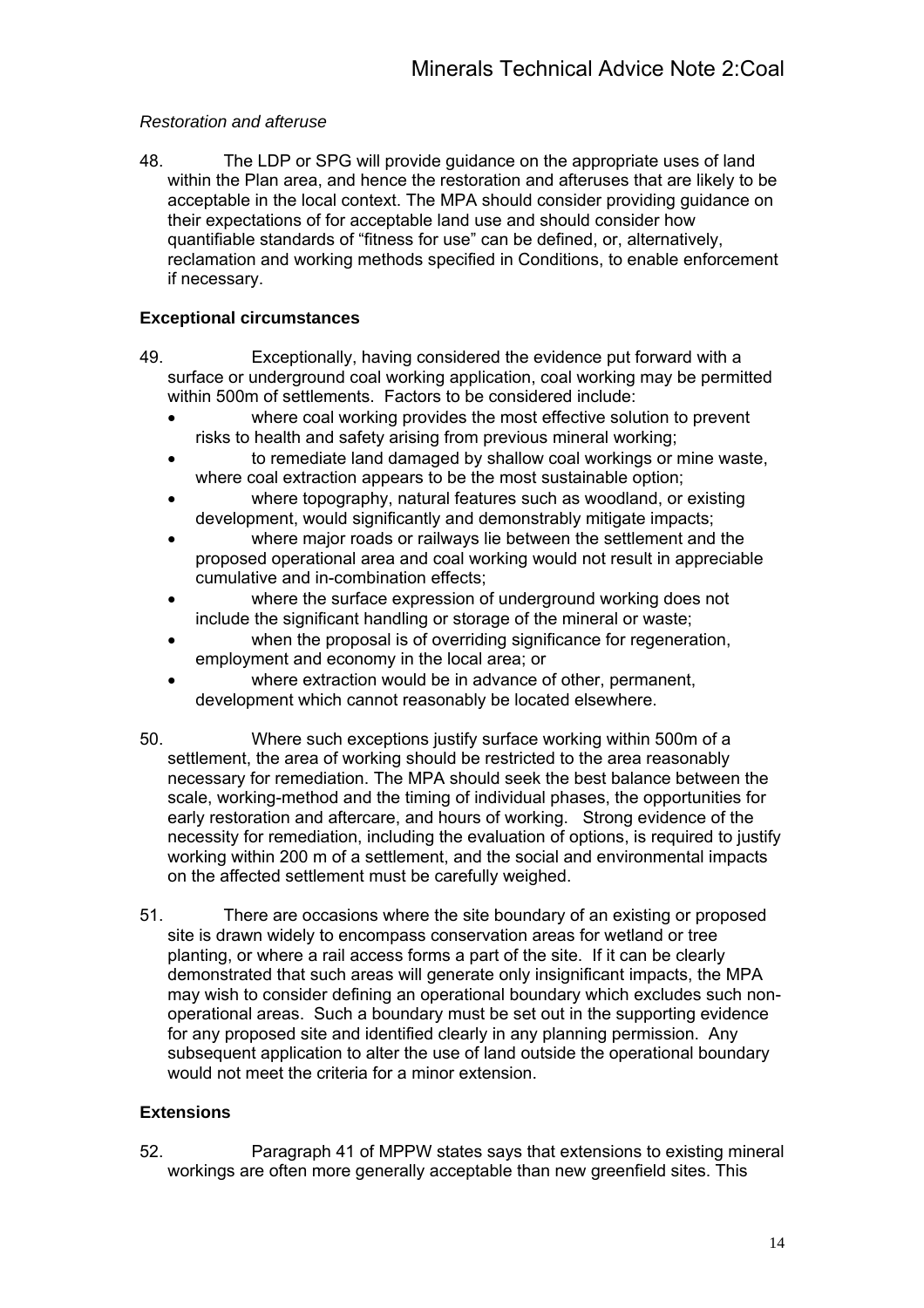needs to be balanced with the policy on buffer zones and take into account issues of cumulative and in combination effects. A piecemeal approach to extensions, whether lateral or to depth, can increase the uncertainty for local communities. Applications for coal extraction should identify any adjoining coal resources.

- 53. For surface coal workings, if the application for an extension is beyond the original site boundary or outside any operational boundary agreed by the MPA, the economic preference for extensions should be very carefully weighed against the social and environmental costs. Approval of an application does not carry any presumption in favour of any future extension, which would be determined on its merits and in relation to national planning policy, the development plan and any other material consideration. The applicant will wish to consider the extent of the new application site boundary. They should look carefully at how spoil mounds, coal preparation, stocking and loading areas, offices and access arrangements can be relocated to enable as much of the original site as possible to be released into aftercare, with restored public access. As a part of any application for extension, the operator is encouraged to demonstrate that this does not delay progressive reclamation of the principal part of the existing site. This new site area will require a newly drawn buffer zone.
- 54. An application for a minor extension is regarded as very short-term and small-scale, and an integral part of the original site. It would be within the existing site boundary, or operational boundary if applicable, and require no amendment to the buffer zone. Where a minor extension is applied for (both lateral extensions and extensions to depth would be a new application) the MPA should consider matters such as whether:
	- the proposal would be the most sustainable way to prevent hazards from the migration of gas or water or the collapse of unstable ground
	- it is necessary for physical access to reserves on the original site, including for reasons of stability
	- the proposal would stabilise the ground in advance of planned development
	- the reclamation of the original site would sterilise the resource in the proposed extension
	- it would lead to a significantly improved reclamation scheme
	- the cumulative effect would be acceptable
	- it is closer to housing or sensitive development than the existing site
	- it will delay the restoration of the existing site by an appreciable time
	- it will impact on communities already affected by the original site, and if so what are the benefits for those communities and what are their views
	- the operator has a good track record on the environment, on community consultation, and in responding to complaints.
	- the original site has a restoration bond which would not need to be increased.

# **Use of Conditions, Planning Obligations and Agreements**

# *Conditions*

55. Conditions must satisfy all the tests in Welsh Office Circular 35/95, The Use of Conditions in Planning Permissions. This section refers to planning Conditions that relate to environmental management, which should be for matters that are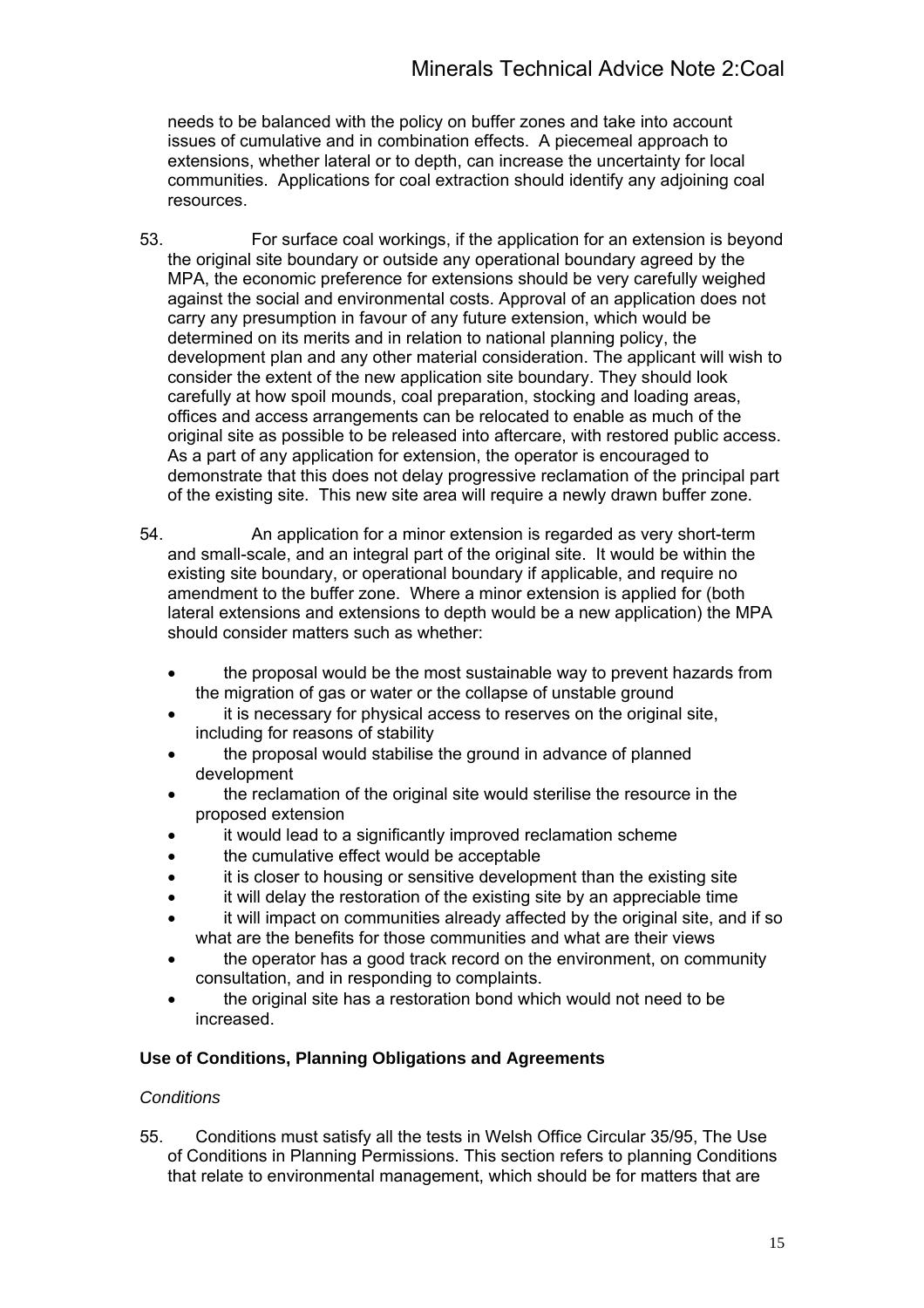under the control of the operator and should not be in conflict with Health and Safety legislation. Conditions should be used to ensure that coal operations are carried out in such a way that impacts are minimised at source and controlled to acceptable levels. They can require limits to the duration of the permission, best practice, measurable performance requirements, an adequate and appropriate monitoring scheme, measures to mitigate impacts, and beneficial site phasing and design.

- 56. When considering environmental management, care is required to consider how a Condition could be enforced. It may be appropriate to set thresholds and limits to identify harm, and the actions required to rectify the problem and to prevent recurrence. Planning Obligations or Legal Agreements may be the more appropriate mechanism to control the development.
- 57. The Conditions are available for public inspection, and should be accessible for inspection at the site as well as at the MPA's offices.

## *Use of planning obligations and agreements*

- 58. Policy concerning potential planning obligations for coal extraction in LDP are intended to make development acceptable in planning terms and potentially play a number of roles in coal operations. Agreements can be necessary to secure access for monitoring or off-site mitigation works, and may be required for longterm aftercare of the restored site. A Planning Obligation may be a unilateral undertaking by a developer, or an agreement between a developer and the MPA. As well as relating to activities and uses, it may require payments, for example to cover the cost of restoration, to be made to the MPA. Unacceptable development must not be permitted because of benefits offered by a developer that are not necessary in planning terms. Similarly, Planning Obligations should never be used purely as a means of securing for the local community a share in the profits of development.
- 59. Coal operators may unilaterally undertake to pay for mitigation, such as acoustic double-glazing for noise-sensitive properties or window cleaning for adjacent properties, as additional safeguards for amenity. This may be appropriate when directly related to the impacts caused by the coal development, but is not an alternative to other controls or a way of legitimising higher emissions than acceptable limits. Legal agreements may be appropriate when the impacts from off-site traffic are otherwise unacceptable.

# **Finance for a Reclamation Scheme**

- 60. Financial guarantees provide reassurance that a site would be restored in the event of failure. They also help to establish and draw attention to the real cost of reclamation. MPPW considers financial guarantees in paragraphs 53 and 54. The applicant should thoroughly understand, and make financial provision for, responsibilities under the reclamation Conditions and agreements. MPPW states wherever it is reasonable to do so, authorities may require financial guarantees. Operators are encouraged, as a reasonable alternative, to participate in established mutual funding or guarantee schemes which safeguard against possible financial failure.
- 61. Restoration guarantees improve the certainty of site restoration for the regulator and the community. Although few in number in the UK, failures to restore sites have had significant cost implications for MPAs. This small but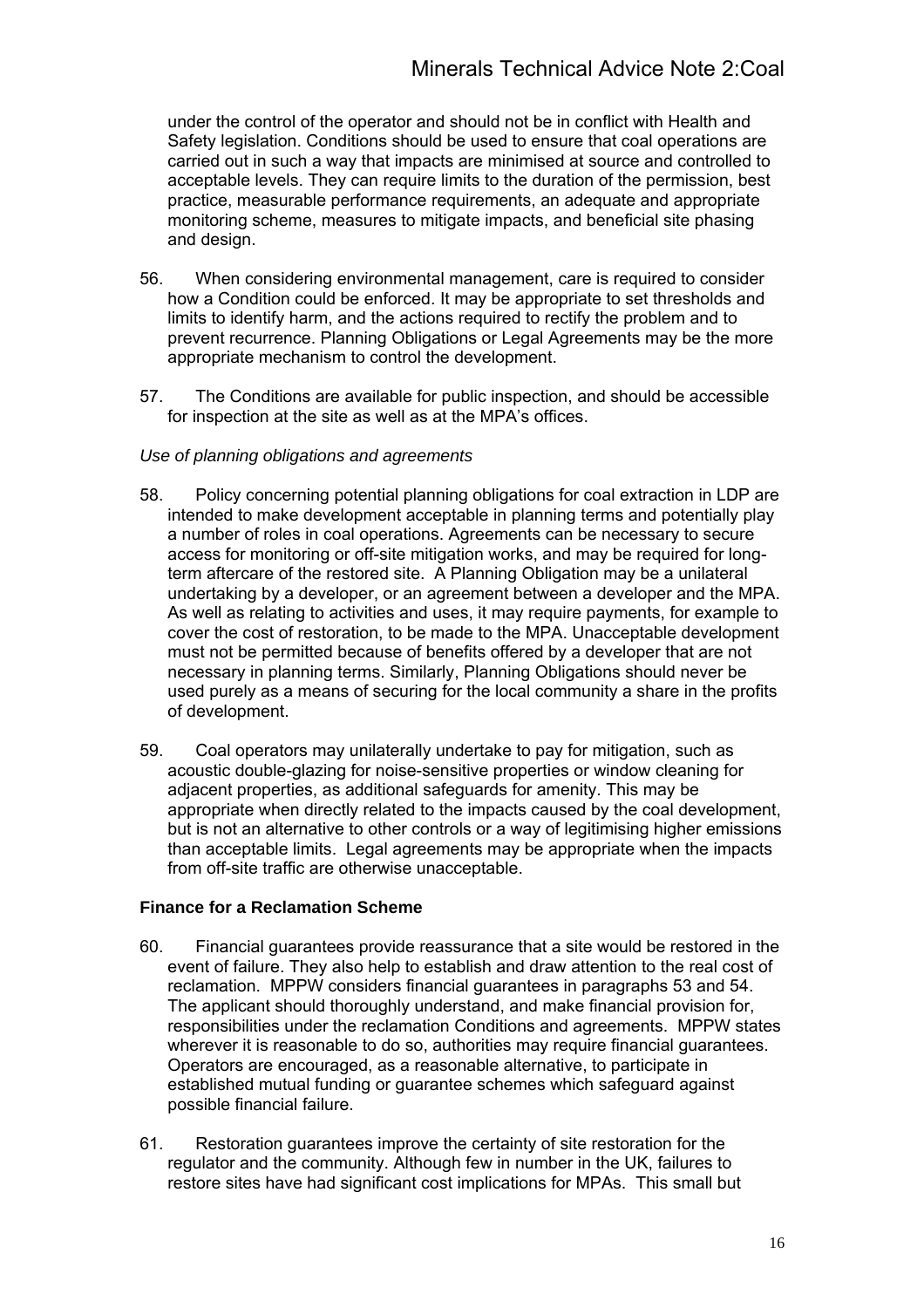significant number of failures does have important local impacts. Fourteen of eighteen cases listed where restoration has been unsuccessful due to financial failure of the minerals operator were associated with coal working. (ODPM, 2003).

- 62. The additional costs of certain types of guarantee are modest relative to total restoration costs and to the turnover of operators. Operators should demonstrate to the satisfaction of the MPA that they are covered by a bond or an established and properly-funded industry guarantee scheme, which would adequately finance a programme of restoration and aftercare in the case of default by the operator. Progressive restoration will require a stream of funding to be available at key stages.
- 63. Applicants should demonstrate what the likely financial and material budgets for restoration, aftercare and afteruse will be, and how they propose to make provision for such work during the operational life of the site. A number of different types are in use, such as cash deposit accounts, bonds and mutual funds, escrow accounts and mutual guarantee schemes. In all cases, operators should ensure that sufficient finance is available to enable them to meet fully restoration and aftercare conditions. This is important to avoid future dereliction and the possibility that the costs of reclamation of mineral sites might have to be borne by other public or private sources. The MPA should satisfy itself that the estimates are not unreasonable, and are index-linked, and to that end may wish to make use of an external specialist valuer. Annualised restoration costs will take into account the life of the operation.
- 64. To date, where there are significant environmental risks, case-by-case provision has been negotiated. Where bonds have been required, most were established via a planning agreement negotiated as part of the planning permission. Almost all the bonds involved the developer making a cash deposit or regular payments, with a third party signed up as a guarantor. Costs in negotiating and drafting financial guarantees, monitoring compliance and enforcement could be high. It may be appropriate for design and administrative costs to be added to the initial value of the bond. The Confederation of UK Coal Producers (Coalpro) does not, at present, have a mutual guarantee scheme in place.

# *South Wales Local Acts*

- 65. In South Wales, local Acts contain powers to impose bonds or other financial guarantees for the restoration of coal sites in the event of default by the developer. The Dyfed Act (1987), the West Glamorgan Act (1987) Mid Glamorgan County Council Act 1987 require financial guarantees for coal mines. This private legislation was introduced in response to the problems arising from the restoration of small coal mines in the 1970s/80s.
- 66. The private-sector successors to British Coal Corporation acquired certain long-term leases over coal reserves, along with the mining assets which they purchased. The provisions in the Local Acts did not apply to British Coal, nor did they apply to the successor companies for a period of ten years; a period which has now expired.

## **Public participation and liaison**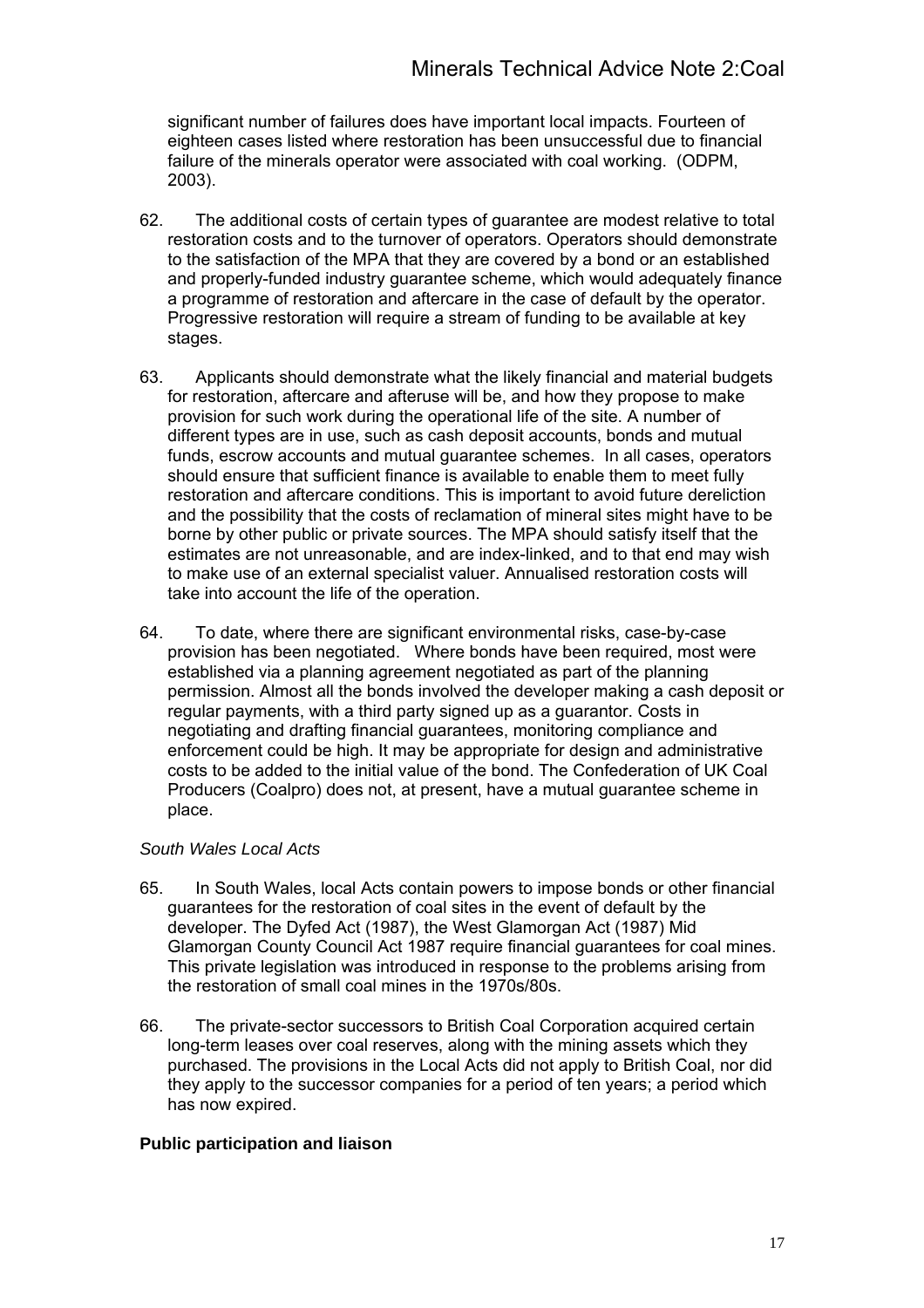- 67. Guidance on best practice for liaison and complaints is contained in Appendix <sub>R</sub>
- 68. The MPA is well placed to encourage discussions between applicants and the community about proposed projects and listen to their concerns, needs and suggestions. The process should ideally begin with exploration, and continue throughout the life of the project, centred on the community. The strategies to avoid or minimise impacts –environmental, social and economic – should be discussed with the stakeholders and their solutions canvassed.
- 69. MPAs should set out how the community will be able to participate with respect to coal working throughout the processes of application, the monitoring of permissions during working, and post closure. The affected community should be involved in Health Impact Assessment (HIA), in considering mitigation, specific controls, thresholds, monitoring, and community benefit for operations, particularly those within 500m of settlements, and in restoration, aftercare and afteruse.
- 70. Resources for MPAs, for the environmental and health agencies, and others are a key issue for coal planning. To use these resources effectively, it is important to encourage good communication and co-operation between the technical stakeholders, and this needs to be done at a strategic level. Coal applications often require specialist skills and planning authorities may not always have the expertise to judge what information is required or to evaluate it where that information has been provided. These may be specific scientific and technical skills, not all of which will be employed on a routine basis. One approach is for groups of local authorities to team up to provide a central resource, to be funded and managed by agreement.

# **Permitted Development Rights**

- 71. The Town and Country Planning (General Permitted Development) Order 1995 grants permitted development rights for certain types of development and can provide developers with flexibility to carry out works that would not significantly alter the impact of their operation on the surrounding area. However there is no grant of permitted development rights in relation to any development that falls within Schedule 1 of the Town and Country Planning (Environmental Impact Assessment) Regulations 1999. Development that falls within Schedule 2 of the Regulations is subject to a screening process. Where the proposed development is of a type mentioned in Column I of Schedule 2, and (1) any part of it is to be carried out in a sensitive area, or (2) any applicable threshold or criterion is respectively exceeded or met in relation to it, then no permitted development rights are granted in respect of it unless the local planning authority have adopted a screening opinion to the effect that the development is not EIA development or the Welsh Ministers have directed that EIA is not required.
- 72. General Permitted Development Order 1995 Schedules 19, Development ancillary to mining operations; 20, Coal mining development by the Coal Authority and licensed operators; 21, Waste tipping at a mine; and 22, Mineral exploration, are particularly relevant to coal working.
- 73. If applicants proceed with a development in or near a European Site on the assumption that it benefits from a permitted development right, without first checking whether it is likely to have a significant effect on the site, they run the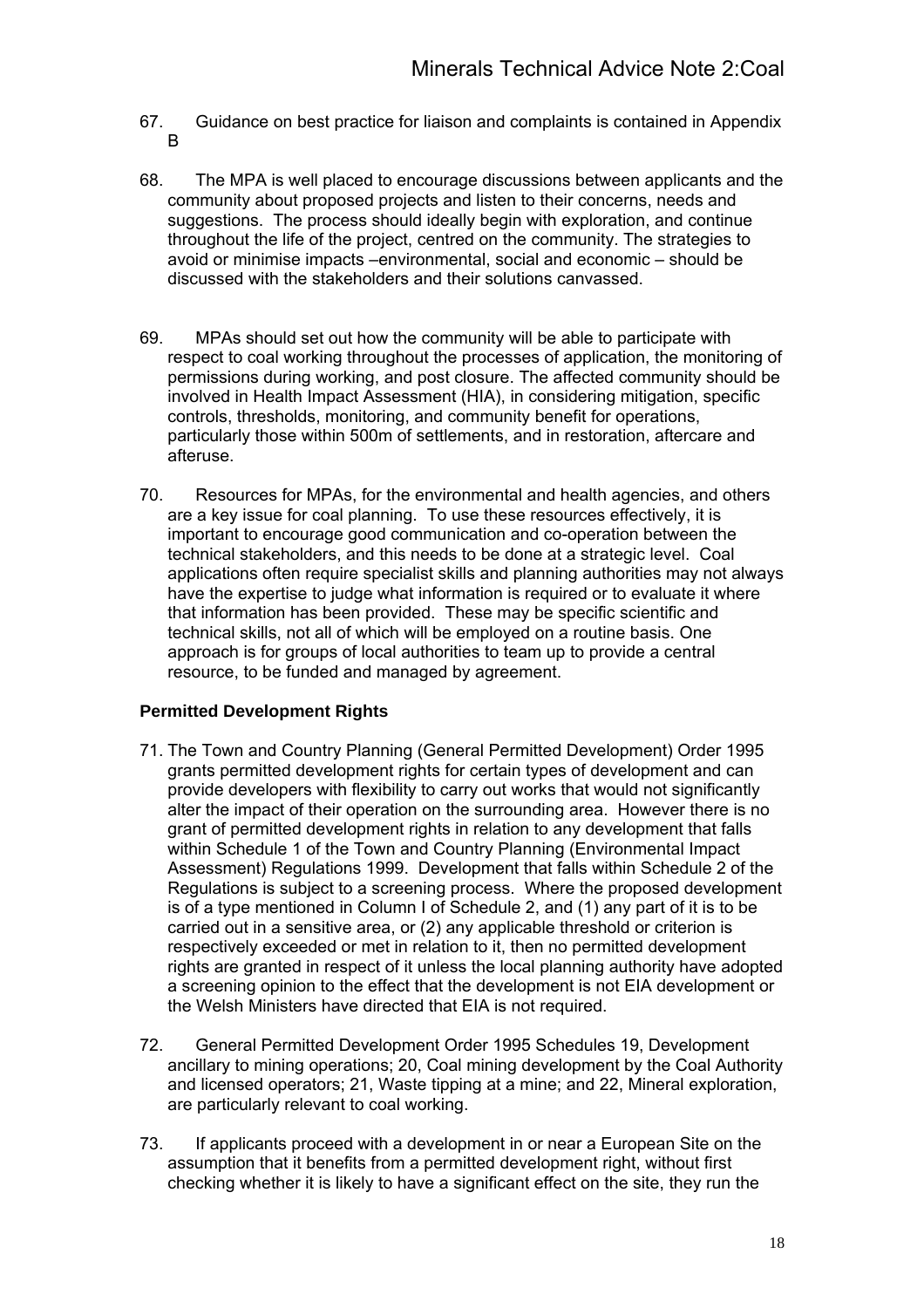risk of undertaking the project without the benefit of planning permission and being liable to enforcement proceedings. The onus is on the developer to be sure that the development is lawful.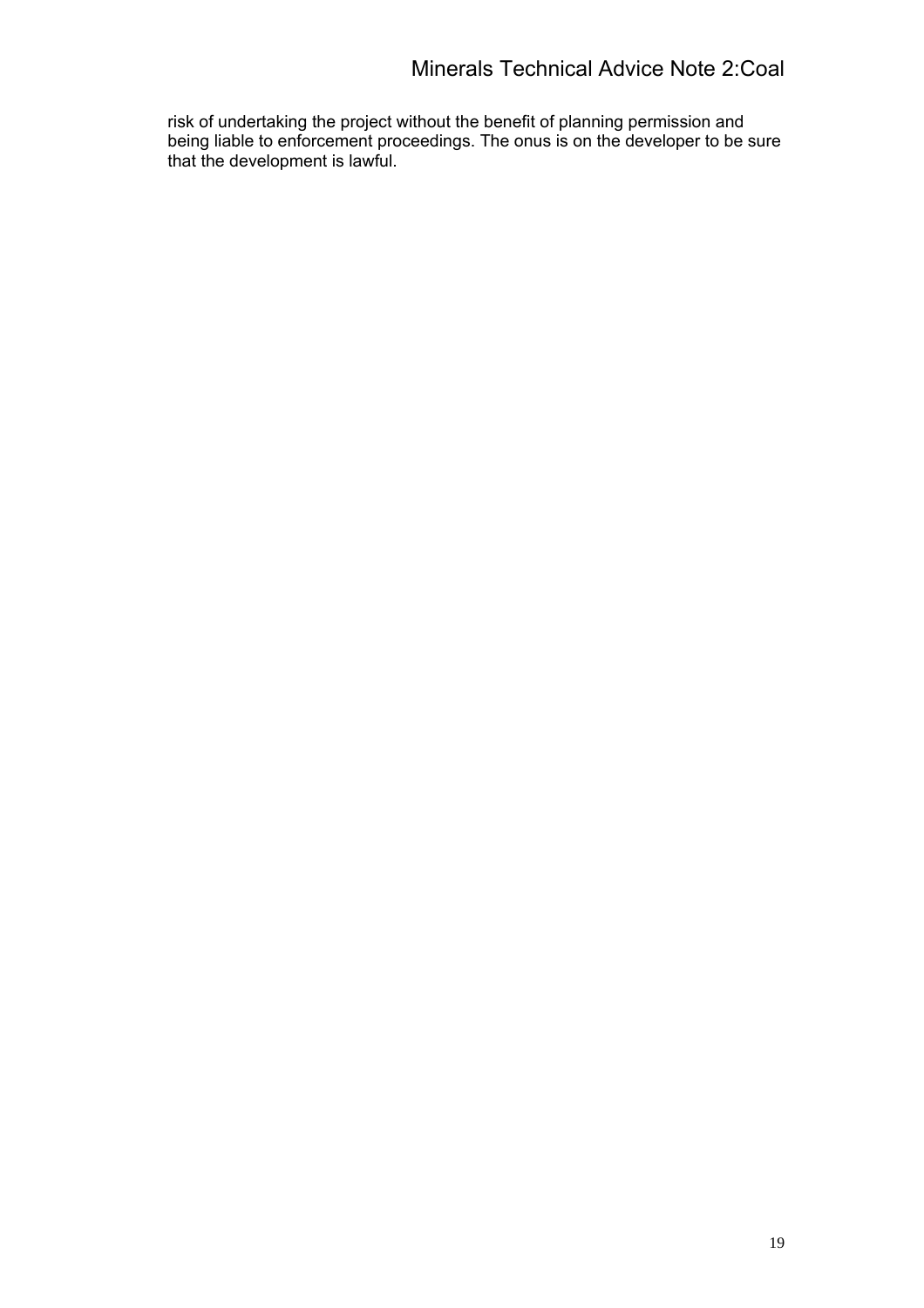# **Protecting areas of importance**

74. Planning Policy Wales sets out the objectives for conserving and improving natural heritage and the environment in Wales. Operations must meet international responsibilities, conserve statutorily designated sites, protect landscape and biodiversity and protected species. Despite negative impacts of coal operations, they can in some circumstances contribute to the restoration and enhancement of natural heritage through rehabilitation, landscape management and the creation of new or improved habitats.

# **National Parks and Areas of Outstanding Natural Beauty**

75. The statutory landscape designations in Wales are National Parks and Areas of Outstanding Natural Beauty (AONB). The revised National Park purposes set out in section 5 of the National Parks and Access to the Countryside Act 1949 (as substituted by section 61 of the Environment Act 1995), are:

*(i) to conserve and enhance the natural beauty, wildlife and cultural heritage of the National Parks; and (ii) to promote opportunities for the understanding and enjoyment of the* 

*special qualities [of the Parks] by the public.* Section 11A of the 1949 Act (as substituted by section 62 of the 1995 Act) places a general duty on all relevant authorities *to have regard to the purposes of the Parks.*

- 76. AONBs are designated by the Countryside Council for Wales. The primary purpose of the AONB designation is to conserve natural beauty.
- 77. Local Authorities have a statutory duty to have regard to these purposes. The landscape qualities of National Parks and Areas of Outstanding Natural Beauty are equivalent and the protection given to both types of area by the land use planning system are also equivalent. Major development should not take place save in exceptional circumstances.
- 78. Minerals development in National Parks and Areas of Outstanding Natural Beauty (MPPW, 2000) requires rigorous examination and all major mineral developments must be demonstrated to be in the public interest before being allowed to proceed. For this purpose, major coal developments are defined as those that in the opinion of the MPA require Environmental Impact Assessment. The tests of rigorous examination are set out in MPPW, but decisions must be compatible with the pursuit of their (National Park and AONB) purposes. The public interest tests are of preserving public health or public safety; or that the proposed development is needed at this time and there is no satisfactory alternative. There is no national statement of need for indigenous coal.
- 79. Coal development that might affect the settings of National Parks or AONBs should have regard to the purposes for which they were designated. In such cases a rigorous examination should be undertaken to determine whether the impacts on the purposes are acceptable or not and whether they can be avoided or adequately controlled through conditions.

## **Other Landscape Designations**

## *Country Parks*

80. Country Parks are managed by local authorities under the Countryside Act 1968. They are intended for recreation close to population centres and do not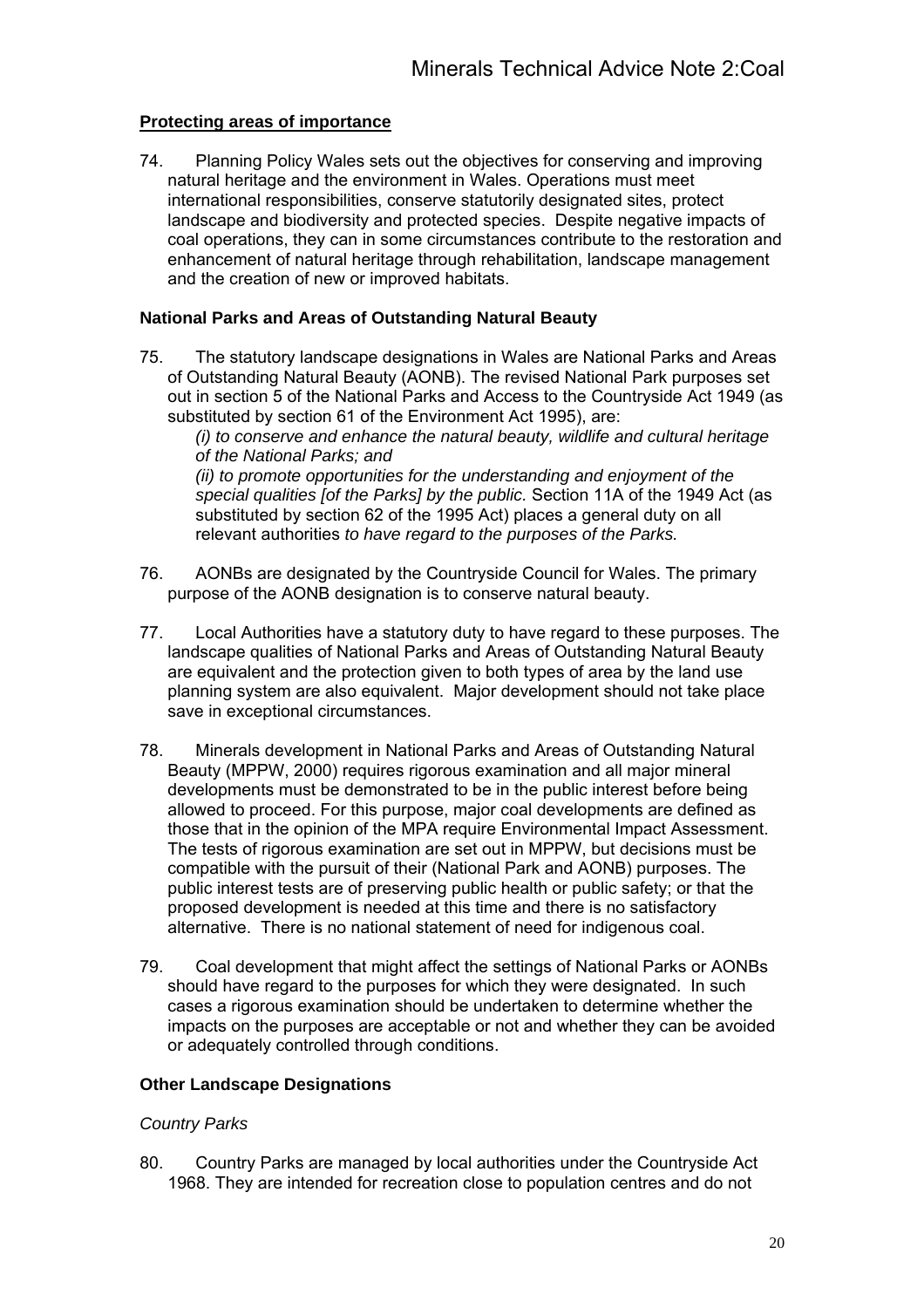necessarily have any nature conservation importance. Nevertheless, they are places for informal recreation in the natural environment. Proposals for opencast coal extraction within them should only be permitted if provision is made for a replacement of similar area, quality and accessibility to those communities previously provided for.

# *Common Land*

81. Planning Policy Wales recognises that common land is a finite resource and should not be developed unnecessarily. Access to it should not be prevented or impeded unnecessarily and its proper management should be encouraged. The Countryside and Rights of Way Act 2000 created new rights for people to walk on areas of open country and registered common land. Where planning permission is being granted for development of common land the consent of the Welsh Ministers may be required under the various common land legislation provisions. The Commons Act 2006 provides for better protection for common land and greens by streamlining the consents system for works and fencing on commons and ensures that existing statutory protections are applied consistently. Part 3 of the Act contains provision to prohibit the carrying out of works on certain common land without the consent of the Welsh Ministers and makes provision about how consent may be obtained. It replaces section 194 of the Law of Property Act 1925, the main existing statutory control on works on common land, which is repealed. This means that works connected with the taking or working of minerals do not require consent under section 194 of the 1925 Act but will require consent under section 38 of the Commons Act 2006 on relevant land. However, paragraph 7 of Schedule 4 of the Act includes a transitional provision to prevent this requirement applying to works carried out in accordance with a planning permission under any enactment granted before commencement of section 38, so long as the works are carried out within the period allowed under the planning permission, or any extended period allowed by the planning authority. These provisions have not yet been brought into force in relation to Wales, however it is intended that they will be brought into force in 2009.

## *Other designations*

82. Where coal working would destroy or degrade mature landscapes, ancient woodlands, important hedgerows which are features of the landscape of major importance for wild flora and fauna, or venerable trees it should only be permitted if reclamation benefits would outweigh the demonstrable harm. PPW states that ancient and semi-natural woodlands are irreplaceable habitats of high biodiversity value which should be protected from development that would result in significant damage.

## **Natura 2000**

- 83. Special Protection Areas, Special Areas of Conservation and Ramsar Wetland Sites of International Importance and European Protected Species
- 84. The advice and procedures in the revised TAN5: Nature Conservation and Planning should be followed for any coal working proposals which might affect a Natura 2000 site or a European Protected Species.

## **Other Environmental Designations**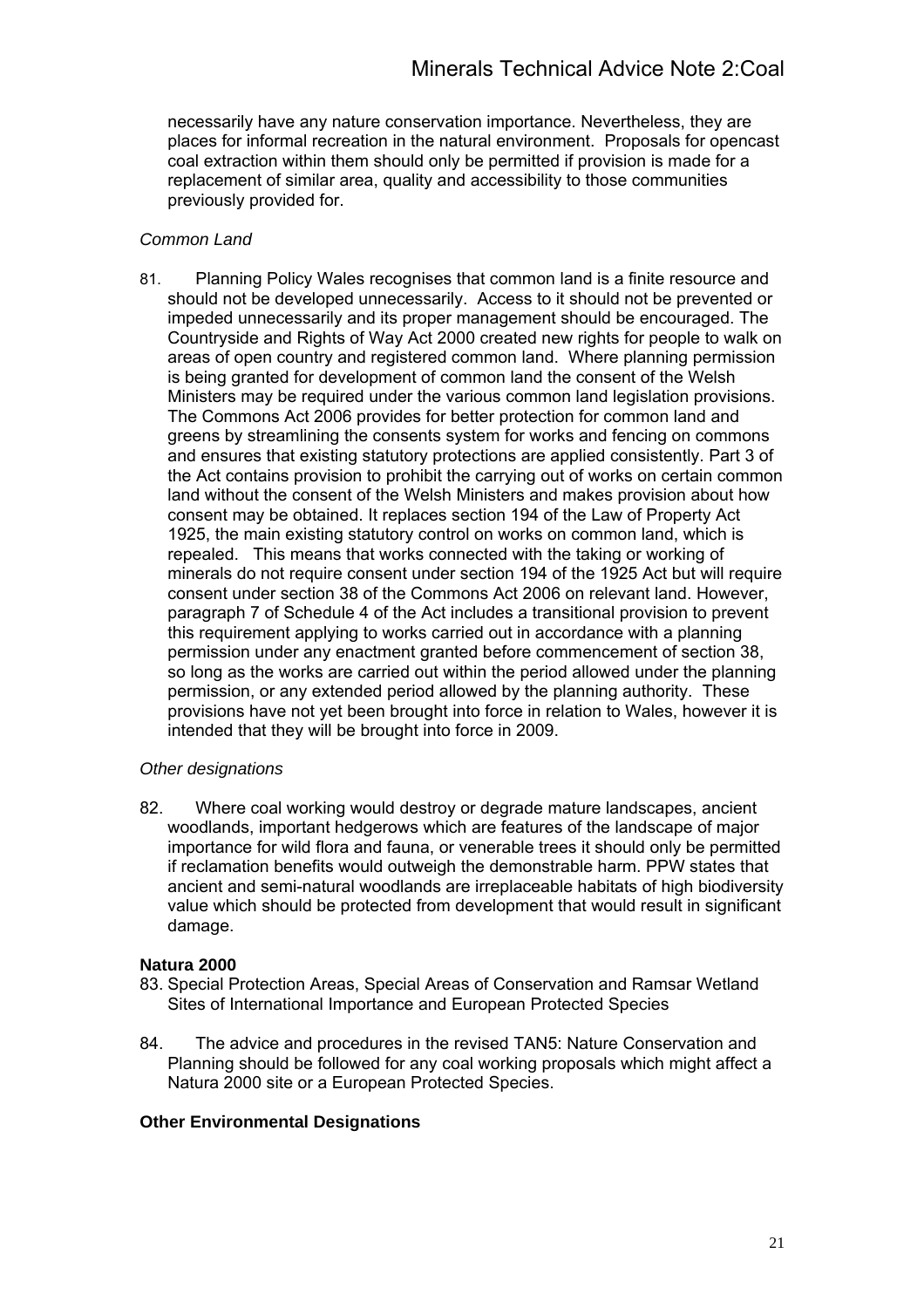## *Sites of Special Scientific Interest*

- 85. SSSIs contain the best examples of habitats and sites for flora, fauna, and geological or physiographical interest in the UK. Conservation legislation in England and Wales has been revised and strengthened under the CROW Act 2000. These statutorily designated sites must be protected from damage and deterioration, consistent with the objectives of the designation. SSSIs are a national constraint that should be shown by the MPA as an area where coal working would be unacceptable. There is a strong presumption against coal working that may harm the special features of any SSSI. An exception should only be made where the conservation and enhancement benefits of the development clearly outweigh both the impacts on the features of the site and any broader impacts on the national network of SSSIs. There may not always be an area of similar character and quality available, and the creation of replacement habitat is not always successful or appropriate. Coal developments on land outside the boundaries of a SSSI need to ensure the proper protection of the SSSI interest. Where an SSSI designation includes features dependant on hydrological conditions, it is probable that any scoping opinion for surface and underground coal working will provide that proposals within at least two kilometres of the SSSI will need to be assessed.
- 86. Before authorising operations likely to damage any notified features in an SSSI, MPAs must give notice of the proposed operations to the Countryside Council for Wales (CCW) and must take account of the Council's advice in deciding whether to grant planning permission<sup>2</sup>. If the integrity of the SSSI is dependent on groundwater, the Environment Agency must be consulted on any proposal that may have an adverse affect. If the SSSI is designated for its geological importance, the Association of Welsh Regionally Important Geodiversity Sites Groups (AWRIG) should be consulted.

# *Regionally Important Geodiversity Sites*

87. Regionally Important Geodiversity Sites (RIGS) are designated for their scientific, educational, historic or aesthetic features as the most important places for geology and geomorphology outside SSSIs. Integrity sites contain finite deposits or landforms which are irreplaceable if destroyed; exposure sites provide exposures of a rock which is extensive or also well-developed below the ground and offer opportunities for RIGS creation.

# *National Nature Reserves*

l

- 88. National Nature Reserves contain examples of some of the most important terrestrial ecosystems in Great Britain. They are managed to conserve their habitats or to provide special opportunities for scientific study of the habitats communities and species represented within them. They are declared by the CCW under the National Parks and Access to the Countryside Act 1949 and the Wildlife and Countryside Act 1981.
- 89. Other sites exist which are regionally or locally significant, and planning decisions should prevent harm to their biodiversity and geological conservation interests. Where coal development would result in significant harm to those interests, MPAs will need to be satisfied that there are not alternative proposals

 $^2$  The Town and Country Planning (General Development Procedure) Order 1995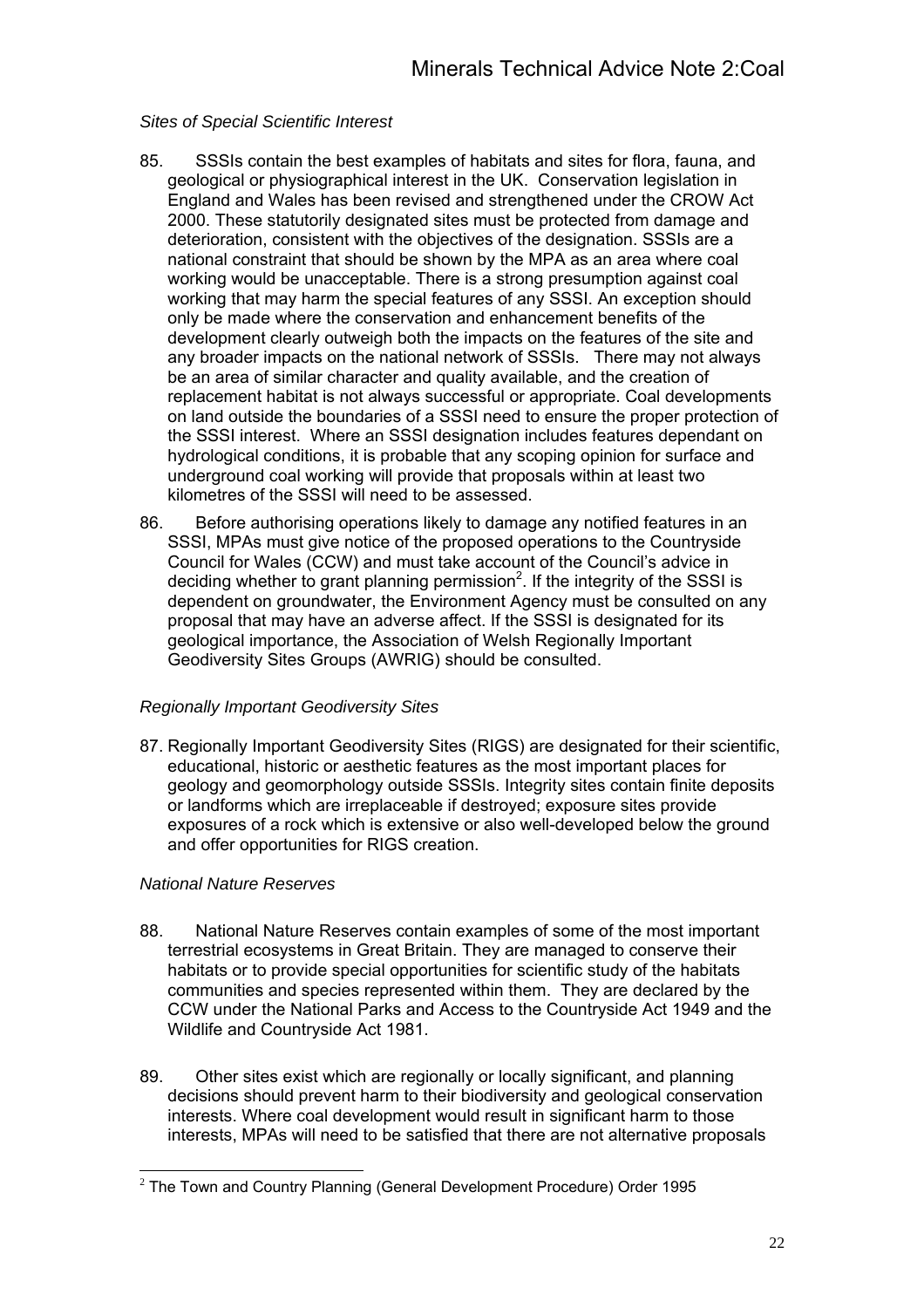that would result in less or no harm. Development should result in net benefit to biodiversity wherever possible, and local Biodiversity Action Plans identify target habitats or species which would benefit from such improvements. S40 of the Natural Environment and Rural Communities Act 2006 provides that every public authority must, in exercising its functions, have regard, so far as is consistent with the proper exercise of those functions, to the purpose of conserving biodiversity.

# **Historic Environment**

- 90. Statutory designations are based on features such as age, rarity, architectural and aesthetic quality, as well as local distinctiveness and sense of place. The historic legacy is irreplaceable. Earlier coal extraction may have left buildings and a relict landscape of historical importance, which must be considered before designating areas for future coal development.
- 91. In order to prevent the development of unacceptable coal extraction, full regard should be given to the desirability of preserving elements of the historic environment and their settings. This should be in accordance with Planning Policy Wales (March 2002) and the more detailed guidance set out in Welsh Office Circulars 60/96**,** Planning and the Historic Environment: Archaeology and Planning and 61/96, Planning and the Historic Environment: Historic Buildings and Conservation Areas. The elements include:
	- sites with statutory protection, such as Scheduled Ancient Monuments, Listed Buildings and Conservation Areas
	- non-statutorily designated sites where their historic importance is a material consideration, such as World Heritage Sites, Registered Historic Landscapes, Parks and Gardens and archaeological sites, and features identified in the Regional Sites and Monuments Records.
- 92. Development plans should present policies in relation to each, making clear the criteria which will be used to judge applications for coal development in or near these important features, including circumstances where opencast working is an option for the reclamation of land damaged by previous working.

# *Geoparks*

93. Geopark is an UNESCO designation for geological, archaeological, ecological and cultural features. Coal proposals within a Geopark should consider the opportunity to protect or enhance these features.

# **Agricultural Land**

94. Agricultural land quality is one of a number of sustainability considerations, with preference being given to development using land of the poorest quality first, considering also conservation interests. Land of grades 1, 2 and 3a of the Ministry of Agriculture Fisheries and Food Agricultural Land Classification is the best and most versatile agricultural land; this is a national resource and should be protected from development unless it will be restored to its original grade. It should only be used for coal development if there is an overriding need, and sufficient land in lower grades is either unavailable or has an environmental value recognised by statutory designation, which outweighs agricultural considerations. Where lower quality agricultural land is taken for opencast working and reinstated to agriculture then restoration should seek to avoid any irreversible long-term loss in land quality.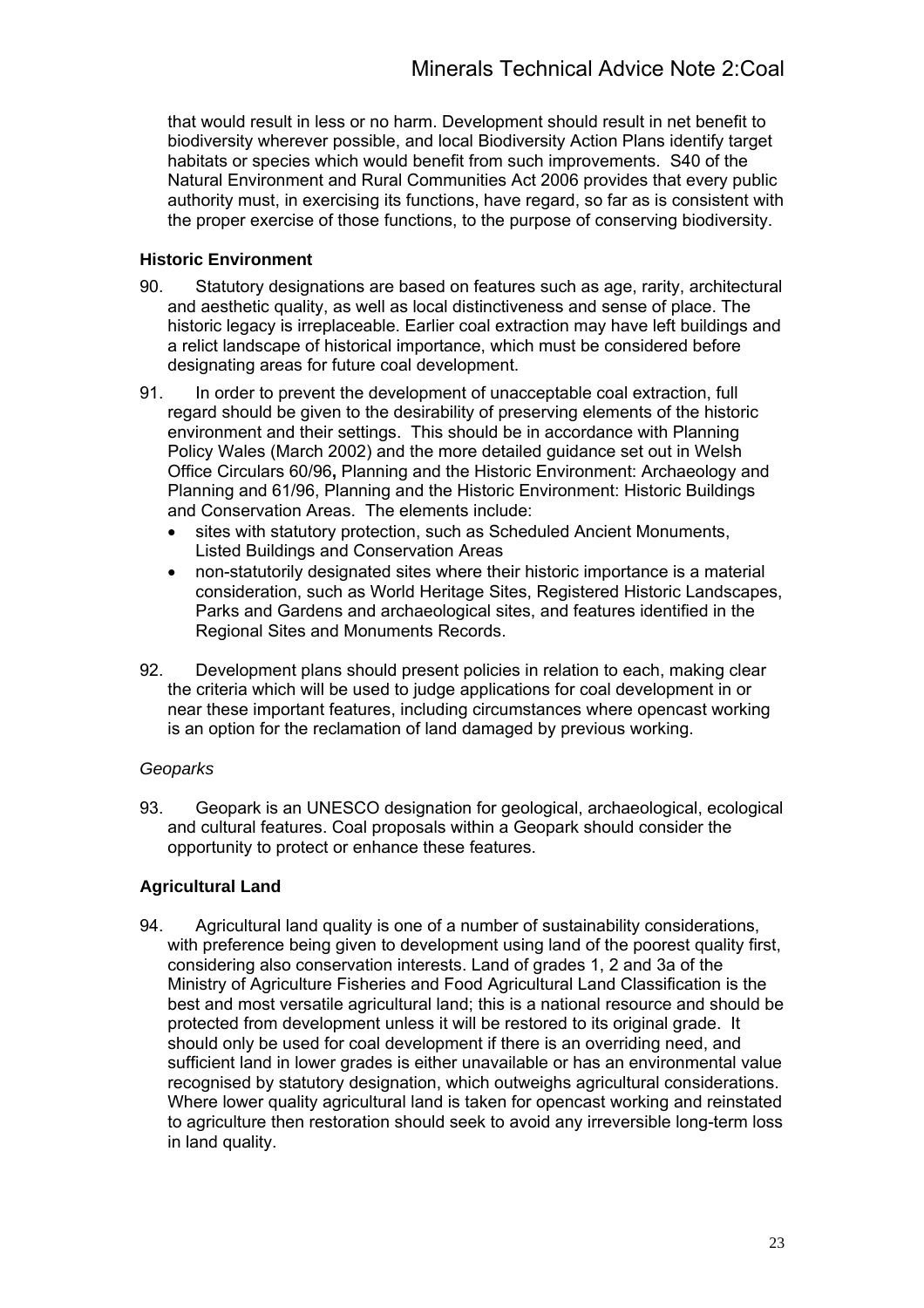# **Public Rights of Way**

95. Public Rights of Way often cross coal working sites and are diverted or extinguished for the permission. The applicant should identify such routes at an early stage and discuss them with the surveying authority. See also Environmental Impact and Restoration sections.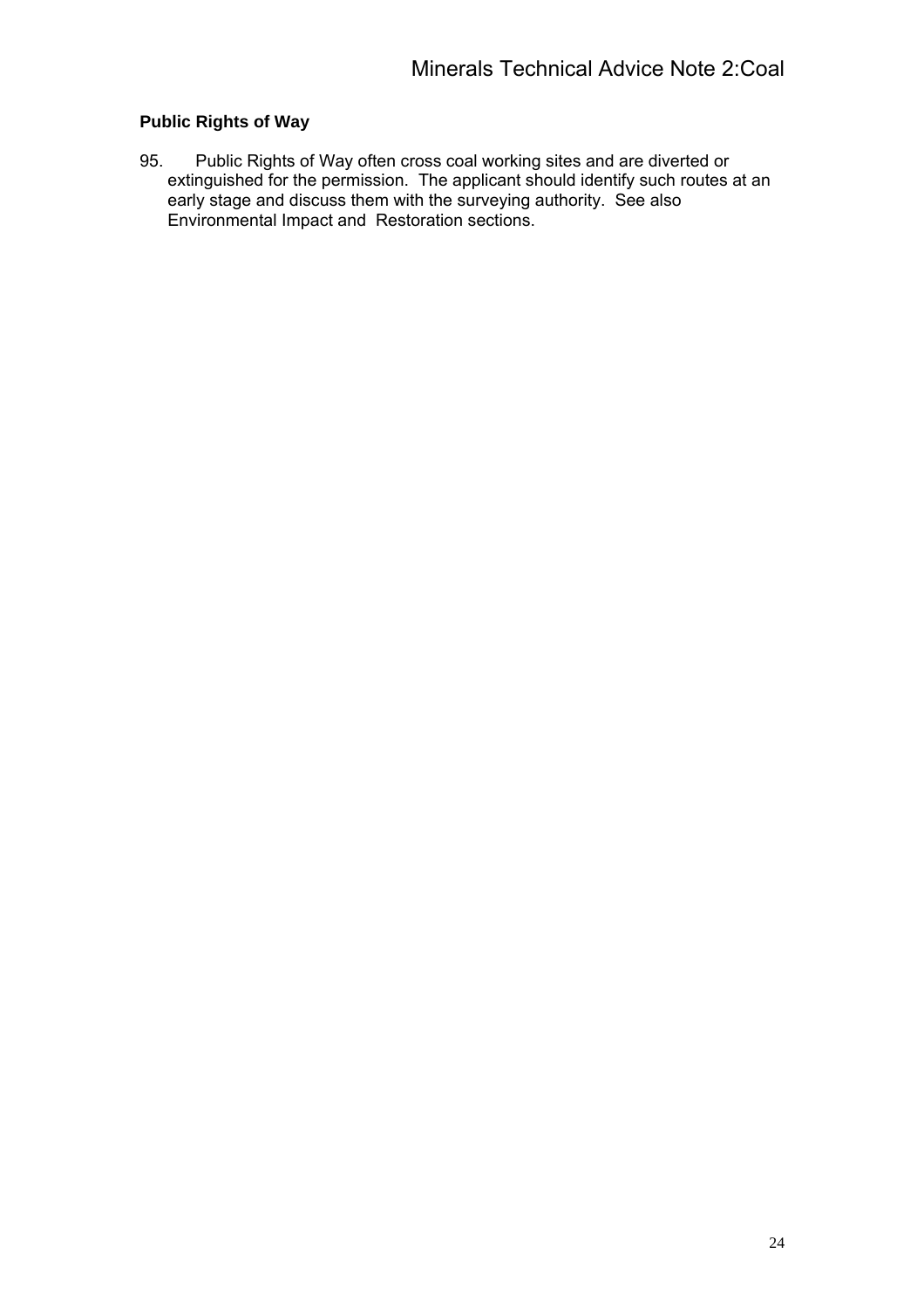# **Reducing the impact of coal extraction**

96. In common with other major mineral, waste, transport and industrial operations, coal extraction and processing can impact on the natural environment unless properly mitigated.

# **Best Available Techniques**

97. The coal industry should keep impacts to a level that reflects the highest environmental standards and work for continuous improvement. Where limits are set it is not proposed that these should become the norm at which operations work. This guidance places a duty to use the best practicable means to reduce the impacts of coal working, and operators should adopt the Best Available Technology (BAT). The essence of BAT is that the techniques selected to protect the environment should achieve an appropriate balance between environmental benefits and the costs incurred by operators. Where environmental limits are defined and BAT would not achieve them, the MPA will need to consider the second test in MPPW (paragraph 62) relating to community benefits. However, BAT would still require operators to do all that is practicable to minimise emissions.

# **Environmental Management Systems**

- 98. Guidance on best practice in Environmental Management Systems is in Appendix C
- 99. Operators are encouraged to adopt an environmental management programme and certification to include objectives and targets, documentation and records, operational and emergency procedures, responsibility and reporting structure, environmental impact, regulatory and legal compliance, and environmental performance review audits, emission and performance monitoring and measurement. MPAs should be provided with information about the International Organisation for Standardisation (ISO) 14001 or Eco-Management and Audit Scheme (EMAS) certifications on sites that they monitor; accreditation is a pointer to likely environmental performance.

# **Monitoring**

- 100. Guidance on best practice in monitoring is contained in Appendix D
- 101. Monitoring is required to provide information on aspects of the coal working site before it starts, during its lifetime and after its completion for restoration and aftercare. It will ensure compliance with appropriate environmental standards and facilitate an effective response to complaints. The information is used:
	- as the background against which to compare predicted and actual impacts
	- as an input to models and forecasts
	- to feed back into the risk assessment
	- to confirm that environmental management is meeting its aims
	- as a trigger if unacceptable impacts are found
	- to ensure satisfactory and progressive reclamation is being achieved, and
	- to ensure that lessons can be learned.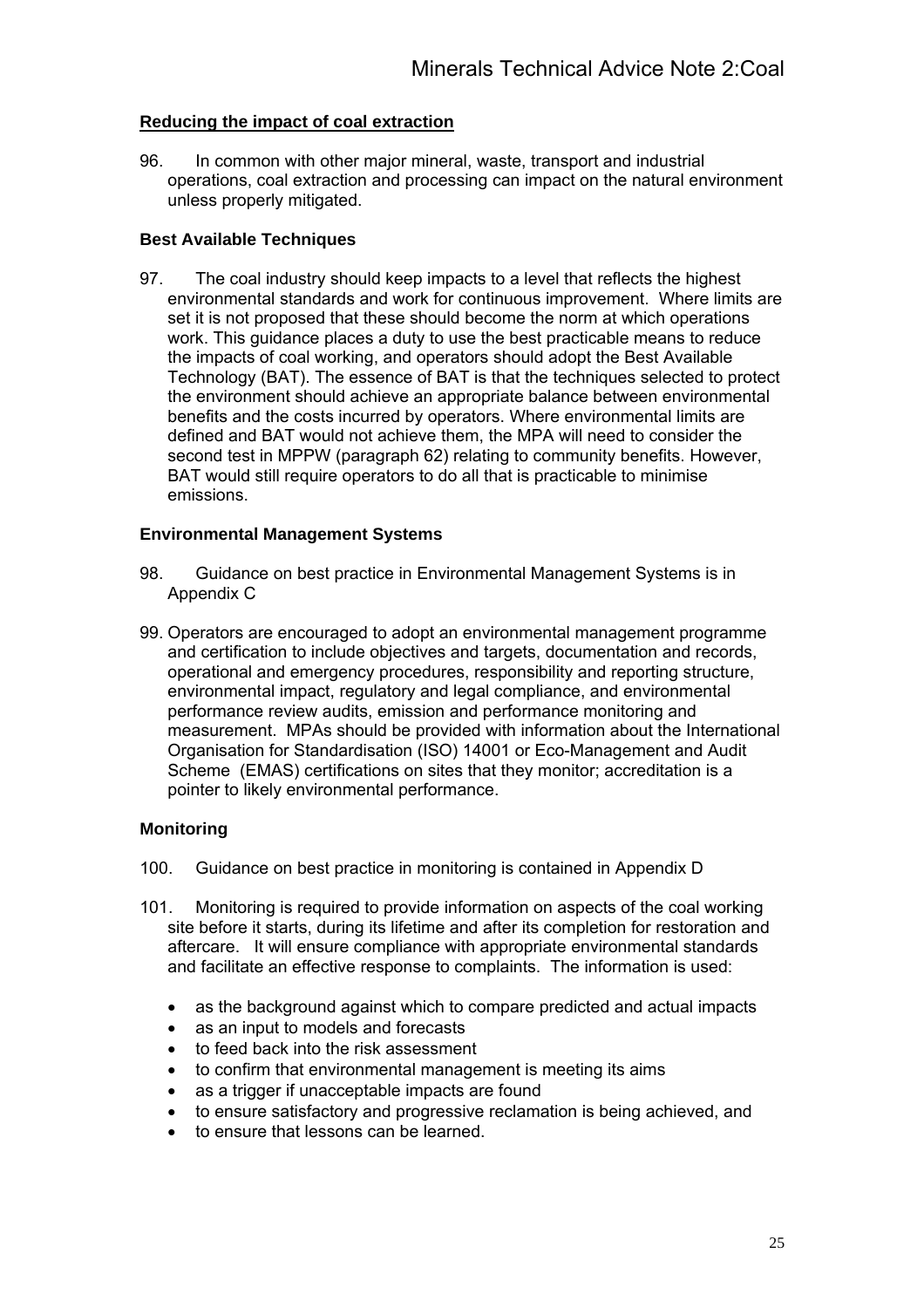## *Baseline information*

102. The baseline study should focus on the aspects of the environment that may be significantly altered. It assesses the state of the local environment. Every use should be made of data from existing sources, but there will invariably be gaps that require survey or surveillance. For some measurements a prior survey period of 12 months or more will be needed.

#### *Compliance monitoring schemes*

- 103. The MPA will require schemes of monitoring for compliance with Conditions, and legal obligations or agreements to be proposed in the Environmental Statement or Planning Application as an integral element of mitigation. The schemes will specify the methodology, the variables that will be measured and the monitoring locations. The schemes will be site-specific, taking account of any monitoring required under authorisation for coal extraction, processing and transport under the Environmental Permitting Regime and other regulations.
- 104. The agreed monitoring schemes will be included in Conditions, and legal obligations or agreements.
- 105. The MPA will either specify, or agree the monitoring scheme in writing with the applicant, who will be responsible for monitoring and how the results will be assessed, recorded, reported and used. As well as monitoring by the operators, monitoring will be undertaken by the MPA, Environment Agency (Wales) (EA(W)), and Environmental Health Officer (EHO). They will carry out periodic checks, particularly if complaints are received, and inform the operators and complainants of the results. Monitoring fees for minerals sites are included under The Town and Country Planning (Fees for Applications and Deemed Applications) (Amendment No.2) (Wales) Regulations 2006. The charging regime is for local planning authorities to recover the costs of carrying out their monitoring function. A maximum number of 8 chargeable site visits will be payable by the operator of an active mineral site.
- 106. Planning Authorities must consider enforcement action if monitoring shows that Conditions are breached. It may then be of assistance to all stakeholders to have scrutiny of systems, procedures and physical inspections by independent and technical experts.
- 107. Operators will report on monitoring in an agreed programme, most probably as an annual report, and inform the MPA as soon as practicable (within an agreed number of working days) if there is evidence of the limits being breached, including an explanation and a statement of action to remedy it.
- 108. The planning permission should include the time required for restoration and aftercare, so that monitoring and enforcement continue to apply and to support the confirmation of planning conditions and legal obligations and agreements.

#### *Monitoring by other regulators*

- 109. Advice on best practice on working with other regulators is contained in Appendix E.
- 110. The protection of controlled waters is the responsibility of EA(W). Regulation and monitoring for other pollution matters at coal working sites is carried out by local authorities. This includes monitoring of noise, dust and blasting. Primary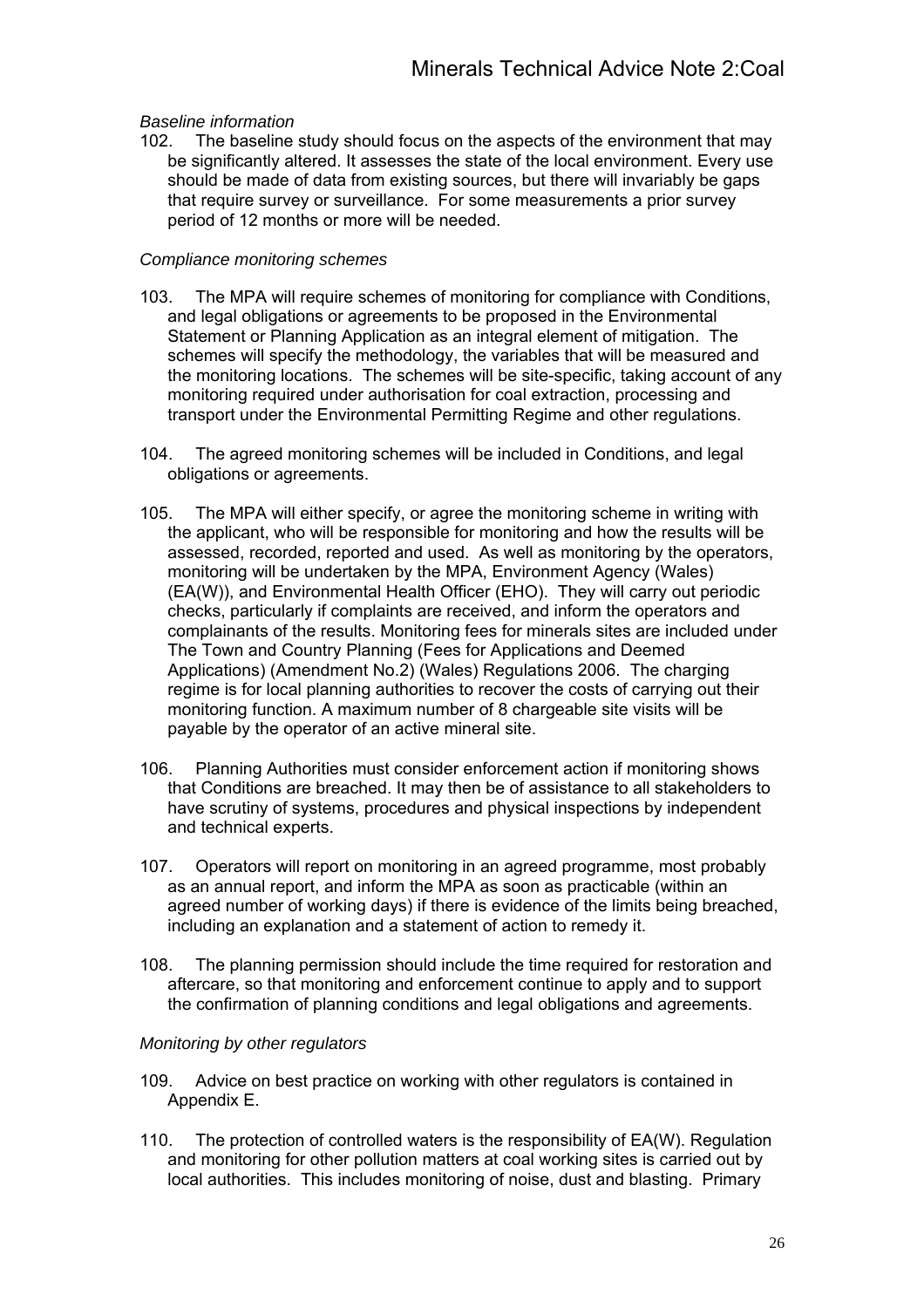regulation is under the Environmental Permitting (England and Wales) Regulations 2007. Coal sites are classed as Part B activities, permitted by local authorities. Part IV of the Environment Act 1995 contains provisions relating to local air quality management.

# **Environmental Impact Assessment**

- 111. Advice on best practice is contained in Appendix F.
- 112. EIA is a procedure that draws together, in a systematic way, an assessment of a project's likely significant environmental effects. EIA is statutorily required to be applied, prior to 'development consent' being granted for any project which is likely to have significant effects on the environment. The principal regulations which apply are the Town and Country Planning (Environmental Impact Assessment) (England and Wales) Regulations 1999. Regulations brought into force in 2000 amend the 1999 Regulations and apply EIA to mineral conditions' reviews. These reviews of mineral permissions are carried out under provisions in the Planning and Compensation Act 1991 and the Environment Act 1995, and apply to surface and underground coal working.
- 113. Advice on the Town and Country Planning (Environmental Impact Assessment) (England and Wales) Regulations 1999 (SI 1999 No 293 as amended) is available in Wesh Office Circular on Environmental Impact Assessment (EIA) (Welsh Office Circular 11/99), on the Welsh Assembly Government's website (www.wales.gov.uk). While elements of the guidance are set out below in relation to coal working, MPAs and applicants should be aware of the overall requirements.
- 114. Where an MPA is asked to provide a "scoping opinion" the statutory process requires discussion between the authority, applicant and statutory bodies and it should to consider whether it should extend consultations to involve the public and other interested bodies. MPAs may wish to make this a clear intention in Local Development Plan Community Involvement Schemes as this will assist in reassuring local communities that they can have confidence in the procedures.
- 115. Open cast mining where the surface of the site is over 25 hectares falls under Schedule 1. All other coal working fall under Schedule 2 of the Regulations, where the planning authority is required to consider whether the project is likely to have a significant effect on the environment. The only exception is for the construction of buildings or other ancillary structures where the new floor space does not exceed 1,000 square metres. The MPA will be aware that small-scale projects in or close to sensitive areas can have effects just as damaging as those from large-scale development. The indicative thresholds in the circular are not determinative; the test is one of significant effect and where this is the case, EIA must be carried out. The EIA Directive is to be interpreted as having a "wide scope and broad purpose". The likelihood of significant effects will tend to depend on the scale and duration of the works, and the likely consequent impact of noise, dust, discharges to water and visual intrusion.
- 116. Schedule 2 development also includes underground mining and deep drillings, with the exception of drillings for investigating the stability of the soil.
- 117. All new opencast mines, to include recovery of coal from tips, and underground mines will generally require EIA, and MPAs should provide clear reasons for their decision if they determine otherwise.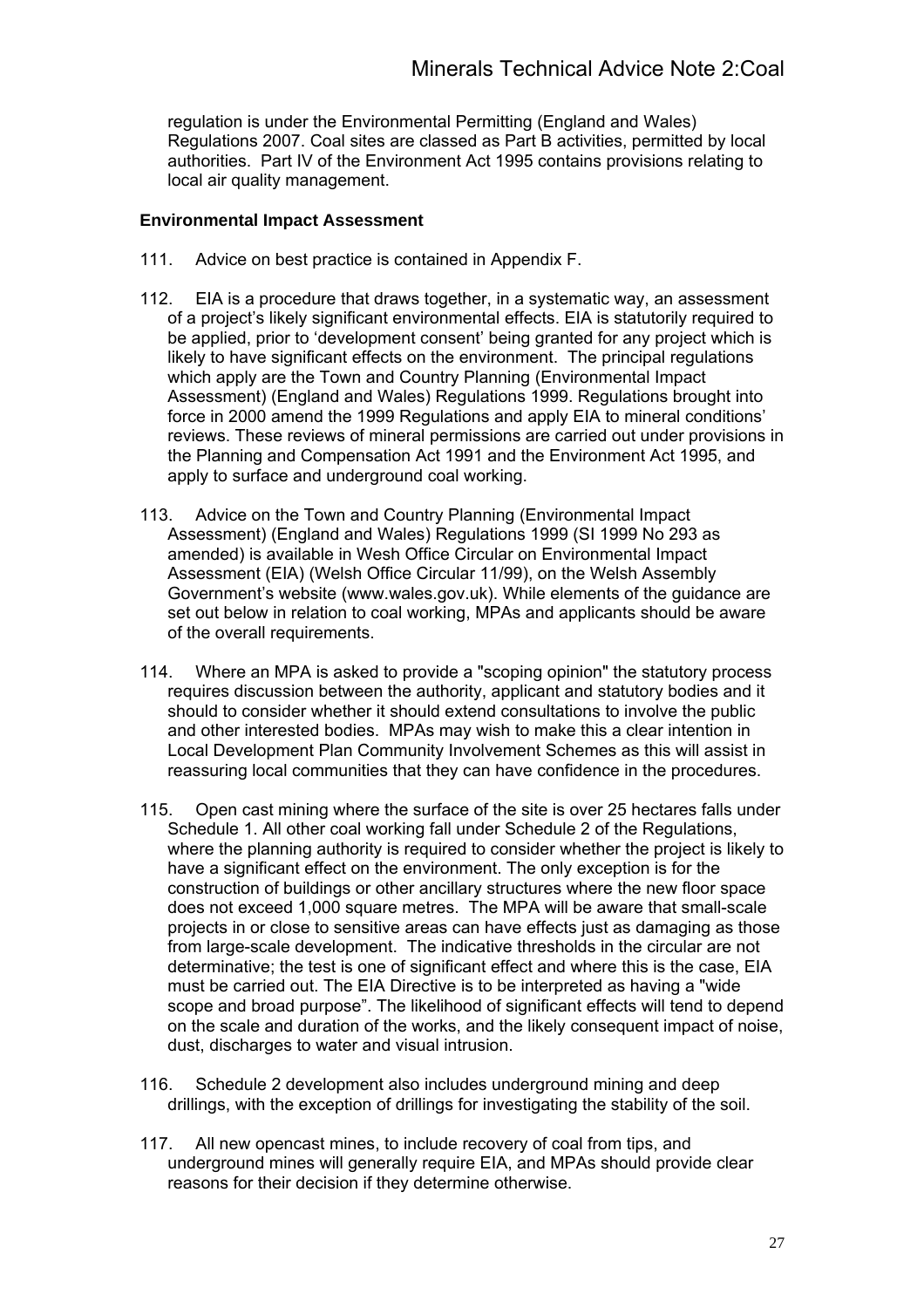- 118. Details of any measures proposed by way of mitigation should be included in the ES and expressed so that it is clear what is to be done and by when, and in a way that facilitates the drafting of planning Conditions. Conditions designed to mitigate the likely effects of a proposed development are not a substitute for environmental impact assessment. Remedial measures that are well-established and uncontroversial, such as cleaning wheels of trucks and covering load in lorries to minimise dust, may be taken into account during screening but for more complex and less clearly established mitigation measures, it may be less appropriate. The planning permission and the Conditions attached to it must be designed to prevent the development from taking a form - and having effects different from what was considered during the EIA. MPAs should be aware of this when considering the appropriateness of including a Condition that requires an applicant to submit a scheme after the permission has been granted.
- 119. When determining applications, the MPA has to take into account the cumulative impacts of simultaneous and/or successive working of a number of sites in a wider area of coal resource. These may affect communities and localities over an extended period, depending on the nature, age and size of the sites. Cumulative effects can result from a combination of past, present or foreseeable future actions. Best Practice is proposed in Appendix G.

## **Health Impact Assessment within the EIA**

- 120. Guidance on best practice for Health Impact Assessment (HIA) is in Appendix H. A Ministerial Interim Planning Policy Statement has been issued for HIA in relation to coal working.
- 121. A planning application for coal working that may have significant effects on human health should be accompanied by HIA as part of the EIA This does not in itself mean that such developments have unique, significant, or necessarily negative health impacts. It does recognise, however, that to meet expressed concerns, not only should the technical evidence be rigorously assessed, but also the local community should be properly informed and involved and people's views heard about the application. The outcomes of health impact assessment are particularly important for individuals and communities, and therefore their participation in the process is vital. When health has to be balanced against other policy objectives, it should be done in full knowledge of the consequences, whether positive or negative. The Welsh Assembly Government has developed core aims based on the United Nations Convention on the Rights of the Child, which should be considered in scoping HIA.
- 122. HIA should assess the potential direct and indirect effects on the health of a population and the distribution of those effects within that population; it is a flexible but systematic way of considering the possible impacts of developments on people's health. The public seeks a certain level of scrutiny to provide assurance that the potential risks to health have been considered and can be adequately controlled. HIA will provide this scrutiny. Case law has identified that public perceptions of harm can be a material consideration in planning decision making even if not objectively justified by the facts. However, little or no weight should be attached to those perceptions if they cannot be justified, for example if accepted international standards for protection of public health are met.
- 123. Information to enable the MPA to assess potential impacts on health can already be required in the scoping opinion for Environmental Impact Assessment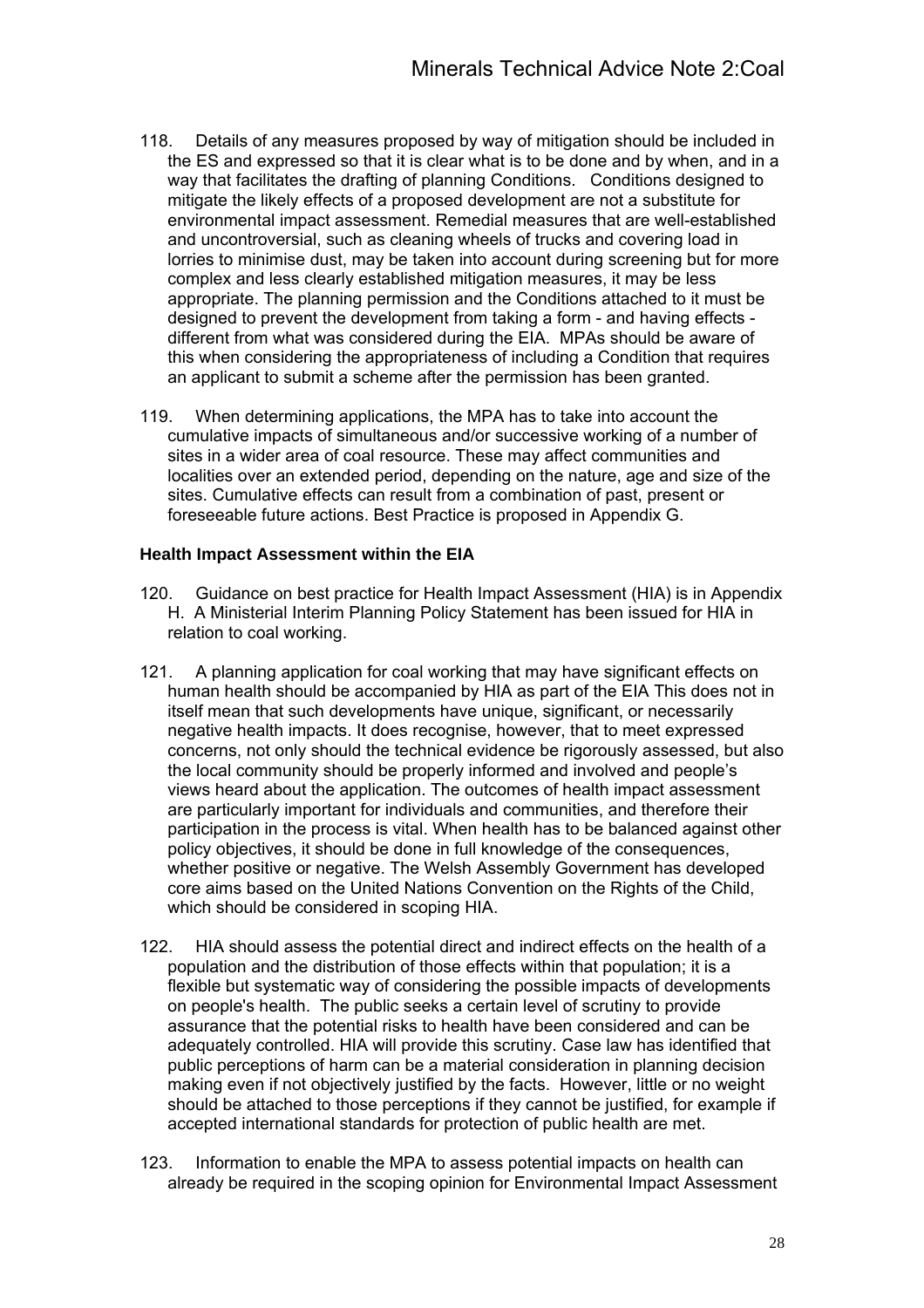(see best practice in Appendix F) and scoping opinions for coal working should incorporate relevant matters from Appendix H with respect to health issues. Applicants are advised to provide as much information as possible on health impacts within the Environmental Statement for coal development; drawing together the relevant information into a non-technical health summary. This will provide the basis for public participation, while the detailed evidence is contained in the ES. It will set the site-specific information into the context of current understanding of health impacts, and of national criteria and thresholds, and provide the basis for public participation and contributions. The process is iterative, with the findings of the initial public consultation on health issues being reported in the ES. Applications for coal working should provide adequate information on health impacts within the ES. If an applicant refuses to supply an HIA when asked to do so as part of the ES, the MPA may decide that it cannot proceed to determine the application without that information.

- 124. There are two aspects to Health Impact Assessment the carrying out of the assessment (by the applicant) and the quality assurance or evaluation, by independent professional people who understand health impact assessment and can provide the public assurance that the assessment is valid. This appraisal may be undertaken by the authority itself or by other organisations, possibly the Local Health Board (LHB). MPAs must assess HIAs and other health information in considering opencast coal planning applications and, in doing so, may seek advice from independent specialists to enable them to evaluate the assessments.
- 125. When the MPA is considering coal working applications, Local Health Boards, Local Service Boards (LSB), and Environmental Health Officers (EHOs) should be consulted, to provide an opportunity for the health sector to influence coal working to improve their effects on health and well-being. EA(W) may be undertaking their own consultations, and it will be helpful to share information. The Planning Authority will wish to use a collaborative approach to develop systems that will allow timely responses to requests and access to relevant information and take into account resources. Companies with experience of HIA have resources and knowledge that may be prepared to contribute and it is recommended that they be consulted on coal proposals.
- 126. The scale of the assessment will depend on the timescales, the resources available and the complexity of the project. At a strategic level the LDP should identify any areas where coal working would be inappropriate. When considering applications, Rapid Assessments can involve a single stakeholder meeting and a report – identifying the stakeholders will be a part of the assessment. More comprehensive assessments can take months and involve systematic literature reviews, new data collection and expert analysis. The rapid form of assessment is likely to be appropriate in most cases. Best practice guidance on the HIA process was published in 2004.  $3$
- 127. For major developments, or particularly sensitive receptors, a Health Assessment Panel is recommended, to advise from pre-application to postclosure. This panel would meet at intervals, for scoping, assessment, to advise on mitigation and conditions, and to evaluate monitoring results if appropriate. Other interested parties and the general public should also be given an opportunity to comment. The panel will provide a composite conclusion, which

 3 Improving Health and Reducing Inequalities, A practical guide to health impact assessment (Welsh Health Impact Assessment Support Unit)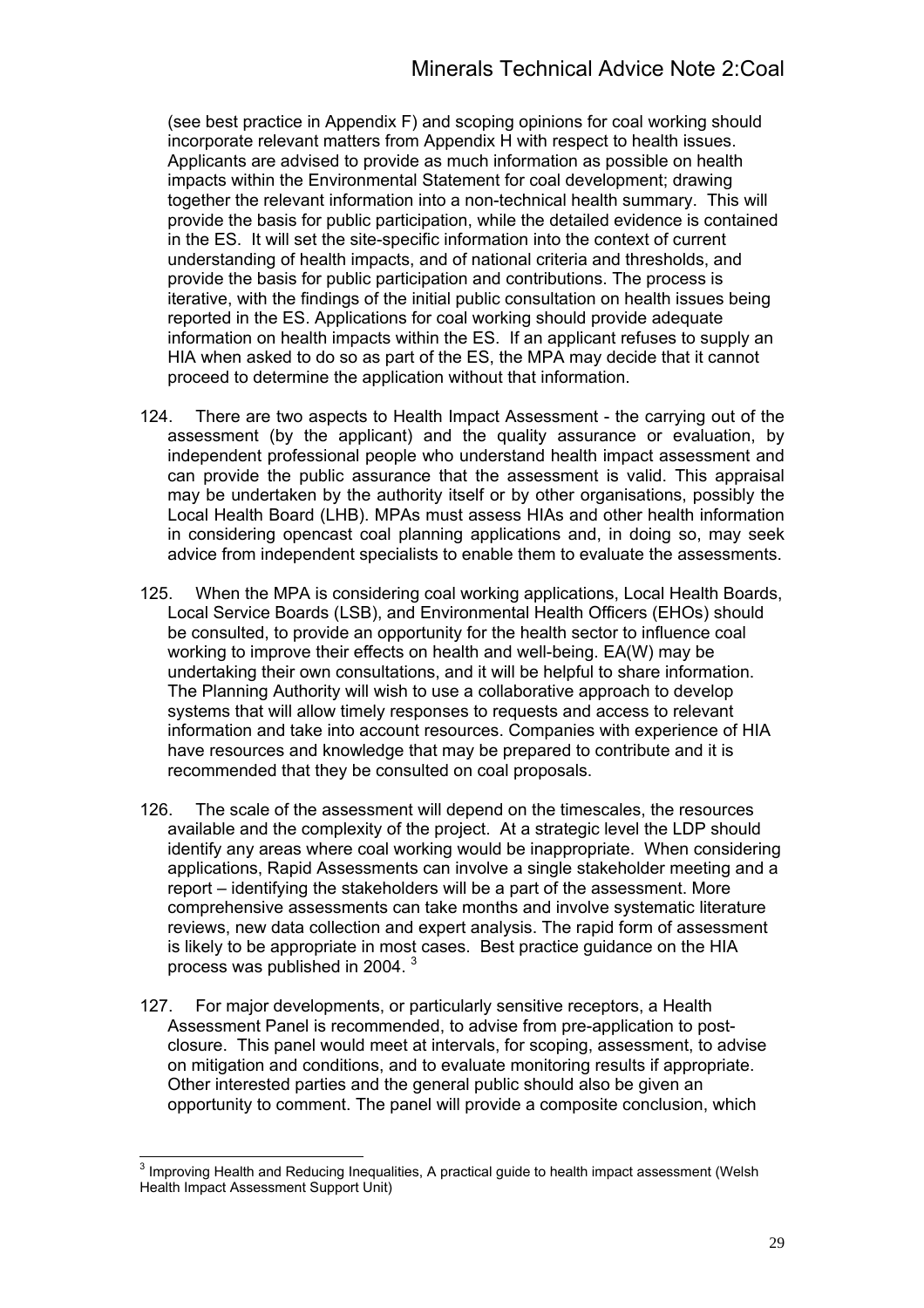will inform the MPA in reaching a decision on the application and ongoing monitoring requirements.

- 128. Appropriate health monitoring conditions should be included in any planning permission. The developer would monitor and report on the impacts of the site, with additional monitoring by EA(W) and the EHOs, and the MPA should integrate the results to ensure a co-ordinated approach.
- 129. The evidence for the Sustainability Appraisal of the LDP will contribute to the baseline information on air-quality; water quality; contaminated land, and on demographic and health statistics.

## **Social Impact Assessment within the EIA**

- 130. Advice on Social Impact Assessment is in Appendix J
- 131. When a proposal for coal working is not environmentally acceptable, the second test for such proposals in MPPW requires the MPA to balance local or community benefits against the disbenefits of likely impacts. One aspect of this will be the physical benefits of land restoration, but other factors need to be considered. The MPA will need to adopt a process for considering these less measurable factors, to ensure that decision making is both just and transparent. This will require them to assess, to a reasonable degree, the changes to people's quality and way of life, their community, their environment, health and wellbeing. Discussions with the applicant and consultees will identify when this test is likely to be a part of the decision process. Scoping for the ES will then require information relevant to the MPA's decision.

# **Dust**

- 132. Guidance on best practice on dust is in Appendix K
- 133. When dust has the potential to affect the use of land it can be a material consideration for planning purposes.

#### *Sources of dust from coal workings*

- 134. The potential for the generation of dust at surface coal workings is largely related to the hardness of the materials being handled, the amount of handling and the size of the product. Blasting, handling operations, processing, haulage on unsurfaced site roads, coal stocking yards and windblow across disturbed site surfaces are significant sources. Once reduced to the size of dust, the particles can become airborne. As well as certain site activities which increase dust emission, such as dropping material from a height or crushing, in general, there is a likelihood that the greater the volume handled the greater the dust generation. Underground working too can produce dust from stock and waste piles, particularly of fines.
- 135. Dust is generally a collective name for solid particulate matter, in the size range of 1-75 microns in diameter (BS6069: Characterization of air quality). Dust in the atmosphere are those particles capable of becoming airborne to disperse in the atmosphere, which in most cases returns to settle on surfaces. For the purposes of this document, dust is categorised as particulate matter  $PM_{10}$  (i.e less than 10μm in diameter), and nuisance dust (greater than 10μm).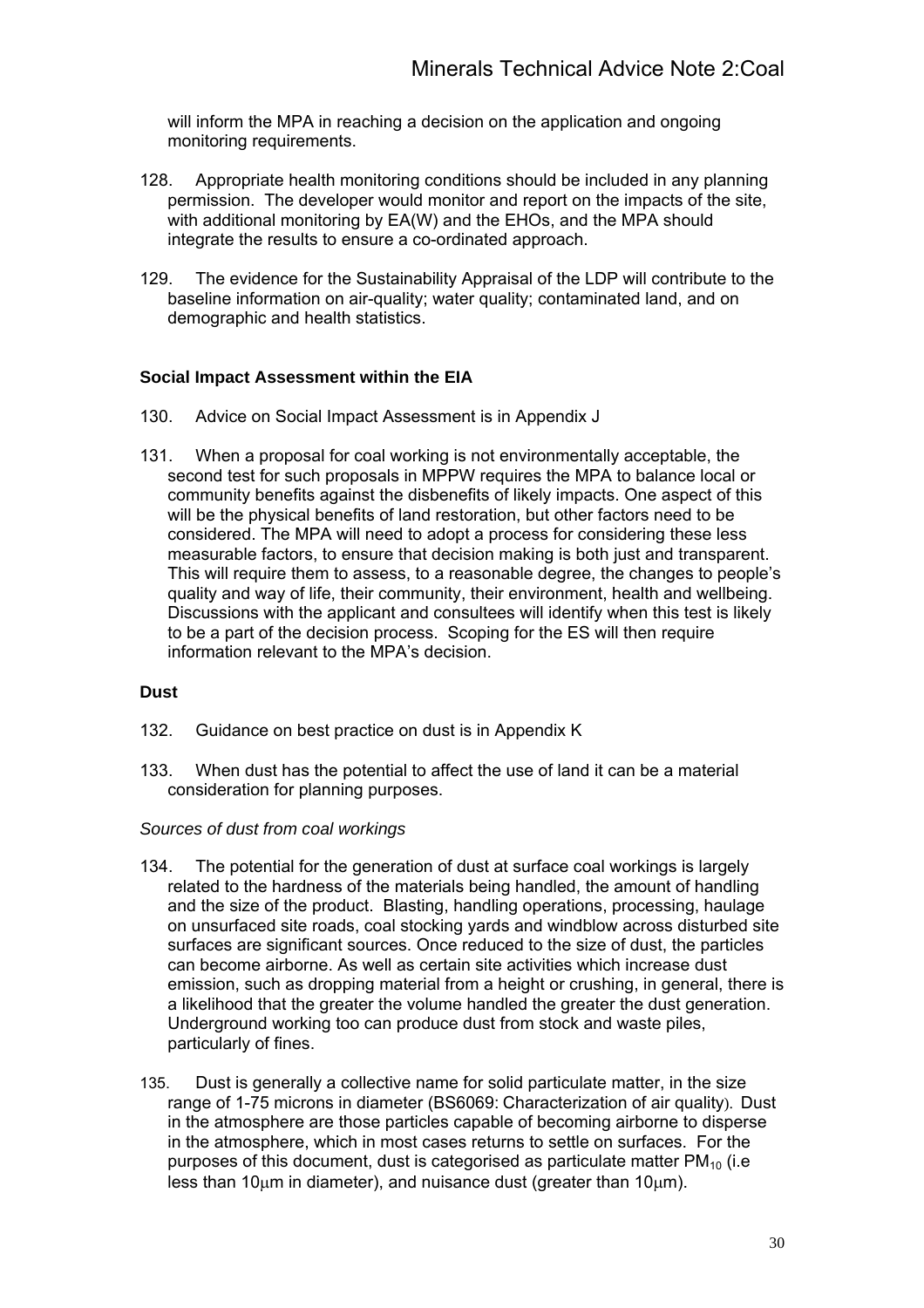136. The potential drift distance of particles is a function of the initial height of the particle above ground level, the terminal settling velocity of the particle, and the degree of atmospheric turbulence. Smaller particles, particularly  $PM_{10}$ , have much slower gravitational settling velocities and are much more likely to have their settling rate retarded by atmospheric turbulence. These smaller particles remain airborne for a long time, and atmospheric modelling and measurements of air pollution demonstrate a strong regional contribution to  $PM_{10}$  levels (Department of Environment, Food and Rural Affairs (DEFRA) 2005). Particulate matter, particularly the smaller species such as  $PM<sub>2.5</sub>$  can have a significant transboundary component and can be transported thousands of kilometres.

## *Particulate material PM10*

137. Particulate air pollution is emitted from many different sources and may damage human health and the environment. Emissions should be avoided, prevented or reduced. Epidemiology has consistently demonstrated an association between adverse health effects and particulate matter; there is no known safe level of exposure to particulate matter and exposure can lead to impacts ranging from minor effects on the respiratory system to premature mortality. There is general consensus that some health effects are dominant in susceptible subgroups, for example elderly people, children, those with preexisting lung or heart disease or diabetes. The balance of evidence suggests that it is the combustion-derived components of PM<sub>10</sub>, rather than particles from natural sources that are primarily responsible for harmful effects. (Department of Health (DoH),1999)

# *The Air Quality Strategy*

- 138. Amongst other things, the Air Quality Strategy for England, Scotland, Wales and Northern Ireland sets health-based objectives to maintain and improve the quality of ambient air in the UK. The Strategy recognises that there are national, regional and local dimensions to air quality and that air quality problems may occur because of local factors. Part IV of the Environment Act 1995 places a statutory duty on all local authorities to review existing air quality in their area. This process is known as Local Air Quality Management (LAQM). Where the air quality standards and objectives are not likely to be met the local authority must declare an Air Quality Management Area (AQMA) and develop an action plan in pursuit of the objectives. The Air Quality (Wales) Regulations 2000 sets the objectives for particulate matter.
- 139. Air quality should be a consideration for coal policies within the LDP and for development control.
	- Any Air Quality Management Areas (AQMA) will be excluded from areas defined as suitable for future coal operations in the Development Plan
	- When assessing proposals for coal operations, the predicted emissions of particulate matter must not cause a breach in overall air quality standards, taking into account the Air Quality Strategy and any Addenda.
	- If emissions from an active coal process results in levels higher than the objectives prescribed in AQS, the MPA is required to set out what steps it intends to take as a part of its AQMA action plan.

*Particulate material from opencast*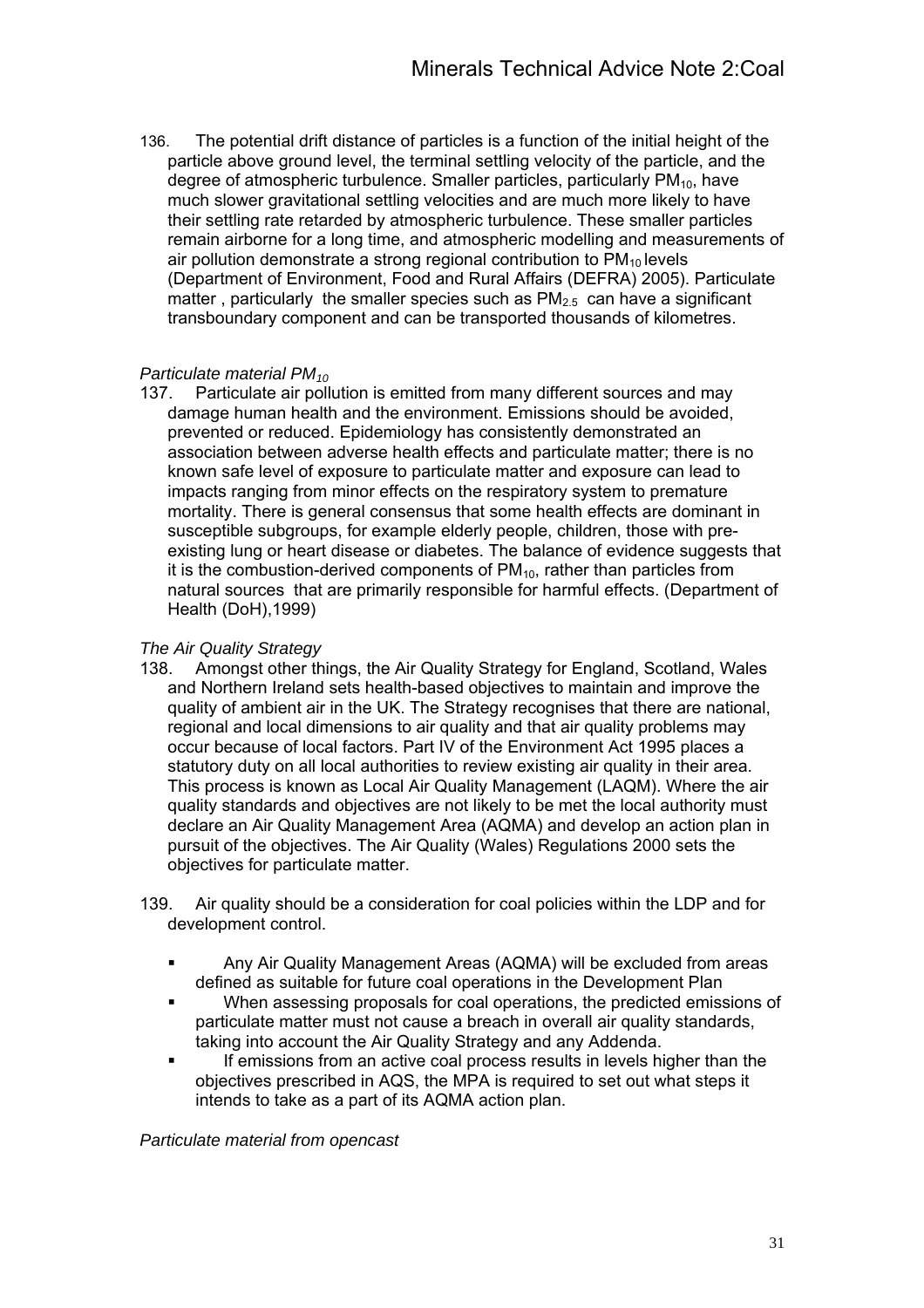140. Emission estimates from quarrying in the UK (which includes coal working) in 2001 were estimated at 20.6 kt (thousand tonnes) of  $PM_{10}$ , of which about 70% was greater than  $PM<sub>2.5</sub>$  and 30% less. However, the uncertainty of this estimate is 10-1000% (DEFRA, 2005). Emissions from quarrying are estimated to provide 11.4% of PM<sub>10</sub>: 5.9% of PM<sub>2.5</sub> and 2.3% of PM<sub>1</sub> in the UK.

# *Particulate material and health*

- 141. The UK approach aims firstly at a general reduction of concentrations in the urban background and secondly, to ensure a minimum degree of health protection everywhere, this is combined with an absolute concentration cap.. This is to ensure that large parts of the population benefit from improved air quality (health benefit is gained from every 1  $\mu$ g/m<sup>3</sup> reduction in PM<sub>10</sub>). (Air Quality Expert Group, 2005)
- 142. The potential health impacts of particulate matter from opencast sites are often raised as a health concern by local communities. Endorsed by the Committee of Medical Effects on Air Pollutants, the University of Newcastle-upon-Tyne's report "Do particulates from opencast mining impair children's respiratory health?" (DoH,1999) concluded that it is relevant to consider the contribution of opencast coal sites to  $PM_{10}$  levels in communities up to 1000m from a site. Health issues will be considered in the HIA, supported by specific dust and particulate matter assessment

# *Baseline study*

- 143. The ES will include a baseline study and site-specific modelling to assess the potential contribution of a coal operation to particulate matter at different phases of the operation (from site preparation to aftercare), for any sensitive site within one kilometre of the site boundary.
- 144. Emissions from opencast can be estimated by using United States Environmental Protection Agency (USEPA) guidance, specifically Technology Transfer Network Clearinghouse for Inventories & Emissions Factors**,** Emissions Factors and Policy Applications Center (EFPAC)<sup>4</sup>. DEFRA (2005) reports that emissions from opencast are estimated by using a USEPA (1997) factor of 0.1g/kg of material, and identified research on emissions of particulate matter from mining and quarrying and on source apportionment of PM is as high priority. A review of emissions from mining, quarrying and construction is described in the DEFRA report as being in progress.
- 145. In the interim, unless and until better information is available, it is strongly recommended that calculations included in the ES should follow the guidance for Western Surface Coal Mining<sup>5</sup> (chapters 11 and 13) which sets out factors for different materials and activities. For some activities the emission value is as Total Suspended Particulate which, measured by the standard high-volume air sampler, has a relatively coarse size range, described as 30 µm. Where this is the best figure available, this should be made clear.
- 146. There is necessarily a degree of uncertainty with these figures, increased because operating characteristics and climate are potentially different, and the applicability needs to be considered. However, in the absence of specific figures, these emission factors will indicate the comparative magnitude of emissions and

 4 http://www.epa.gov/ttn/chief/efpac/index.html

<sup>5</sup> http://www.epa.gov/ttn/chief/ap42/ch11/final/c11s09.pdf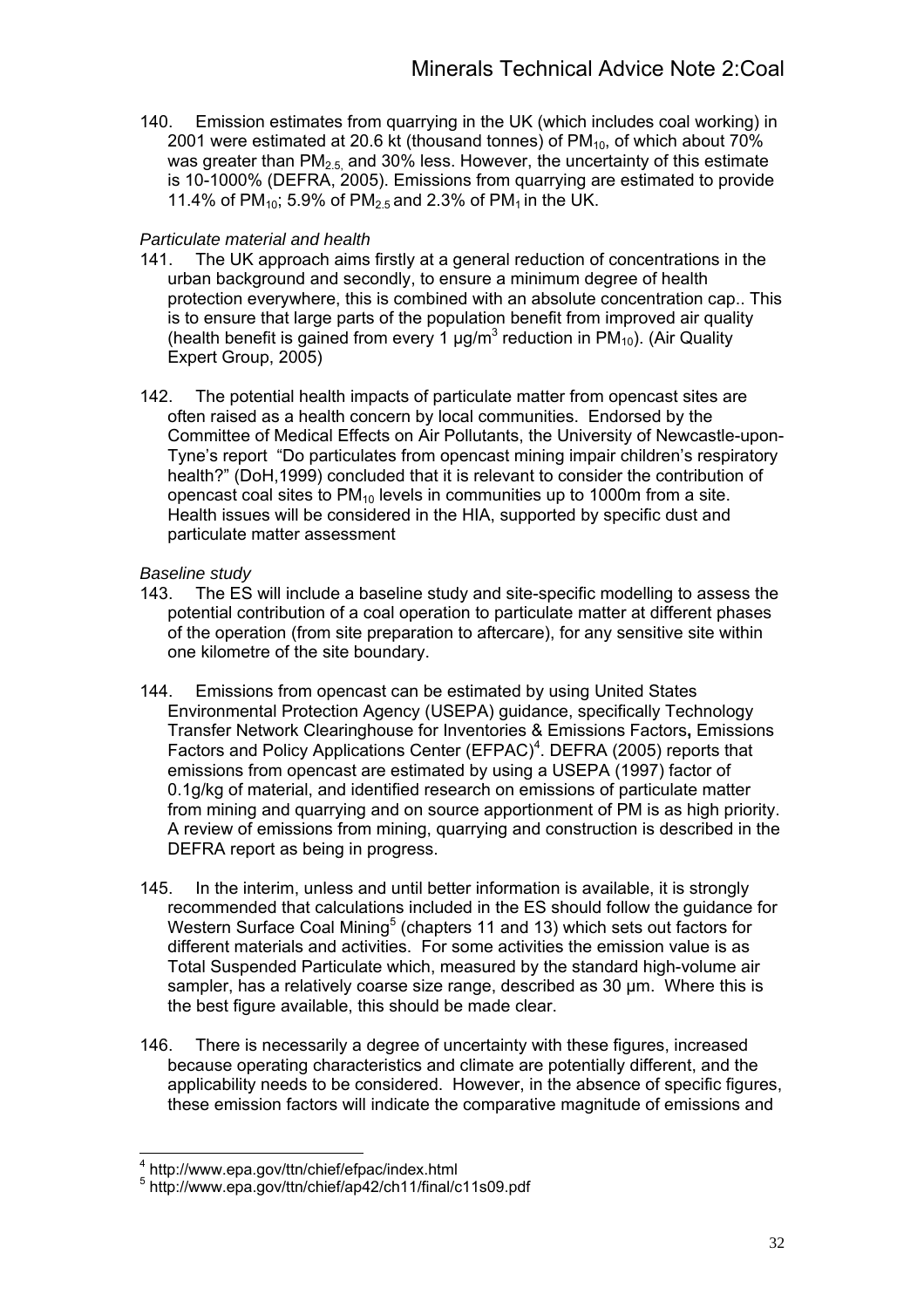allow sensitivity analysis of different approaches. Site monitoring will contribute towards calibration of these figures.

147. Useful sources of baseline information exist in community-monitored  $PM_{10}$ data and air quality-monitoring network data from the Automatic Urban and Rural Network (AURN) data. Monitoring and assessment can draw on these sources but they are unlikely to provide sufficient information for the relevant area at the detail needed. Any scoping opinion for the ES will provide advice.

#### *Monitoring of Particulate Material*

148. Procedures to monitor and control particulate matter (and other air quality pollutants where relevant) should be adopted. Monitoring will comply with and complement the Local Air Pollution and Prevention Control monitoring. Certain quarry processes are controlled by Environmental Permitting (England and Wales) Regulations 2007. A summary of the advantages and disadvantages of the different samplers available is provided in the report by Air Quality Expert Group for DEFRA, Particulate Matter in the United Kingdom, 2005.

#### *Reducing particulate material from diesel vehicles*

149. The air pollution from off-road engines is exacerbated because most off-road machines move very slowly. During the 1990s, reductions in particulate material emissions from diesel vehicles were mainly achieved through improvements to engine design and fuel systems, aided by the reduction in sulphur content. However, legislation concentrates on mainly larger engines. Engines manufactured before the legislation, and in many off-road categories, remain outside the legislative scope. Emission standards for non-road engines adopted by the European Parliament in 2004 and phased-in from 2006 to 2013, apply only to new vehicles and equipment. Replacement engines to be used in machinery already in use should comply with the limit values that the engine to be replaced had to meet when originally placed on the market. To meet more stringent particulate material emission controls, diesel vehicles, especially the larger ones, would require exhaust after-treatment processes to further reduce emissions. For existing fleets, operators are encouraged to consider retrospective diesel particulate filters or diesel oxidation catalysts for maximum air quality improvement, and to use low sulphur fuel. Dust modelling should be based on predictions for the machinery that will be employed at the site. Fingerprint analysis of various hydrocarbons can assist in attributing such particles to their source.

#### *Nuisance Dust*

- 150. Nuisance dust reduces environmental amenity, with agriculture and transport being major sources. The impacts include visible plumes and haze; the soiling of surfaces; contamination of soils, vegetation and water-bodies; and effects on personal comfort, amenity and health. Coal dust is highly visible and can result in an unsightly coating.
- 151. Dispersal of dust is determined by how long the dust remains airborne and is highly weather-dependent, making it difficult to predict. Theoretical drift distance, as a function of particle diameter and mean wind speed, has been computed for fugitive dust emissions. Dust from opencast sites is mainly coarse; gravitational settling is appreciable so dust concentrations decrease rapidly away from the source. Large particulate material (over  $30\mu m$ ) returns to surface quite quickly; medium-size particles (10-30μm) will generally travel 100-250m from the source under normal conditions. *In adverse weather conditions, coarse dust travels 500m from the source* (Bate and Coppin, 1991). Residents can potentially be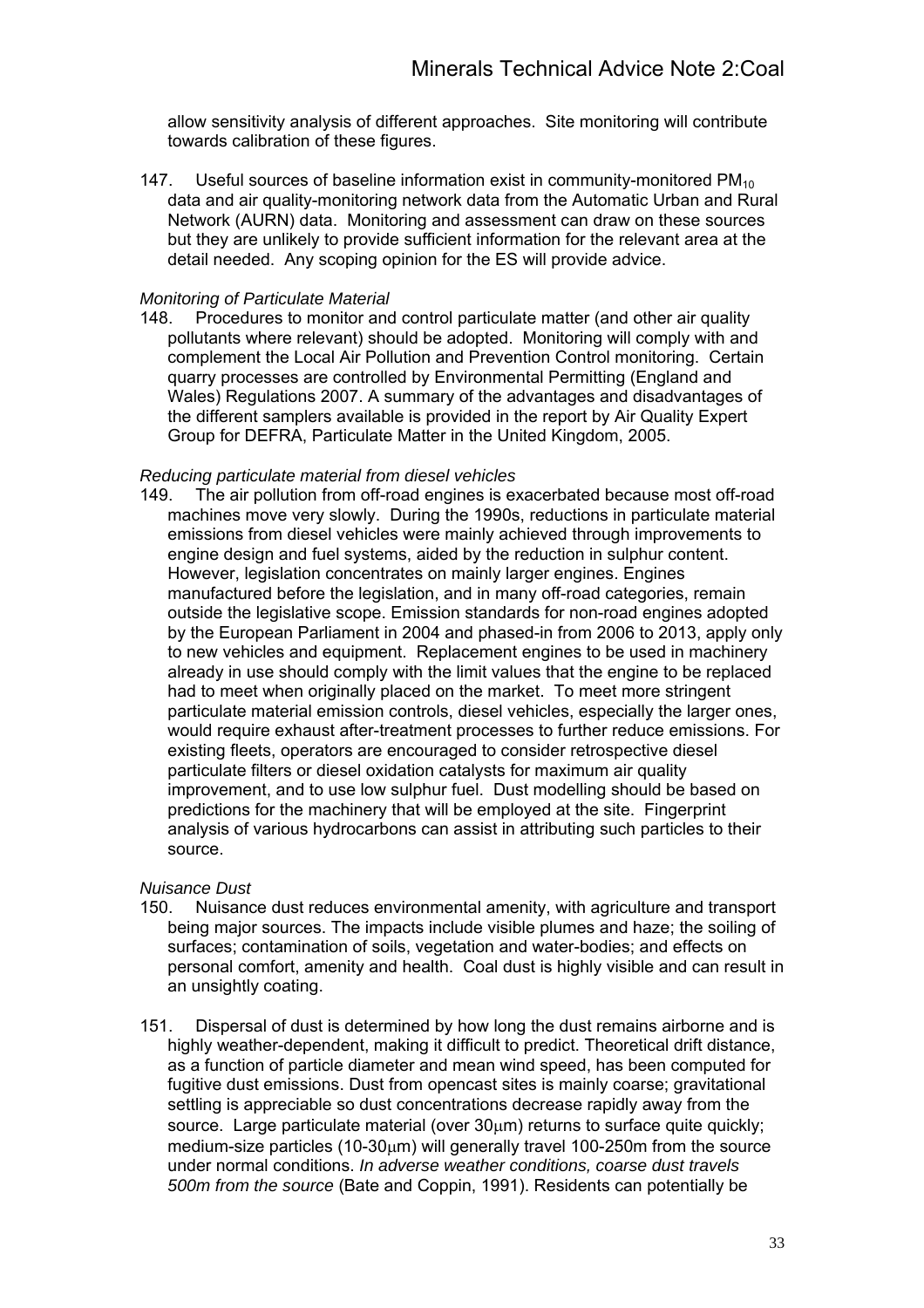affected by dust up to 1km from the source, but continual or severe concerns about dust are most likely to be experienced near to dust sources (generally within 100m) (Arup Environmental, 1995).

#### *Nuisance dust baseline measurements and prediction*

152. The ES should include information on dust for coal working applications. This will include baseline monitoring, prediction and modelling, control and mitigation, and monitoring. Ambient levels of dust need to be measured and assessed over a reasonable period, to establish existing local baseline conditions and to systematically identify sources of dust.

#### *Nuisance Dust Monitoring and mitigation*

- 153. Proposals should include a monitoring and mitigation scheme to address best practice as set out in Appendix K. The prime objective is to reduce dust to acceptable levels, but enforceable monitoring protocols are also required. The setting of a new limit for nuisance dust must be in tandem with more sensitive monitoring protocols that will indicate short-term episodes of high nuisance dust levels, which could be otherwise lost by techniques using monthly or annual averaging. The monitoring scheme needs to be objective, consistent, repeatable and robust. It also needs to be directional to identify the source and when necessary supported by the measurement of identifiable characteristics of colour, size fraction or mineralogy. The scheme should ensure that, in addition to monitoring at sensitive locations, there are sufficient locations to monitor bearings around the site. Conditions should identify the location and number of monitoring stations, the duration and frequency of monitoring, and the types of gauge.
- 154. Active monitoring systems are based on occupational health systems and suited to measuring over short periods, while passive systems, developed through an environmental approach, are best suited for longer periods. Methods monitor either dustfall or surface soiling. Devices using the reflectivity of glass slides, or sticky pads, are simple and inexpensive. Vertically mounted sticky pads allow directional monitoring and sampling for analysis. Dust monitoring using sticky pads measures the discolouration caused by dust with a smoke stain reflectometer. This loss of reflectance is expressed as the percentage effective area coverage (EAC%) per day. Absolute Area Coverage (AAC%) is a measure of the proportion of an area that has been dusted, irrespective of dust colour. Both EAC% and AAC% can be used as a measure of nuisance caused by dust.

## *Limits for nuisance dust*

155. Goodquarry <sup>6</sup> has analysed public response to deposition rates and categorised other nuisance dust standards. They conclude that the "unofficial" UK rate of 200mg/m<sup>2</sup>/day or, where the colour of dust is taken into account, 20-25 EAC% soiling units per week, is too high to be acceptable for amenity purposes. Vertical deposition monitoring (dust mass in settlement) and directional deposition monitoring (dust mass in flux) are not comparable. For coal working, the MPA should set conditions of a maximum 80mg/m<sup>2</sup>/day as a weekly average, or set limiting criteria as the combination of 100% AAC across a single 45° sector over a 7 day period or the dusting effect or discolouration where the EAC is greater than 25% for a single sector within the same period. (The Geoffrey Walton Practice, 2004)

l

<sup>6</sup> http://www.goodquarry.com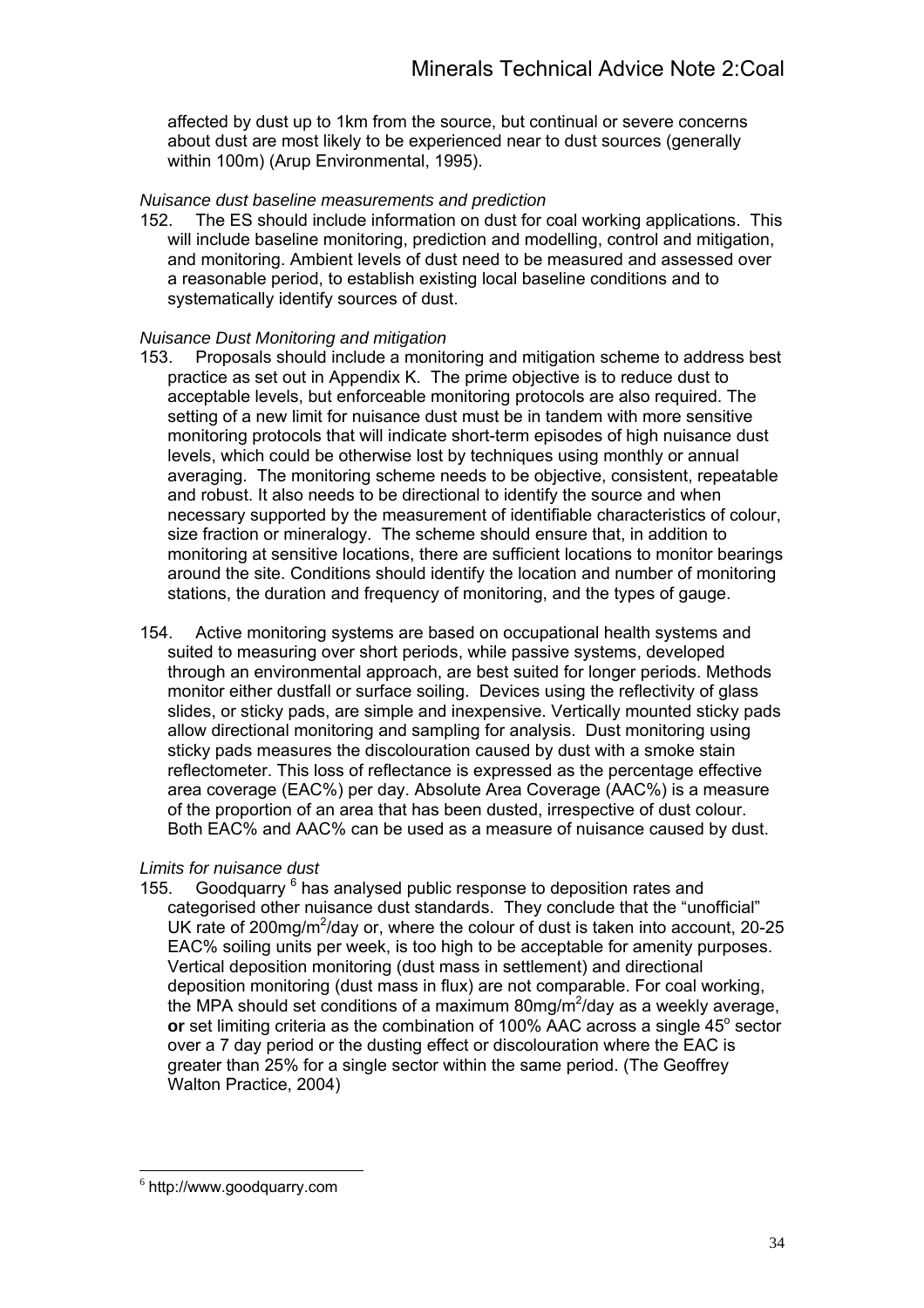## *Other Regulators*

156. Quarrying and coal handling processes are regulated by Local Authority Pollution Prevention Control (LAPPC). Prescribed processes such as the crushing or grinding of extracted minerals are subject to the Environmental Permitting (England and Wales) Regulations 2007. Guidance on the regulation of coal working sites as activities permitted under LAPPC is given to local authorities in Process Guidance Note 3/5 (04), Secretary of State's Guidance for Coal, Coke, Coal Product and Petroleum Coke (England and Wales). Site haulage is controlled under LAPPC. The environmental permitting regime applies only to specified processes. If dust from parts of the coal sites not regulated by the environmental permitting regime, for example earthworks, and noise and odour is a statutory nuisance, the relevant provisions of the Environmental Protection Act 1990 will apply. See also Environmental Permitting list of guidance and glossary, www.defra.gov.uk.

# **Blasting**

157. Guidance on best practice in blasting is in Appendix L

## *Opencast coal working and blasting*

158. Blasting is deployed on opencast sites to loosen faces and open fissures, and therefore maximum instantaneous charges are generally lower for opencast sites than for hard-rock quarrying. These can be further reduced by blast design, at an increase of drilling and detonator costs. Smaller, more frequent blasts lead to smaller but more frequent impacts, and the balance between these factors will need to be discussed between interested parties. UK opencast coal sites blast on average 33 times per month in comparison to 6 times a month at quarries. (DETR,1998). The amount of blasting required on an opencast site is a function of the rock, of the machinery available to lift and remove the material, and of the removal rate.

## *Blasting impacts*

- 159. Blasting is used to loosen rock that is too strong for site excavators to remove efficiently. It causes ground vibration, air overpressure, noise and dust, and exceptionally, flyrock. Damage to structures, ranging from cosmetic to structural, occur if the dynamic stresses induced exceed the integral strength. This depends on the structure, its condition and the magnitude, duration and frequency of the vibration. The frequency is largely determined by the geological conditions. Within low-rise residential structures, magnification can occur, typically at frequencies between 4 hertz (Hz) and 15Hz, values generated by blasting on opencast sites. Hairline cracks in the weakest materials found in residential structures should not be caused at vibration levels less than 20mm per second peak particle velocity (ppv) at a frequency of 15 hertz (Hz), or lower than 50mms-1 ppv at 40Hz and above.
- 160. Blasting is perceived at much lower levels, and people express concern over nuisance and possible damage. Although damage or the fear of damage is people's major concern, vibration levels rarely approach the levels that would induce hairline cracks. People are very sensitive to vibration and some people become aware of vibration as low as  $0.5$ mms<sup>-1</sup>, but the human body is not capable of accurately quantifying its magnitude. Imperceptibility is not generally a reasonable requirement, although it may be for a hospital operating theatre or precision laboratory, or for certain fragile structures of historic importance. The criteria would need to be based on pre-existing vibration levels that occur as a result of normal occupancy.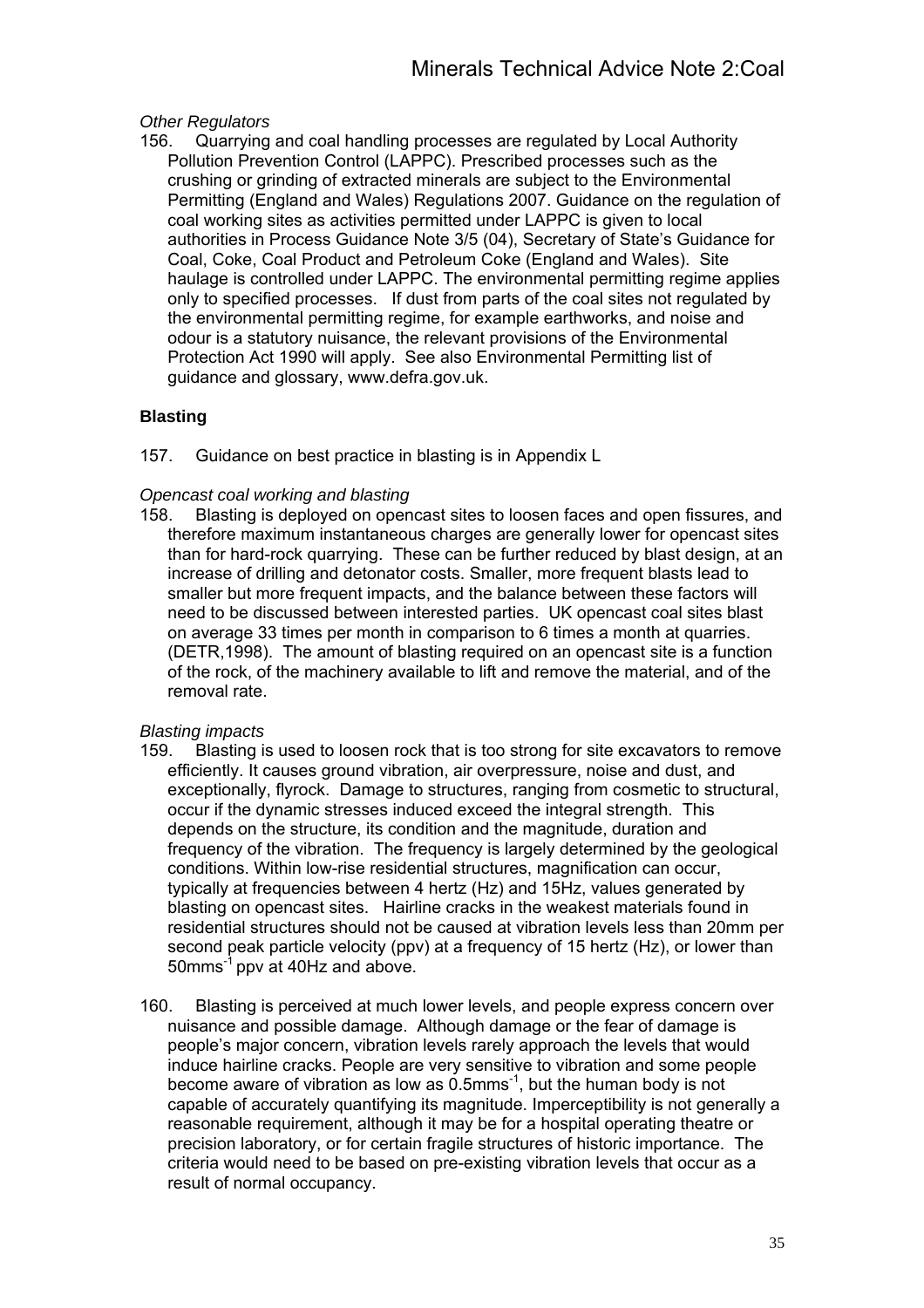# *Air overpressure*

161. Vibration in the atmosphere is generated as a pressure wave, heard as noise (at above 20Hz) and felt as concussion. Both the noise and the concussion can cause a structure to vibrate. Wind speed and direction, cloud cover, temperature and humidity influence air overpressure. A scheme to minimise air overpressure can be improved by integrated monitoring of weather conditions, site operations and blast details. The amount of burden affects the level of air overpressure produced. An excessive burden increases the ground vibrations. If the burden is too small, the surplus energy transfers into gaseous energy that produces high levels of air overpressure. Spacing of the holes and their delay times of detonation are other important factors. If the spacing is insufficient, then very strong air blasts will result. As with ground borne vibration, it is important for the operator to recognise the conditions under which blast overpressure may be a problem.

# *Fly-rock*

162. The Quarries Regulations 1999 ensure, as far as is practicable, that blasts are implemented to the design specification and this reduces fly-rock incidents. It is not appropriate for planning control to impose further restrictions than are controlled through the Health and Safety legislation. A public road near to coal workings may need to be temporarily closed during blasting operations if it is within the designated danger zone. Consideration should be given to the impact on traffic and the relevant road authority should be consulted.

## *Modelling and mitigation*

163. Where blasting may be required on a site, the MPA will require modelling of blasting impacts for the different phases of the site, taking into account the structure and rock parameters, and proposed mitigation. The ES should include prediction and modelling of the impacts for the proposed, phased, blasting programme, based on the site investigation and best practice. Vibration is predicted from charge-weights and distance from the blast; geology controls the transmission. It must be demonstrated by predictive methods that thresholds will not be exceeded and a limit should be applied to ground vibration. The individual circumstances of a site must be considered and values should be compatible with current best practice guidance.

## *Blasting and planning*

- 164. Because blasting at opencast sites is likely to be more frequent and for a different purpose to blasting at a hard rock quarry, it is appropriate to use lower limits. Conditions should include procedures for if recorded values exceed an agreed level. Typically these procedures would involve notification to the planning authority of the event together with an assessment of its implication with respect to future blasting activity and the site's vibration limit. A detailed scheme for approval should be included in the ES, so that it can be assessed as mitigation, to include:
	- times of blasting unless there are exceptional circumstances, such as a safety emergency, blasting should take place at regular and notified times between 10.00 and 16.00 hours on Monday to Friday, excluding Bank or National holidays
	- a test blast in real conditions, using the advice in Best Practice
	- a maximum level of ground vibration at vibration-sensitive buildings; ground vibration levels should not exceed a ppv of 6 mms<sup>-1</sup> resultant value in 95% of blasts measured over a rolling three-month period as reviewed on a weekly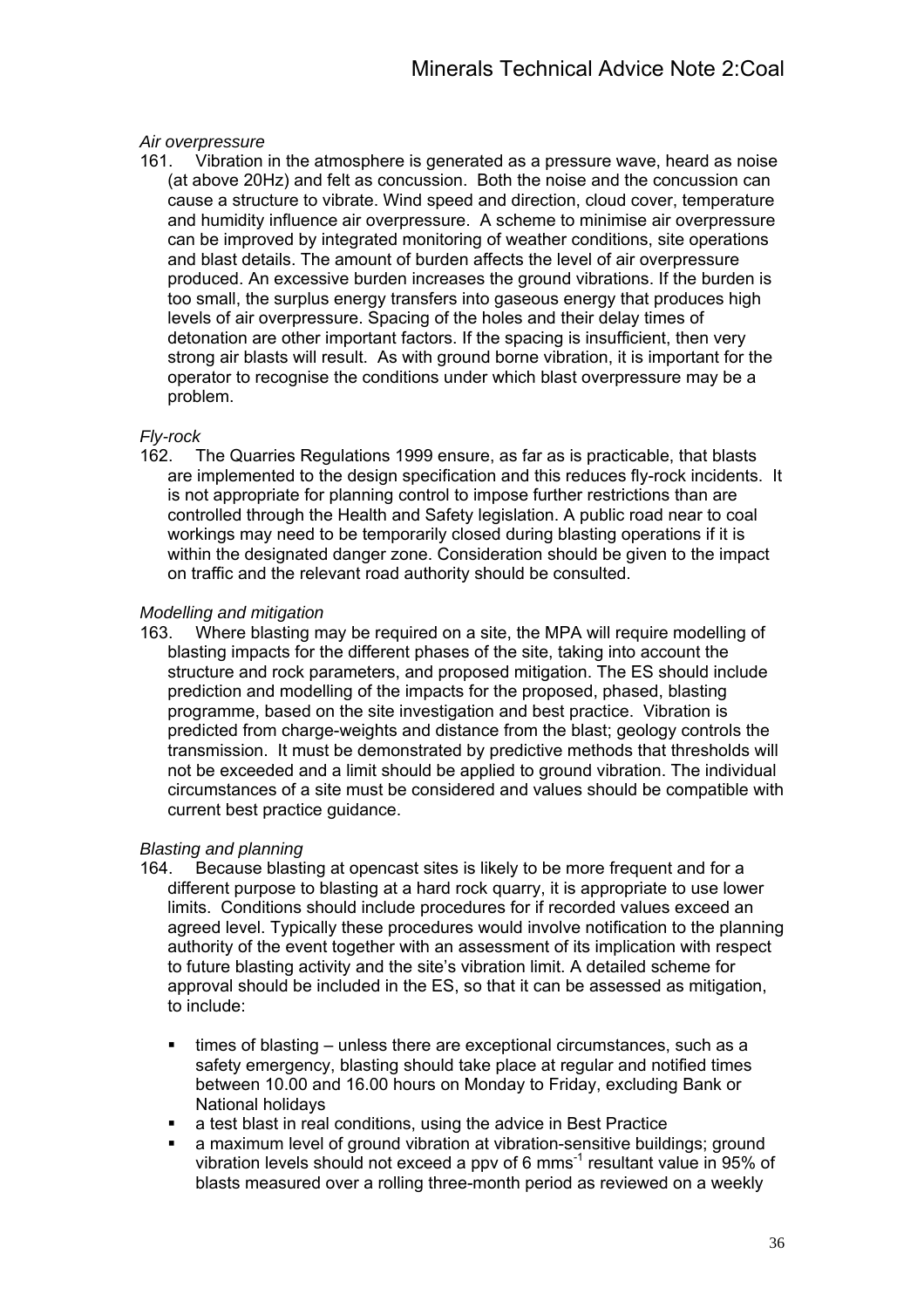basis. If a blast should occur such that a residential or sensitive property outside the site boundary has or has been calculated to have received a vibration level equivalent to three standard deviations above the limiting value of 6mm/sec, then all blasting on site shall be suspended pending a thorough investigation into the occurrence. Blasting will only recommence once the MPA and minerals operator have reached an agreement as what exactly resulted in the incident and the best way to proceed.

- a scheme by which air overpressure is managed and mitigated through careful design of blasting operations; air overpressure should not exceed 120 dB linear, in 95% of blasts measured over any twelve-month period , and no individual blast should exceed 125db, measured at the nearest noise sensitive property
- a scheme of vibration monitoring so that compliance can be adequately demonstrated by the operator at any time. This must take into account all the elements of blast design. $<sup>7</sup>$  The scheme will include the location and number</sup> of monitoring points; the type of equipment to be used and the parameters to be measured; and how often the measurements will be taken. An agreed method and frequency of reporting must be put in place.
- 165. Additional blast monitoring may be required as a result of complaints. It is vibration within a property which people experience most often and therefore in order to assess complaints regarding nuisance it may be necessary to monitor vibration within a property and at a location where the complainant considers the effects most noticeable. These measurements should be taken in conjunction with those taken outside in order to be able to quantify any magnification effects.

## *Other regulators*

166. The Health and Safety Executive Mines and Quarries legislation addresses explosives, while the transport, storage, handling and use of explosives is covered by specific legislation. The Control of Major Accident Hazards Regulations 1999 (COMAH) exist to prevent or reduce the effects of major accidents involving dangerous substances. Blasting operations are covered by environmental legislation made under the Environmental Protection Act 1990 (as amended). Part 3 of the Environmental Protection Act 1990 places a mandatory duty on local authorities to investigate any complaints of nuisance and then take action where a nuisance is found, this includes nuisance from noise emissions and vibration. The relevant British Standard are: BS 5228 Noise and Vibration Control on Construction and Open Sites; BS 6472 Guide to Evaluation of Human Exposure to Vibration in Buildings; BS 7385 Evaluation and Measurement for Vibration in Buildings.

## **Noise**

## 167. Guidance on best practice on noise is in Appendix M

## *Noise Impacts*

168. Environmental noise, caused by traffic and industry is the source of an increasing number of complaints from the public. Noise can have a significant impact on quality of life, to the extent of harming well-being. Excessive exposure to noise may result in emotional effects, annoyance and activity disturbance, such as sleep interference. Low-frequency noise can cause distress to people who are sensitive to its effects. There is general agreement that noise can be a

 $\overline{a}$  $7$  Environmental Impact of Blasting – planning to complyPegden M& Birch WJ. Transactions of mining and Metallurgy Section A. December 2005, Volume 114, No 40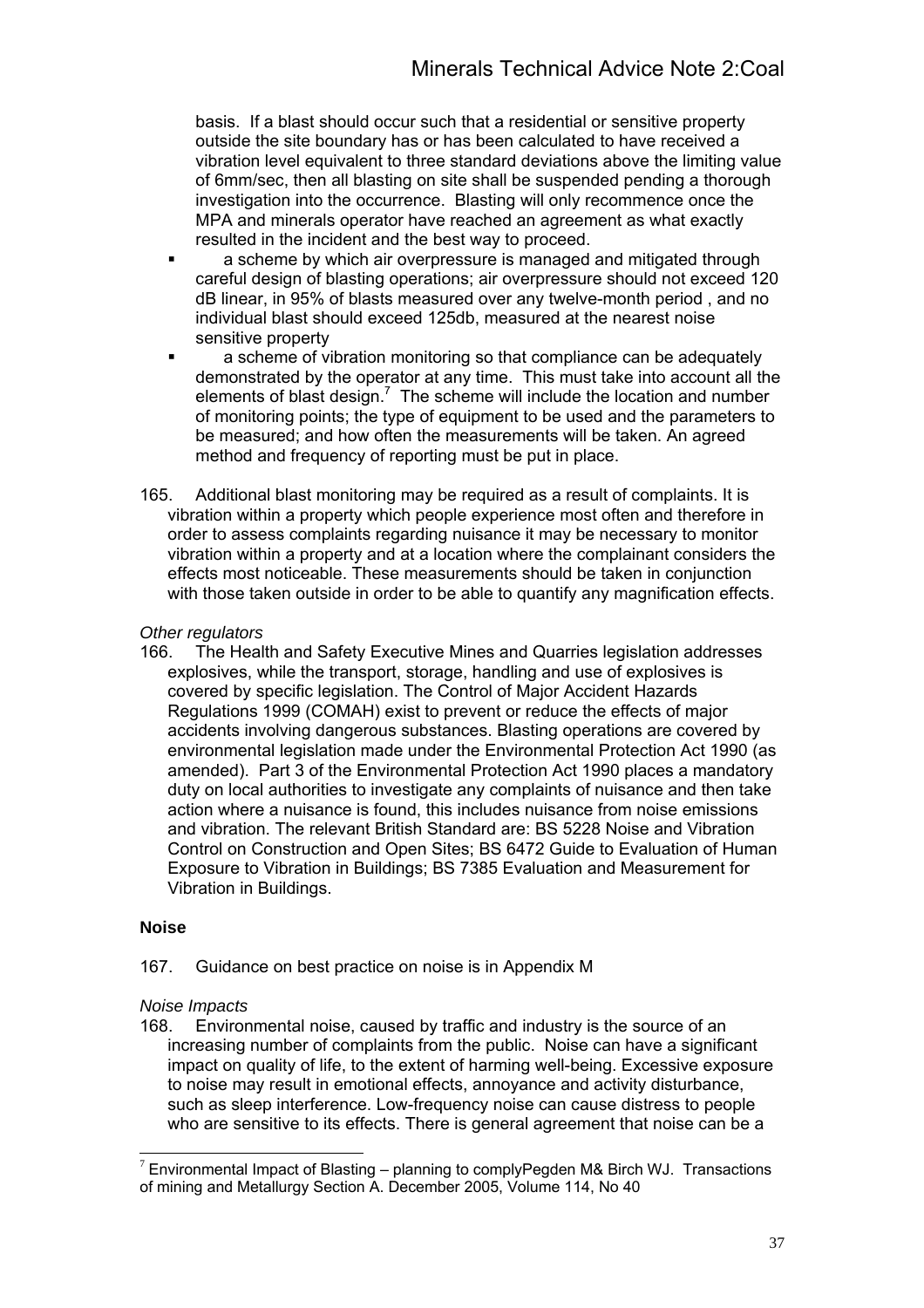source of annoyance, while prolonged or excessive exposure to high levels of noise can cause permanent medical conditions, such as hypertension and ischaemic heart disease. (WHO, Guidelines p.XII)

- 169. Where coal extraction and related operations would occur close to noisesensitive development, particularly residential, and noise impacts cannot therefore be adequately controlled or mitigated to the levels set out below, the second test of MPPW should be considered. Unless the community and local benefits clearly outweigh, amongst other considerations, the loss of amenity resulting from noise, planning permission should be refused.
- 170. To protect the majority of people from being seriously annoyed during the daytime, the outdoor sound level from steady continuous noise would need not to exceed 55dB L<sub>Aeg</sub> 1 hour on outdoor living areas. To protect the majority of people from being moderately annoyed during daytime, the outdoor sound level should not exceed 50dB  $L_{Aeq}$  1 hour. (Institute for Environment and Health, 1997)

## *Baseline noise survey*

- 171. As a part of the application, developers will provide a survey and assessment of background noise levels for the area that will be affected by the noise from the proposed site. This should record the noise at noise-sensitive properties. It is important to prevent "creeping" of ambient noise levels, whereby successive developments each add to the background noise. Background levels should exclude the existing contribution to noise from mineral, waste, and similar operations so that cumulative and in-combination effects can be assessed. Noise emissions from the coal site and the impact on noise-sensitive locations should be predicted, taking into account the operations, the noise character, and its spatial and temporal variation.
- 172. MPAs should take account of the local noise climate, particularly in areas of tranquillity that should be preserved as a national resource. Where certain species are particularly sensitive to noise, for example some small breeding birds, it may be appropriate to restrict certain activities at sensitive times.

## *Planning Conditions for noise*

- 173. Planning Conditions should apply absolute controls on noise emissions, with limits normally but not exclusively set at particular noise-sensitive properties.
	- MPAs should establish a noise limit at sensitive locations of background plus 10dB  $L_{Aeq}$  1hr or 55dB  $L_{Aeq}$ , 1hr (free field), or whichever is the lesser, during normal working hours (0700 -1900, Monday to Friday excluding Public Holidays)
	- In some noise sensitive locations, 0800 1800 hours may be more appropriate, with reduced levels defined for the dawn and evening one-hour periods
	- When working is agreed between 0800 and1200 on Saturdays, MPAs may consider it appropriate to establish a reduced noise level
	- At all other times, limits should not exceed  $42$ dBL  $_{Ae0}$ , 1hr (free field) at sensitive locations.
	- Where tonal noise contributes significantly it may be appropriate to set specific limits for this element.
	- Peak or impulsive noise, which may include some reversing bleepers, may also require separate limits that are independent of background noise and should only exceptionally be permitted at night.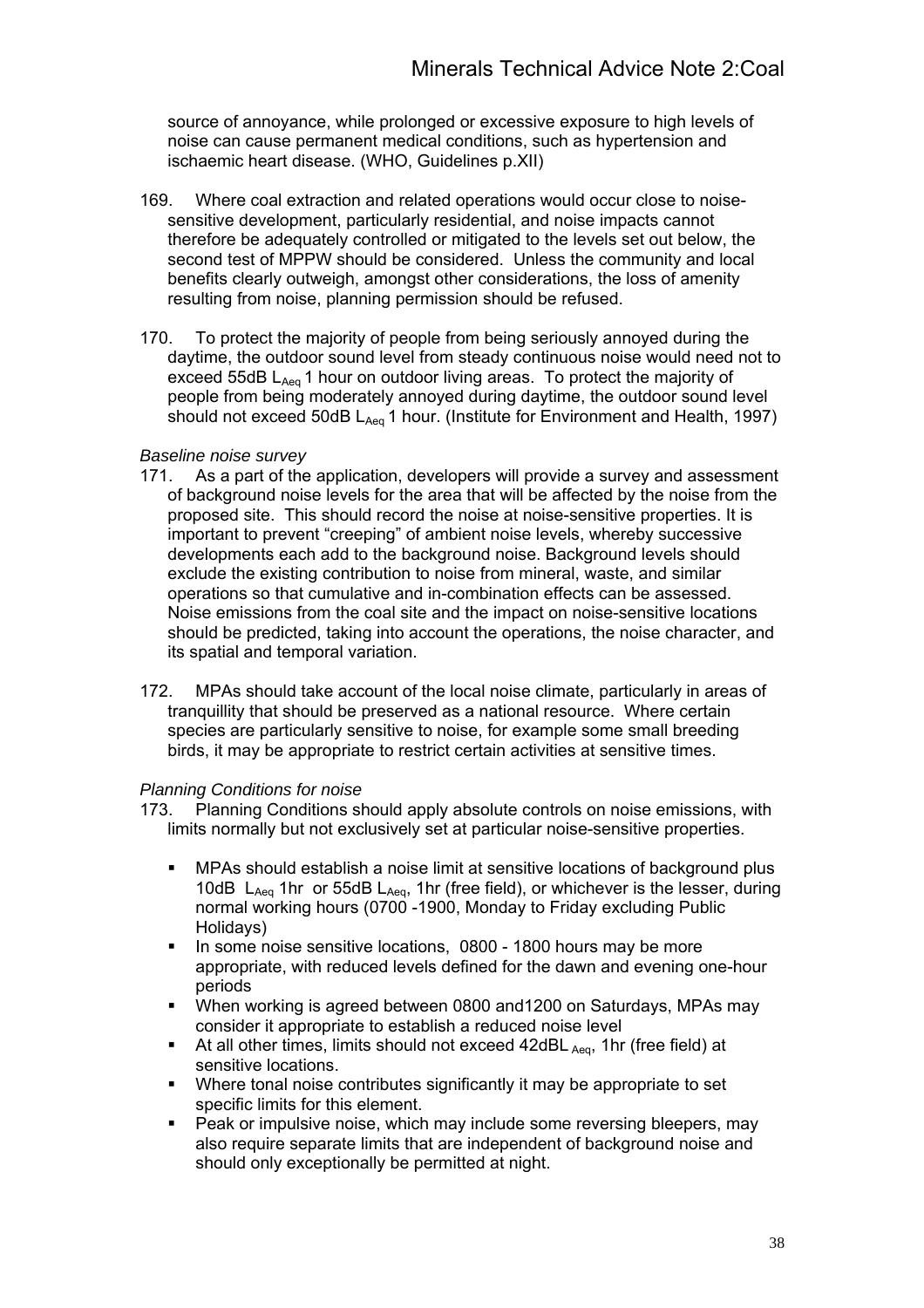#### *Short-term operations*

- 174. Short-term operations that cannot easily meet these noise limits might include soil stripping, the construction and removal of baffle mounds and soil storage mounds construction of new permanent landforms and aspects of site road construction and maintenance. These activities can bring longer-term environmental benefits. Minerals advice in Wales has been that increased noise limits between 1000 and 1600 hours on Monday to Friday excluding Public Holidays of up to 67 dB (A)L  $_{Aeq}$  1hr (free field) should be considered for periods of up to 8 weeks in a year, monitored at the noise-sensitive properties nearest to the source. However, this is approaching levels identified by the WHO as having the critical health effect of hearing impairment – 70dB for 24 hours. (WHO Guidelines p. XVIII). The MPA should assess the predicted noise for such operations, consider proposed and potential mitigation, and have evidence of the long-term benefits before agreeing the level, duration and frequency of such exceptions, and not to exceed 67 dB (A)L  $_{Aeq}$  1hr (free field) for the hours identified above.
- 175. MPAs should also be mindful of the noise caused by traffic, including rail traffic, on and off site. Hours of working can limit on-site traffic to the same hours, access design and appropriate signage can encourage certain directions of movement and legal agreements can require drivers under the operator's control to follow specific routes to avoid noise sensitive locations. The Local Highway Authority must be involved in the drafting of any conditions or legal agreements. Caution is needed to ensure that restrictions on site or on certain routes do not result in worse impacts elsewhere.

## *Other regulators*

176. For certain quarry processes, noise emissions are controlled under the Environmental Permitting (England and Wales) Regulations 2007 . Those concerned with coal development should have regard to the Environmental Noise (Wales) Regulations 2006 which implement EC Directive (2002/49/EC) Assessment and Management of Environmental Noise (the Environmental Noise Directive).

## *Guidance*

177. Minerals Planning Guidance Note 11: The Control of Noise at Surface Mineral Workings (1993) provides advice on the monitoring and assessment of noise levels and much is still applicable (see paragraph 3 for cancellations). The Technical Advice Note (TAN) for Noise provides advice on how the planning system can be used to minimise the adverse impact of noise. Although the TAN does not deal specifically with noise from surface mineral extraction sites, general points are applicable and explanations of noise measurement terms are also relevant.

## **Visual impact**

- 178. Guidance on best practice on visual impact is in Appendix N
- 179. Welsh landscapes are a valuable asset– a critical environmental, historic, tourist and recreational resource. This value is not confined to statutory sites but extends across all of Wales. The European Landscape Convention, ratified on 1 March 2004, recognises landscape as an essential component of people's surroundings. Coal extraction may be visually intrusive unless carefully sited and properly mitigated. Excavation can cut into a skyline; storage areas or screening mounds can obscure a distant view; plant, machinery and buildings, lighting and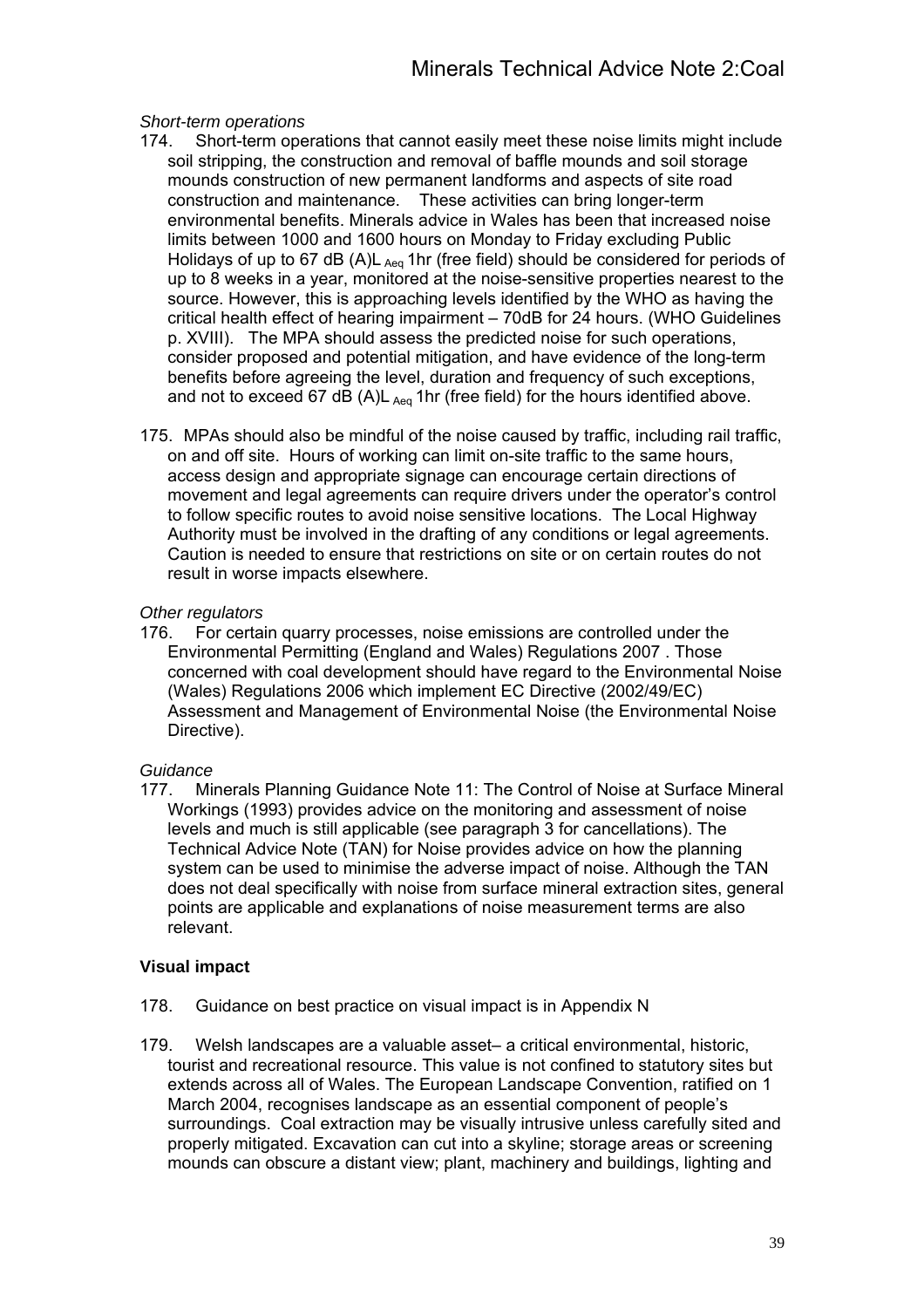screening fences intrude into the landscape. There may be a loss of mature woodland, hedgerows or other, valued, small landscape features.

#### *Baseline survey and modelling*

- 180. Landscape assessment is required as a part of the LDP. The MPA requires sufficient information to predict and judge the magnitude and significance of the effects that a potential coal operation may have on landscape character and visual amenities. LANDMAP is the national information system, devised by the Countryside Council for Wales, for taking landscape into account in decisionmaking. Detail is a strength of LANDMAP, but overlaying the five evaluated aspects produces a complex picture and it may be necessary to fine-tune the information to a particular purpose.
- 181. A description of potential landscape and visual impacts of the alternative options and designs, including the likely changes to the landscape following restoration, should be provided by the applicant in the ES. The rationale for the recommended option needs to be clearly explained. Visual impact should be a factor in the phasing and layout of the development, and in the restoration strategy. Both positive and negative landscape and visual impacts should be given due consideration, in a structured and systematic approach. Vegetation is an important factor in the landscape and its effect needs to be analysed in the landscape model in the ES.
- 182. Adverse visual impact must be kept to an acceptable level. The magnitude of change is relatively objective and quantifiable and should incorporate the compatibility of the project with the surrounding landscape, duration of impacts, scale of development, and reversibility of change. The significance of change involves a greater degree of subjective opinion. The quality, importance and rarity of special landscape elements, ability of the landscape to accommodate change, change in local and regional context, and the history of the landscape are all significant.

#### *Landscape screening*

- 183. Appropriate tree and shrub planting can reduce the visual impact of operations and enhance the landscape and wildlife potential. Details of the location, form, number, species, size, method of planting, site preparation and any necessary measures for replacing plants that fail should be required by Condition. Planting carried out several years in advance of the development improves its effectiveness. Where potential coal sites are identified in the LDP, there may be opportunities for advance screening. The MPA may wish to consider whether the benefits of such areas of advance planting, which will remain in place at least through restoration and aftercare, should be sufficient to justify the use of an operational boundary as described under exceptional circumstances, paragraph 51. Appropriate tree planting on land in the control of the developer but off-site, which could be included in a legal agreement, can also enhance natural landscape screening.
- 184. MPAs should encourage the appropriate management of features of the landscape which are of major importance for ecological coherence. Coal workings and their subsequent restoration can contribute to such linear structures that function as "stepping stones" or wildlife corridors.

#### **Illumination**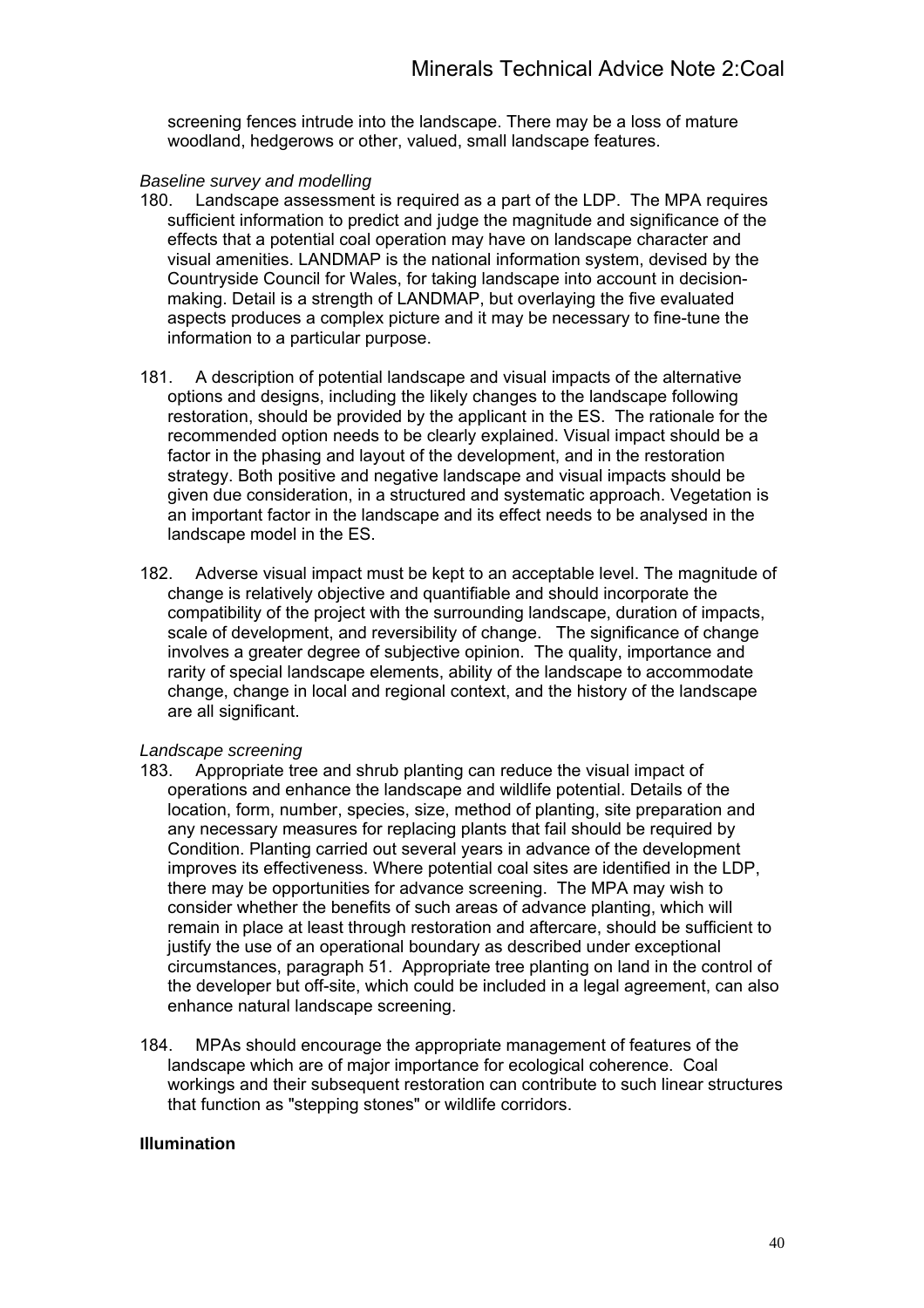- 185. Light pollution is basically unwanted light. If illumination is poorly designed, excessive or badly positioned then it can have an adverse effect on the local environment and cause problems for people living in the vicinity.
- 186. Conditions should be used to control the type and siting of light installations and place restrictions on the spread and duration of light. There is a need to balance the provision of lighting to enhance safety with the need to protect the natural environment, to prevent glare and respect the amenity of neighbouring land uses. The MPA should take into account the category of natural light, from intrinsically dark areas through low, medium to high district brightness areas.

# **Stability**

- 187. Stability is a material planning consideration in so far as it affects land use. Instability from surface workings and the surface operations of underground workings may affect land and land-use beyond the site boundary and it may threaten the safety of people in and around the site. (Instability from mining is considered in the section Underground Coal Working) These potential impacts are of particular interest to neighbouring land owners and owners of third-party services adjacent to the site. Instability may also be a cause of delays and additional costs in reclamation schemes. In due course, the implementation of the Mining Waste Directive through regulations will need to be taken into account.
- 188. MPAs need to consider stability in relation to coal workings and tips, and Local Planning Authorities (LPAs) need to consider stability in relation to development in, on or near abandoned coal workings and tips. Policies in the LDP, if necessary expanded in SPG, should outline the consideration which will be given to stability issues, taking into account the potential for apparently unrelated issues to have consequential effects on the stability of excavated or tipped slopes. Policies should seek to ensure that land use is appropriate when considering development above or below abandoned excavation slopes and on or near to disused tips or back-filled workings, and applications should be accompanied by a stability report prepared by a competent person.
- 189. Early discussions between the applicant and the MPA, appropriate consultation with neighbouring land owners and owners of third-party services adjacent to the site, and close liaison with the Health and Safety Executive (HSE) are necessary. The ES for a coal working application should include a design report prepared by a competent person which demonstrates that the perimeter slopes of any coal working and any internal slopes remaining after restoration will remain safe and stable. The ultimate limits of excavation, tipping, back-fill and final long-term slope details should be a Condition of any permission, although it is recognised that these may need to be reviewed and modified in the light of new information during the life of the site.
- 190. The ES will need to take account of the factors which might trigger particular concerns about stability, such as:
	- proximity to built development or infrastructure;
	- knowledge of previous instability problems;
	- the criteria to be used to define stand-off distances or clearances between quarry slopes or tips and the site boundary or third-party structures; and
	- the requirement for final slopes and restoration to be safe and stable
- 191. The MPA should also ensure that any changes to the proposed method of working, which may be desirable for other reasons, are appraised and assessed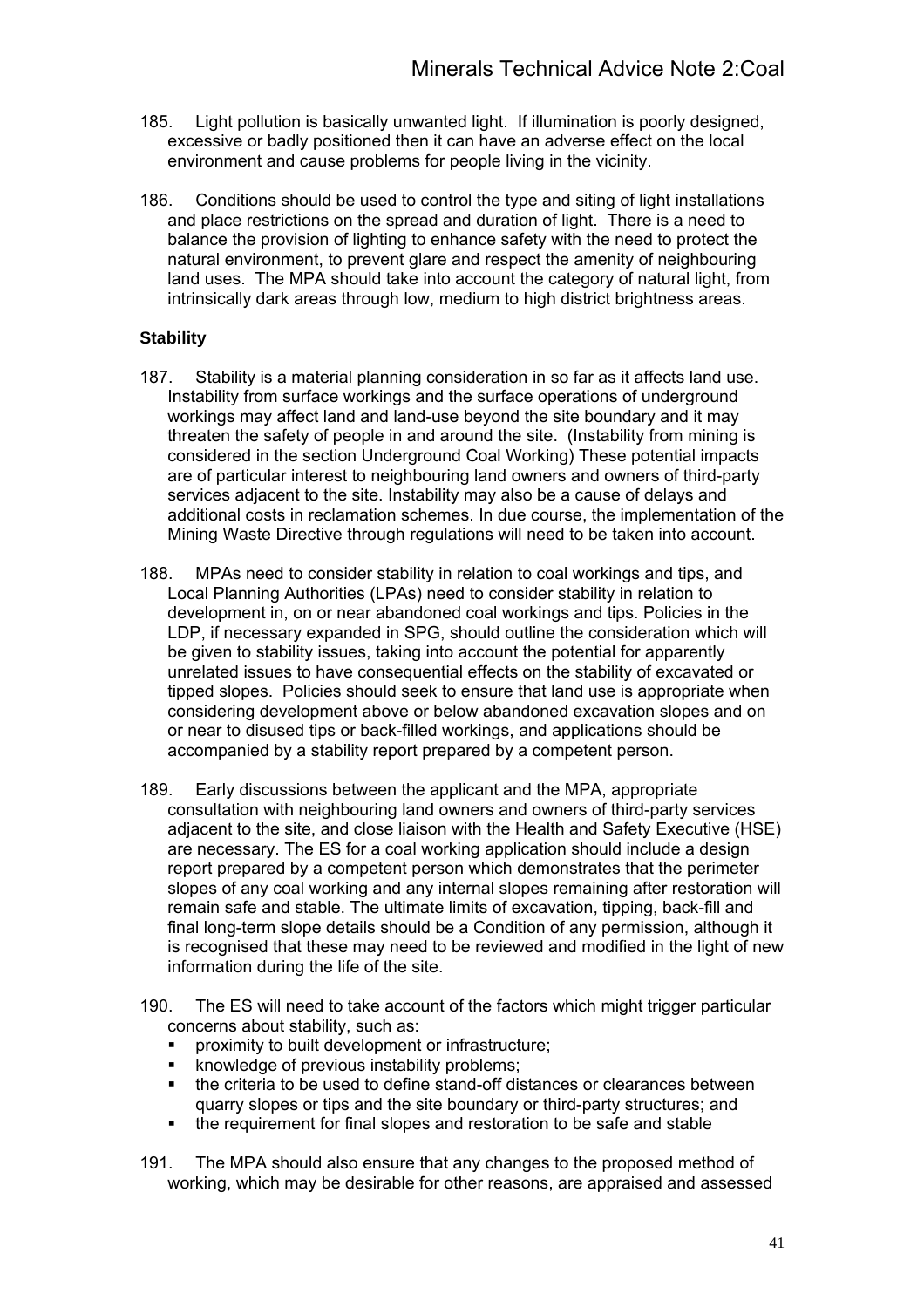for stability by a competent person. Where instability occurs or is expected, an assessment will be needed of the actual risks and of potential remedial or preventive measures.

- 192. The outline procedures set out in Appendix B of Minerals Planning Guidance (MPG) 5 identify the steps that should be followed when designing, assessing and inspecting quarry slopes. They are not prescriptive, and are not alternative measures to those required by statute, but they do illustrate good practice. There must be no conflict between planning Conditions and the statutory requirements of the Quarry Regulations.
- 193. Although the reporting requirements of The Quarries Regulations 1999 are different to those for planning, there are common interests and it is important to continue consultation between the operator, the HSE and the MPA from preapplication to closure. Where a significant hazard exists, the Quarries Regulations 1999 require that a geotechnical assessment be carried out, at least every two years, to identify and assess all the factors liable to affect the stability and safety of a proposed or existing excavation or tip. The Regulations also require that the operator shall ensure that in the event of abandonment of or ceasing of operations at a quarry, it is left in a safe condition. The MPA will wish to consider the reports and conclusions of the Health and Safety Executive.
- 194. Settlement of back-fill in surface workings continues indefinitely, albeit at an exponentially decreasing rate depending on the material deposited, the method of placement, total thickness, applied load and, most importantly, drainage conditions. Where built development is the proposed after-use, MPAs should impose Conditions to secure appropriate deposition and compaction to allow that development to proceed without the need for further ground treatment.

## *Other Regulators*

195. Surface mineral workings –"quarries" are subject to the provisions of the Health and Safety at Work etc Act 1974 and the Quarries Regulations 1999. Under reg.3 of the Quarries Regulations, a quarry is a system of excavations, or reclamation site, or disused tip used for the extraction of minerals. The primary responsibility for the safety and stability of a surface mineral working is that of the operator, defined in the Quarries Regulations 1999 as "the person in overall control of the working of the quarry". Amongst other duties, The Quarries Regulations 1999 require operators to operate a scheme for the systematic inspection of all parts of a quarry. Enforcement is through the quarry inspectors of the Field Operations Division of the Health and Safety Executive (HSE). The Mines and Quarries (Tips) Regulations 1971 also, amongst other things, require inspections of all active and closed tips at appropriate intervals. Tips associated with underground mineral workings are subject to the provisions of the Mines and Quarries (Tips) Act 1969 and the Mines and Quarries (Tips) Regulations 1971. Enforcement of the tips legislation is through HM Inspectorate of Mines of the HSE. Part II of the Mines and Quarries (Tips) Act 1969 is concerned with the prevention of public danger from disused quarry and mine tips not associated with an active mineral working. Enforcement in respect of these Part II tips is by local authorities, rather than the HSE.

# **Transport**

196. Guidance on best practice in transport is in Appendix O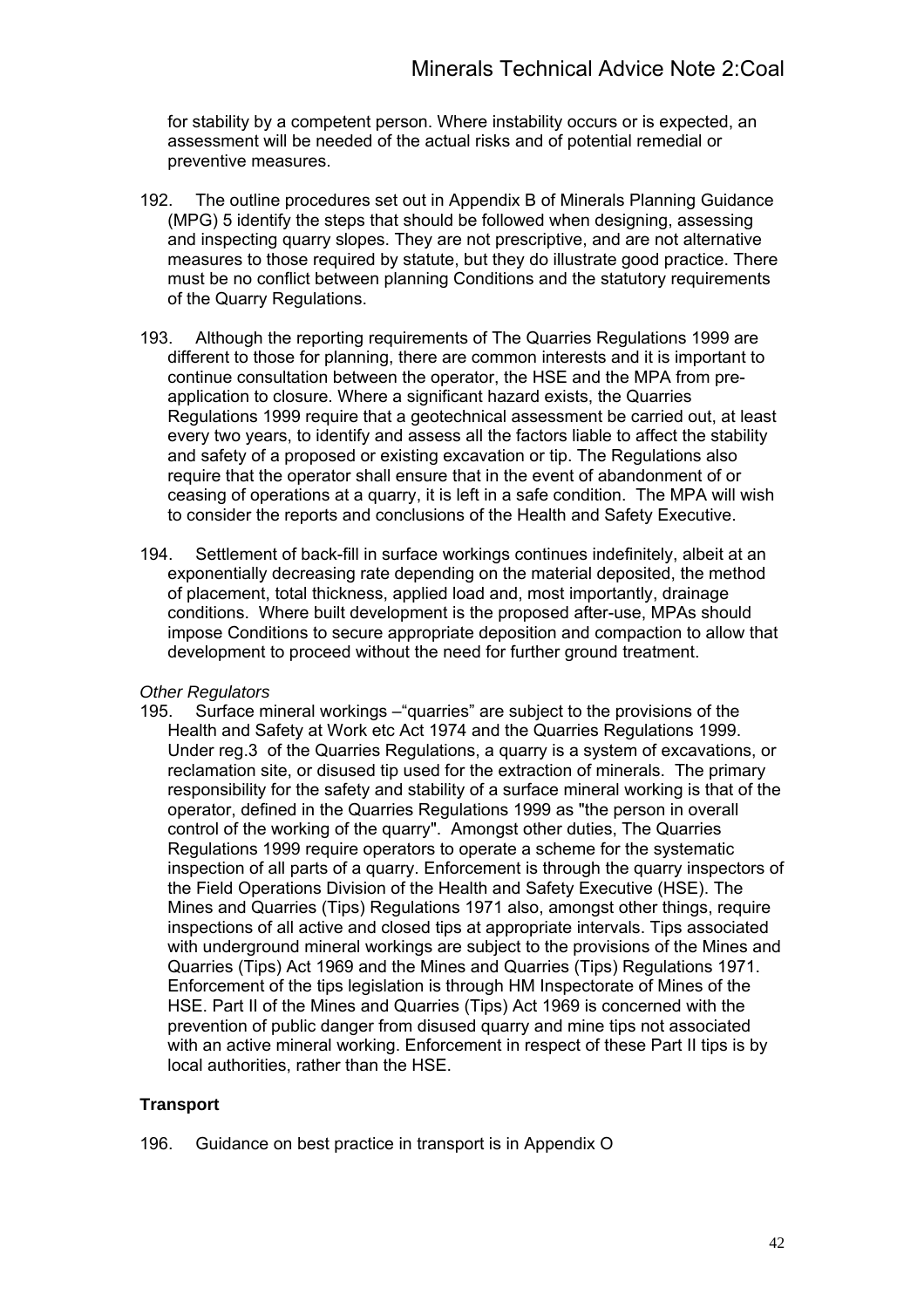- 197. MPPW provides guidance on transport in paragraphs 42 and 43. The MPA should seek to enable the carrying of material by rail or water wherever possible, through partnership with extractors and rail and water operators, and by the use of appropriate planning Conditions and obligations. They should identify and, where appropriate, protect sites and routes which could be critical for the movement of coal. Under the Railways Act 2005, in Wales Freight Facilities Grant (FFG) is available to assist with the extra costs generally associated with moving freight by rail, by offsetting the capital costs of providing rail freight handling facilities. It is also available to help companies reinvest in existing rail freight facilities. Most facilities needed to handle or carry freight by rail are likely to be eligible for FFG but capital expenditure must be involved. The Rail Environmental Benefit Procurement Scheme transferred to the Welsh Assembly Government 1 April 2007, and assists companies with the operating costs associated with running rail freight transport instead of road (where rail is more expensive than road).
- 198. Where coal is transported by road, the Local Highway Authority must be involved throughout the process. The MPA and coal operators should consider freight quality partnerships, to agree on lorry routes and loading and unloading facilities and on reducing vehicle emissions and vehicle and delivery noise levels. If there is serious doubt that local roads can accommodate the increase in heavy traffic that the proposed development is likely to generate, then, subject to the second test, planning permission may have to be refused.
- 199. MPAs should encourage the establishment of voluntary mineral site transport plans in consultation with local communities. Traffic Assessment (TA) will form a part of the ES; the Local Highway Authority will be involved in the scoping and assessment of the TA. This will include baseline assessment by means of local traffic surveys, by vehicle type, time of day, season, road type and area type, taking account of the scope of existing data. Estimates of traffic flows from existing surveys may also be useful for monitoring particular routes.
- 200. The MPA, in consultation with the Local Highway Authority will need to ensure that transport and traffic proposals are fully integrated with their strategy on air quality and taken into account when considering environmental impacts.

## **Water**

- 201. All mineral workings have the potential to affect the water environment by changes to the quantity and quality of surface or ground water resources. Unless the MPA, taking advice from EA(W), is satisfied through careful risk assessment that the consequences of any adverse impact of extraction on the water environment is acceptable or that they can be made so by mitigation measures, the second test of MPPW should be considered. Unless the community and local benefits clearly outweigh the adverse impacts, planning permission must be refused. There is no legal remedy by which a person deprived of ground water by the legitimate activities of their neighbours can obtain redress. Where dewatering is proposed and is likely to have a seriously detrimental effect on neighbouring land, if no solution can be found, planning permission may have to be refused.
- 202. EU Directive 2000/60/EC establishing a framework for Community Action in the field of water policy, which is more commonly known as Water Framework Directive, establishes a framework for the protection of inland surface waters, transitional waters, coastal waters and groundwater. Key aims in relation to the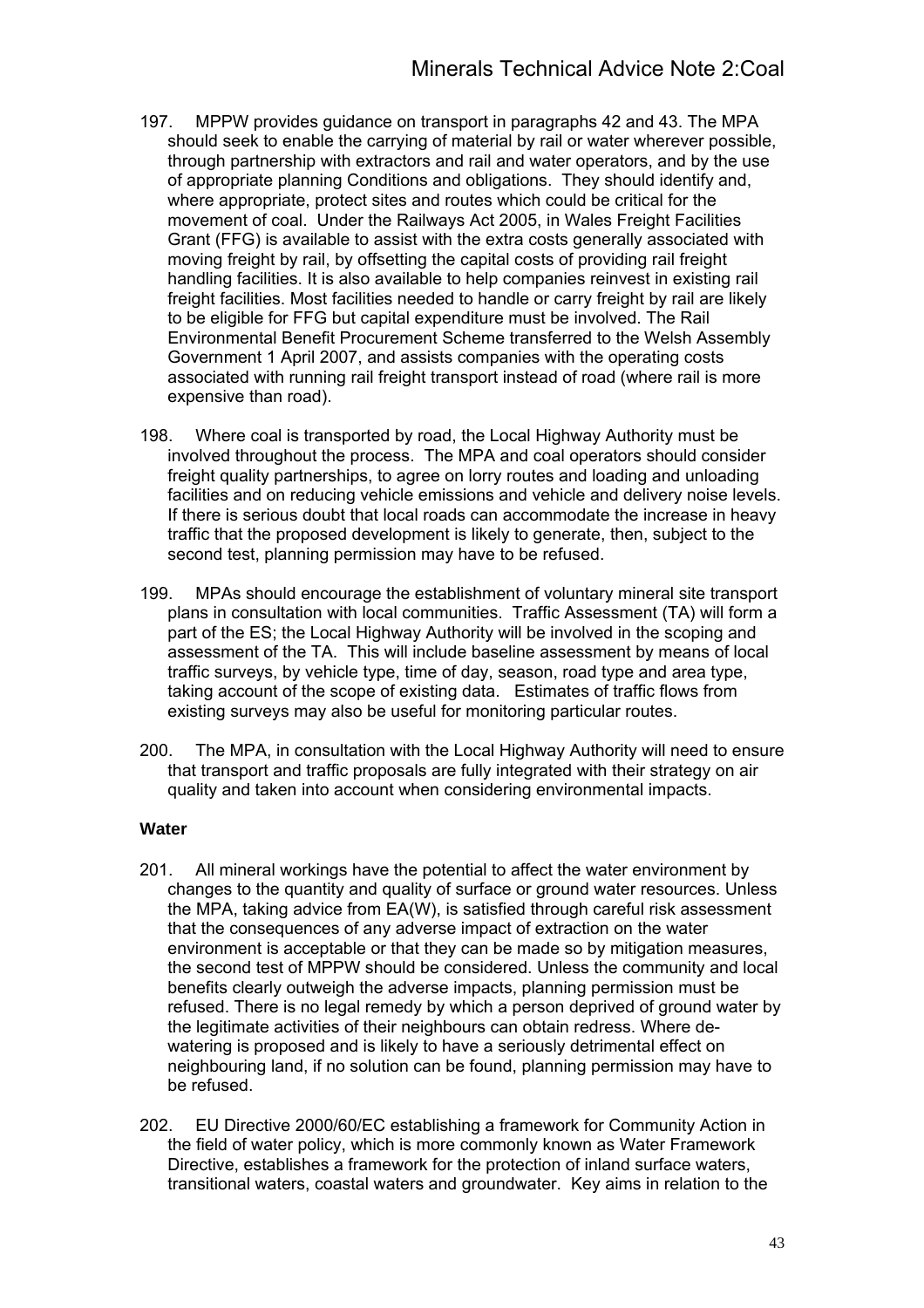planning system are the promotion of sustainable water use and to establish a framework for the protection of surface and groundwaters which protects and enhances the status of aquatic ecosystems and wetlands. Under the Water Environment (Water Framework Directive) (England and Wales) Regulations 2003, which implement the Water Framework Directive, the Environment Agency must prepare a statutory River Basin Management Plan will be prepared for each river basin district specifying environmental objectives to be achieved and outlining the actions, including through the local development plan system, that will be undertaken to meet those objectives.

- 203. Until the implementation of the relevant sections of the Water Act 2003, landuse planning will remain the primary mechanism for controlling:
- dewatering of coal workings
- borehole construction
- groundwater abstraction of water not controlled under the Water Resources Act 1991, and
- any activity that connects naturally separate aquifers or water-storage areas.
- 204. In addition, the developer will need to determine the effects of any potential mine-water rebound as a result of the cessation of dewatering operations at a particular site. In such circumstances a developer should agree with the MPA, and other consultees, those mitigating measures required to ensure the protection of any receiving surface and groundwater features and users, from the effects of any such minewater rebound, both in terms of quality and quantity.
- 205. Dewatering for mineral extraction and engineering works has been exempt from abstraction licensing, but the Regulations made under the Water Act 2003 will, once in place, lift that exemption. Coal development will require a transfer licence for the movement of water from one source to another. Some of the detailed requirements, needed to protect water resources, will be in licence conditions or planning obligations, but impacts remain a planning issue and the MPA must be satisfied that adequate monitoring and mitigation will be in place. The iterative approach followed by EA(W) will require consultation between the MPA and EA(W) to agree a programme, which avoids duplication and the need for repeated public consultation. The MPA and Environment Agency Wales will need to co-ordinate the issuing of their respective permissions and licenses. For sites with an existing permission, Transitional Regulations will apply.

#### *Impacts on water from coal working*

206. Surface and groundwater resources may be affected by:

- alteration to the surface topography over which water flows;
- change to the surface water flow pattern;
- alteration to the quantity and quality of water flows;
- change in water infiltration recharging the aquifer, either by quality or rate of recharge:
- de-watering of existing workings or diversion of watercourses which may reduce groundwater levels, change the supply of water to abstraction points or springs, or cause subsidence of ground surfaces;
- alterations to discharges from workings causing flooding, pollution or contamination of surface or groundwater sources;
- discharges from slurry lagoons or other treatments at coal preparation plants.

207. Surface and underground coal working and the storage of excavated materials have the potential to exacerbate flooding and therefore careful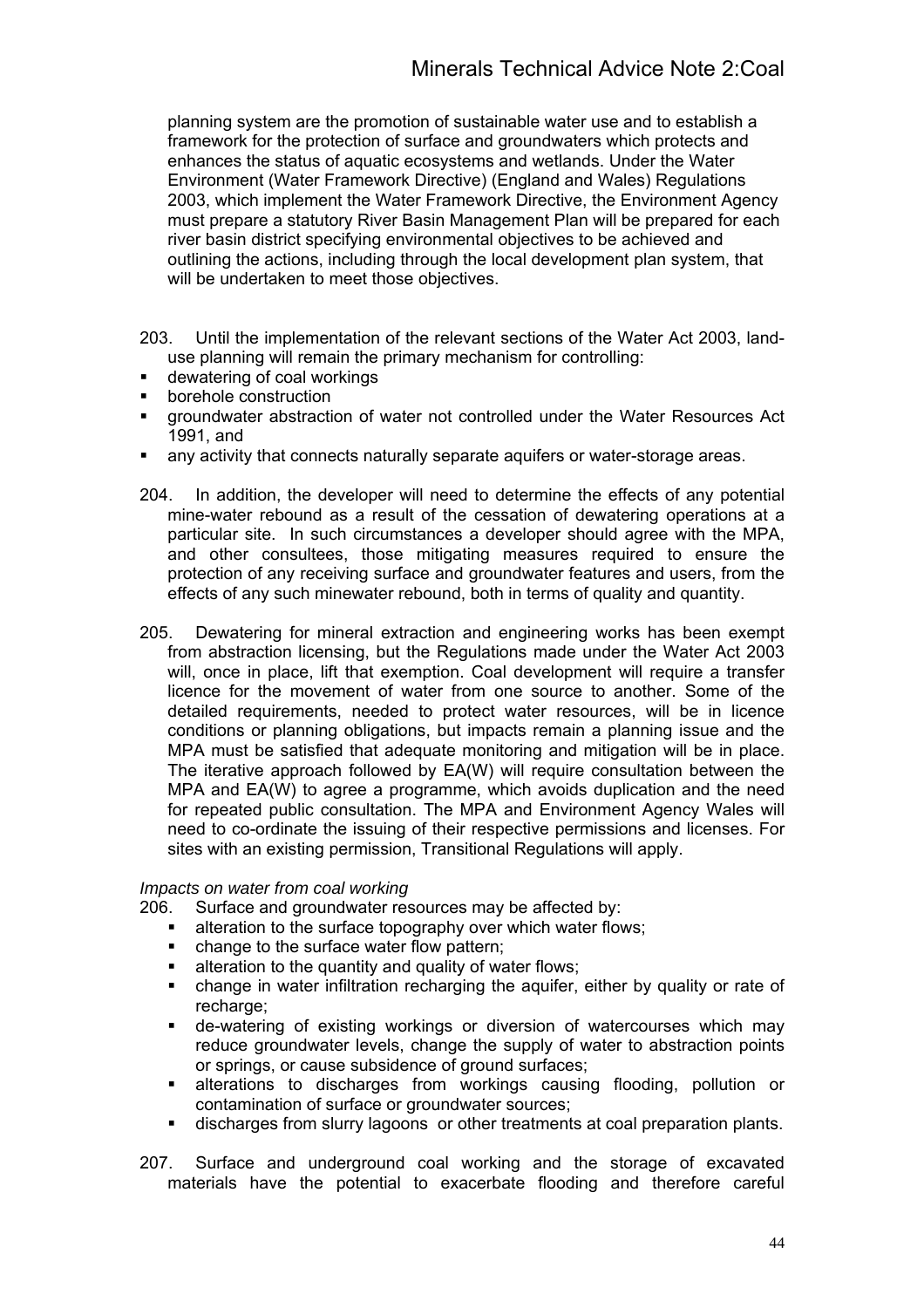assessment of the flood risk is needed. Particular attention must be given to workings in river floodplains because of the increased risks to surface water quality, ecology, river flow and floodplain hydraulics.

- 208. Surface coal working is likely to extend below the water table. Where no old mine workings are present, the ingress of water into the excavation is normally low, and water is managed through local pumping to settlement-lagoons where it can be treated prior to discharge. Where old mine workings are intercepted, water volumes can be extremely large; the area of mine workings and saturated fractured rock that is drained can very extensive, and the quality of the water can be poor. Underground coal working will necessarily dewater the area around the mine openings, and may partially dewater the entire volume of rock above the workings, and beyond the licensed area. Surface water should be intercepted and prevented from entering the excavation.
- 209. The drawdown of local groundwater levels may:
	- affect local water resources
	- affect surface water features
	- consolidate superficial deposits and broken ground causing ground settlement
	- activate subsidence from shallow mine workings or the collapse of unstable shaft infill
	- mix previously separate bodies of groundwater
	- degrade waterlogged archaeological sites
	- affect licensed groundwater abstractions and private water supplies and other groundwater features such as springs and seepage.
	- may affect groundwater dependant ecosystems
	- may affect development in flood risk areas or increase flood risk
	- cause movement of mine gases.

#### *Baseline study, monitoring and mitigation*

- 210. Predictions of impacts during coal working and following restoration, including minewater discharge, and proposals for effective mitigation, will be required in the ES. Baseline monitoring is likely to be necessary for at least twelve months, to provide seasonal groundwater information. In the absence of detailed data it may not be possible to assess the proposal and it may be necessary to refuse the application. Baseline studies will, for the surface and ground water establish the baseline conditions both in the immediate area around proposed coal working, and in neighbouring surface water catchments where the potential impacts from any coal working and subsequent minewater rebound may also occur.
- 211. Baseline studies will:
	- include ground investigation, testing and interpretation to establish the hydrogeological and geochemical, chemical, biological, hydrological and surface water quality
	- identify any vulnerable surface and groundwater receptors
	- identify areas vulnerable to consolidation or renewed subsidence
	- measure rainfall, evaporation and transpiration
	- establish confidence limits for measurements.
- 212. Developers should submit a report to the MPA and EA(W) which draws together all the associated baseline data into a cohesive and robust conceptual hydrogeological and hydrological understanding, both at and in the vicinity of, a site prior to any subsequent modelling being undertaken.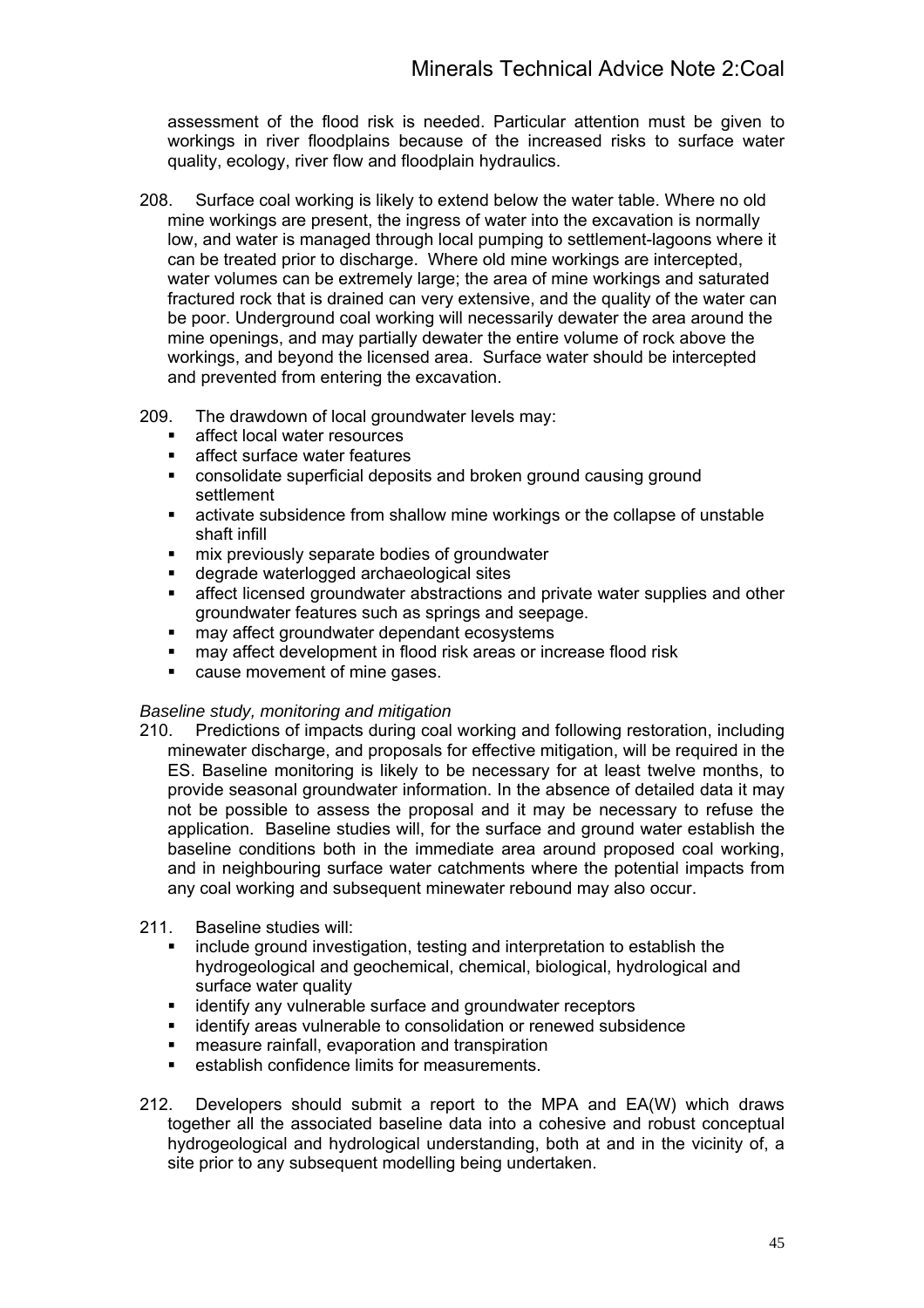- 213. The scale of modelling to be undertaken will include both the site and the surface and groundwater catchments to the proposed works. Modelling will, for all phases (before, during and post closure) of the operation:
	- predict the volumes and qualities of water to be abstracted and discharged
	- predict changes to baseline levels, flows and qualities of surface and groundwater
	- identify the potential area of influence of the operations, and vulnerable features
	- predict the impact of reduced permeability backfill on existing minewater flows
	- assess any potential water quality impacts arising from post-closure minewater rebound at a site, for ground and surface water
	- assess any flood risk impacts arising from post-closure mine-water rebound at a site, taking ground subsidence into account.
- 214. The modelling should include risk evaluation, taking into account confidence in the data, sensitivity to specific factors, and the robustness of the modelling approach. The results of the initial and ongoing modelling exercise should be used as a basis to review the appropriateness of the surface and groundwater monitoring undertaken at, and in the vicinity of, a site. Where necessary the monitoring network will need to be augmented by the installation of additional monitoring points as deemed necessary. The monitoring scheme should pay particular attention to features, including habitats, at risk from direct and indirect changes to water flows, levels, and qualities. Indirect changes would include the consolidation and settlement of sediments. The monitoring scheme should relate to the proposed mitigation, set out indicators and establish thresholds to trigger required intervention and remediation.
- 215. Operational and post-closure monitoring will, for the area of influence:
	- measure the volumes and qualities of water abstracted and discharged
	- measure changes to baseline levels, flows and qualities of surface and groundwater
	- measure the efficacy of mitigation.
- 216. Planning Obligations and/or legal agreements, rather than Conditions, are often required to enable monitoring and mitigation. Monitoring is likely to extend off-site and the management of water may be a necessary requirement beyond the "aftercare" period.
- 217. The ES will need to consider the characterisation of leachate from tailings and waste rock and to demonstrate proposals to control polluted drainage at source and to treat, manage and monitor emissions at the surface during operations and post closure. Lagoons are typically required to meet the Conditions required within discharge consents. Such treatment will enable full settlement of the minewater and allow precipitation of pollutants, for example metals, which are bound to particulate material. The areas, which must be of sufficient size, the locations, and potential impacts of lagoons and their sediments, are a land-use consideration. Lagoons will also be regulated to meet the Mining Waste Directive.

## *Mine water rebound*

218. When pumping, at both surface and particularly underground coal working, ceases, the water table begins to re-establish. The final level is likely to differ from that prevailing before working, and may result in emissions of water of variable quality at the surface. Pyrite breakdown, in the absence of carbonates, results in acid waters and toxic elements in solution.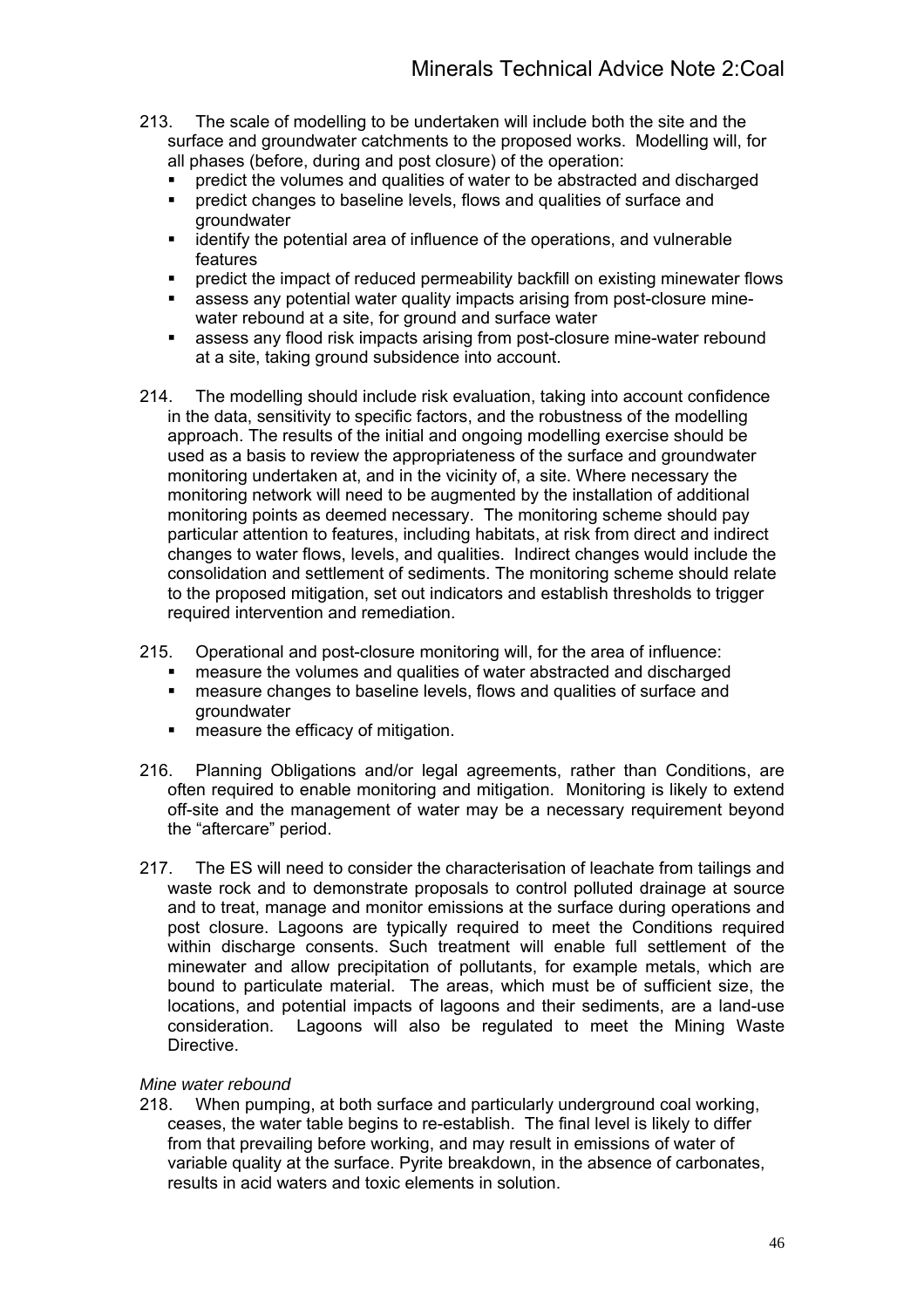- 219. Changes from current coal working may be against a backdrop of more widely rising water tables resulting from the reduction of deep-mine pumping following closure of collieries. The Coal Authority has a responsibility to treat minewater discharges and prevent pollution of watercourses. Monitoring programmes, and where necessary pumping of minewater have been implemented, to hold underground water levels at a predetermined datum in order to prevent future pollution.
- 220. The steps for monitoring and mitigation identified above should address these matters, particularly when making provision for measures following closure. Depending on the location, geology, size and complexity of a site, minewater rebound may not occur for some considerable time. The applicant should assess when, where and the likely severity of any potential minewater rebound resulting from the site. This should include an assessment of the impacts of minewater rebound on licensed abstractions and private water supplies in addition to surface water features subsequent to mine closure. The ES should include modelling to provide a base-line geochemical understanding upon which future investigations of mediation and remedial systems can be based. The applicant should include proposals for water management in a closure plan. This should incorporate details of appropriate emergency mitigating measures should an unpredicted release of minewater occur during mining operations or thereafter, and recovery plans to restore water habitats to their natural state.
- 221. At each stage in the development, including a period following mine closure, the initial conceptual hydrogeological model of a mine should be reviewed, revised and updated where required to enable the long term risks from a mine in a catchment to be determined. Where the risk from minewater rebound is determined to be high appropriate mitigating measures to reduce such impact will need to be implemented. Operators should take appropriate action to avoid pollution when abandoning a mine, as required under the Water Resources Act 1991. The Mines (Notice of Abandonment) Regulations 1998 (SI No 1998/892) require operators to notify the EA(W) where it is proposed to abandon an underground mine.

# **Other regulators**

- 222. Environment Agency Wales regulates the control of all discharges to surface and groundwater. This may be via Groundwater Regulations 1998 for listed substances or through Discharge Consents issued under the Water Resources Act 1991. The Groundwater Regulations 1998 control the discharge of listed dangerous substances that may be permitted or prohibited from entering groundwater - opencast operations have the potential to introduce List II substances (EU Directive on Dangerous Substances). Discharge consents will be required to ensure that water quality standards in the surface or groundwater are met and that there is no deterioration in the quality of that water. Environment Agency Wales also uses abstraction licenses to protect surface and groundwater resources. New arrangements will be introduced to implement the requirements of the Water Act 2003.
- 223. The Coal Authority has specific statutory responsibilities with respect to coal mine water discharge under the Coal Industry Act 1994 ( as amended by the Water Act 2003).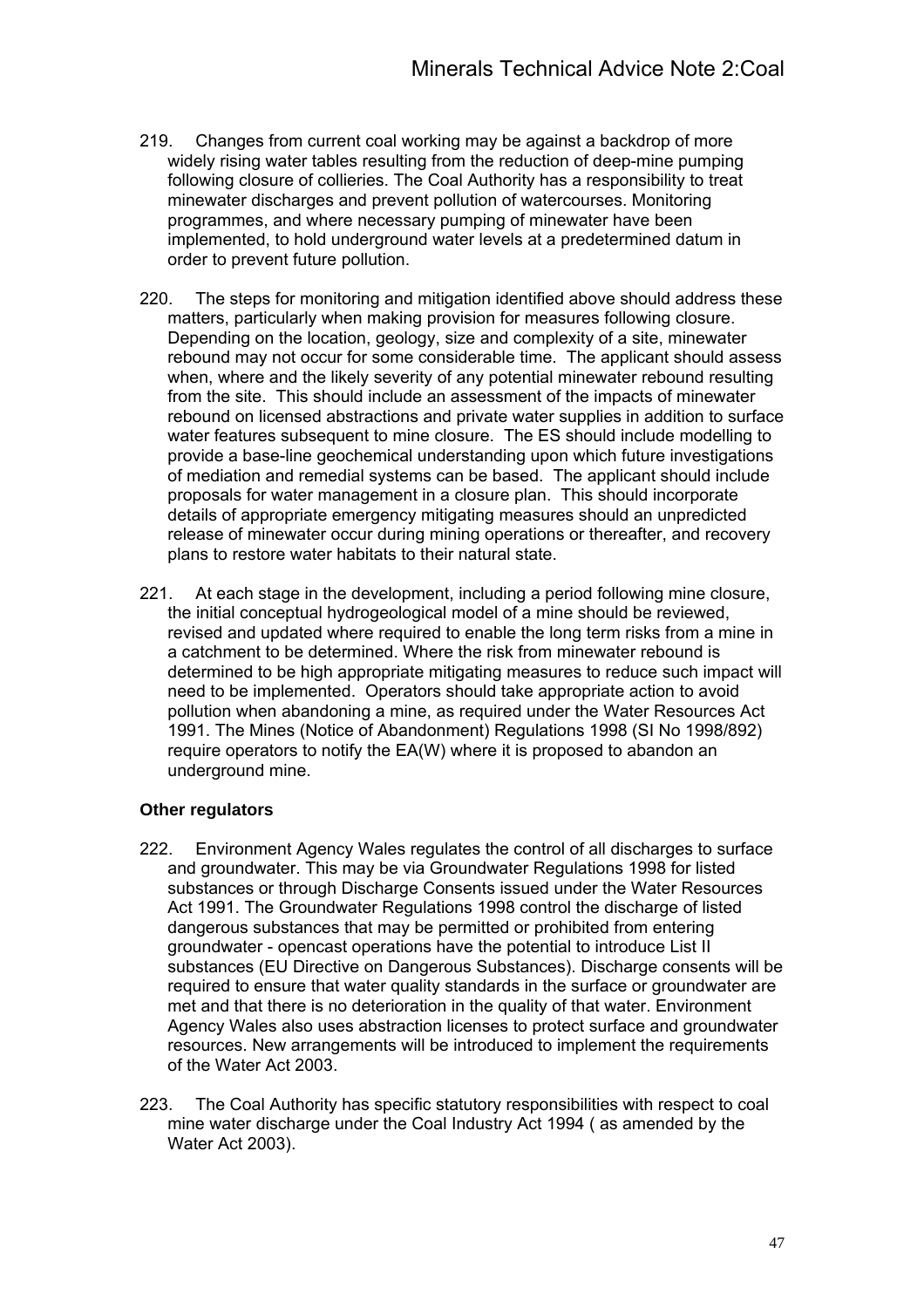## **Mine Gas**

- 224. When mines close, methane and other mine gases, particularly carbon dioxide, continue to be emitted from the strata into the mine, potentially leading to surface emissions through mine entries and ground fractures. The rising water table following the cessation of pumping may force these gases ahead of it; opencast workings and backfilling can change the pathways. The manager and owner have statutory responsibilities in terms of mine ventilation and the control of mine gases. The ES should assess the potential for mine gas emission and, where necessary, include in the proposals for closure a scheme to control gas within the workings (in underground mines) and to manage and monitor emissions at the surface. Exploratory drilling and surface extraction can intercept mine voids with gas, requiring local precautions. Guidance for monitoring and controlling landfill gas is relevant (Environment Agency 2004). The prior consent of the Coal Authority is required for works involving coal mines or coal.
- 225. Seams extracted by surface workings themselves emit methane, although proportionately less than underground workings as the gas reduces towards the coal outcrop. The release of climate change gases, such as methane, from the extraction of coal, should be considered by the MPA. Applicants should mitigate the carbon produced by the extraction process, making the extraction operation itself carbon neutral.  $0.5m^3/t$  may be typical average methane for shallow virgin coal, individual seams show lateral variations from 0.1 to 0.002  $m^3/t$  per 100m distance, and deeper coal contains significantly greater quantities (Wardell Armstrong, 1996). 1m<sup>3</sup> of methane has a mass of 680g, and this is therefore a reasonable assessment of the mass of carbon. It is estimated that growing temperate forest incorporates about 70 tonnes of carbon per hectare per year. Therefore, and in *very* broad terms, an opencast site producing 100,000 tonnes of coal per year could make this carbon neutral by planting an additional halfhectare of trees.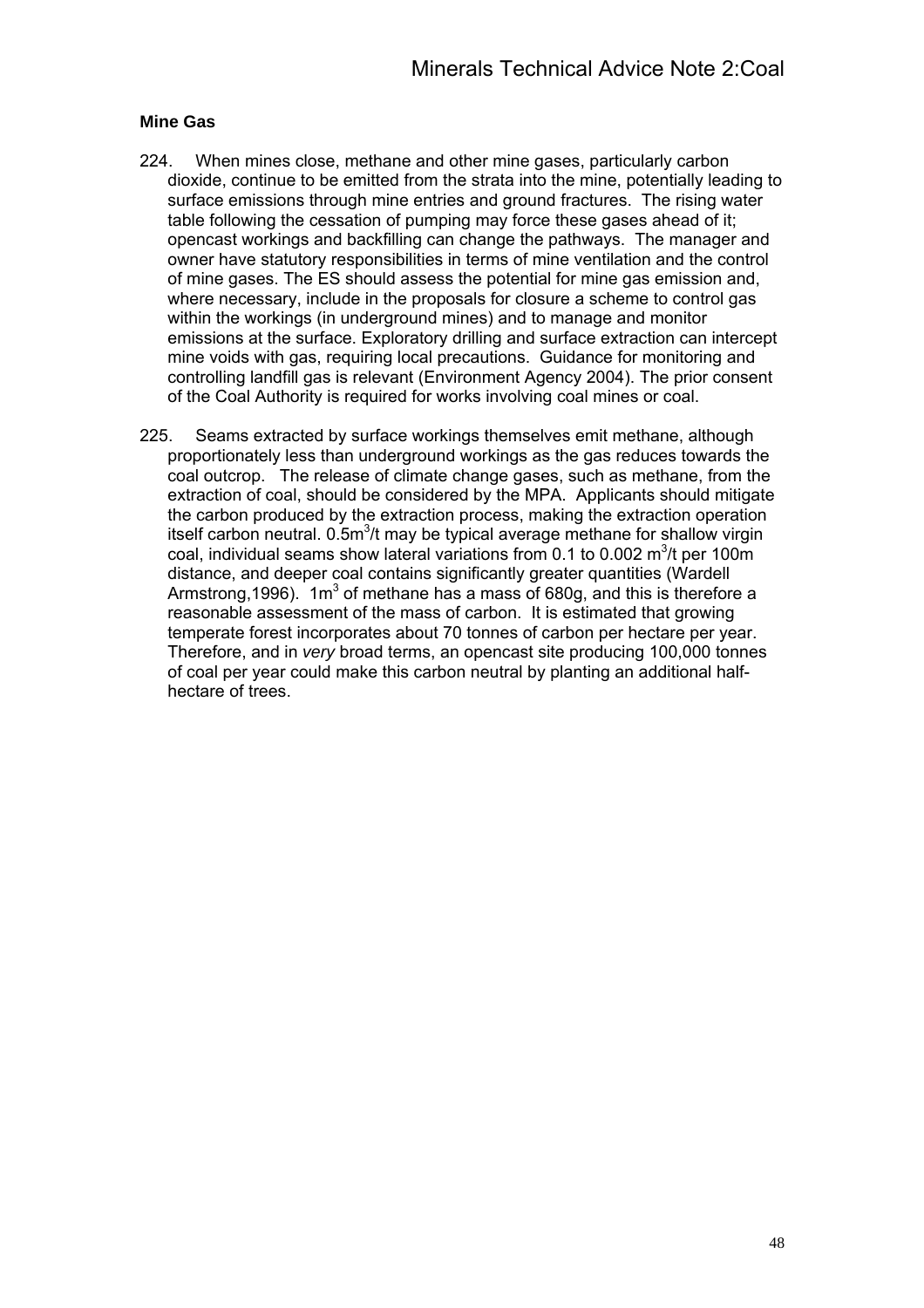# **Underground coal working**

- 226. In considering an application for coal working by underground mining, the MPA will need to be satisfied, in addition to other relevant considerations for coal working, that:
- the arrangements for the disposal of waste materials arising from the development are acceptable;
- the level of likely subsidence is acceptable:
- the methods of transporting coal and colliery waste are acceptable; and
- the siting and design of any surface development is acceptable.
- 227. Mining is also a material consideration when considering the granting of planning permission for surface development in mining areas. The MPA will need to consider the human, environmental and economic costs of subsidence. The effects must not be unduly deleterious, and may be a reason for refusal.
- 228. The Coal Authority, as a consultee on the LDP, notifies local planning authorities of the areas of past, present or possible future coal mining. Such areas should be identified in the development plan. Within these areas, policies should seek to minimise the impact of subsidence by ensuring best practice to design, control or restrict development where appropriate. It is material to consider whether a development will be affected by subsidence and to consider the acceptability of proposed mitigation measures.
- 229. Underground mining falls under Schedule 2 of the EIA Regulations, but all new underground mines will generally require EIA, and existing mines are likely to require EIA at the time of their Periodic Review. Applications for coal mining should be accompanied by a detailed assessment, prepared by a competent person, of the subsidence predicted, its potential impact on buildings, structures and surface land use and any proposed mitigation measures. Planning authorities should consider such an assessment in the light of statutory and common law rights to require support to be left and duties to maintain underground support when deciding whether planning powers should be used to control subsidence.

## **Land Instability and Subsidence**

- 230. Subsidence is difficult to avoid with deep mining, but there are ways in which it can be predicted, measured and limited. The problems posed by subsidence can usually be overcome by ground treatment, design and construction. Subsidence can harm buildings, structures and services, and affect surface water with flood risk increased. Residents may also feel personal stress when their homes are damaged. The damage caused to buildings by subsidence may vary from very slight, with hairline cracks in plaster to very severe, requiring demolition of the building. Although the latter may affect a relatively small percentage of properties, the anxiety felt by those individuals affected and their neighbours can be intense. Heritage buildings may also be particularly vulnerable. Secondary effects of subsidence can include the triggering of landslides on steep slopes, effects on groundwater flow patterns and the opening of fractures through which mine gases can be emitted at the surface.
- 231. The options for mine layout and operations, monitoring and thresholds, and mitigation and remediation should be addressed in the ES and appropriate schemes submitted as part of the application. MPAs should consider, amongst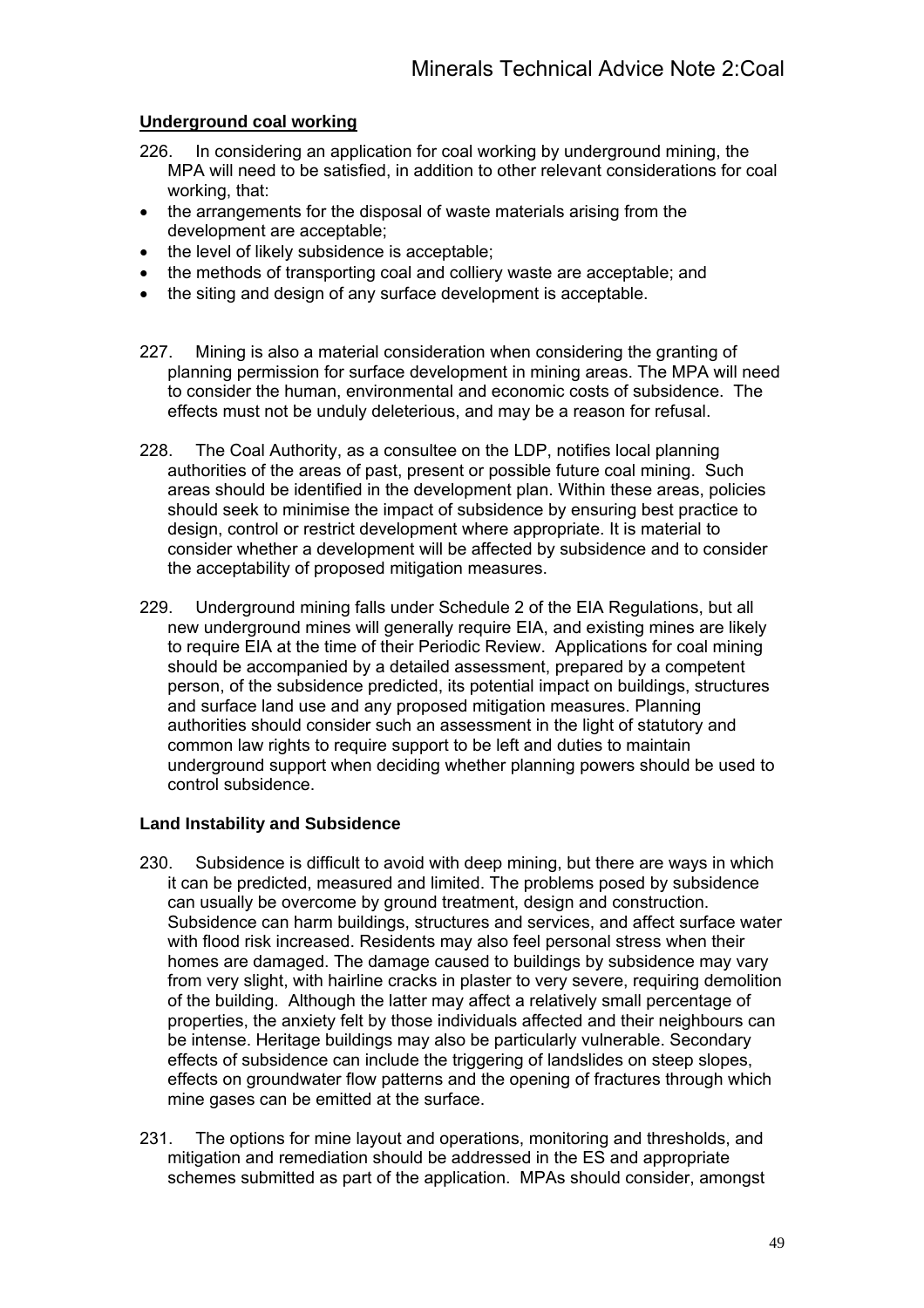other considerations, the human, environmental and economic costs of subsidence taking into account the interests of owners and occupiers of land and property. They should evaluate the extent of damage that may be caused and the prospects of repair or mitigation, based on appropriate site investigation. The ES should show typical cross and longitudinal sections through the mining layout showing the expected amount of ground movement and the development of tensional and compressive strain. Where sensitive areas are identified, these will require further investigation. The MPA should assess the views of the applicant, HM Inspectorate of Mines, statutory consultees and, where appropriate, take expert advice, on the practicality and efficacy of proposed conditions to restrict the area or method of underground working. Conditions must not conflict with legal duties of the owner or operator under the Health and Safety at Work etc Act 1974. Planning controls should not duplicate the provisions of the Mines Working Facilities and Support legislation, the Coal Industry Act 1994 and the Mines (Working Facilities and Support) Act 1923 , the Mines (Working Facilities and Support) Act 1966 and the Mining Codes which stem from the Railway Clauses Consolidation Act 1845 including the Acquisition of Land Act 1981.

- 232. Most forms of subsidence can be overcome by engineering techniques in relation to built development, though these may be expensive. Where mitigation against subsidence might impose excessive costs for built development, consideration should be given to alternative proposals, such as open space, recreational and amenity uses.
- 233. Refusal of permission, in whole or in part, may be justified where:
	- the potential adverse effects are unacceptable and cannot be successfully mitigated;
	- land uses are particularly sensitive to movement; or
	- the MPA is not satisfied that the potential for subsidence has been adequately considered.

## *Closure schemes*

- 234. When granting permission for new mining, MPAs should consider what would happen when mining work ceases. To prevent a further legacy of potential problems due to voids at relatively shallow depths beneath the surface being left untreated, planning authorities should consider requiring a closure scheme, by conditions or legal agreement, whereby the mine or tunnel voids are treated to minimise the risks of future subsidence. Where dewatering has been undertaken to allow mining, consideration will need to be given to the potential effects of stopping pumping on stability, water quality and gas emissions. Under section 151 of the Mines and Quarries Act 1954 it is the duty of the owner of every abandoned mine and of every mine that has not been worked for a period of twelve months to secure the surface entrance to every shaft or outlet to prevent accidental or unauthorised access. This will need to be maintained and mine gas may need to be vented in a controlled manner. Conditions may be required to ensure further treatment of mine openings as part of the closure scheme to maintain their stability and prevent them from becoming uncontrolled pathways for acid mine drainage, mine gas or other contaminants which might be introduced - from landfill, for example.
- 235. Where a stability report submitted with the ES contains recommendations on layout, ground treatment or preventive design, conditions specifying such measures should be attached to the planning permission. To confirm that the works have been carried out and the risks adequately mitigated, local planning authorities should consider imposing conditions requiring the submission of a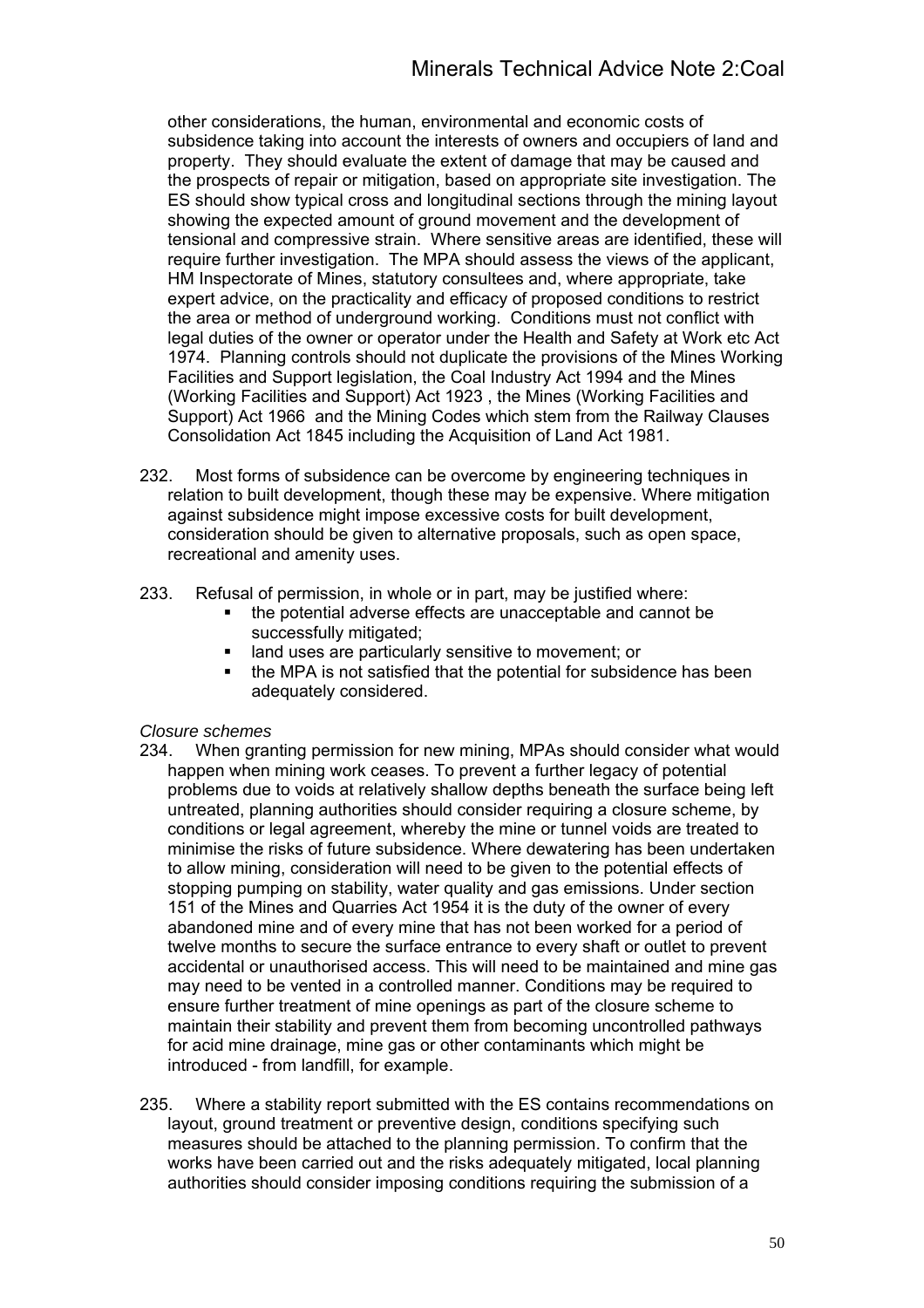completion report containing full information on the investigation and treatment of the site, including, where relevant, arrangements for longer-term monitoring and maintenance. The information should be copied to the Coal Authority.

#### *Subsidence and support*

- 236. Where minerals are extracted by underground working there is a risk of subsidence. This may result in damage in varying degrees to the land surface, land drainage, watercourses, roads, railways, buildings and other surface installations. The Common Law right of support from adjacent or underlying strata may have been modified by agreement between the surface and mineral owners or lessees or by statute, eg the Coal Mining (Subsidence) Act 1991, as amended by the Coal Industry Act 1994.
- 237. Generally the owner of the land surface has a Common Law right to support from adjacent or underlying strata necessary to preserve the surface intact. Any person carrying out operations likely to withdraw this support may be restrained from continuing or, if support has already been withdrawn, may be held liable for any damage caused to the land and any installations and buildings on it. This broad principle has been greatly modified in detail by agreements entered into at various times between owners of the surface and persons owning or acquiring rights in the underlying minerals. The right of support may have been surrendered altogether or replaced by an obligation to leave specified support, or to pay compensation for damage caused.
- 238. Generally, operators licensed by the Coal Authority have a right to withdraw support from coal bearing land and, under the Coal Mining (Subsidence) Act 1991, as amended by the Coal Industry Act 1994, they are required to make good or pay compensation for any subsidence damage. The Coal Mining (Subsidence) Act 1991 introduced new procedures relating to coal mining subsidence damage. The Act required British Coal, the statutory predecessor to the Coal Authority, to notify owners of any proposals to work coal that might cause subsidence damage, repeat such notification annually and to de-notify when mining operations ceased or were no longer likely to cause damage. Where subsidence damage occurred the owner of the property needed to serve a "Damage Notice" on British Coal who considered the claim and then made the necessary remedial action. The primary duty of British Coal was to carry out repairs, however payments in lieu could also be made.
- 239. The provisions of the Coal Mining (Subsidence) Act 1991 were modified slightly with the introduction of the Coal Industry Act 1994, which as a result of de-nationalisation of the coal industry established the Coal Authority to administer the coal estate. The most significant change under the Coal Industry Act 1994 was the introduction of the term "responsible person." In active coal mining the mining companies became the responsible person" with responsibility for dealing with coal mining subsidence claims, and the Coal Authority became the "responsible person" dealing with claims in old coal mining areas. In accordance with the provisions of the Coal Industry Act 1994 any prospective coal-mining operator must obtain a coal mining licence from the Coal Authority The operator must satisfy the Coal Authority that they have sufficient security to meet any future subsidence liabilities.
- 240. Legal obligations to maintain support or rights to require support to be left will not always be sufficient to ensure that no subsidence takes place. Reliance on existing rights and duties may therefore be unwise in some circumstances and it may be necessary to consider the use of planning powers to reduce the impact of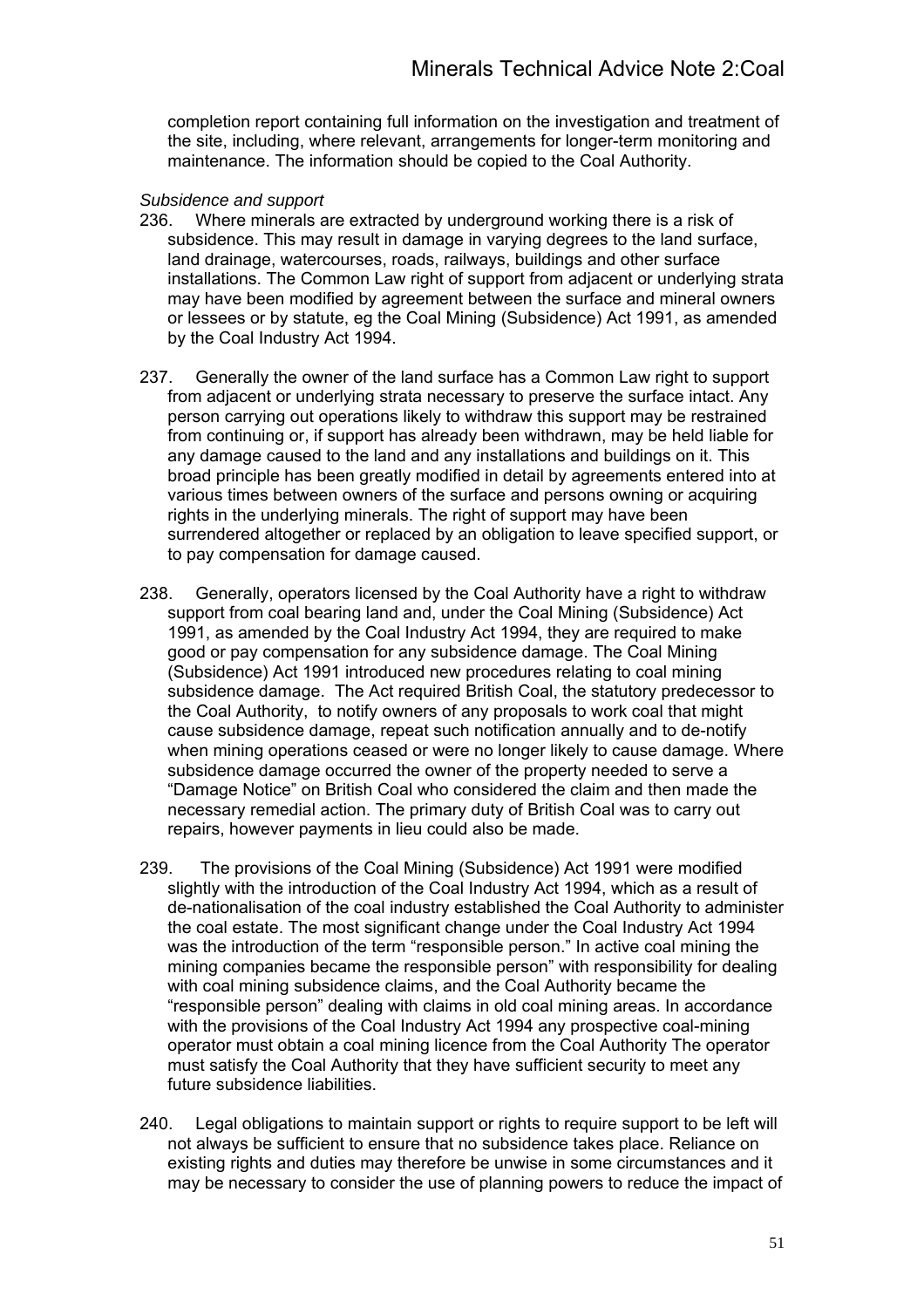subsidence. Conditions should not, however, duplicate or modify existing rights and liabilities and, in particular, should not conflict with legal obligations under a mining lease or health and safety legislation. A balance needs to be struck between the rights of surface owners to enjoy support and those of the mineral operator to work the mineral in question.

- 241. In some cases, subsidence predictions may indicate that damage would be widespread and serious, or a surface installation may be so important that it would be wrong to incur any risk of damage. In such cases of major conflict between mineral development and existing use of the surface, it will be appropriate for planning powers to be used to control subsidence by restricting working or even preventing it taking place at all.
- 242. Conditions which simply provide that support is not to be withdrawn or subsidence allowed to take place would be difficult to enforce and should not be imposed. It may be that potential subsidence damage cannot be reduced to an acceptable level by preventative measures. Subsequent repair of subsidence damage may not represent the best land use planning solution. Then the only effective way of preventing subsidence may be to withhold permission to work within prescribed areas or to restrict working to a particular seam.
- 243. The pumping of water from surface or underground workings may in some opinion withdraw hydrostatic support from adjacent or overlying land and may also lead to subsidence. Since dewatering may be essential to the mineral operation, its limiting by condition may be difficult. However, a condition requiring monitoring of the effects of dewatering and the carrying out of remedial action if damage should occur may be appropriate in some cases.

## *Land Instability and Subsidence*

244. The consideration of coal-related subsidence is also required:

- **EXTERGED FIND THE INCOCOLET THE INCOCOLET THE INCOCOLET IN A THE INCOCOLET IN A THE INCOCOLET IN A THE INCOCOLET I** mining;
- where proposals are made, such as the abstraction of methane, that may affect the existing stability;
- where the water table in a coal mining area may alter because of minewater rebound or abstraction;
- where action is proposed to mitigate known subsidence; and
- to reduce the potential impact of subsidence on current or future land uses
- 245. The long history of working the Welsh coalfields has left a legacy of mine workings. These can be associated with subsidence, cavities, shafts and adits, combustion, mine gases and acid mine water. Remedial or preventive action may be required to protect public safety:
	- as emergency action following the collapse of a mine entry, shallow mine workings or combustion cavities; or
	- to prevent such a situation arising.
- 246. The level of treatment will vary according to circumstances and may involve no change in land use or development. Development required for the maintenance or safety of a mine or disused mine or for the purposes of ensuring the safety of the surface of the land at or adjacent to a mine or disused mine is permitted, generally with the prior approval of the MPA, under the General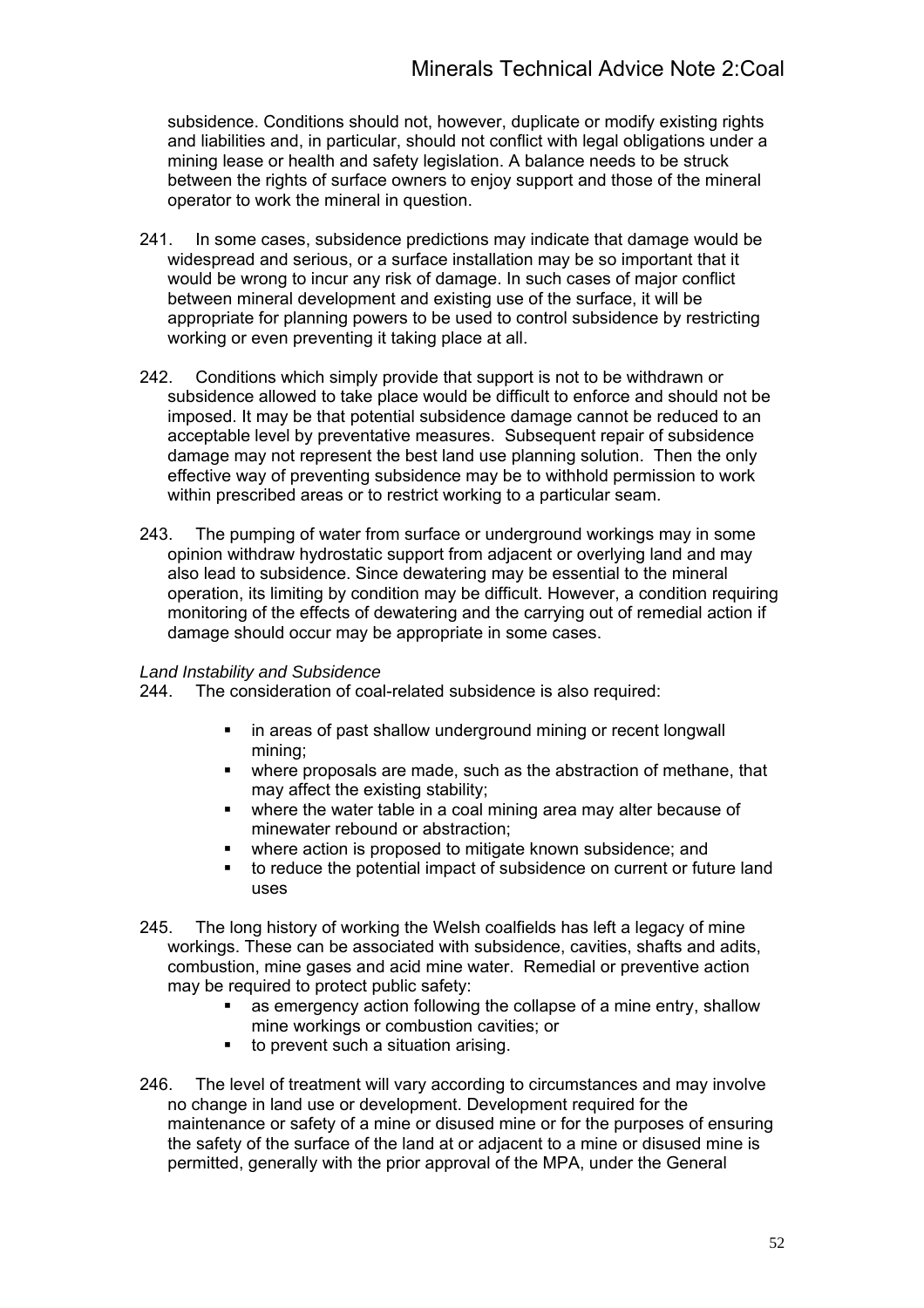Permitted Development Order 1995 (GPDO Part 19 Class C and Part 20 Class E). Permitted development rights are not applicable where an EIA is required.

- 247. In areas of shallow mine workings, where instability or subsidence may threaten the existing use of land and buildings and people on it, treatment of the underground voids to reduce the risk of subsidence to an acceptable level may be necessary. . Stability and emission risks are also associated with development in the vicinity of disused shafts and adits. Such treatment works may be of such a scale that EIA is required. Owners or prospective developers of land and property affected in this way should consult the MPA and the Coal Authority before commencing any remedial works. A full assessment is needed to consider alternative treatments and their environmental impacts. Coal working may be one way to make safe and restore such damaged ground.
- 248. A full assessment is needed to consider alternative treatments such as grouting and their environmental impacts. Grouting requires site preparation, the drilling of a large number of boreholes, and the delivery of large volumes of grout often based on pulverised fuel ash. The disposal of wastes into mines as a means of stabilisation may require a waste permit from the EA(W). Treatment of underground voids to stabilise land or prevent subsidence may pose a hazard to underground water sources or divert, interrupt or affect the quality or quantity of underground or surface flows of water or mine gas. Planning authorities should consult the mine owners, where they can be identified, the Coal Authority and the EA(W) in respect of potential impacts on groundwater and mine gas flow patterns and quality. Grouting can have a significant adverse impact upon the water environment, whilst the displacement of methane, carbon monoxide and carbon dioxide into populated areas can be a significant hazard. NetRegs<sup>8</sup> and Environment Agency guidance in relation to grouting, should be referred to.
- 249. The prior consent of the Coal Authority is required for any ground works involving coal mines or coal. The Environment Agency should be consulted when the proposed development involves or includes mining operations. Conditions to limit the potential adverse effects of remedial works should be imposed where required. MPAs should require the submission at the end of the works of a "completion report" that describes the works undertaken and their effect in mitigating the apprehended subsidence, together with any future monitoring and maintenance that may be required. Completion reports should be passed to the Coal Authority.
- 250. Emergency action following surface subsidence above shallow mine workings or the collapse of a mine shaft usually comprises filling of the collapse depression from the surface and appropriate capping and/or cement grouting operations. In coal mining areas, the Coal Authority provides a 24-hour emergency call-out procedure to deal with surface hazards and to ensure that the site is made safe as quickly as possible. Such emergency action can generally (but not inevitably) be taken to be permitted development under the GPDO. So too can the treatment of mine openings to meet the statutory requirements to provide "an efficient enclosure, barrier, plug or other device so designed and constructed to prevent anyone from accidentally falling down the mine shaft or entering the mine opening accidentally" (Mines and Quarries Act 1954, Section 151) or to abate a statutory nuisance under Part III of the Environment Protection Act 1990.

l

<sup>8</sup> http://www.netregs.gov.uk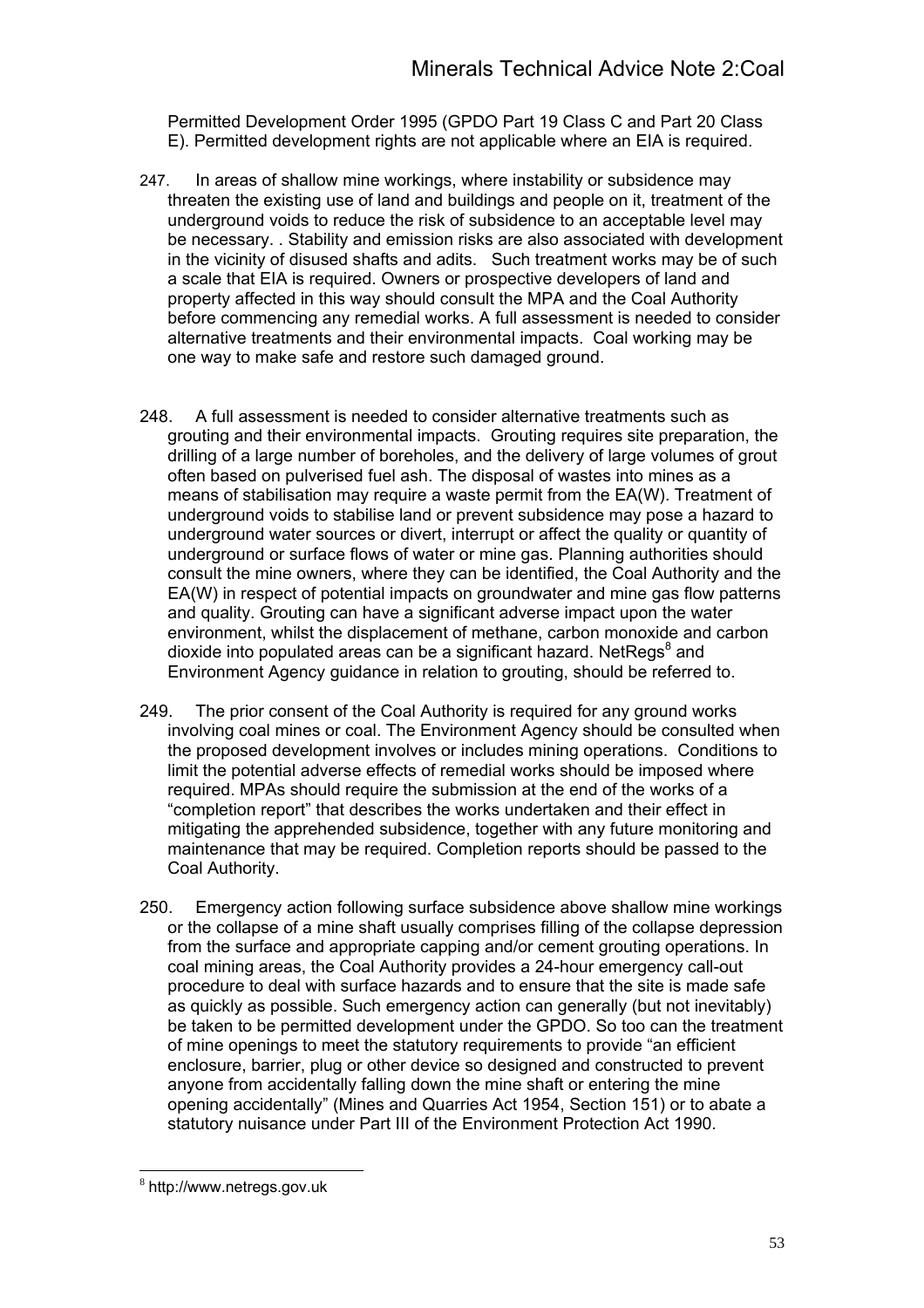*Development on unstable land and land liable to coal mining subsidence* 

251. Paragraphs 13.9.1 and 13.9.2 of PPW state: Planning decisions need to take into account:

• the potential hazard that instability could create to the development itself, its occupants and the local environment; and

• results of a specialist investigation and assessment by the developer to determine the stability of the ground and to identify any remedial measures required to deal with any instability.

- 252. Where acceptable measures could overcome instability, planning permission may be granted subject to conditions specifying the necessary measures. If instability cannot be overcome satisfactorily, the authority may refuse planning permission. When planning permission is granted, a notice should be issued to inform the applicant that the responsibility and subsequent liability for safe development and secure occupancy of the site rests with the developer and/or landowner. It should also advise the applicant that although the local planning authority has used its best endeavours to determine the application on the basis of the information available to it, this does not mean that the land is free from instability
- 253. When proposing development on land potentially unstable or liable to subsidence, applicants should provide such information as is necessary to assess the effects of possible ground movements and the measures proposed to mitigate them. This may require the submission of a stability report, prepared by a competent person. Where development proposed in an area of potential subsidence is subject to an environmental impact assessment, that assessment should have regard to the potential for subsidence, its effects and the effects of any proposed mitigation measures. This should consider whether the effects of subsidence will be unacceptably adverse or can be minimised through appropriate site layout, ground treatment or foundation/superstructure design. Stability and mine gas reports should be required for all development on sites previously subject to shallow coal mining. Applicants should consult the Coal Authority for all development in areas of past, present or possible future coal mining and seek their prior approval for any works affecting a disused coal mine entry or any site investigation or treatment of shallow coal workings.

# **Colliery Spoil**

- 254. Appendix P relates to colliery spoil
- 255. Colliery spoil is the material above, below and interspersed with the coal seams that is extracted in the process of mining coal. Most frequently, the coal is separated from this mixture at the surface to produce a marketable product..
- 256. Potential options for spoil include use as aggregate, in engineering and construction, stowing underground, the backfilling of voids such as quarries as well as surface tips. Full account should be taken of the environmental consequences and the need for any environmental permits before a particular option is selected. Surface tipping gives rise to spoil heaps that may exceed 100 hectares and rise to over 50 metres above ground level. Whilst visual intrusion is the most obvious impact, noise, dust and water contamination can occur, as well as the loss of the underlying habitat. The stability of coal tips is a particular issue.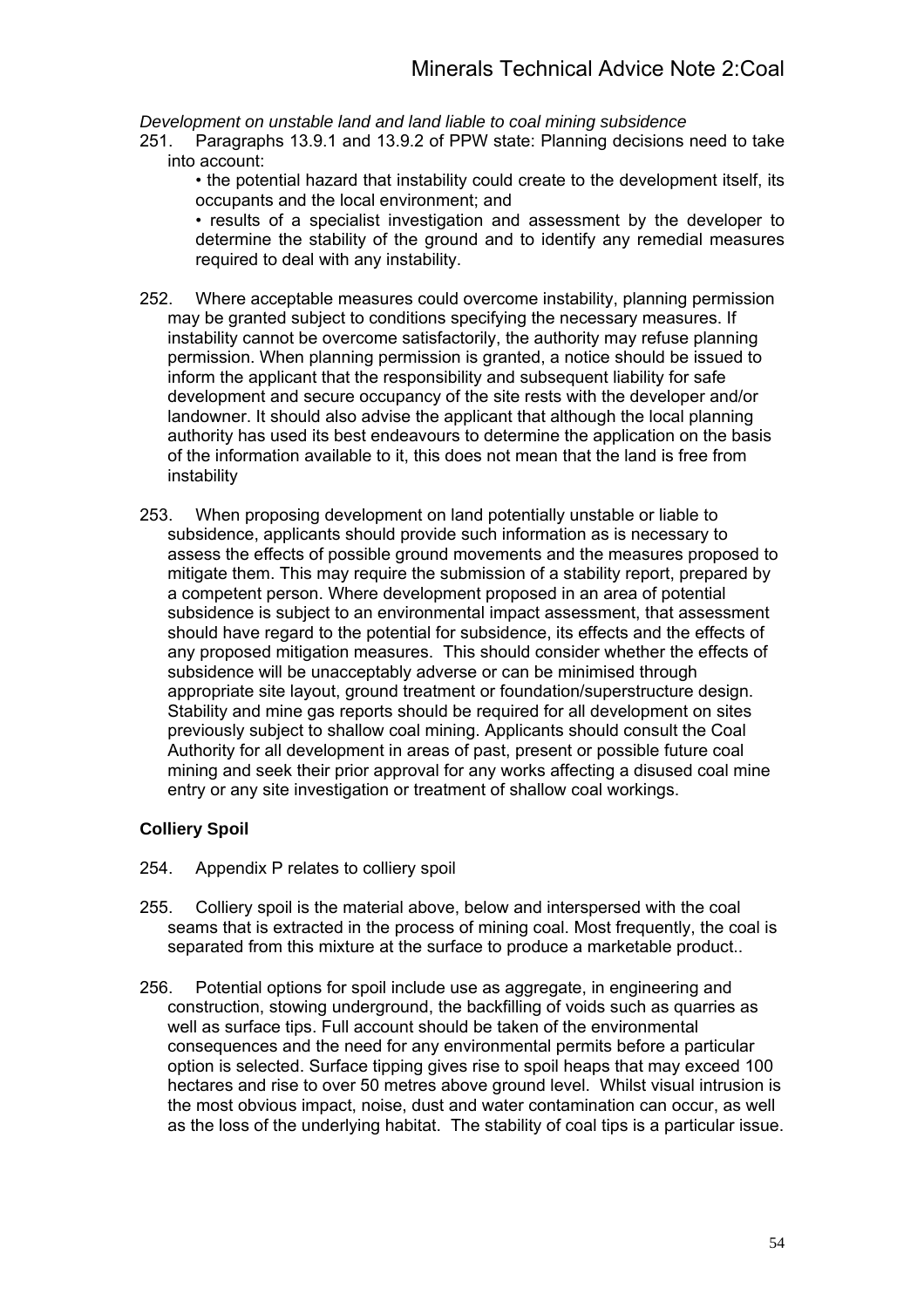## **Achieving a high standard of restoration, aftercare, and afteruse**

- 257. Advice on best practice in reclamation is in Appendix Q
- 258. Coal developments must meet the restoration and aftercare requirements of MPPW and ensure that land is restored to a sustainable and beneficial afteruse. They should obtain all necessary permits to meet the requirements of the Mining Waste Directive or other waste legislation. If there is any significant doubt about whether satisfactory reclamation can be achieved at a site, planning permission should be refused. Afteruse and reclamation methods should be addressed and set out in a reclamation scheme that should be agreed at the time that planning permission is granted together with measures to be taken to mitigate dust, noise and visual impacts on the landscape. The agreed schemes will be included in Conditions or planning obligations (and also cover off-site works, water areas, amenities or, if appropriate, extended periods of aftercare). The schemes should seek to maintain or enhance the environment for the benefit of local communities and the long-term quality of the land for the intended afteruse.

#### **Reclamation schemes**

- 259. Early (pre-application) consideration of the reclamation proposals and potential afteruse should inform the overall site design, and be agreed before planning permission is granted. The MPA should hold discussions with the applicant, the landowners, tenants, statutory consultees and the community, seeking specialist advice from NGOs such as Wildlife Trusts and the RSPB as well as those with landscape interests.
- 260. Reclamation schemes should be considered in the EIA and be available for pubic consultation and specified in the application. They should cover the proposed final landform, afteruse, field boundaries, associated planting, site drainage, stripping, storage and re-instatement of soils and be specified in the application, with Conditions and Agreements as appropriate.
- 261. Progressive restoration should be integrated into operations, except for sites of short duration or where the standard of reclamation would be compromised.
- 262. The reclamation scheme should:
	- propose a final landform in keeping with the natural character of the area
	- demonstrate the suitability of the scheme for the proposed afteruse
	- set out clearly how site working and reclamation will be phased including how landscape and planting will be phased through the life of the site
	- include progressive restoration wherever appropriate
	- explain how uncertainties such as shortfalls in soil will be tackled.
- 263. Inevitably the planning process has to include some flexibility to take account of operational, geological and safety considerations. If significant alterations are required, the agreed scheme will need to be varied and provisions to achieve this should be built into the planning permission. However, conditions should make clear that any such changes should not prejudice achievement of a sustainable and beneficial afteruse or adversely affect the environment or quality of the reclamation to be achieved. Changes must be agreed with the MPA before they occur.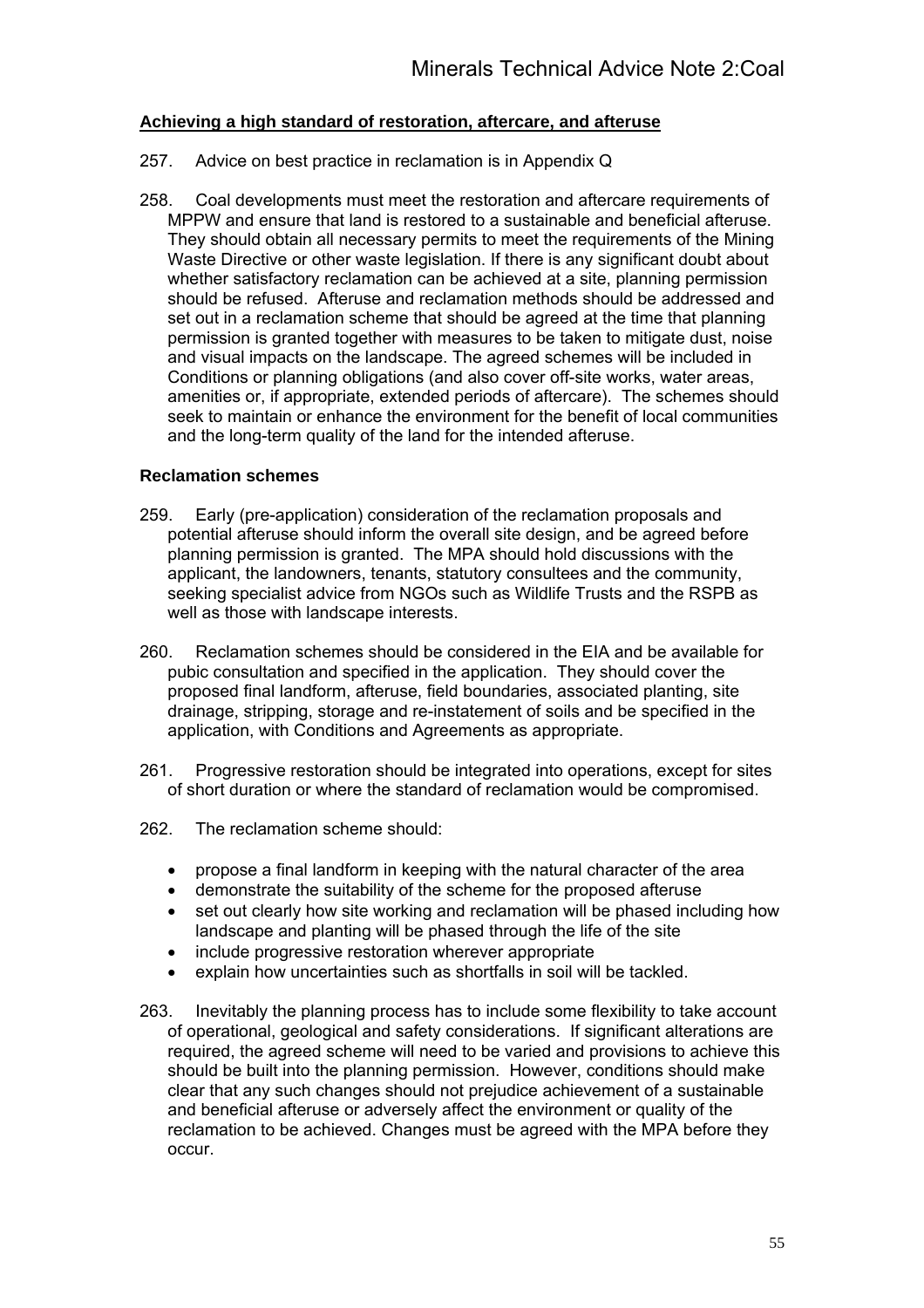264. A restoration-led approach will facilitate planned provision for biodiversity and conservation, accessible greenspace and open spaces with other environmental functions, such as wetlands for flood-control; woodland to improve soil waterretention, and biomass for fuel-production and absorbing carbon dioxide.

# *Reclamation of tips*

- 265. Coarse discard is taken to the tip and graded into the required landform to blend with the natural topography. Once the desired contours are reached, soils should be replaced and the site restored. Reclamation can be phased so that only a small active tipping area is used at any one time. Priority should be given to the early construction and reclamation of the external, visible faces to minimise impact.
- 266. Certain characteristics of colliery spoil materials can present problems for the establishment and successful longer-term performance of vegetation on reclaimed colliery spoil tips. The key factors include:
	- **acidity:**
	- **salinity**:
	- **·** infertility;
	- steep slopes;
	- surface compaction; and
	- **EXTERE SUPERER EXTEREM** extreme surface temperature
- 267. Reclamation practices for colliery spoil tips have developed over the years. The Forestry Authority has published guidance "Reclaiming Disturbed Land for Forestry" [Forestry Commission Bulletin 110, by A Moffat and J McNeill, HMSO 1994], which includes advice on tree planting for both colliery spoil and opencast coal sites. Advice on the restoration and revegetation of colliery spoil waste tips and lagoons was published in the Department for Environment, Transport and the Regions research report "Restoration and revegetation of colliery spoil tips and lagoons" [Richards, Moorhead and Laing Ltd, 1996, HMSO ISBN 0 11 753315 7].

## *Reclamation of opencast*

268. Wherever possible, land will be re-instated to contours and levels similar to original ground surface and schemes should ensure that in all circumstances that all overburden and soil materials are fully utilised with none remaining unused. Allowance will need to be made for compaction of material that occurs with time.

## *Reclamation of colliery sites*

- 269. Reclamation of colliery sites normally involves the removal of plant, buildings and machinery, followed by grading and soiling, or other treatment to allow an appropriate afteruse. Abandoned mineshafts must be filled or capped. Advice is contained in MPG12 Treatment of Disused Mine Openings and Availability of Information on Mined Ground (DoE/WO: April 1994). Environment Agency advice on grouting should be consulted.
- 270. Collieries may include buildings, equipment and other features of historic interest, that may justify preservation. Cadw and or archaeological trusts should be consulted. The 1995 General Permitted Development Order requires any pithead development to be removed within two years of cessation of working, unless otherwise agreed by the MPA. Many old colliery sites also contained gasworks and coking plants, with the potential for contaminants, and specialised assessments should be made.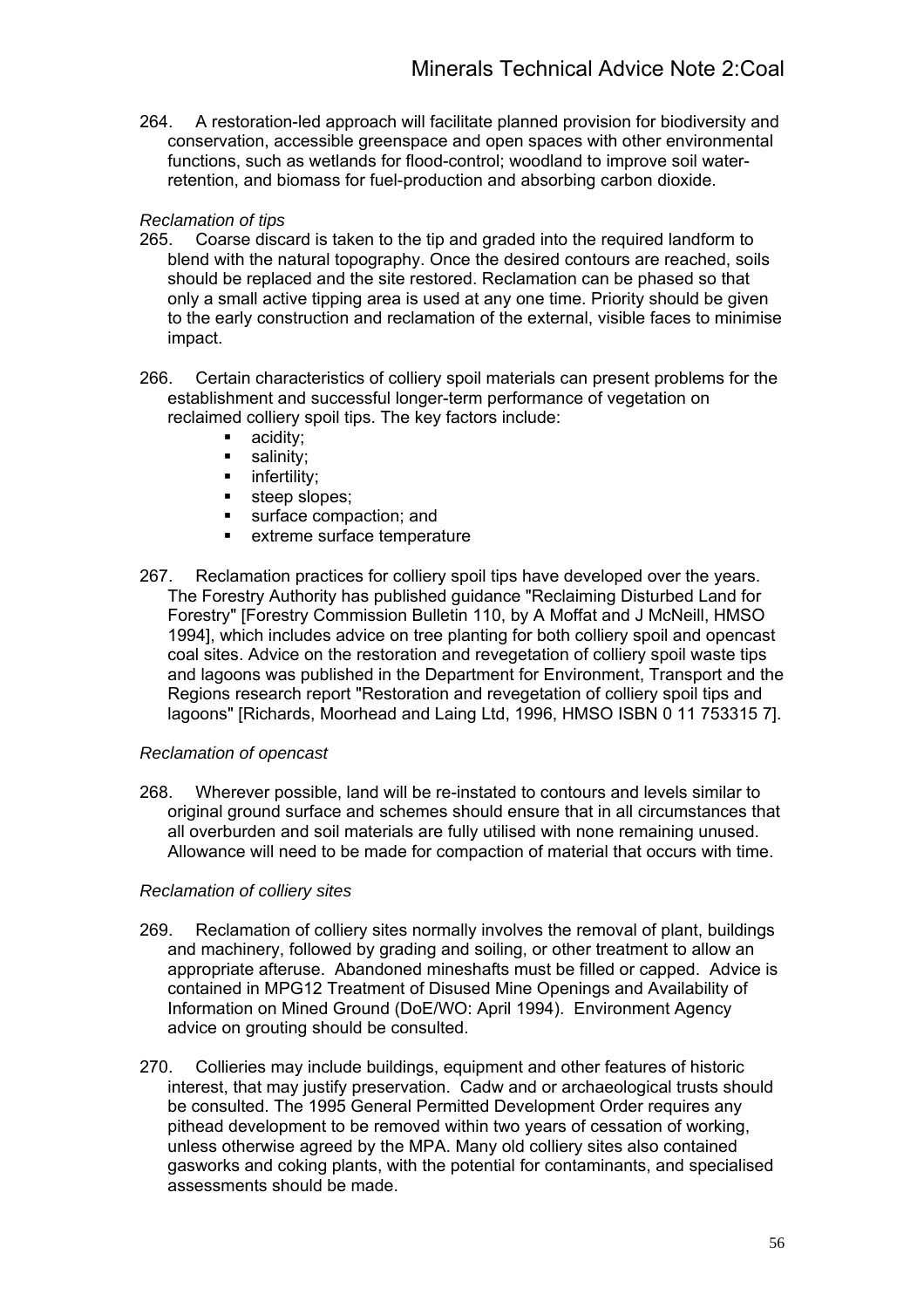## **Restoration and Aftercare Conditions**

- 271. Where an operator fails to comply with restoration or aftercare Conditions, the MPA may take enforcement action. If the operator fails to remedy the situation, the MPA may carry out the necessary works and recover its costs from the landowner. At the outset consideration needs to be given to the likelihood of a landowner having sufficient financial resources to secure re-instatement in the case of default by the mineral operator. The section entitled finance for reclamation schemes gives guidance where this is in doubt.
- 272. A Restoration Condition requires that after operations for the winning and working of minerals have been completed, the site shall be restored by the use of any or all of the following, namely, subsoil, topsoil and soil making materials. Conditions should require this to be completed in a timely way. There should be formal notification, as a restoration certificate, by the MPA that restoration has been completed, to initiate the period of aftercare. Standards for restoration should be set by the MPA in Conditions, so that remedial work can be required if necessary.
- 273. An aftercare Condition should always be included, to require that the land be brought to the required standard and ensure satisfactory long-term reclamation. It should be applied to all land to be restored to agriculture, forestry or amenity, including nature conservation. Operations should promote soil recovery, site drainage and revegetation. This should enable the land to be treated for an appropriate number of years after restoration to improve the structure and stability of the soil, to establish the site drainage, and to promote the initial establishment and subsequent management of vegetation for several years. The length of the aftercare scheme should be determined by the MPA. The aftercare scheme should be included in the permission, for certainty, although it can if necessary be revised at a later date. The eventual scheme needs to be agreed with the MPA at least six-months prior to completion of restoration for that part of the site covered by the aftercare scheme.
- 274. Works such as the construction of paths and management of retained features should be dealt with under planning obligations, as should fencing, plant-protection and water supply, which should be introduced in the early stages, to assist in establishing vegetation.
- 275. Before imposing an aftercare Condition, the MPA must consult the Welsh Assembly Government where the afteruse is agriculture and the Forestry Commission for a forestry afteruse. The MPA may wish to consult a range of bodies, including the Countryside Council for Wales where the afteruse involves the creation of nature conservation features. The Environment Agency should be consulted where it is intended to impound water, to create or divert a river or stream, or for groundwater monitoring and management. The impact of mine gas and mine drainage control systems, where these are required, should be considered when planning for restoration and aftercare.
- 276. The aftercare period should be 5 years, or other such maximum period as may be prescribed, beginning when compliance with the restoration Condition is notified. An aftercare period of 5 years is likely to be adequate if the afteruse is for agriculture, although a longer period will be necessary for afteruse where tree or hedge planting is involved, or where nature conservation is important. Any extension of the aftercare period beyond 5 years should be agreed at the outset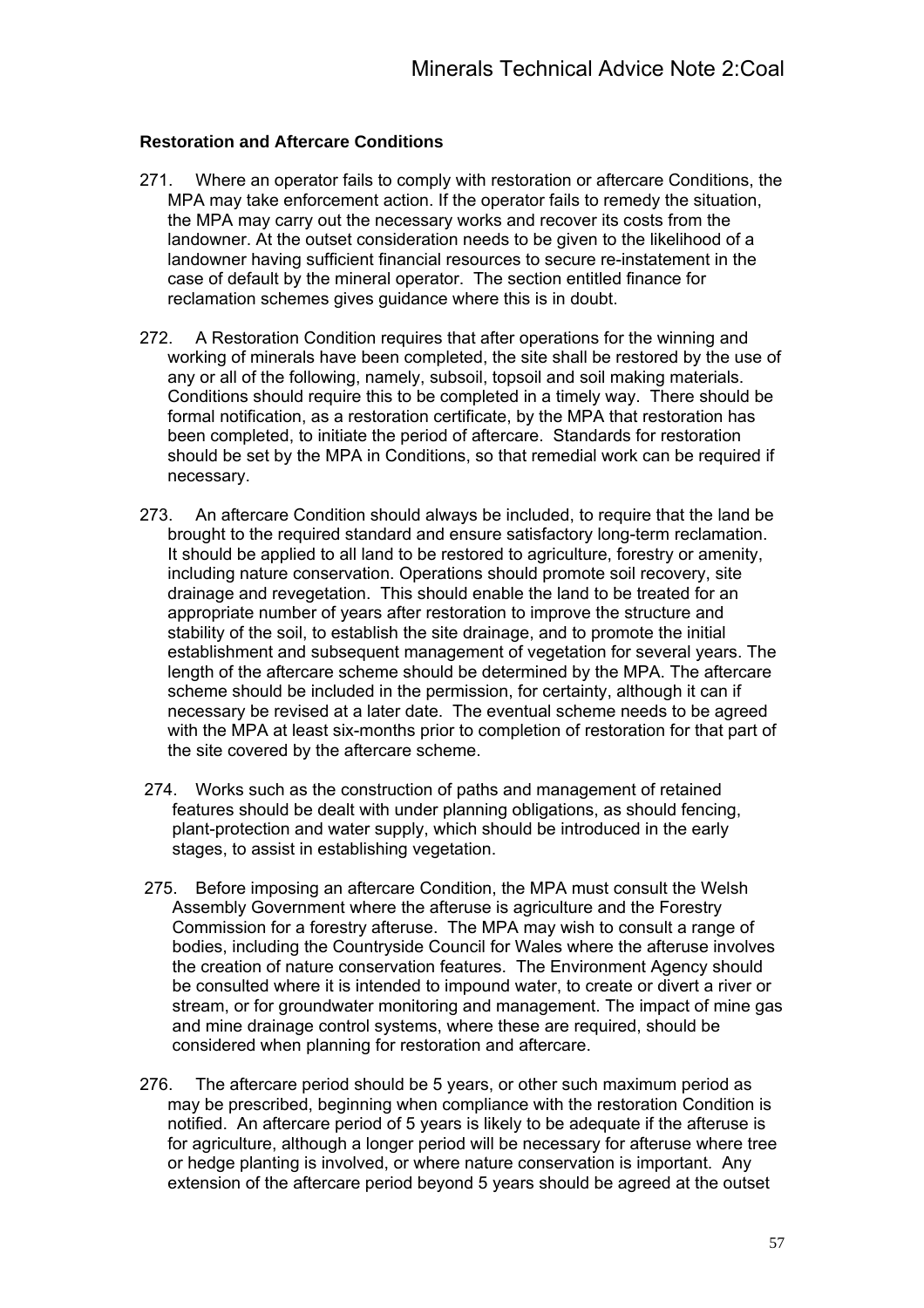between the MPA and operator, and such agreement included in a planning obligation. If an owner or operator fails to comply with a condition providing for aftercare the MPA may serve an enforcement notice or a breach of condition notice which has to specify the period at the end of which any steps are required to have been taken. Such notices can stipulate a date by which steps have to be undertaken that extends beyond a date stipulated in the permission.

277. The long-term success of restoration and aftercare requires continued close liaison. Site meetings will be required during key stages in the reclamation programme to agree final contours, and upon completion of overburden replacement, subsoil replacement and finally topsoil replacement. Annual aftercare meetings should also be arranged, and reports prepared and supplied to the MPA by the operator, to state the progress of the scheme and the work programme for the subsequent year. The MPA should include in Conditions dates and/or timings for site inspections and the submission of the annual aftercare report and future years' programme. The local community should be kept informed of progress. Formal and standardised record-keeping will assist aftercare reporting. For greenfield sites, a baseline survey report of pre-working conditions may provide an appropriate standard against which progress can be assessed.

## **Soils**

- 278. Advice on best practice for soils is in Appendix R
- 279. After-uses that require the growth of vegetation depend upon the conservation and satisfactory re-instatement of soil profiles and appropriate drainage. The SEA/SA and LDP or SPG should emphasise the importance of conserving soil resources and include broad principles covering both losses and minimisation of damage to soil resources.
- 280. At site level care is needed to strip and separately store topsoil and subsoil and keep soils safe from contamination and unnecessary trafficking by motorised equipment. Soils need to be stripped and re-instated in dry conditions and, as appropriate, treated, to remove excess stones and compaction. Preference should be given to soil handling methods that minimise compaction risks, for example, re-instatement using dumpers and buckets rather than use of earth scrapers since, once caused, mitigation of compaction is rarely fully effective. The development control process, including the use of Conditions, schemes and agreements, should provide adequate safeguards to cover these issues and prevent soil resources being exported, lost or unnecessarily damaged on site.

#### *Restoring coal sites containing contaminated and derelict land*

281. Previous industrial activity and dereliction leading to loss or contamination of soils may mean that there is a shortfall of suitable surface soils to fully restore all areas of opencast workings, collieries or tips. In such circumstances careful consideration needs to be given at the outset to planning suitable and sustainable afteruses for the entire post-working site including previously derelict and contaminated areas. Attention needs to be given to agreeing ''fit for purpose'' reinstatement profiles for soils, quantifying soil deficits and agreeing how to make good shortages in soil resources e.g. by using suitable on-site geological materials or importing materials. If materials are to be imported it is important to identify what will be imported and when and for the MPA to satisfy itself that commitments made are realistic and enforceable.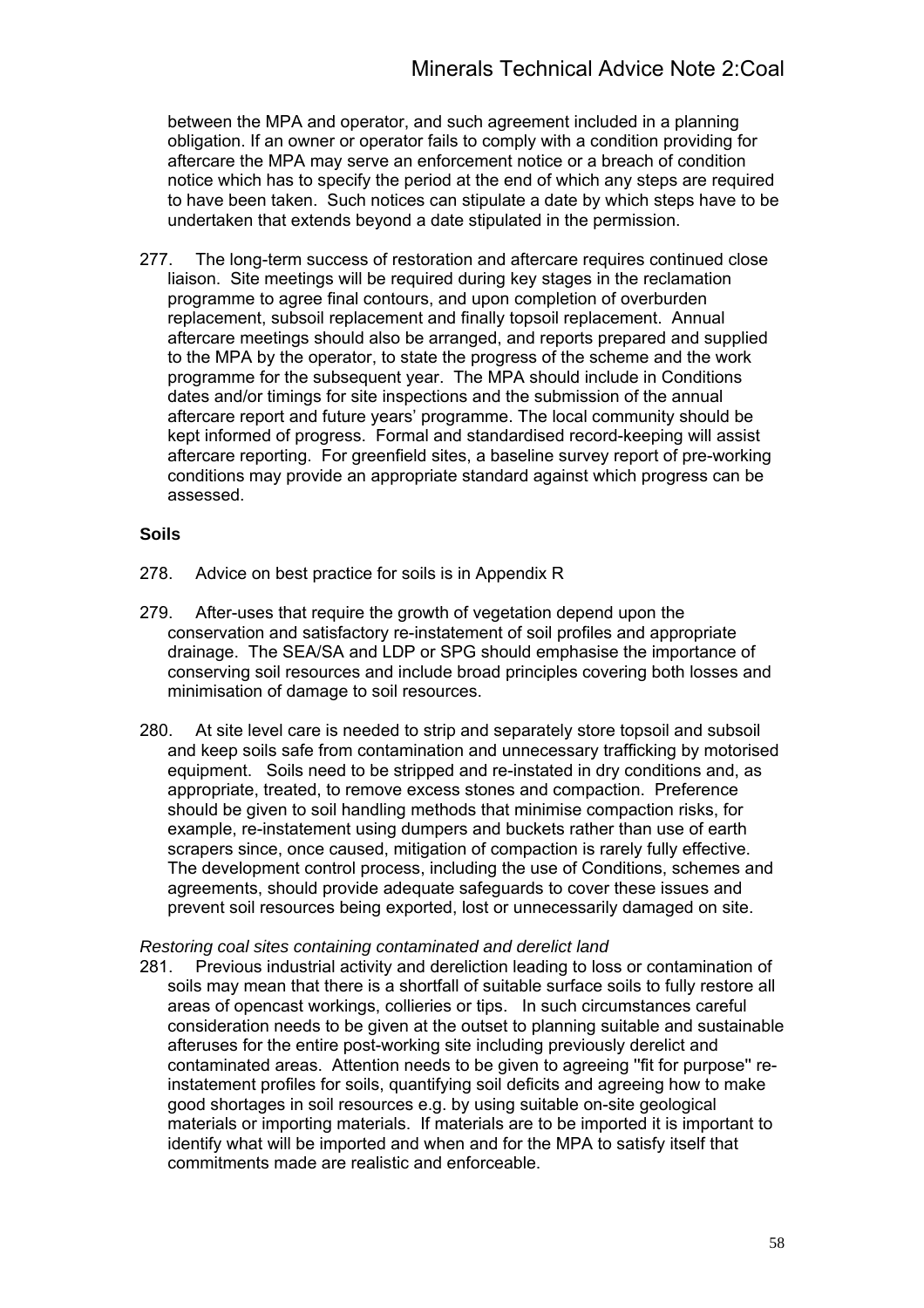## **Afteruse**

- 282. In reinstating land following opencast working the opportunity exists to improve the local environment, enhance landscape and biodiversity and make provision for public access and recreation. Although the choice of afteruse is made by the applicant in consultation with the landowner, the MPA and consultees have influence. In recompense for the disturbance caused by opencast mining the MPA should seek to ensure that, so far as reasonably practicable, environmental opportunities are identified and taken.
- 283. A separate planning permission is likely to be required for any afteruse except agriculture, forestry, nature conservation or informal recreation. The approved restoration and aftercare schemes must ensure satisfactory and suitable reclamation to agriculture, forestry, nature conservation or amenity will take place and without delay if such separate planning permission is not granted or implemented within the life of the coal permission.
- 284. In considering reclamation proposals the MPA should ensure that the proposed afteruse is both beneficial and sustainable over the longer term. Where a scheme includes proposals to set aside land for nature conservation and recreation it is, particularly, important to ensure that adequate arrangements and funding exist to ensure the long-tern management of this use beyond the statutory aftercare period. Also, for all after-uses it is important that land be reinstated to a standard that is 'fit for purpose'. National Park Authorities would wish to be consulted when reclamation is adjacent to or within view of a National Park.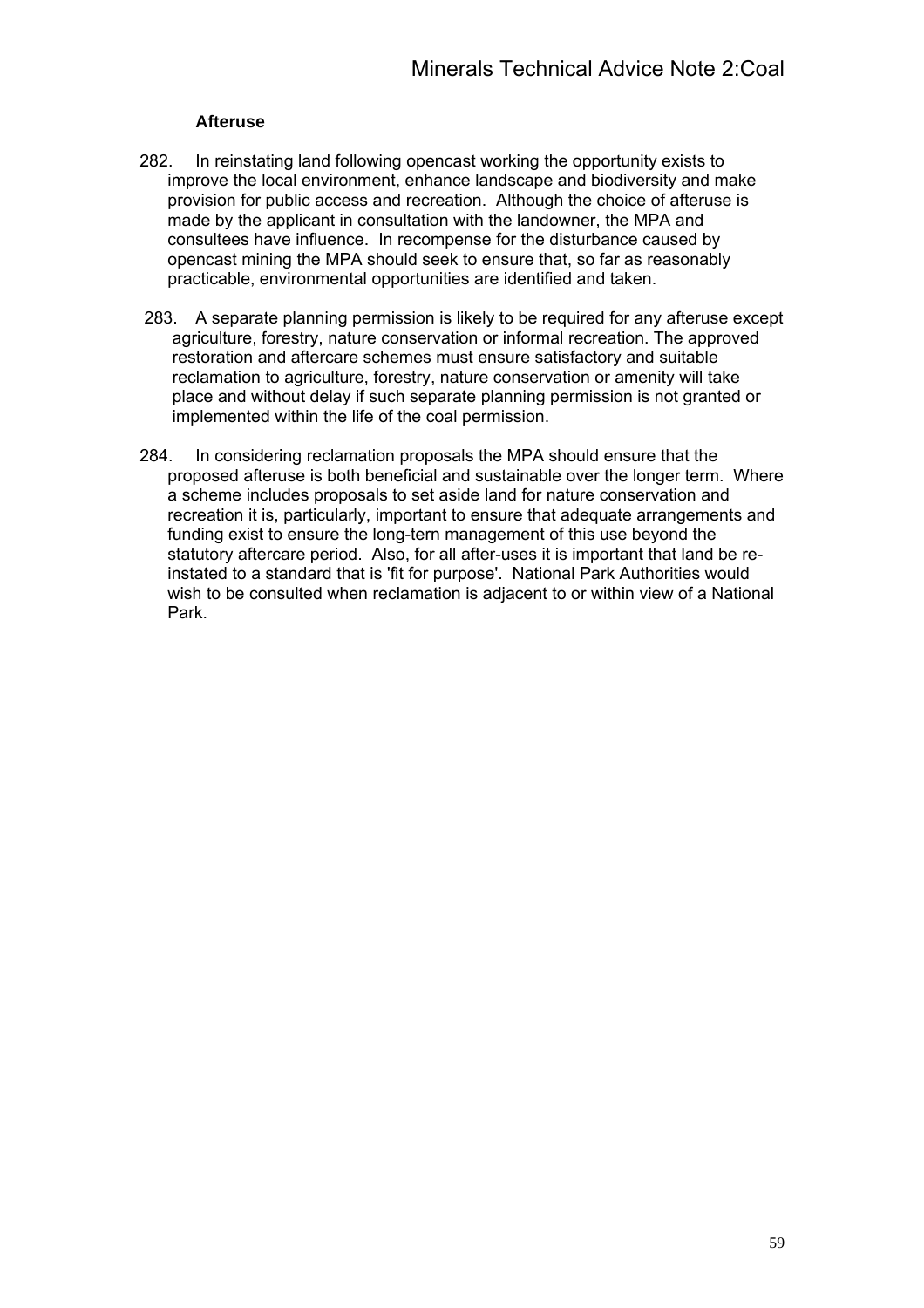| <b>Definitions, Informatives and Glossary</b>        |                                                                                                                                                                                                                                                                                                                                                                                                                                                                                                                                                                         |  |
|------------------------------------------------------|-------------------------------------------------------------------------------------------------------------------------------------------------------------------------------------------------------------------------------------------------------------------------------------------------------------------------------------------------------------------------------------------------------------------------------------------------------------------------------------------------------------------------------------------------------------------------|--|
| Acid rock<br>drainage                                | Tailings and waste-rock from coal operations often contain metal<br>sulphides, particularly pyrites, which oxidise when exposed to<br>oxygen and water to create an acid leachate. In South Wales, alkali<br>waters are also emitted from carbonate rich horizons.                                                                                                                                                                                                                                                                                                      |  |
| Aftercare                                            | Steps specified in a planning condition or scheme that are to be<br>taken to bring land to the required standard suitable for its<br>subsequent or proposed use; agriculture, forestry or amenity use,<br>including planting, cultivating, fertilising, watering, draining or<br>otherwise treating the land.                                                                                                                                                                                                                                                           |  |
| After-use                                            | The ultimate use after mineral working for agriculture, forestry,<br>amenity (including nature conservation), industrial or other<br>development.                                                                                                                                                                                                                                                                                                                                                                                                                       |  |
| Agriculture                                          | Section 336(1) of the Town and Country Planning Act 1990 defines<br>agriculture as including: horticulture, fruit growing, seed growing,<br>dairy farming, the breeding and keeping of livestock (including any<br>creature kept for the production of food, wool, skins or fur, or for the<br>purpose of its use in the farming of land), the use of land as grazing<br>land, meadow land, osier land, market gardens and nursery<br>grounds, and the use of land for woodlands where that use is<br>ancillary to the farming of land for other agricultural purposes. |  |
| Air<br>overpressure                                  | A pressure wave in the atmosphere produced by the detonation of<br>explosives, consisting of both audible (noise) and inaudible<br>(concussion) energy. As the waves pass, the air pressure rises very<br>rapidly to a value above the atmospheric pressure and returns to the<br>ambient value after a series of oscillations. The lower, inaudible,<br>frequencies are much less attenuated by distance, and can excite<br>secondary vibrations of a higher, audible, frequency within a<br>property. Air overpressure is usually measured in decibels (dB).          |  |
| <b>Air Quality</b><br>Objectives                     | Air Quality Objectives are set out in the Air Quality Strategy Those<br>included in the Local Air Quality Management Regime, which is<br>implemented by the Local Authority, are set out in the Air Quality<br>Regulations.                                                                                                                                                                                                                                                                                                                                             |  |
| <b>Air Quality</b><br>Management<br>Areas            | The Air Quality Regulations set levels for the purposes of local air<br>quality management (LAQM). Where it is found Air Quality<br>Strategy's Objectives (AQOs) are unlikely to be met by the<br>prescribed date, and there is public exposure, the LA is required to<br>designate Air Quality Management Areas (AQMAs) and draw up Air<br>Quality Action Plans. There is a statutory duty on local authorities<br>to review air quality in their area.                                                                                                                |  |
| Air Quality<br>Strategy                              | The Environment Act 1995 requires the government to publish an Air<br>Quality Strategy, which lays out the policies and objectives for<br>protecting human health and vegetation from the effects of air<br>pollutants.                                                                                                                                                                                                                                                                                                                                                 |  |
| <b>Air Quality</b><br>(Wales)<br>Regulations<br>2000 | Air Quality (Wales) Regulations 2000 set new objectives for<br>pollutants, including particles, in the Air Quality Strategy.                                                                                                                                                                                                                                                                                                                                                                                                                                            |  |
| Amenity                                              | The term 'amenity' relates to the qualities, characteristics and<br>attributes people value about a place and which contribute to their<br>quality of life. Amenity use includes recreation, landscape and<br>nature conservation. For example, open grassland for informal<br>recreational use, basic preparations for formal sports facilities,                                                                                                                                                                                                                       |  |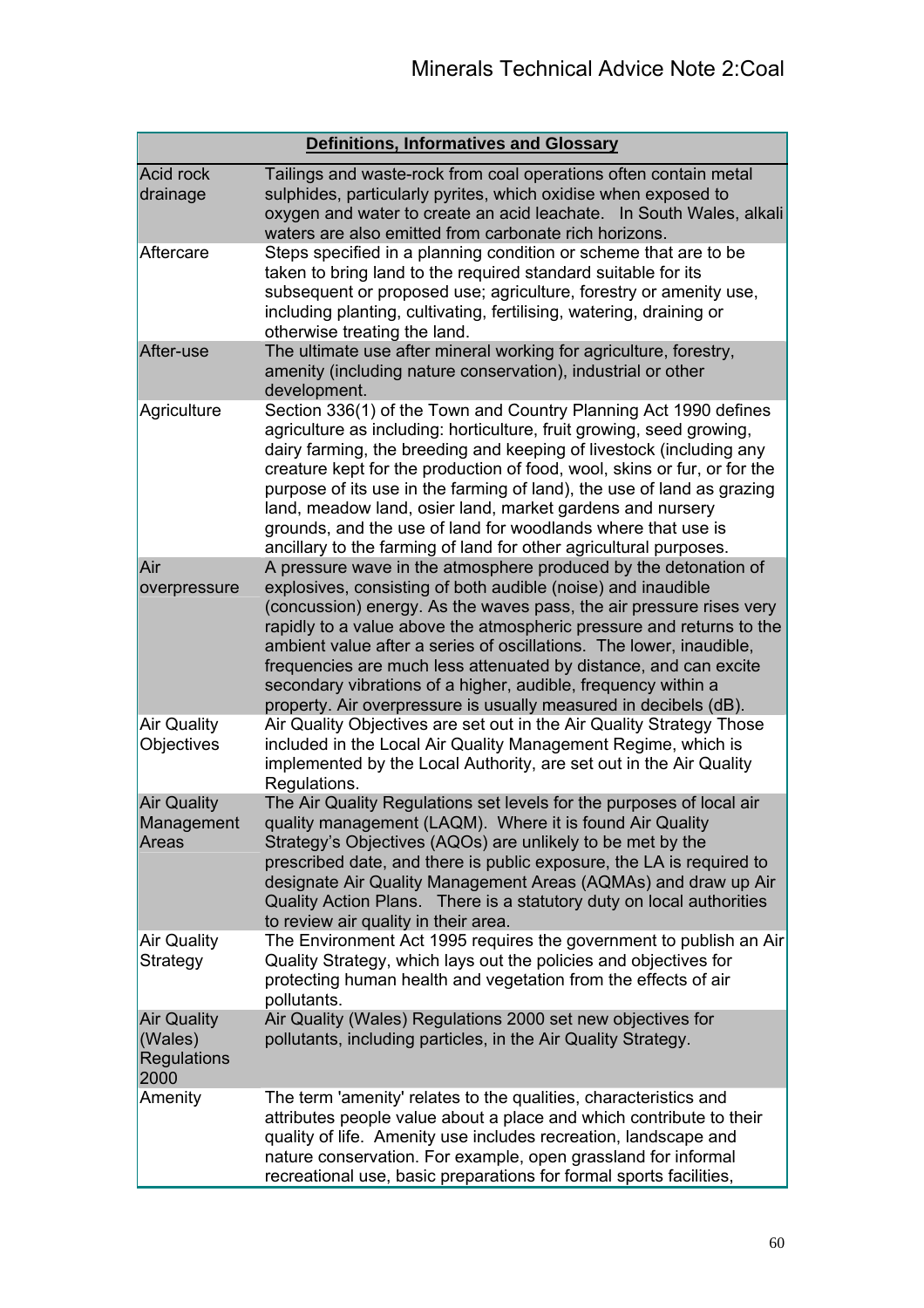|                            | amenity woodland, and lagoons for water recreation or nature                                                                                                                                                                                                                                                                                                                                                                                                                                                                                                                                                                                                                                                                                                                                                                                                                                  |
|----------------------------|-----------------------------------------------------------------------------------------------------------------------------------------------------------------------------------------------------------------------------------------------------------------------------------------------------------------------------------------------------------------------------------------------------------------------------------------------------------------------------------------------------------------------------------------------------------------------------------------------------------------------------------------------------------------------------------------------------------------------------------------------------------------------------------------------------------------------------------------------------------------------------------------------|
|                            | conservation purposes.                                                                                                                                                                                                                                                                                                                                                                                                                                                                                                                                                                                                                                                                                                                                                                                                                                                                        |
| Ancient<br>Monument        | As described in the Ancient Monuments and Archaeological Areas<br>Act 1979, any scheduled monument; and any other monument<br>which in the opinion of the Secretary of State is of public interest by<br>reason of the historic, architectural, traditional, artistic or<br>archaeological interest attaching to it.                                                                                                                                                                                                                                                                                                                                                                                                                                                                                                                                                                          |
| <b>Baseline</b><br>studies | Studies of existing conditions and trends which are designed to<br>establish the baseline against which any future changes can be<br>measured or predicted.                                                                                                                                                                                                                                                                                                                                                                                                                                                                                                                                                                                                                                                                                                                                   |
| <b>Bell pits</b>           | Shallow shafts that were sunk and widened out where the coal seam<br>(or ironstone) was reached. Once the danger of collapse was too<br>great, the pit was abandoned and a new shaft sunk as close as<br>possible, resulting in clusters of tens or more along coal outcrops.<br>These must be filled or excavated if development is to take place.                                                                                                                                                                                                                                                                                                                                                                                                                                                                                                                                           |
| Blasting                   | Rock blasting is the controlled use of explosives to excavate or<br>remove rock. In the immediate vicinity of the blast, the stress wave<br>distorts and breaks the rock. Beyond this, the stress wave<br>generates ground vibration, with the rock particles returning to their<br>original position. Ground vibration is measured, using seismographs,<br>as particle velocity in three dimensions – longitudinal, vertical and<br>transverse. The peak particle velocity (ppv) and the frequency<br>content are the accepted standard of measurement. British<br>Standard 7385 discusses the measurement of vibration in buildings;<br>BS 6472 considers human perception.                                                                                                                                                                                                                 |
| Building on fill           | The extent to which areas of previously opencast land or on spoil<br>from underground workings will be suitable for development<br>depends on a number of factors. Unless placed under stringent<br>engineering conditions, it is unlikely to ensure an adequate and<br>uniform support for structures until sufficient time has elapsed for<br>consolidation. The time depends on the nature and thickness of the<br>fill. Although the rate of consolidation decreases with time, it might<br>take ten to twenty years before movements are within tolerable<br>limits. Any edges or steps in the floor of the opencast can cause<br>differential settlement to foundations. It will also be necessary to<br>consider potential leachate, particularly with respect to pyrite and<br>sulphate, and the possibility of spontaneous combustion of<br>carbonaceous material in colliery spoil. |
| <b>Burden</b>              | The distance measured at right angles between a row of holes and<br>the free face, or between rows of holes.                                                                                                                                                                                                                                                                                                                                                                                                                                                                                                                                                                                                                                                                                                                                                                                  |
| Coal recovery              | Past coal processing was generally very inefficient and substantial<br>quantities of coal often remained in the spoil especially in slurry<br>ponds. Coal (or aggregate) recovery involves the re-excavation of<br>spoil which may require screening and/ or washing to remove the<br>coal, before the spoil is re-deposited within the original tipping area.                                                                                                                                                                                                                                                                                                                                                                                                                                                                                                                                |
| Coal working               | A coal working site is defined by the planning site boundary of coal<br>development.                                                                                                                                                                                                                                                                                                                                                                                                                                                                                                                                                                                                                                                                                                                                                                                                          |
| Coarse discard             | Coarse discard is waste material between 0.5mm and 150mm. This<br>constitutes over 80% of colliery spoil and is produced in the<br>separation of coal and dirt by a coarse washery. It is relatively free<br>draining.                                                                                                                                                                                                                                                                                                                                                                                                                                                                                                                                                                                                                                                                        |
| Concussion                 | The energy within the air overpressure generated by the detonation<br>of explosives which has a frequency below the normal audible<br>range.                                                                                                                                                                                                                                                                                                                                                                                                                                                                                                                                                                                                                                                                                                                                                  |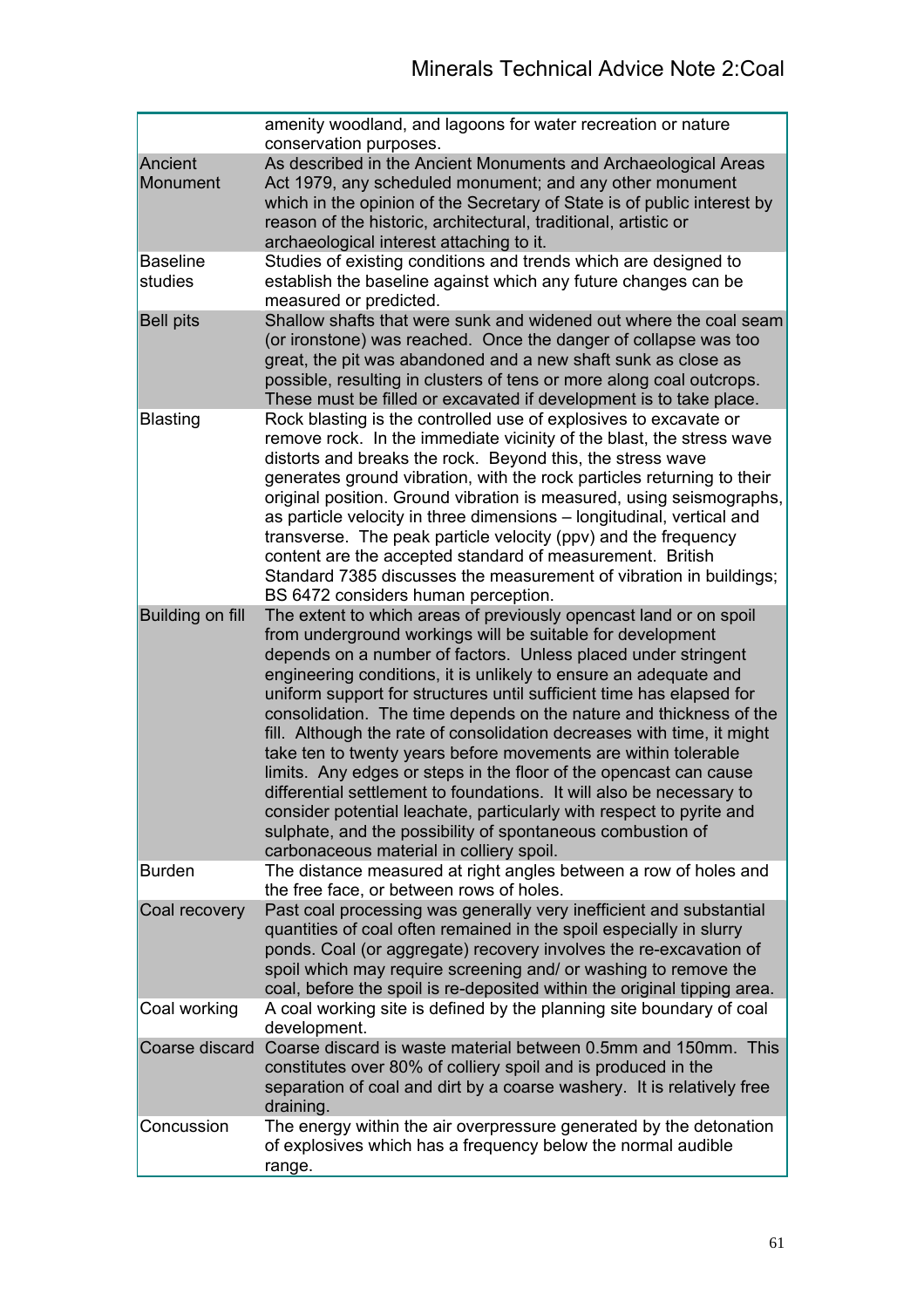| Controlled<br>wastes                                                         | Controlled Waste is defined by both the Control of Pollution Act 1974<br>and the Environmental Protection Act 1990 as household, industrial<br>and commercial waste or any such waste.                                                                                                                                                                                                                                                                                                                     |  |
|------------------------------------------------------------------------------|------------------------------------------------------------------------------------------------------------------------------------------------------------------------------------------------------------------------------------------------------------------------------------------------------------------------------------------------------------------------------------------------------------------------------------------------------------------------------------------------------------|--|
| Decibel (dB)                                                                 | Decibel, a unit of measure on a logarithmic scale used to quantify<br>pressure fluctuations such as those associated with air<br>overpressure.                                                                                                                                                                                                                                                                                                                                                             |  |
| Decibel (dB(A))                                                              | Decibels measured on a sound level meter incorporating a<br>frequency weighting (A weighting) which differentiates between<br>sounds of different frequency (pitch) in a similar way to the human<br>ear. Measurements in dB(A) broadly agree with an individual's<br>assessment of loudness. A change of 3 dB(A) is the minimum<br>perceptible under normal conditions, and a change of 10 dB(A)<br>corresponds roughly to doubling or halving the loudness of a sound.                                   |  |
| Deck loading                                                                 | Dividing the borehole to be charged with explosives into two or more<br>sections usually to reduce the instantaneous explosive charge. The<br>space between the separate charges or decks is filled with<br>stemming material.                                                                                                                                                                                                                                                                             |  |
| Deep mined<br>coal                                                           | Deep mined coal is extracted by adits or shafts to the coal seams.<br>The longwall system means that as the seam is worked, the void is<br>allowed to progressively collapse behind the worked area, causing<br>subsidence at the surface. This mechanised method of extraction<br>creates large volumes of waste. Most pithead development falls<br>under the 1995 General Permitted Development Order, which<br>provides only very limited controls over siting and appearance.                          |  |
| International<br>and National<br>environmental<br>and cultural<br>importance | Designations of Natura 2000 and Ramsar sites; Areas of Outstanding Natural Beauty<br>and National Parks; Sites of Special Scientific Interest; Conservation<br>Areas and Scheduled Ancient Monuments; National Nature<br>Reserves and Ancient Woodlands; World Heritage Sites, Listed<br>Buildings and Historic landscapes, parks and gardens                                                                                                                                                              |  |
| regional or<br>local<br>importance                                           | Designations of Areas of high landscape or historic value; areas of prime agricultural<br>land; Country Parks; Areas of Special Protection; Sites identified as<br>critical to Biodiversity Action Plan targets, Regionally Important<br>Geological and Geomorphological Sites, Sites of Importance to<br>Nature Conservation and Groundwater Protection Zones                                                                                                                                             |  |
| Development<br>Plans                                                         | Unitary Development Plans, now being replaced by Local<br>Development Plans, prepared by local planning authorities in<br>accordance with the Planning and Compensation Act 1991, to<br>describe the policies and proposals for the development of the area.<br>All local planning authority decisions on planning applications must<br>be in accordance with the development plan unless material<br>considerations indicate otherwise.                                                                   |  |
| Dewatering                                                                   | The action of removing water from the ground or surface.<br>Dewatering may be by pumping from a sump at the bottom of an<br>excavation or from dewatering wells around the excavation. It<br>depresses the water table around the site, and may drain mine<br>workings. For environmental and safety reasons it is generally<br>preferable to dewater in advance of excavation by pumping from<br>boreholes. Underground mine dewatering may be very extensive,<br>and affected by past mining activities. |  |
| Discharge<br>consents                                                        | Water that is discharged from opencast sites is via discharge points<br>consented by EA(W). Water management plans will include an<br>inspection and monitoring regime aimed at compliance with<br>consents. Consents normally have fixed parameters for suspended                                                                                                                                                                                                                                         |  |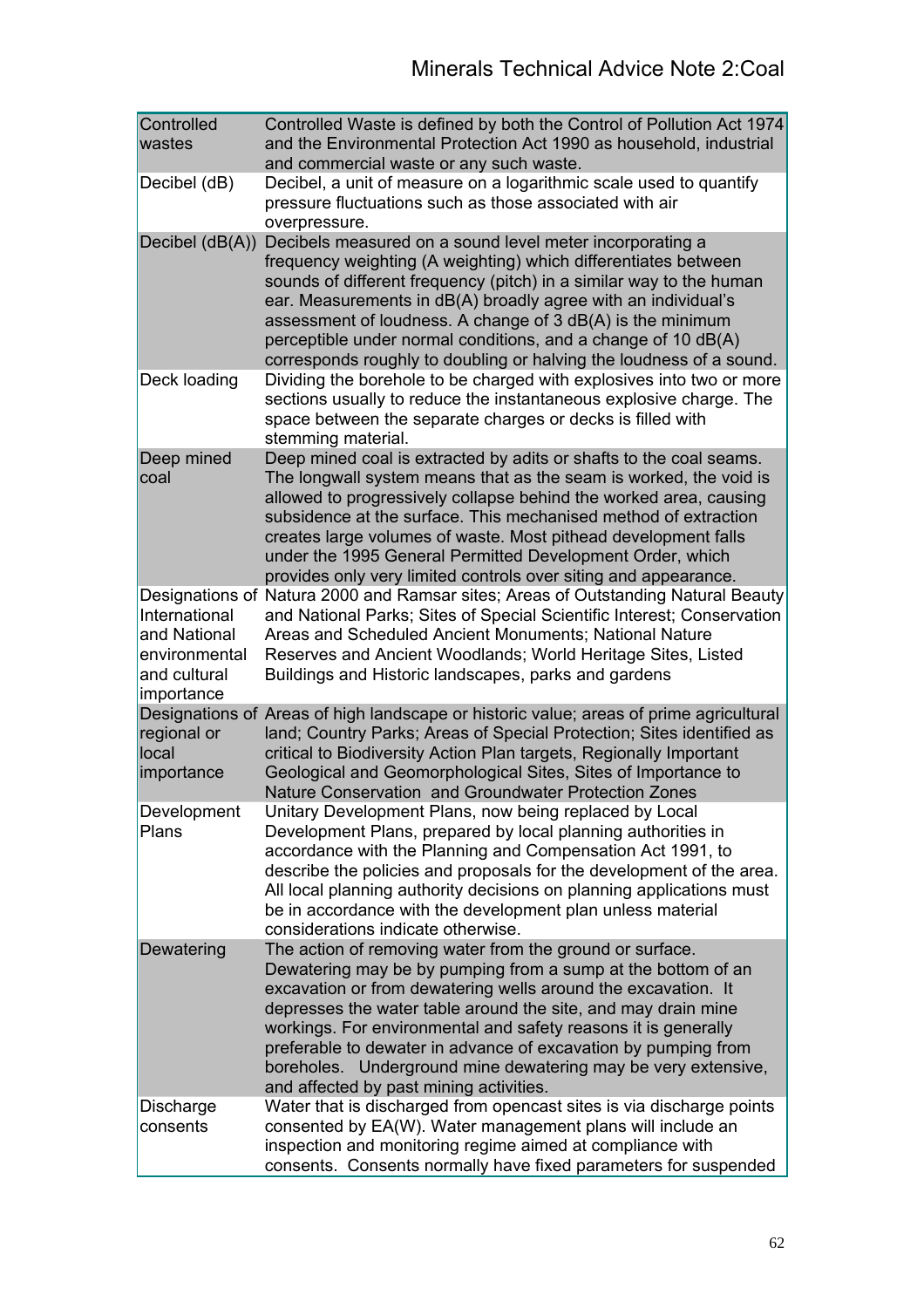|                                       | solids, pH and iron content as well as maximum flow rates, and<br>prohibit visible traces of oil in the discharge. Refer to the Water<br>Resources Act 1991.                                                                                                                                                                                                                                                                                                                                                                                                                                                                                                                                                                                                                       |  |
|---------------------------------------|------------------------------------------------------------------------------------------------------------------------------------------------------------------------------------------------------------------------------------------------------------------------------------------------------------------------------------------------------------------------------------------------------------------------------------------------------------------------------------------------------------------------------------------------------------------------------------------------------------------------------------------------------------------------------------------------------------------------------------------------------------------------------------|--|
| <b>Drill fines</b>                    | Material displaced from the borehole during drilling                                                                                                                                                                                                                                                                                                                                                                                                                                                                                                                                                                                                                                                                                                                               |  |
| Drift mining                          | The working of relatively shallow coal seams by drifts from the<br>surface. The drifts are generally inclined and may be driven in rock<br>or in a seam. Drift mining may be viewed as intermediate between<br>opencast coal mining and shaft or deep mining.                                                                                                                                                                                                                                                                                                                                                                                                                                                                                                                      |  |
| Emissions<br>factor                   | A representative value that attempts to relate the quantity of a<br>pollutant released to the atmosphere with an activity associated with<br>the release of that pollutant. These factors are usually expressed as<br>the weight of pollutant divided by a unit weight, volume, distance, or<br>duration of the activity emitting the pollutant (e.g., kilograms of<br>particulate emitted per megagram of coal burned). Such factors<br>facilitate estimation of emissions from various sources of air<br>pollution. In most cases, these factors are simply averages of all<br>available data of acceptable quality, and are generally assumed to<br>be representative of long-term averages for all facilities in the source<br>category (i.e., a population average).          |  |
| Environmental<br>capacity             | The amount of use the area or resource is able to sustain without<br>harm or damage to its key environmental features in a given time<br>period. To operate within the environmental capacity of a locality is<br>to operate within its ecological limits and protect the critical natural<br>capital.                                                                                                                                                                                                                                                                                                                                                                                                                                                                             |  |
| Environmental<br>Impact<br>Assessment | A process which identifies the environmental effects of development<br>proposals. It aims to prevent, reduce and offset any adverse<br>impacts. The statutory requirement for environmental impact<br>assessment is the 1985 European Council Directive (No.<br>85/337/EEC) "on the assessment of the effects of certain public and<br>private projects on the environment". This was amended in 1997 by<br>Council Directive 97/11/EC. Statutory Instrument 1999 No. 293 The<br>Town and Country Planning (Environmental Impact Assessment)<br>(England and Wales) Regulations 1999 as amended by The Town<br>and Country Planning (Environmental Impact Assessment) (England<br>and Wales) (Amendment) Regulations 2000<br>(SI 2000/2867) transposes the directive for minerals. |  |
| Environmental<br>management<br>plan   | A system which integrates environmental mitigation and monitoring<br>measures throughout an operation.                                                                                                                                                                                                                                                                                                                                                                                                                                                                                                                                                                                                                                                                             |  |
| Environmental<br>management<br>system | The primary purpose is to help secure continuous improvement in<br>the environmental performance of an operation, activity or<br>organisation. It is a means of ensuring implementation of an<br>environmental management plan and compliance with<br>environmental policy objectives and targets. A key feature is the<br>preparation of documented procedures and instructions to ensure<br>effective communication. It is a structured approach which defines<br>all legal and other requirements, including those in planning<br>conditions. It establishes responsibilities, the monitoring procedures<br>and performance standards, plus review mechanisms to ensure that<br>the system is functioning correctly.                                                            |  |
| Environmental<br>statement            | The report of the applicant's assessment of environmental issues<br>including consultations, data collection and environmental studies to<br>identify the effects and propose mitigation measures to prevent,<br>reduce and offset them and which is submitted in conjunction with                                                                                                                                                                                                                                                                                                                                                                                                                                                                                                 |  |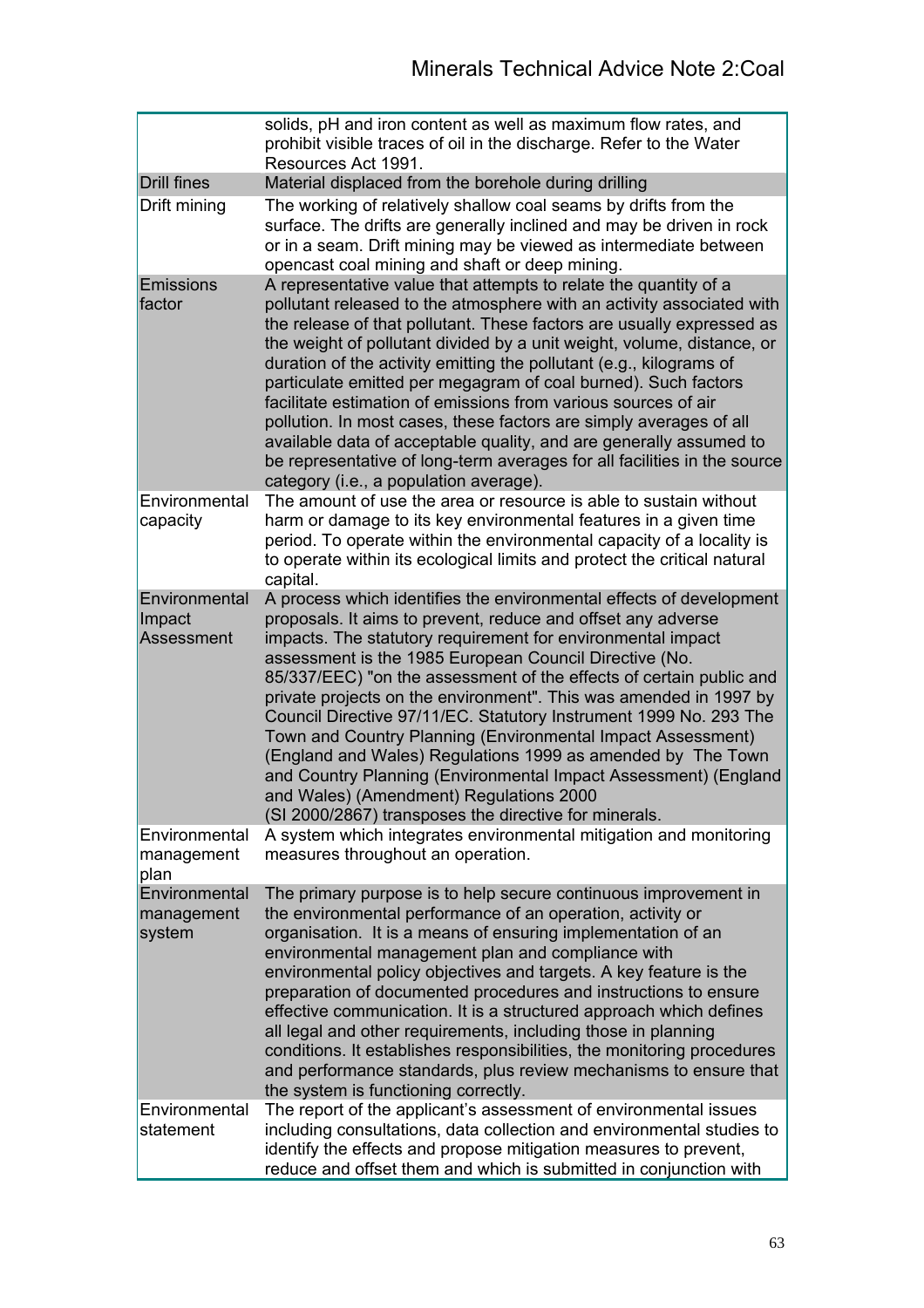|                                                     | an application for planning permission                                                                                                                                                                                                                                                                                                                                                                                                                                                                                                                                                                                                                                                                                                                                                                                                                    |
|-----------------------------------------------------|-----------------------------------------------------------------------------------------------------------------------------------------------------------------------------------------------------------------------------------------------------------------------------------------------------------------------------------------------------------------------------------------------------------------------------------------------------------------------------------------------------------------------------------------------------------------------------------------------------------------------------------------------------------------------------------------------------------------------------------------------------------------------------------------------------------------------------------------------------------|
| <b>Face shovel</b>                                  | An excavator which digs away into a bank or face with a toothed<br>bucket fixed to a rigid arm supported by a boom.                                                                                                                                                                                                                                                                                                                                                                                                                                                                                                                                                                                                                                                                                                                                       |
| Fine discard                                        | Fine discard has a nominal maximum size of 0.5mm although a<br>large proportion is less than 10 microns. Because it is so fine, the<br>material is not free draining, has reduced shear strength and<br>presents greater handling and disposal problems. In addition to the<br>risk of failure there is a risk of pollution, in particular of surface and<br>groundwater.                                                                                                                                                                                                                                                                                                                                                                                                                                                                                 |
| Flyrock                                             | The projection of material from the blast site to any area beyond the<br>designated danger zone.                                                                                                                                                                                                                                                                                                                                                                                                                                                                                                                                                                                                                                                                                                                                                          |
| Frequency                                           | The number of cycles per second of a vibration usually expressed in<br>units of Hertz, Hz                                                                                                                                                                                                                                                                                                                                                                                                                                                                                                                                                                                                                                                                                                                                                                 |
| Goodquarry                                          | The University of Leeds project to develop a major new national<br>resource for the UK aggregates sector. The website covers the<br>effects of Air Pollution (Dust & Odour), Blasting, Cultural Heritage,<br>Ecology, Mineral Wastes, Noise, Restoration & Rehabilitation, Social<br>& Community, Traffic, Visual & Landscape Amenity, and Water.                                                                                                                                                                                                                                                                                                                                                                                                                                                                                                         |
| Grouting                                            | Grouting involves filling in the cavities by injecting an inert material,<br>such as a sand/cement/pfa mix, as a liquid. Perimeter boreholes are<br>grouted to provide a barrier to contain the infill grout. Infill boreholes<br>are drilled at, for example, 3m spacing on a diamond pattern. As a<br>rule of thumb, grouting can be used if old workings are within 15m<br>depth of the foundations or where the rock cover is less than 10<br>times the thickness of the coal extracted. Grouting needs to be<br>sufficient to ensure that any cavities or broken ground overlying old<br>mine workings will be fully grouted and not a hazard to the surface<br>development. Bulk grouting will result in a significant change in mass<br>permeability and consideration must be given to the potential<br>impacts on the movement of water and gas. |
| Hertz (Hz)                                          | Unit of frequency, equal to one cycle per second. Frequency<br>determines the pitch of a sound                                                                                                                                                                                                                                                                                                                                                                                                                                                                                                                                                                                                                                                                                                                                                            |
| LA max:                                             | the highest A weighted noise level recorded during a noise event.<br>The time weighting used (Fast or Slow) should be stated.                                                                                                                                                                                                                                                                                                                                                                                                                                                                                                                                                                                                                                                                                                                             |
| LA <sub>10</sub> T                                  | the A weighted level of noise exceeded for 10% of the specified<br>measurement period (T). It gives an indication of the upper limit of<br>fluctuating noise such as that from road traffic. $LA_{10}$ , 18h is the<br>arithmetic average of the 18 hourly $LA_{10}$ , 1h values from 06.00 to<br>24.00.                                                                                                                                                                                                                                                                                                                                                                                                                                                                                                                                                  |
| $LA_{90}$ T                                         | the A weighted noise level exceeded for 90% of the specified<br>measurement period (T). In BS 4142 it is used to define background<br>noise level.                                                                                                                                                                                                                                                                                                                                                                                                                                                                                                                                                                                                                                                                                                        |
| LAeqT                                               | the equivalent continuous sound level - the sound level of a notional<br>steady sound having the same energy as a fluctuating sound over a<br>specified measuring period T.                                                                                                                                                                                                                                                                                                                                                                                                                                                                                                                                                                                                                                                                               |
| Landscape<br>character and<br><b>LANDMAP</b>        | The Countryside Council for Wales has produced guidance on<br>landscape character appraisals in LANDMAP, which integrates<br>Earth Science, Biodiversity, Visual & Sensory, History &<br>Archaeology and Culture and incorporates public perception as an<br>important element.                                                                                                                                                                                                                                                                                                                                                                                                                                                                                                                                                                           |
| Maximum<br>Instantaneous<br>Charge Weight<br>Mining | The maximum amount of explosive detonated at any one precise<br>time<br>"Total extraction" removes all the coal, allowing the roof to fail and                                                                                                                                                                                                                                                                                                                                                                                                                                                                                                                                                                                                                                                                                                            |
|                                                     |                                                                                                                                                                                                                                                                                                                                                                                                                                                                                                                                                                                                                                                                                                                                                                                                                                                           |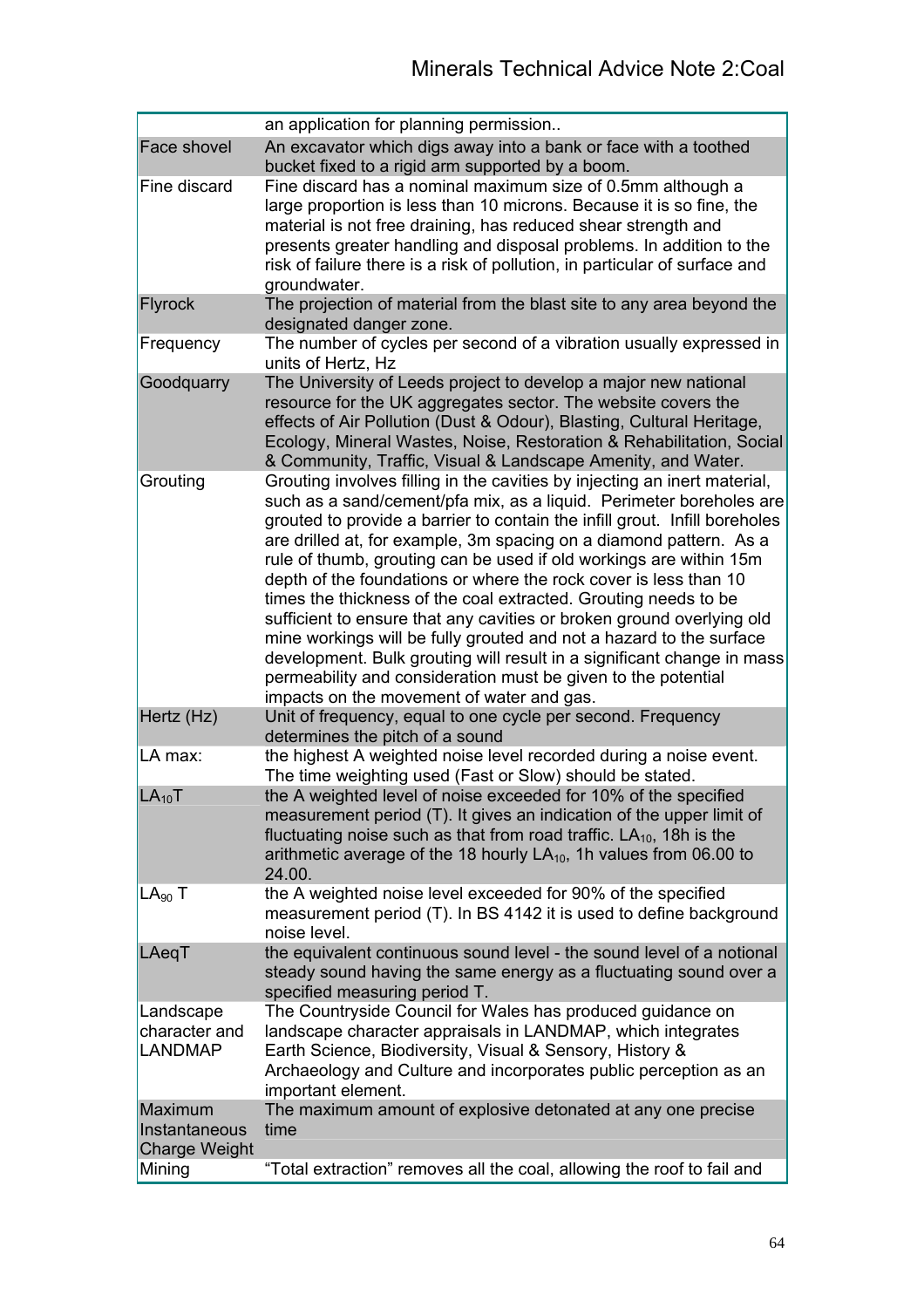| subsidence                              | causing surface subsidence. A panel of coal 200m or so wide is<br>advanced a metre slice at a time, or pillars removed when retreating,<br>with only the working face and the access supported. At the surface<br>a wave of subsidence migrates at the same rate as the face, causing<br>at first strain and then compression as the ground subsides, with the<br>main impact on pipes and drainage. The amount of subsidence is<br>determined by the depth of the working, the width of the panel and<br>the thickness of coal extracted, and movement is generally complete<br>within a year. Subsidence follows a well defined pattern and in<br>simple ground conditions can be accurately predicted. It can be<br>reduced by stowing waste or leaving in pillars. |
|-----------------------------------------|------------------------------------------------------------------------------------------------------------------------------------------------------------------------------------------------------------------------------------------------------------------------------------------------------------------------------------------------------------------------------------------------------------------------------------------------------------------------------------------------------------------------------------------------------------------------------------------------------------------------------------------------------------------------------------------------------------------------------------------------------------------------|
| <b>Mining Waste</b><br><b>Directive</b> | The Directive 2006/21/EC on the management of waste from<br>extractive industries (the Mining Waste Directive) was issued on 15<br>March 2006. It regulates the disposal of mining waste at active<br>mines and quarries to protect human health and safety and the<br>environment. The proposal is for the Environment Agency to be the<br>competent authority for England and Wales regulating through<br>amended Environmental Permitting Regulations; to be finalised in<br>2009.                                                                                                                                                                                                                                                                                  |
| Mitigation                              | A process, action, schedule or any other procedure designed to<br>prevent, reduce or offset adverse environmental impacts likely to be<br>caused by a development project.                                                                                                                                                                                                                                                                                                                                                                                                                                                                                                                                                                                             |
| Natura 2000<br>sites                    | Special Protection Areas (SPAs) under the EC Wild Birds Directive<br>(79/409/EEC)<br>Special Areas of Conservation (SACs) under the EC Habitats<br>Directive (92/43/EEC)<br>sites designated under the Ramsar Convention on Wetlands of<br>International Importance, should be protected to the same extent as<br>if they had the status of designated SPAs or SACs.                                                                                                                                                                                                                                                                                                                                                                                                   |
| Non-Technical<br>Summary                | The key points of the environmental statement including the findings<br>of the studies and the mitigation measures proposed written in a<br>form readily understood by non-experts and decision makers.                                                                                                                                                                                                                                                                                                                                                                                                                                                                                                                                                                |
| Nuisance                                | The Environmental Protection Act 1990 places a duty on every local<br>authority to inspect for nuisance, or an individual can secure a<br>remedy. Statutory nuisance includes noise and vibration. If nuisance<br>levels are breached, the operator can be served with an abatement<br>notice and legal action can be taken.                                                                                                                                                                                                                                                                                                                                                                                                                                           |
| Opencast<br>working                     | Excavation of minerals from surface extraction sites. Opencast sites<br>vary in size and duration. Soils are stripped and stored in mounds,<br>which may serve as noise and visual screens. The rock overlying<br>the coal seams is then removed creating a series of working<br>benches at coal horizons. This overburden, in a significant earth<br>moving operation, is stored in mounds. Subsequent overburden is<br>replaced behind the working as the excavation advances, providing<br>for progressive restoration. The final void is filled with overburden<br>from the mounds. The soils are progressively replaced as the site is<br>restored.                                                                                                               |
| Other minerals                          | Extraction of coal may facilitate the working of other minerals such<br>as fireclay and aggregates. This avoids minerals being sterilised,<br>but can cause delays to the reclamation of the site, access and<br>traffic problems. Sandstone with the potential to be used as<br>aggregate may be present in significant quantities.                                                                                                                                                                                                                                                                                                                                                                                                                                   |
| Overburden<br>Particulate               | Material which has to be removed before a mineral can be worked.                                                                                                                                                                                                                                                                                                                                                                                                                                                                                                                                                                                                                                                                                                       |
|                                         | Atmospheric particulate matter (PM) consists of a wide range of                                                                                                                                                                                                                                                                                                                                                                                                                                                                                                                                                                                                                                                                                                        |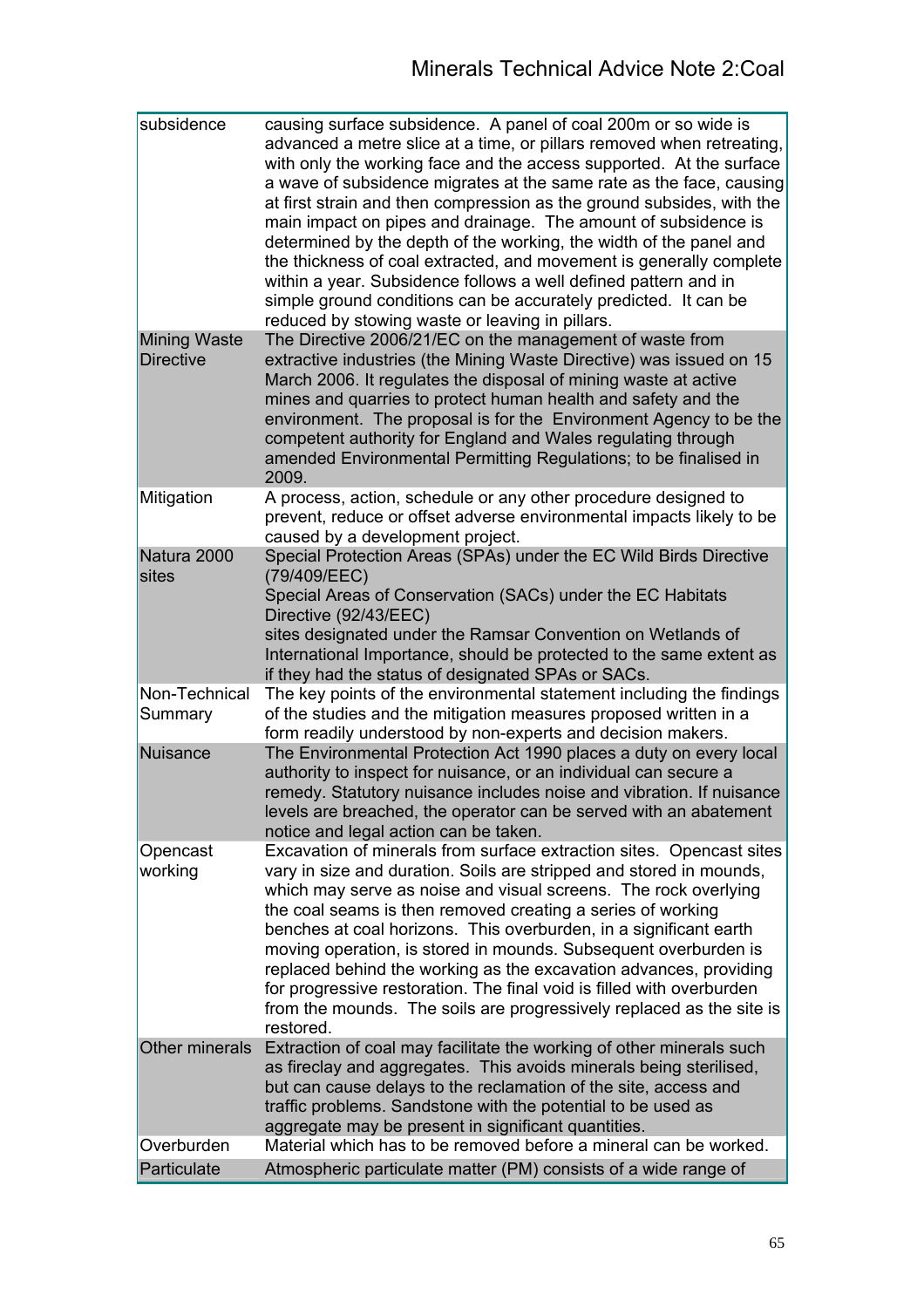| matter                                       | particles with $PM_{10}$ (ie that fraction less than ten microns in size) that<br>is most likely to be deposited in the lung. It includes inhalable dust,<br>which can be deposited in the trachea or bronchial section of the<br>lung and respirable dust (less than 2.5 microns) which penetrate to<br>the lungs unciliated airways. The main sources are road transport<br>(annual mean PM <sub>10</sub> concentrations are highest at roadside sites)<br>stationary combustion and industrial processes, which include<br>mining and quarrying.                                                                                                                                              |
|----------------------------------------------|--------------------------------------------------------------------------------------------------------------------------------------------------------------------------------------------------------------------------------------------------------------------------------------------------------------------------------------------------------------------------------------------------------------------------------------------------------------------------------------------------------------------------------------------------------------------------------------------------------------------------------------------------------------------------------------------------|
| Pathways                                     | The routes by which impacts are transmitted through air, water, soils<br>or plants and organisms to their receptors.                                                                                                                                                                                                                                                                                                                                                                                                                                                                                                                                                                             |
| Peak particle<br>velocity                    | A measure of ground vibration magnitude, which is the maximum<br>rate of change of ground displacement with time, usually measured<br>in millimetres/second.                                                                                                                                                                                                                                                                                                                                                                                                                                                                                                                                     |
| Ash                                          | Pulverised Fuel Pulverised Fuel Ash (PFA) is classified as a waste. The use of PFA<br>to produce a grout would require an environmental permit from the<br>$EA(W)$ .                                                                                                                                                                                                                                                                                                                                                                                                                                                                                                                             |
| <b>Polluter Pays</b><br>Principle            | The principle by which the polluter should bear the cost of carrying<br>out pollution prevention and control including the environmental as<br>well as the direct financial costs.                                                                                                                                                                                                                                                                                                                                                                                                                                                                                                               |
| Potential<br>impacts                         | Impacts which could occur in the absence of appropriate design<br>modifications or preventative measures.                                                                                                                                                                                                                                                                                                                                                                                                                                                                                                                                                                                        |
| Precautionary<br>Principle                   | The principle by which, where there are threats of serious or<br>irreversible damage, lack of scientific certainty should not be posed<br>as a reason for postponing cost-effective measures to prevent<br>environmental degradation. Authorities should act prudently to avoid<br>the possibility of irreversible environmental damage in situations<br>where the scientific evidence is inconclusive but the potential<br>damage could be significant. It applies particularly where there are<br>good grounds for judging either that action taken promptly at<br>comparatively low cost may avoid more costly damage later, or that<br>irreversible effects may follow if action is delayed. |
| Predicted<br>impacts                         | Those impacts which are predicted as a consequence of the<br>development although the nature and severity of their effect will be<br>conditioned by the scope for mitigation.                                                                                                                                                                                                                                                                                                                                                                                                                                                                                                                    |
| Preventative<br>Principle                    | The principle by which prevention of environmental, social and<br>ecological harm should be the primary aim. It will be preferable, and<br>cheaper in the long term, to prevent negative environmental and<br>social harm and ecological damage from happening than having to<br>restore or rectify that harm after the event, if restoration or<br>rectification is possible at all.                                                                                                                                                                                                                                                                                                            |
| Public<br>Participation<br><b>Directive</b>  | One of the legislative instruments that transpose the Convention on<br>Access to Information, Public Participation in Decision-making and<br>Access to Justice in Environmental Matters (the Aarhus Convention)<br>into European Community law.                                                                                                                                                                                                                                                                                                                                                                                                                                                  |
| Ratio                                        | The proportion of overburden to coal. This can be in situ, or based<br>on the recovered coal. The economic ratio of overburden to coal<br>depends on the price of coal and many other variables, but does not<br>often (at the time of writing) exceed 30:1.                                                                                                                                                                                                                                                                                                                                                                                                                                     |
| Resubmission<br>of a previous<br>application | Councils currently have the power to decline to determine an<br>application for planning permission which is a resubmission of a<br>previous application which was called in and refused by the<br>Secretary of State, or was dismissed at appeal, within the previous<br>two years. A new power is introduced for the local planning authority<br>to decline to determine an application which is similar to one refused                                                                                                                                                                                                                                                                        |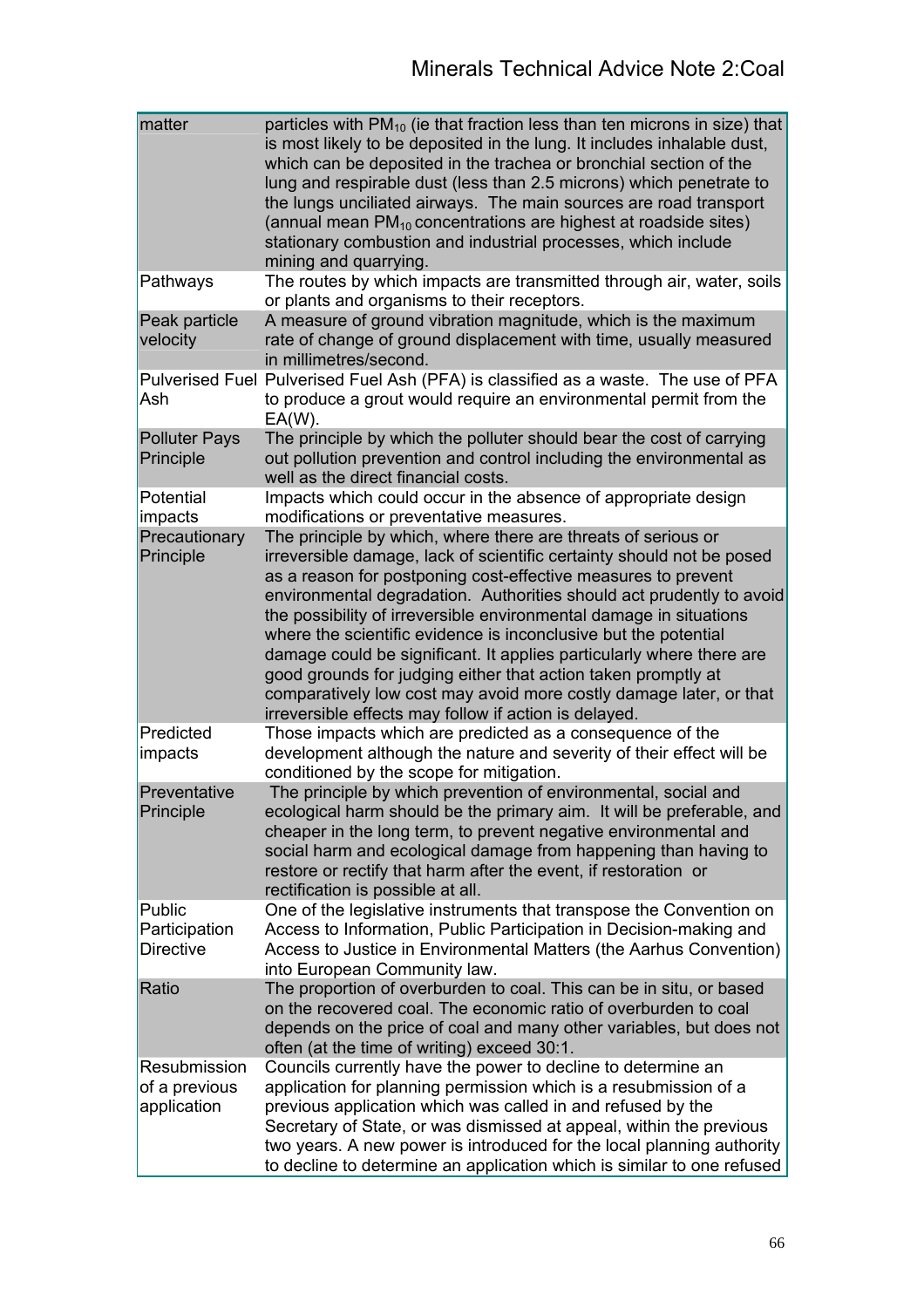|                          | by the authority within the proceeding two years, unless there has<br>been a significant change in any relevant considerations.                                                                                                                                                                                                                                                                                                                                                                                                                                |
|--------------------------|----------------------------------------------------------------------------------------------------------------------------------------------------------------------------------------------------------------------------------------------------------------------------------------------------------------------------------------------------------------------------------------------------------------------------------------------------------------------------------------------------------------------------------------------------------------|
| Receptor                 | A component of the natural, created or built environment such as a<br>human being, water, air, a building, or a plant that is affected by an<br>impact.                                                                                                                                                                                                                                                                                                                                                                                                        |
| Reclamation              | All operations that are necessary to return the land to an acceptable<br>environmental condition for the resumption of the former land use or<br>for a new use. These operations can take place during mineral<br>extraction, including soil stripping and storage, and after extraction,<br>including filling and contouring, or the formation of water areas. It<br>includes both restoration and aftercare.                                                                                                                                                 |
| Restoration<br>condition | A condition requiring that after operations for the winning and<br>working of minerals have been completed, the site shall be restored<br>by the use of any or all of the following, namely: subsoil, topsoil and<br>soil making materials.                                                                                                                                                                                                                                                                                                                    |
| Scheduled<br>monument    | Archaeological remains that receive statutory protection under the<br>terms of the Ancient Monuments and Archaeological Areas Act<br>1979.                                                                                                                                                                                                                                                                                                                                                                                                                     |
| Scoping                  | An initial stage in determining the nature and potential scale of the<br>environmental impacts arising from the proposed development, and<br>assessing what further studies are required to establish their<br>significance.                                                                                                                                                                                                                                                                                                                                   |
| Scraper                  | A load-haul-dump machine in which the bowl is towed behind a<br>tractor unit, fills by a planing action, hauls the spoil to the dump site<br>and empties by means of an internal ejector blade pushing forward.<br>Used in soft ground or in ground that easily fragments after ripping<br>or blasting.                                                                                                                                                                                                                                                        |
| Screening                | The process of determining whether a project requires an<br>environmental impact assessment.                                                                                                                                                                                                                                                                                                                                                                                                                                                                   |
| Secondary<br>aggregate   | The description of minerals other than coal or fireclay extracted at a<br>site where the extraction of that material for aggregates purposes is<br>technically, environmentally and economically acceptable. The<br>commercial use of mine wastes to substitute for crushed rock or<br>sand and gravel aggregate where this is technically, economically<br>and environmentally acceptable is encouraged. Colliery spoil is<br>excluded from the Aggregates Levy and its role as a substitute for<br>primary materials is considered in the Aggregates MTAN.   |
| Sensitive<br>development | Sensitive development is any building occupied by people on a<br>regular basis and includes housing areas, hostels, meeting places,<br>schools and hospitals where an acceptable standard of amenity<br>should be expected. Sensitive development could also include<br>specialised high technology industrial development. Authorities may<br>also wish to include other developments or uses (such as places of<br>recreation) within this definition, depending on local circumstances<br>and priorities. This should be explained in the development plan. |
| <b>Shafts</b>            | Shafts are extremely numerous, records are incomplete and not<br>always accurate, and they form a widespread hazard. They vary in<br>diameter and depth; may be unlined or lined; capped, partly or fully<br>filled or void; stable or unstable. Wooden scaffolds used historically<br>to cap shafts can collapse unexpectedly. Adits are horizontal or<br>inclined shafts. For development nearby, shafts should be filled or<br>grouted, and capped.                                                                                                         |
| Shallow coal<br>areas    | Coal resources that can be extracted by opencast mining are found<br>principally along the margins of the South Wales coalfield between                                                                                                                                                                                                                                                                                                                                                                                                                        |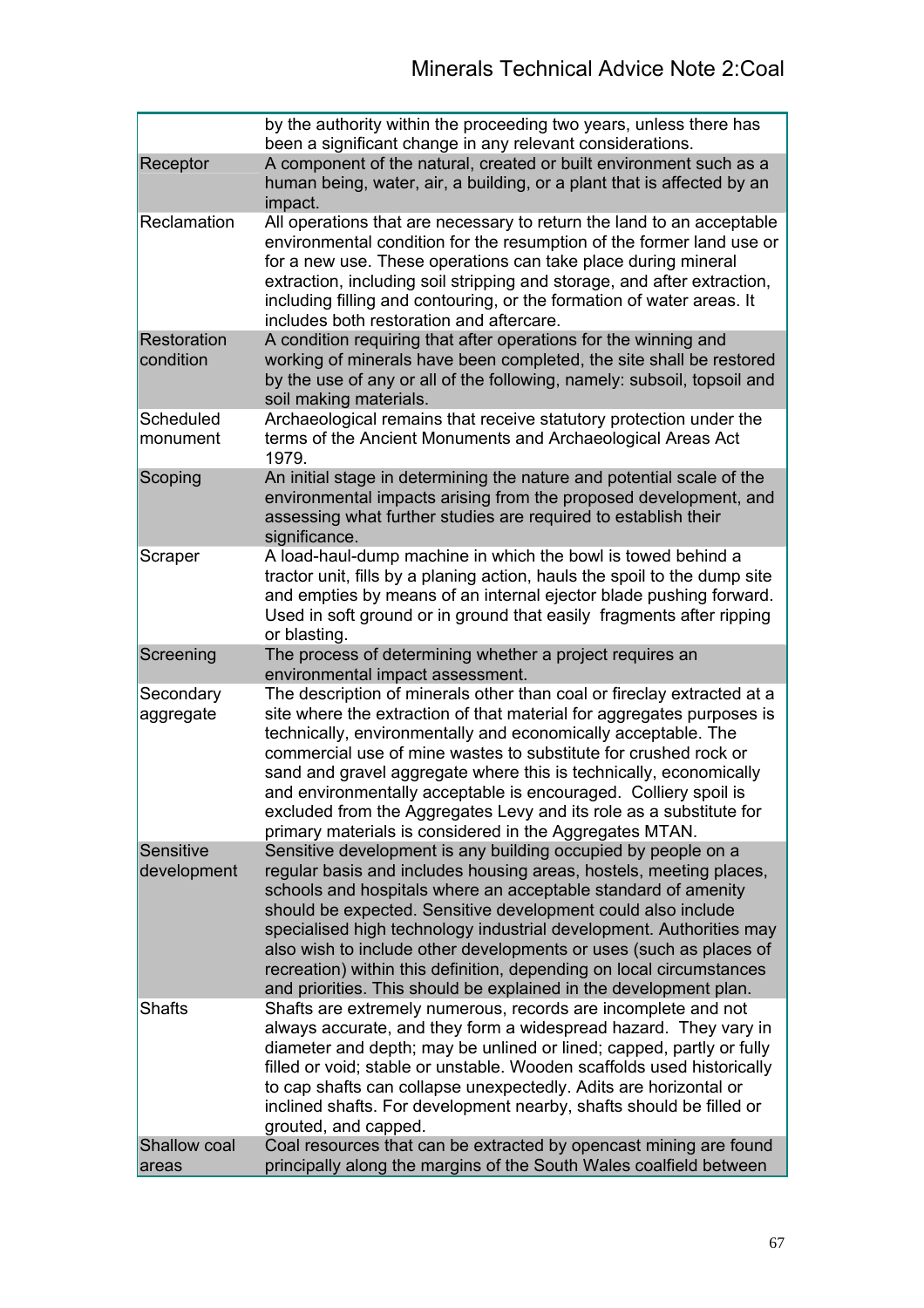|                                          | Kidwelly in the west and Pontypool in the east. In north Wales, the<br>coal is centred on Wrexham. Small areas of shallow coal are found<br>in Pembrokeshire and Anglesey.                                                                                                                                                                                                                                                                                                                                                                                                                                                                                                                                                                                                                                                                                                                                                                                                                                                                                                                                                                                                                                     |
|------------------------------------------|----------------------------------------------------------------------------------------------------------------------------------------------------------------------------------------------------------------------------------------------------------------------------------------------------------------------------------------------------------------------------------------------------------------------------------------------------------------------------------------------------------------------------------------------------------------------------------------------------------------------------------------------------------------------------------------------------------------------------------------------------------------------------------------------------------------------------------------------------------------------------------------------------------------------------------------------------------------------------------------------------------------------------------------------------------------------------------------------------------------------------------------------------------------------------------------------------------------|
| <b>Site</b>                              |                                                                                                                                                                                                                                                                                                                                                                                                                                                                                                                                                                                                                                                                                                                                                                                                                                                                                                                                                                                                                                                                                                                                                                                                                |
| investigation                            | Site investigation requires a review of the relevant literature,<br>ordnance and geological maps, and photographs, followed by site<br>investigation at and below the surface. Even where no records are<br>held, in areas of productive coal measures, it cannot be assumed<br>that no mining has taken place. In particular, mine plans of workings<br>beneath older urban areas are likely to be lacking.                                                                                                                                                                                                                                                                                                                                                                                                                                                                                                                                                                                                                                                                                                                                                                                                   |
| <b>Slurry lagoons</b>                    | Impounded water areas into which tailings and other aqueous<br>discharges are pumped to enable treatment of suspended solids.<br>Coarse discard is used to construct the banks of lagoons and the<br>tailings are pumped into the impounded area and allowed to settle.<br>The water is drawn off and once the tailings have dried sufficiently<br>the lagoon can be overtipped with coarse discard prior to restoration.<br>Lagoons can cover several hectares and normally two or three are<br>required at any one time.                                                                                                                                                                                                                                                                                                                                                                                                                                                                                                                                                                                                                                                                                     |
| Spoil heaps                              | Spoil heaps and lagoons which contain quarry refuse are tips and<br>are subject to the Mines and Quarries (Tips) Act 1969 and the Mines<br>and Quarries (Tips) Regulations 1971. Stockpiles are not tips within<br>the meaning of the relevant legislation. The principal statute relating<br>to stability and safety of mineral waste in the UK is the Mines &<br>Quarries (Tips) Act 1969. Part 1 deals with tips, active and closed,<br>on land where mining or opencasting is still going on. They must be<br>made and kept secure. The primary duty falls on the owners and<br>managers of the mine or opencast, with powers to inspect and<br>enforce vested in the Health and Safety Executive. Part II deals with<br>"disused" tips, on land where extraction is not continuing. The duty<br>to ensure the integrity and safety of the tip lies with the landowner,<br>the duty to enforce any remedial action lies with the local authority.<br>Local authorities may undertake work to determine condition of<br>disused tip. Where, by reason of instability, the tip is a danger to the<br>public, they can serve notice on owners to undertake the necessary<br>works as specified in the notice. |
| Stemming                                 | An inert material, typically stone chippings, used to separate<br>explosives loaded into a borehole and to confine the gases resulting<br>from detonation.                                                                                                                                                                                                                                                                                                                                                                                                                                                                                                                                                                                                                                                                                                                                                                                                                                                                                                                                                                                                                                                     |
| Stockpile                                | A pile of extracted mineral or mineral product stored prior to further<br>processing or sale.                                                                                                                                                                                                                                                                                                                                                                                                                                                                                                                                                                                                                                                                                                                                                                                                                                                                                                                                                                                                                                                                                                                  |
| Strategic<br>Environmental<br>Assessment | European Directive 2001/42/EC (the SEA Directive) requires a<br>formal environmental assessment of certain plans and programmes<br>which are likely to have significant effects on the environment. The<br>SEA Directive is transposed into United Kingdom law by the<br>Environmental Assessment of Plans and Programmes (Wales)<br>Regulations 2004.                                                                                                                                                                                                                                                                                                                                                                                                                                                                                                                                                                                                                                                                                                                                                                                                                                                         |
| Structures on<br>unstable land           | Where ground displacements can be foreseen, design and<br>construction can minimise the effects. Compressive and tensile<br>ground strains can have serious adverse effects. Dams, reservoirs,<br>retaining walls and bridges need special consideration for design,<br>construction and monitoring. Communications such as road and rail<br>need to be assessed to evaluate preventative and, if necessary,<br>remedial works.                                                                                                                                                                                                                                                                                                                                                                                                                                                                                                                                                                                                                                                                                                                                                                                |
| Subsidence<br>and land                   | Lowering of moderately flat land lowers water levels relative to<br>surrounding areas and can reverse the gradient of drainage                                                                                                                                                                                                                                                                                                                                                                                                                                                                                                                                                                                                                                                                                                                                                                                                                                                                                                                                                                                                                                                                                 |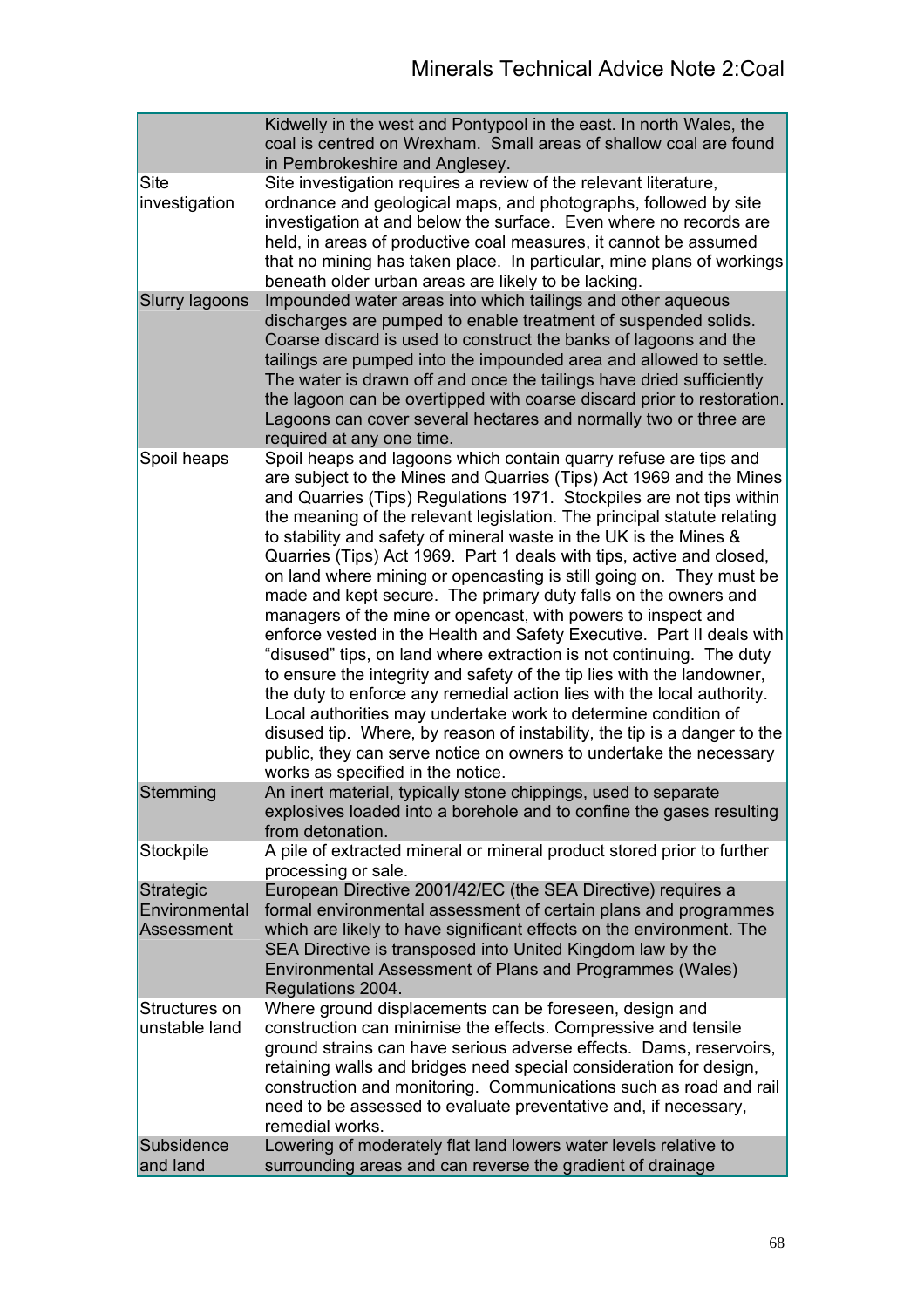| drainage                             | channels, potentially leading to intermittent or even permanent<br>flooding. The effect of subsidence on main rivers has, in the past,<br>been addressed by channel regrading or the building of<br>embankments, or by the construction of pumping stations where<br>drainage by gravity is not effective.                                                                                                                                                                                                                                                                                                                                                                                                                                                                                                                                                                                                        |
|--------------------------------------|-------------------------------------------------------------------------------------------------------------------------------------------------------------------------------------------------------------------------------------------------------------------------------------------------------------------------------------------------------------------------------------------------------------------------------------------------------------------------------------------------------------------------------------------------------------------------------------------------------------------------------------------------------------------------------------------------------------------------------------------------------------------------------------------------------------------------------------------------------------------------------------------------------------------|
| Subsidence<br>over old mines         | Most underground coal working before 1940 was by pillar and stall<br>mining. Pillars of coal were left in place to support the roof, often<br>randomly in the older mines or in a regular grid in more modern<br>mines. Collapse of the roof leads to a cavity which gets closer to the<br>surface with progressive collapse of the rock above. Such cavities<br>are unlikely, although not unknown, to reach the surface from more<br>than 30m depth or ten times the extracted seam thickness. Where<br>pillars are too small, perhaps because of further extraction as the<br>mine was abandoned, multiple failures can lead to collapse. This<br>may be delayed 100 years or more. The risk of ground collapse<br>because of pillar failure is small where the mine is more than 50m<br>deep, although the loading from deep building foundations, from<br>piles for example, can result in renewed collapse. |
| Sustainability<br>Appraisal          | Sustainability appraisal (SA) is to promote sustainable development<br>through the integration of social, environmental and economic<br>considerations into the preparation of LDPs.                                                                                                                                                                                                                                                                                                                                                                                                                                                                                                                                                                                                                                                                                                                              |
| Tonal noise                          | Tones have a narrow sound frequency composition, and can be<br>identified subjectively by listening. An objective measurement of<br>tonal content employs frequency analysis, where a noise signal is<br>electronically separated into various frequency bands. The tonal<br>audibility or annoyance factor is then calculated by comparing the<br>tone level to the level of the surrounding spectral components.                                                                                                                                                                                                                                                                                                                                                                                                                                                                                                |
| <b>Vibration dose</b><br>value (VDV) | BS6472, 1992 Guide to evaluation of human exposure to vibration in<br>buildings gives base curves of vibration for minimum adverse<br>comment and VDVs at which complaints are probable. VDVs may<br>be used to assess the severity of impulsive and intermittent<br>vibration, such as experienced from vibration at quarries.                                                                                                                                                                                                                                                                                                                                                                                                                                                                                                                                                                                   |
| Vibration<br>sensitive<br>building:  | A vibration sensitive building is any building or structure where<br>occupancy or condition may be prejudiced by the effects of vibration<br>from blasting (for example, residential property, school, offices,<br>industrial premises, church, village hall, or fragile ancient<br>monument).                                                                                                                                                                                                                                                                                                                                                                                                                                                                                                                                                                                                                    |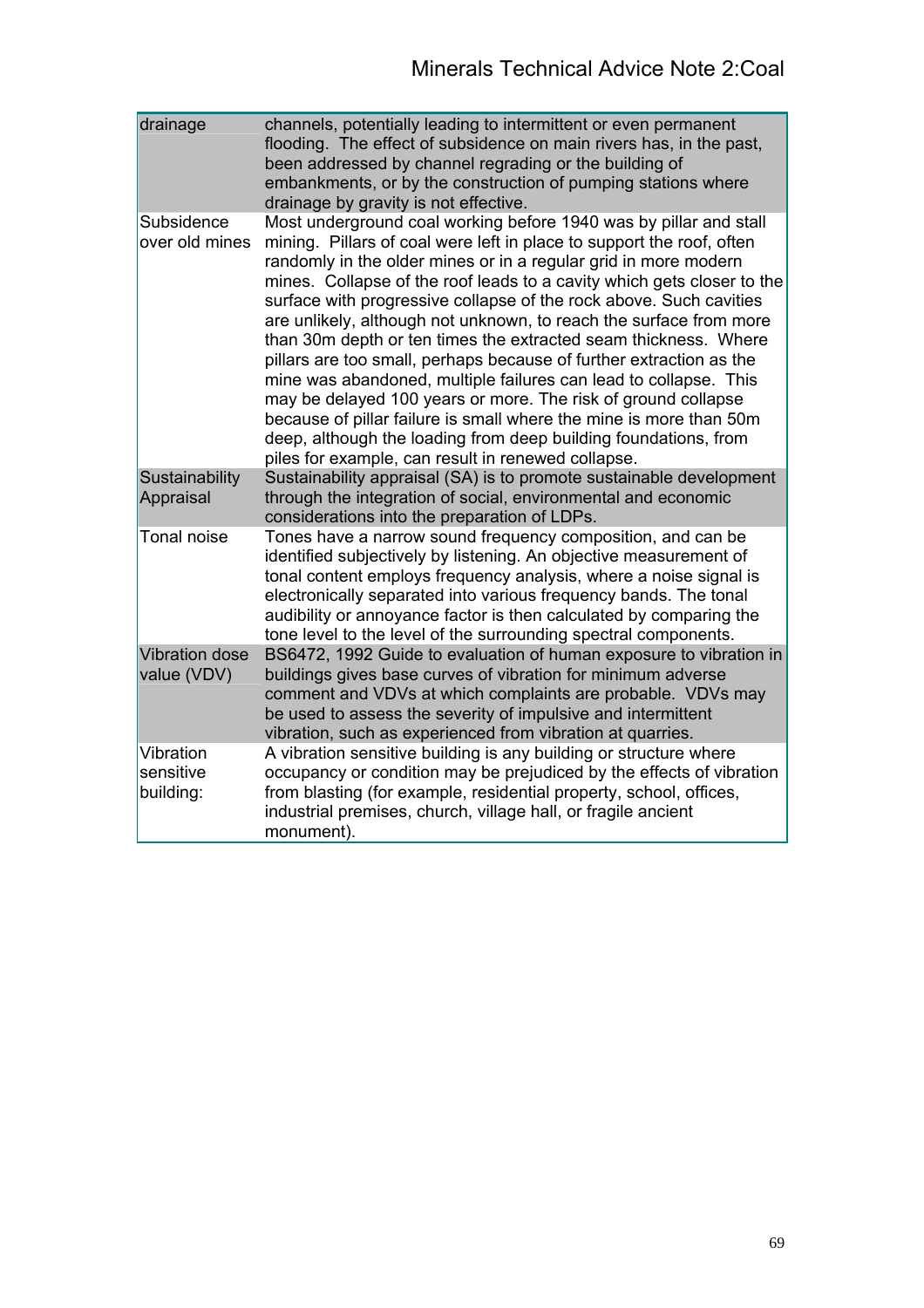# **Acronyms**

| <b>AAC</b>    | Absolute Area Coverage                                             |  |  |
|---------------|--------------------------------------------------------------------|--|--|
| <b>AONB</b>   | Area of Outstanding Natural Beauty                                 |  |  |
| <b>AQMA</b>   | Air Quality Management Area                                        |  |  |
| <b>AURN</b>   | <b>Automatic Urban and Rural Network</b>                           |  |  |
| <b>AWRIG</b>  | Association of Welsh Regionally Important Geodiversity Site Groups |  |  |
| <b>BAT</b>    | <b>Best Available Technology</b>                                   |  |  |
| <b>BGS</b>    | <b>British Geological Survey</b>                                   |  |  |
| <b>CA</b>     | <b>Coal Authority</b>                                              |  |  |
| CAfE          | Clean Air for Europe                                               |  |  |
|               |                                                                    |  |  |
| <b>COMAH</b>  | Control of Major Accidental Hazards                                |  |  |
| <b>CPP</b>    | <b>Coal Processing Plant</b>                                       |  |  |
| <b>DEFRA</b>  | Department of Environment Food and Rural Affairs                   |  |  |
| <b>DETR</b>   | Department of Environment, Transport and the Regions               |  |  |
| DfT           | Department for Transport                                           |  |  |
| <b>DoE</b>    | Department of the Environment                                      |  |  |
| DoH           | Department of Health                                               |  |  |
| DTI           | Department of Trade and Industry                                   |  |  |
| <b>EAC</b>    | <b>Effective Area Coverage</b>                                     |  |  |
| EA(W)         | <b>Environment Agency (Wales)</b>                                  |  |  |
| <b>EFPAC</b>  | <b>Emissions Factors and Policy Applications Center</b>            |  |  |
| <b>EHO</b>    | <b>Environmental Health Officer</b>                                |  |  |
| <b>EIA</b>    | <b>Environmental Impact Assessment</b>                             |  |  |
| <b>ES</b>     | <b>Environmental Statement</b>                                     |  |  |
| EU            | European Union                                                     |  |  |
| <b>FFG</b>    | <b>Freight Facilities Grant</b>                                    |  |  |
| <b>HIA</b>    | <b>Health Impact Assessment</b>                                    |  |  |
| <b>HMSO</b>   | Her Majesty's Stationery Office                                    |  |  |
| Hz            | Hertz                                                              |  |  |
| <b>IEH</b>    | Institute for Environmental Health                                 |  |  |
| <b>LAPPC</b>  | Local Authority Pollution Prevention and Control                   |  |  |
| <b>LDP</b>    | Local Development Plan                                             |  |  |
| <b>LIDAR</b>  |                                                                    |  |  |
|               | <b>Light Detection and Ranging</b>                                 |  |  |
| <b>MPA</b>    | <b>Minerals Planning Authority</b>                                 |  |  |
| <b>MPG</b>    | <b>Mineral Planning Guidance</b>                                   |  |  |
| <b>MPPW</b>   | <b>Minerals Planning Policy Wales</b>                              |  |  |
| <b>MTAN</b>   | <b>Minerals Technical Advice Note</b>                              |  |  |
| <b>PM</b>     | <b>Particulate Material</b>                                        |  |  |
| <b>ODPM</b>   | Office of the Deputy Prime Minister                                |  |  |
| <b>PPC</b>    | <b>Pollution Prevention Control</b>                                |  |  |
| <b>RIGS</b>   | Regionally Important Geological and Geomorphological Sites         |  |  |
| <b>SA</b>     | <b>Sustainability Appraisal</b>                                    |  |  |
| <b>SEA</b>    | <b>Strategic Environmental Appraisal</b>                           |  |  |
| <b>SIA</b>    | Social Impact Assessment                                           |  |  |
| <b>SPG</b>    | <b>Supplementary Planning Guidance</b>                             |  |  |
| <b>SSSI</b>   | Site of Special Scientific Interest                                |  |  |
| TA            | <b>Traffic Assessment</b>                                          |  |  |
| <b>UDP</b>    | <b>Unitary Development Plan</b>                                    |  |  |
| <b>UNESCO</b> | United Nations Educational, Scientific and Cultural Organisation   |  |  |
| <b>USEPA</b>  | United States Environmental Protection Agency                      |  |  |
| <b>WHO</b>    | World Health Organisation                                          |  |  |
| <b>WO</b>     | <b>Welsh Office</b>                                                |  |  |
|               |                                                                    |  |  |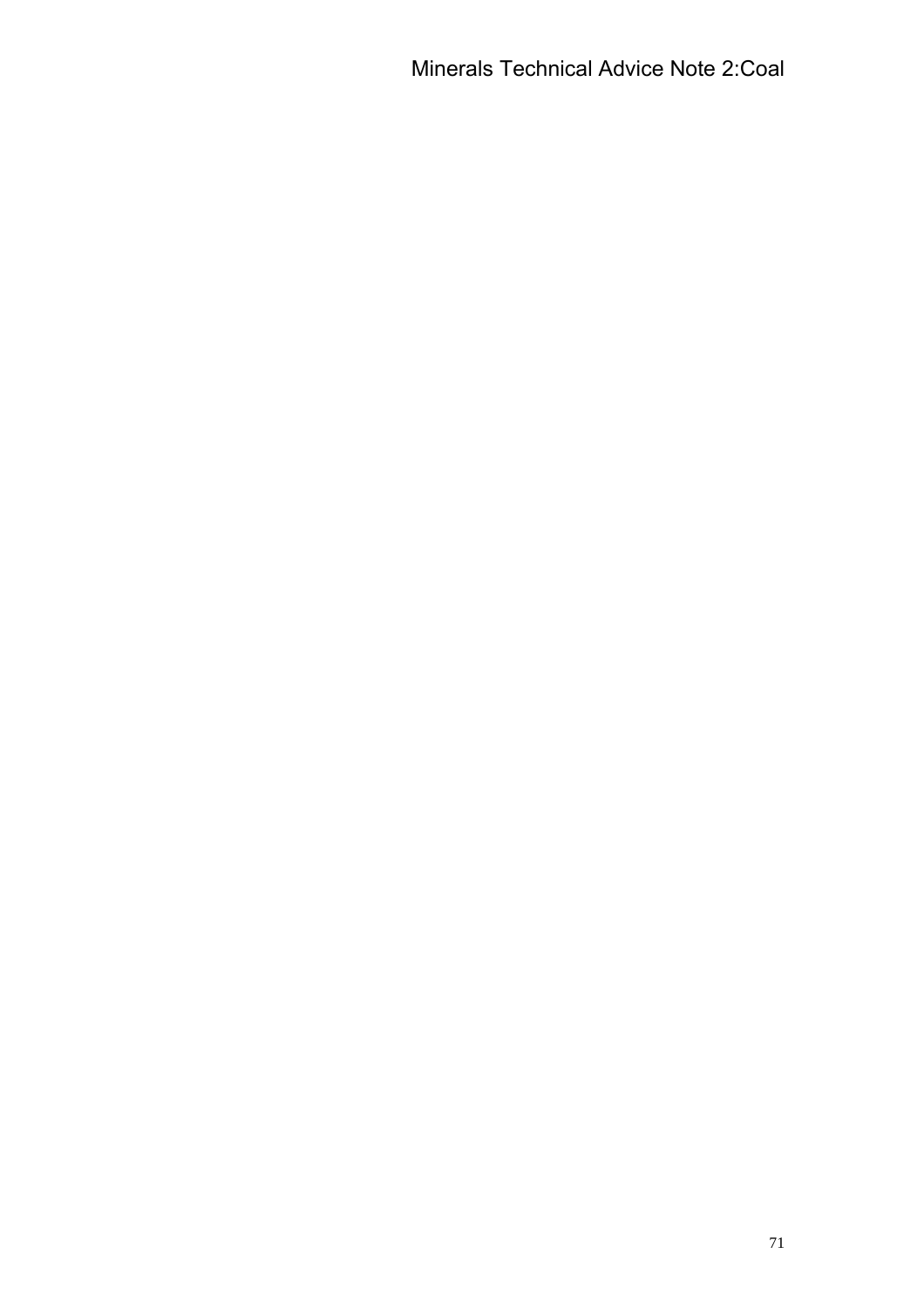# Minerals Technical Advice Note 2:Coal

# **References**

| Air Quality Expert Group                                                                    | 2005 Particulate matter in the United Kingdom,<br><b>DEFRA</b>                                                             |
|---------------------------------------------------------------------------------------------|----------------------------------------------------------------------------------------------------------------------------|
| <b>Arup Environmental</b>                                                                   | 1995 The Environmental Effects of Dust from<br>Surface Mineral Workings HMSO ISBN 0 11                                     |
| Bate and Coppin                                                                             | 1991 Dust impacts from mineral workings, Mine &<br>Quarry 20 (3)                                                           |
| <b>British Geological Survey</b>                                                            | 2004 Mineral Profile Coal                                                                                                  |
| <b>British Standards Institute</b><br><b>BS 5228</b>                                        | 1997 Noise and vibration control on construction<br>and open sites                                                         |
| <b>British Standards Institute</b><br><b>BS 7385</b>                                        | 1993 Evaluation and Measurement for Vibration in<br>buildings Part 2: Guide to damage levels from<br>groundborne vibration |
| <b>CADW</b>                                                                                 | 1988 Register of Landscapes, Parks & Gardens of<br>Special Historic Interest in Wales                                      |
| Countryside Council for<br>Wales                                                            | 2001 The LANDMAP Information System                                                                                        |
| <b>County Planning Officers</b><br>Society                                                  | 1995 Good practice guide for mineral planning<br>conditions                                                                |
| <b>DEFRA</b>                                                                                | 2005 Particulate Matter in the United Kingdom                                                                              |
| Department for Transport                                                                    | July Update of UK Port demand forecasts to 2030<br>2007 and economic value of transhipment study.<br><b>MDS Transmodal</b> |
| Department of the<br>Environment, (Land Use<br><b>Consultants and Wardell</b><br>Armstrong) | 1996 Reclamation of Damaged Land for Nature<br>Conservation                                                                |
| Department of the<br>Environment                                                            | Minerals Planning Guidance 5: Stability in<br>surface mineral workings and tips (MPG5,<br>England).                        |
| <b>DETR</b>                                                                                 | 2000 The Air Quality Strategy - Working Together<br>for Clean Air                                                          |
| DETR (Vibrock Ltd)                                                                          | 1998 The Environmental Effects of Production<br><b>Blasting from Surface Mineral Workings</b>                              |
| DETR, (Aspinwalls)                                                                          | 2000 Effectiveness of Provision for the Aftercare of<br><b>Mineral Workings</b>                                            |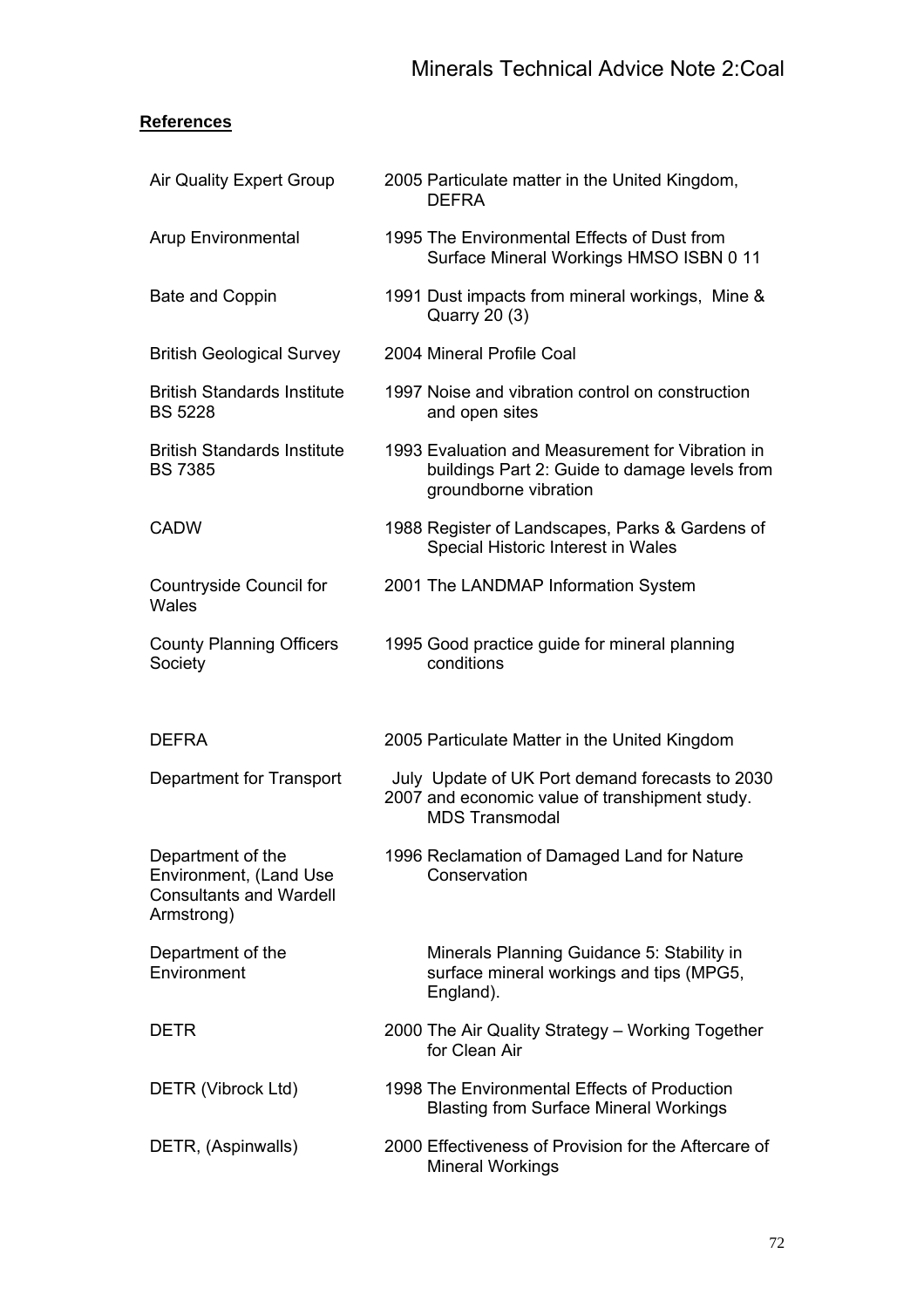# Minerals Technical Advice Note 2:Coal

| DETR, (Wye College,<br>University of London and the<br><b>Forestry Commission)</b>                    | 2000 Soil Forming Materials: Their Use in Land<br>Reclamation                                                                                                                                                                                          |
|-------------------------------------------------------------------------------------------------------|--------------------------------------------------------------------------------------------------------------------------------------------------------------------------------------------------------------------------------------------------------|
| DoE (Freeman Fox Ltd)                                                                                 | 1988 Treatment of disused mine openings                                                                                                                                                                                                                |
| DoE, (Arup Environmental /<br>Ove Arup and Partners)                                                  | 1995 Environmental Effects of Dust from Surface<br><b>Mineral Workings</b>                                                                                                                                                                             |
| Entec UK Ltd,                                                                                         | <b>Environmental Impact of Traffic Associated</b><br>1998<br>with Mineral Workings                                                                                                                                                                     |
|                                                                                                       | The Stationery Office, ISBN 0 11 753476 5                                                                                                                                                                                                              |
| <b>Environment Agency</b>                                                                             | 2004 Guidance on monitoring landfill gas surface<br>emissions. www.environment-agency.gov.uk                                                                                                                                                           |
| European Commission<br>Directorate General XI,<br>Environment, Nuclear Safety<br>and Civil Protection | 1999 Final Report on the Study on the Assessment<br>of Indirect and Cumulative Impacts, as well as<br>Impact Interactions within the Environmental<br>Impact Assessment (EIA) Process.<br>NE80328/D3/2 Volume 2: Research Study<br>and Findings Hyder. |
| <b>European Commission</b>                                                                            | 2004 Reference document on Best Available<br>Techniques for management of tailings and<br>waste rock in mining activities.                                                                                                                             |
| <b>Expert Panel on Air Quality</b><br>Standards                                                       | 2001 Airborne Particles: What is the most<br>appropriate measurement on which to base a<br>standard?                                                                                                                                                   |
| Forestry Commission,<br>Handbook 11, HMSO,<br>London.                                                 | 1995 Creating and managing woodland around<br>towns                                                                                                                                                                                                    |
| <b>ForestryCommission Bulletin</b><br>112                                                             | 1995 Creating new native woodlands                                                                                                                                                                                                                     |
| ForestryCommission<br>Handbook 110                                                                    | 1994 Reclaiming disturbed land for forestry                                                                                                                                                                                                            |
| <b>Geoffrey Walton</b>                                                                                | 1988 Stability and hydrogeology of deep mineral<br>workings DoE                                                                                                                                                                                        |
| <b>Geoffrey Walton Practice</b>                                                                       | 2004 Low Cost, Directional Monitoring of Nuisance<br>Dust around mineral workings. MIST                                                                                                                                                                |
| Goodquarry                                                                                            | Mineral Industry Sustainable Technology<br>(MIST)                                                                                                                                                                                                      |
| Greensite technical report                                                                            | 1992 Environmental management in the minerals<br>industry                                                                                                                                                                                              |
| Institute for Environment                                                                             | 1997 Report R10 the non-auditory effects of noise                                                                                                                                                                                                      |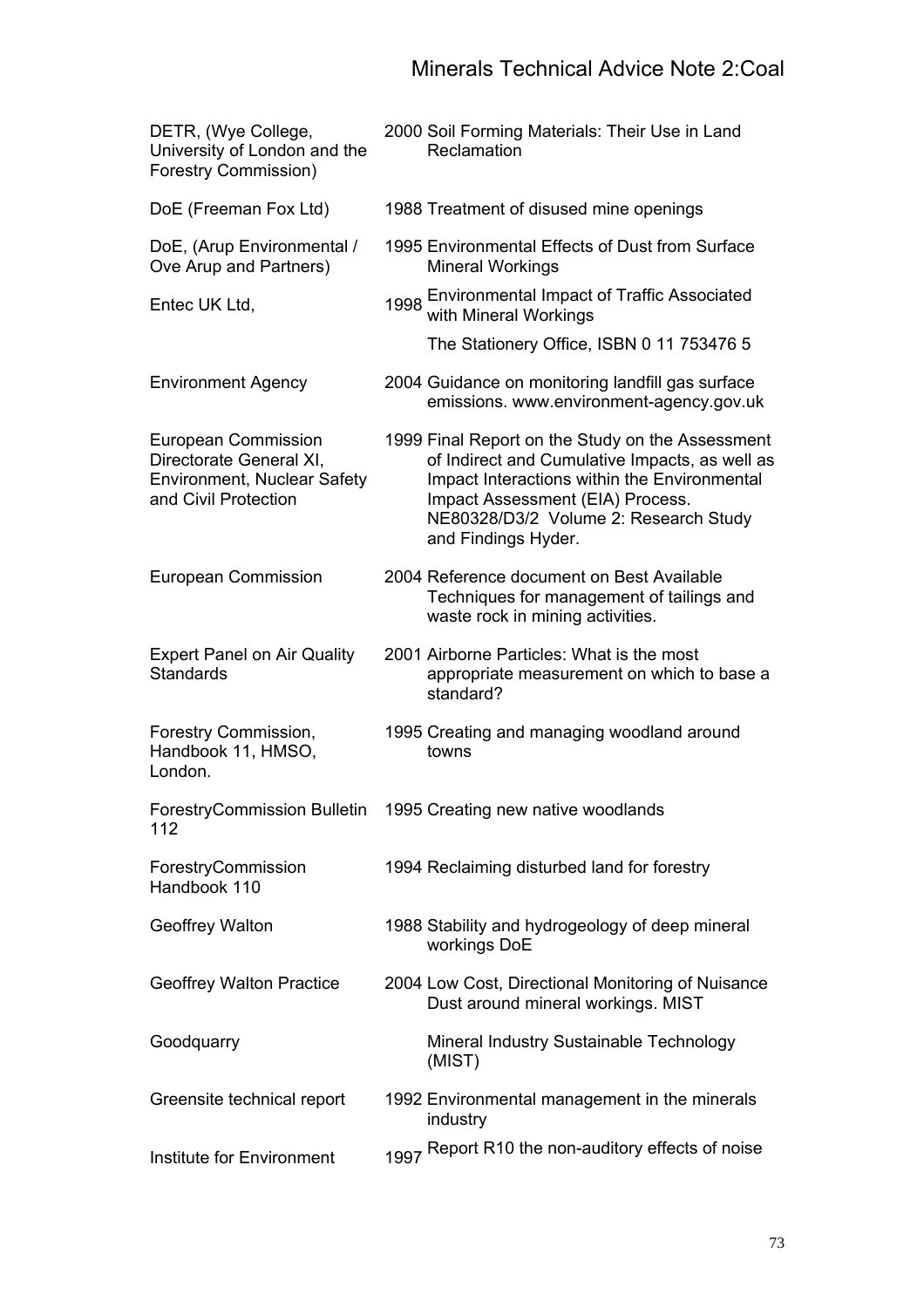and Health

| MAFF FRCA, Cambridge                                                                                                                                            | 2000 Good practice guide for handling soils                                                                                     |
|-----------------------------------------------------------------------------------------------------------------------------------------------------------------|---------------------------------------------------------------------------------------------------------------------------------|
| Ministry of Agriculture<br><b>Fisheries and Food</b>                                                                                                            | 1998 Code of good agricultural practice for the<br>protection of soils                                                          |
| National Assembly for<br>Wales                                                                                                                                  | 1999 Better Health Better Wales: Developing<br>health impact assessment in Wales                                                |
| NAW Circular 3/2001                                                                                                                                             | 2001 New Guidance for Local Planning Authorities<br>on European Protected Species and<br><b>Changes in Licensing Procedures</b> |
| Office of the Deputy Prime<br><b>Minister</b>                                                                                                                   | 2003 The Costs and Benefits of Financial<br>Guarantees and Securities in the UK<br><b>Extractive Industry GHK</b>               |
| RPS Clouston and Wye<br>College                                                                                                                                 | 1996 The reclamation of mineral workings to<br>agriculture                                                                      |
| Schwar, M.J.R                                                                                                                                                   | 1994 A dust meter for measuring dust deposition<br>and soiling of glossy surfaces. Clean Air,<br>1994, Vol. 24, pp. 164-169.    |
| SI No 1994/2716                                                                                                                                                 | 1994 Conservation (Natural Habitats &c)<br>Regulations                                                                          |
| SI No.1999/2024                                                                                                                                                 | 1999 The Quarries Regulations                                                                                                   |
| Symonds Travers Morgan                                                                                                                                          | 1998 Environmental Geology and Land use<br>planning DETR                                                                        |
| <b>UK Minerals Forum</b>                                                                                                                                        | 2008 Living with minerals                                                                                                       |
| University of Aberystwyth<br>and British Coal                                                                                                                   | 1994 Restoring farmland after coal the Bryngwyn<br>Project                                                                      |
| Vibrock Limited, in<br>association with University<br>of Leeds, Department of<br>Mining and Mineral<br><b>Engineering and Swift</b><br><b>Research Partners</b> | 1998 The Environmental Effects of Production<br>Blasting from Surface Mineral Workings. DoE                                     |
| <b>Wardell Armstrong</b>                                                                                                                                        | 1996 Methane and Other Gases from Disused Coal<br>Mines. DoE.                                                                   |
| <b>Welsh Assembly</b><br>Government                                                                                                                             | 2002 Planning Policy Wales                                                                                                      |
| <b>Welsh Assembly</b><br>Government                                                                                                                             | 2000 Minerals Planning Policy Wales                                                                                             |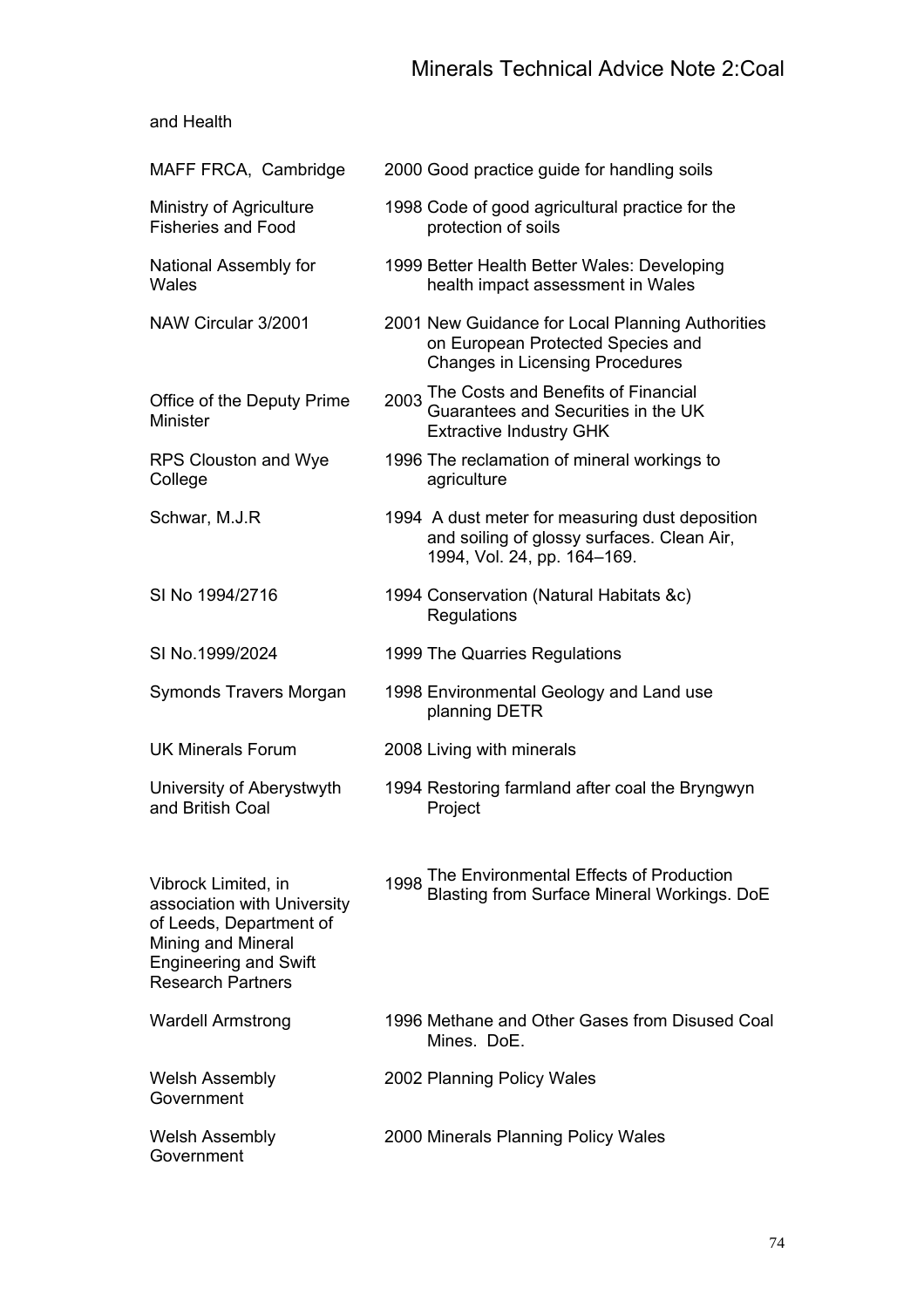# Minerals Technical Advice Note 2:Coal

| <b>Welsh Assembly</b><br>Government              | 2006 Environmental Impact Assessment: A guide<br>to good practice and procedures consultation<br>draft.              |
|--------------------------------------------------|----------------------------------------------------------------------------------------------------------------------|
| <b>Welsh Office</b>                              | 1988 Results of the Survey of Land for Mineral<br><b>Workings in Wales</b>                                           |
| Welsh Office Circular 60/96                      | Planning and the Historic Environment:<br>Archaeology Welsh Office Circular                                          |
| <b>Welsh Office Circular</b><br>60/961/98        | Planning and the Historic Environment:<br>Directions from the Secretary of State for<br>Wales                        |
| Welsh Office Circular 61/96                      | Planning and the Historic Environment:<br>Historic Environment: Historic Buildings and<br><b>Conservation Areas.</b> |
| <b>Welsh Office Planning</b><br>Guidance (Wales) | 1997 Technical Advice Note (Wales) 11 Noise                                                                          |
| W S Atkins                                       | 1990 The control of noise at surface mineral<br>workings DoE                                                         |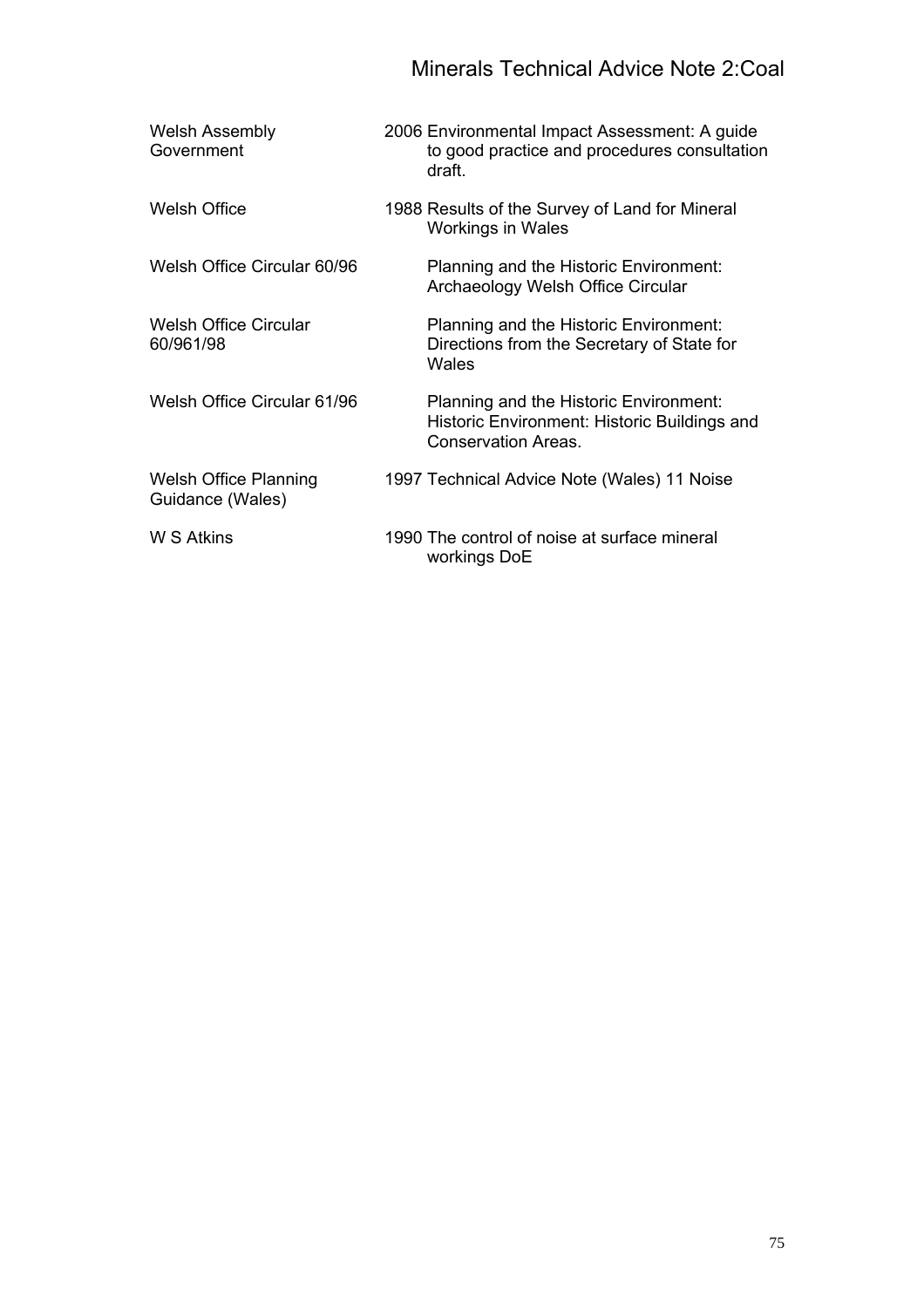### **Appendix A: Coal resources**

(extract from the British Geological Survey)

#### *South Wales Coalfield*

Opencast activity has been largely confined to the exposed Lower and Middle Coal Measures which reach the surface around the edge of the coalfield. Low dips in the north result in conditions open to large-scale opencast extraction. The cover of thick Pennant sandstone in the centre of the coalfield, together with the steep-sided, deeply cut valleys, prevents major opencast activity in much of this area.

Structurally, the coalfield is a broad, asymmetric east–west trending basin. Structures are highly complex on the south and north-west outcrops, with much thrust faulting. Even in areas of relatively simple structure, the abundance of small-scale faults created problems for underground mechanised long-wall mining.

The main concentration of coals of current economic interest lies between and includes the Five Feet-Gellideg and Two Feet Nine seams (Figures 1a & b). Deep mining was traditionally concentrated on the seams in this interval. However, many other seams, particularly in the interval from the Two Feet Nine up to the Brithdir, have been mined, largely from surface adits and drifts, as well as by opencast methods. In addition, coals higher in the Pennant Sandstone Formation have been mined and opencast on a small-scale and continue to constitute a workable resource. The lower boundary of opencast coal resources is defined in this study as the outcrop of the Garw seam, although a few thin coals below may be of local interest and one of these (the Lynch) is taken as the lower limit in the Swansea district.

The base of the thick development of Pennant sandstones is generally taken as the upper limit of opencast resources shown on the Coal Resource Map. This lies at the Brithdir in the east of the coalfield, falling to the No 2 Rhondda in the west. However, coal-bearing units are present in the upper part of the Pennant Sandstone Formation, with several thick coals, resulting in strips of opencast resources.

The coals have generally low sulphur values, the average total sulphur content of the main producing seams being about 1 per cent compared with 1.6 per cent for Britain as a whole. Higher sulphur contents are found in the coals of the Pennant Sandstone Formation, as well as in the seams which underlie the marine bands.

Figure 1 gives two generalised sections of the Coal Measures of the South Wales Coalfield. They show the thinning of the South Wales Coal Measures succession from west to east across the coalfield. The rank of the coal, that is the degree of coalification, increases north-westwards, from bituminous, high volatile coals in the east to anthracites (with less than 8 per cent volatiles) in the north-west. These anthracites are the only important anthracite resource in Britain. The cause of the high geothermal gradient which produced them remains the subject of debate.

#### Opencast coal resources

The opencast resources shown on the coal resource maps are divided into resource zones. These zones define areas within which coals of potential economic interest may occur. This potential is not uniform but depends on many factors, including coal quality and coal to overburden ratios at specific sites.

A primary resource zone constitutes the main target for opencast coal extraction and has been much exploited in the last thirty years. It comprises a closely spaced succession of thick coals, from the Gellideg seam and its correlatives at the base to the Two Feet Nine and its correlatives at the top. Where these two coals are thin or unmapped, the boundaries of the zone are placed at the thickest overlying (in the case of the Gellideg) and underlying (in the case of the Two Feet Nine) coals respectively.

A secondary resource zone represents the areas which contain opencast coal resources, but in which the coals are generally thinner and less concentrated in vertical and areal distribution.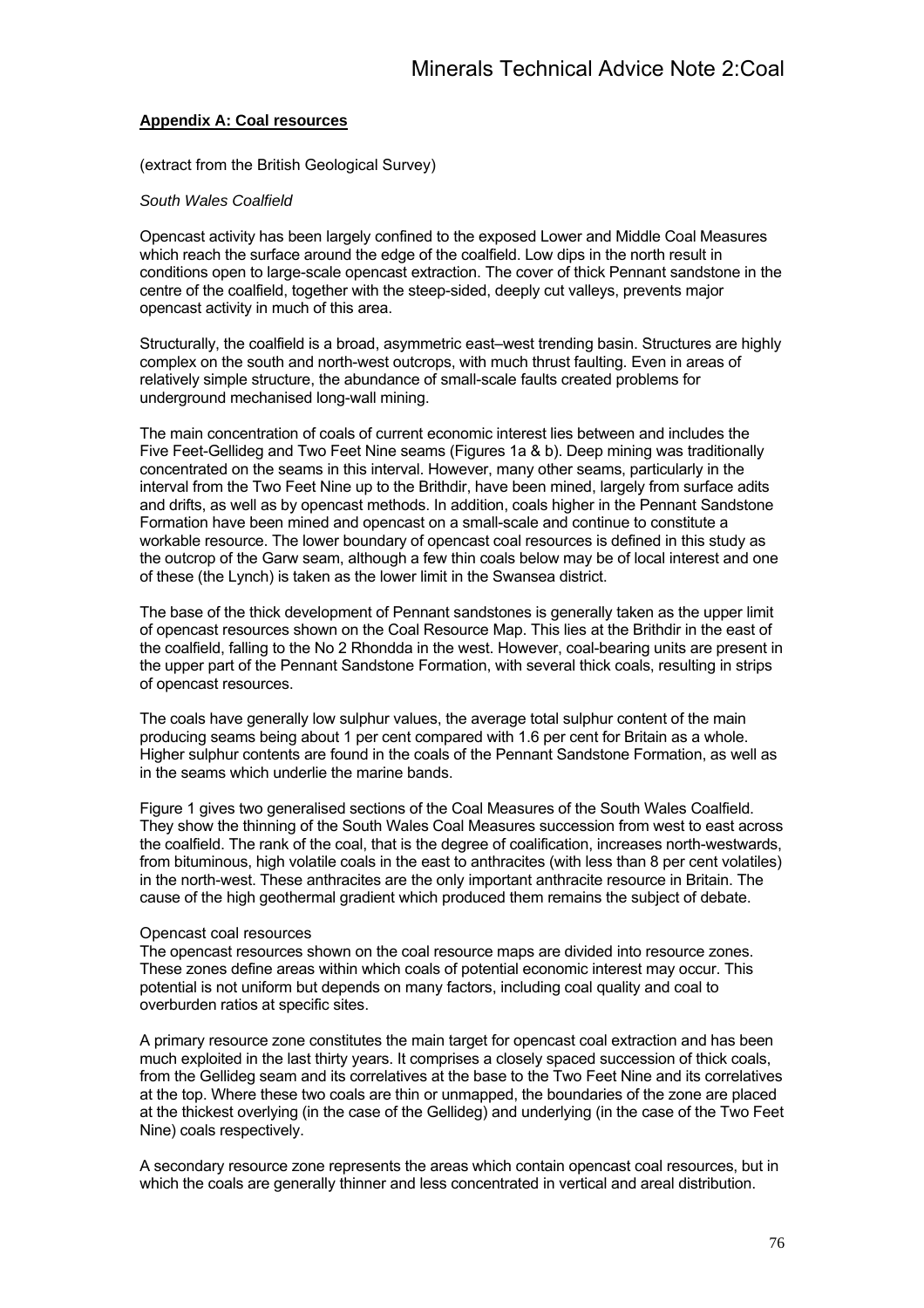Nevertheless, the zone constitutes an important resource and its coals have been exploited and continue to be worked, albeit on a smaller scale than the primary area coals. The zone spans several stratigraphical intervals. The lowest lies between the Garw and the Gellideg coals and their correlatives. The Garw is the only coal in this interval. Lower coals are mainly thin, except in the Swansea area, where the Lynch Coal is taken as the base of the resource zone. The main secondary resource area lies between the Two Feet Nine and its correlatives and the base of the thick Pennant sandstones of the Upper Coal Measures. Small areas of secondary resources occur within the Upper Coal Measures. These are zones where generally small areas of coal have mudstone roofs and may be extractable by opencast mining. Smaller areas of thin locally extractable coal may lie outwith these zones.

The areas of opencast resources include those where coal-bearing strata crop out in the bottoms of the main South Wales valleys. There, they are extensively covered by superficial alluvial, glacial, glaciofluvial and landslip deposits, as well as urban development, which would preclude their exploitation. Similarly, the resources in the coastal areas are buried below drift deposits, and locally the resource area is covered by Triassic strata on the southern crop of the coalfield.

A tertiary resource zone represents the remaining areas of the coalfield, which have significant, locally thick, but widely spaced, coal seams. Coals in the Pennant Sandstone Formation have which have been worked but are separated by thick Pennant sandstone beds.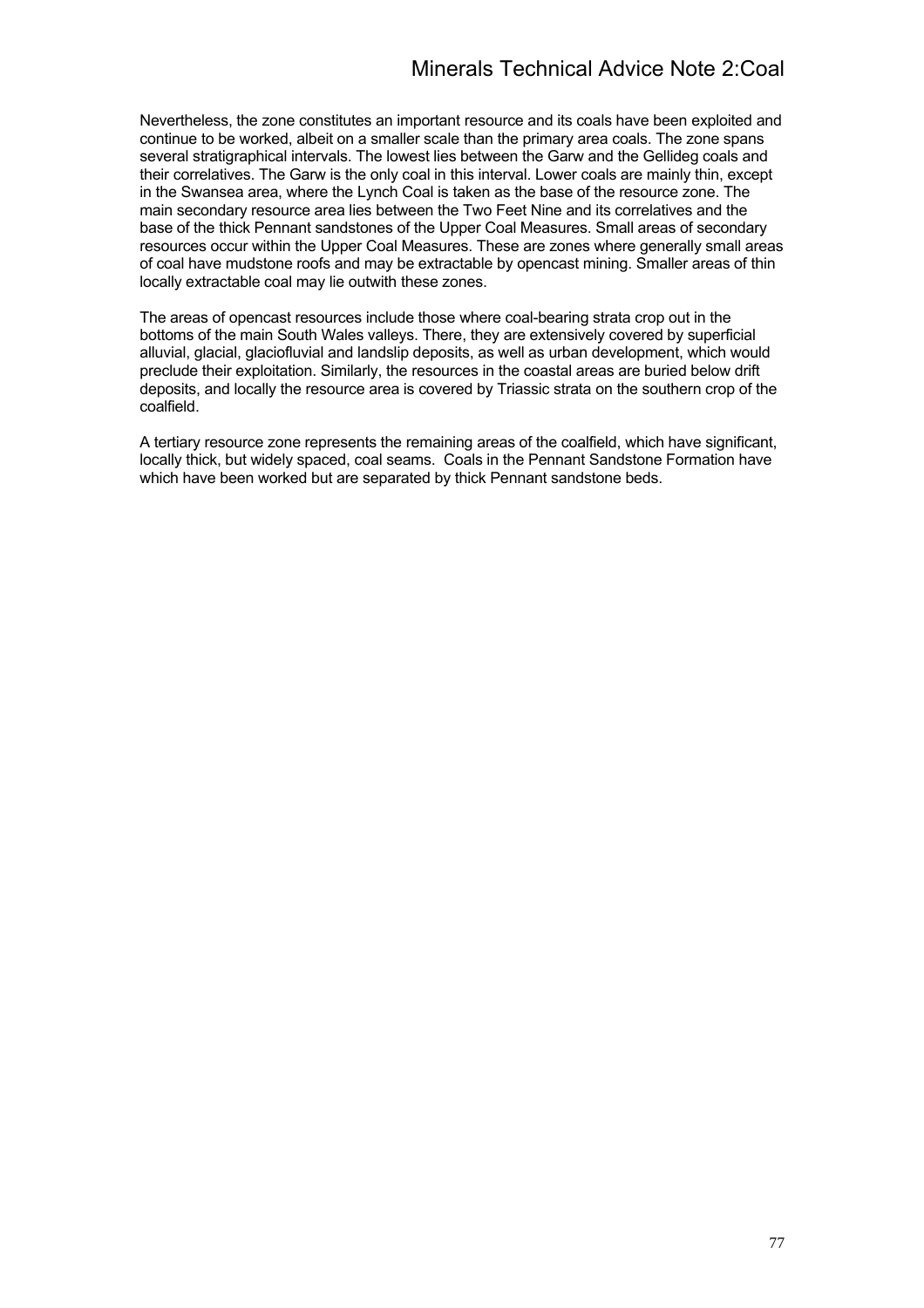

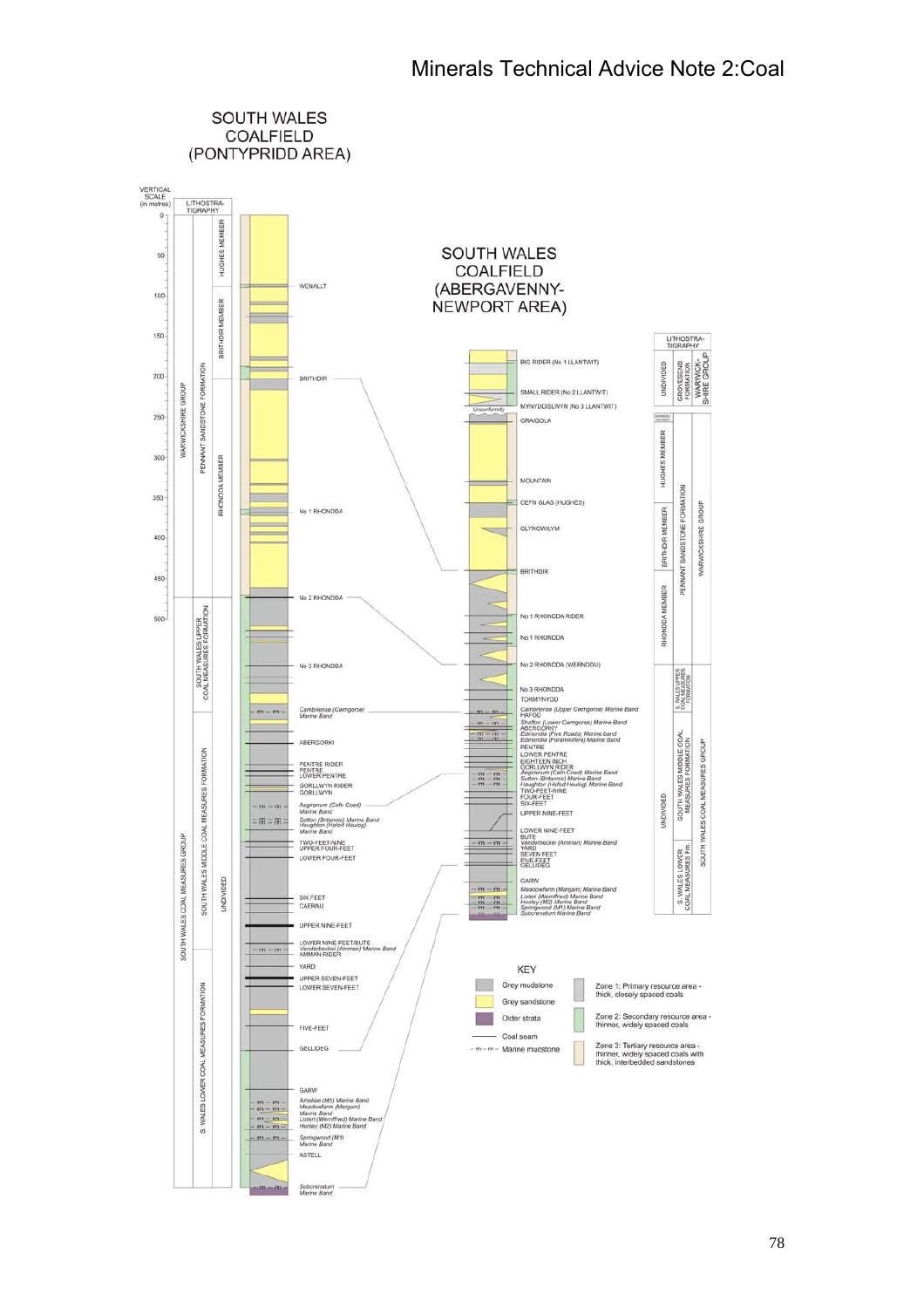# Minerals Technical Advice Note 2:Coal



**Figure 1 a & b** Generalised vertical sections of the Coal Measures succession of the South Wales Coalfield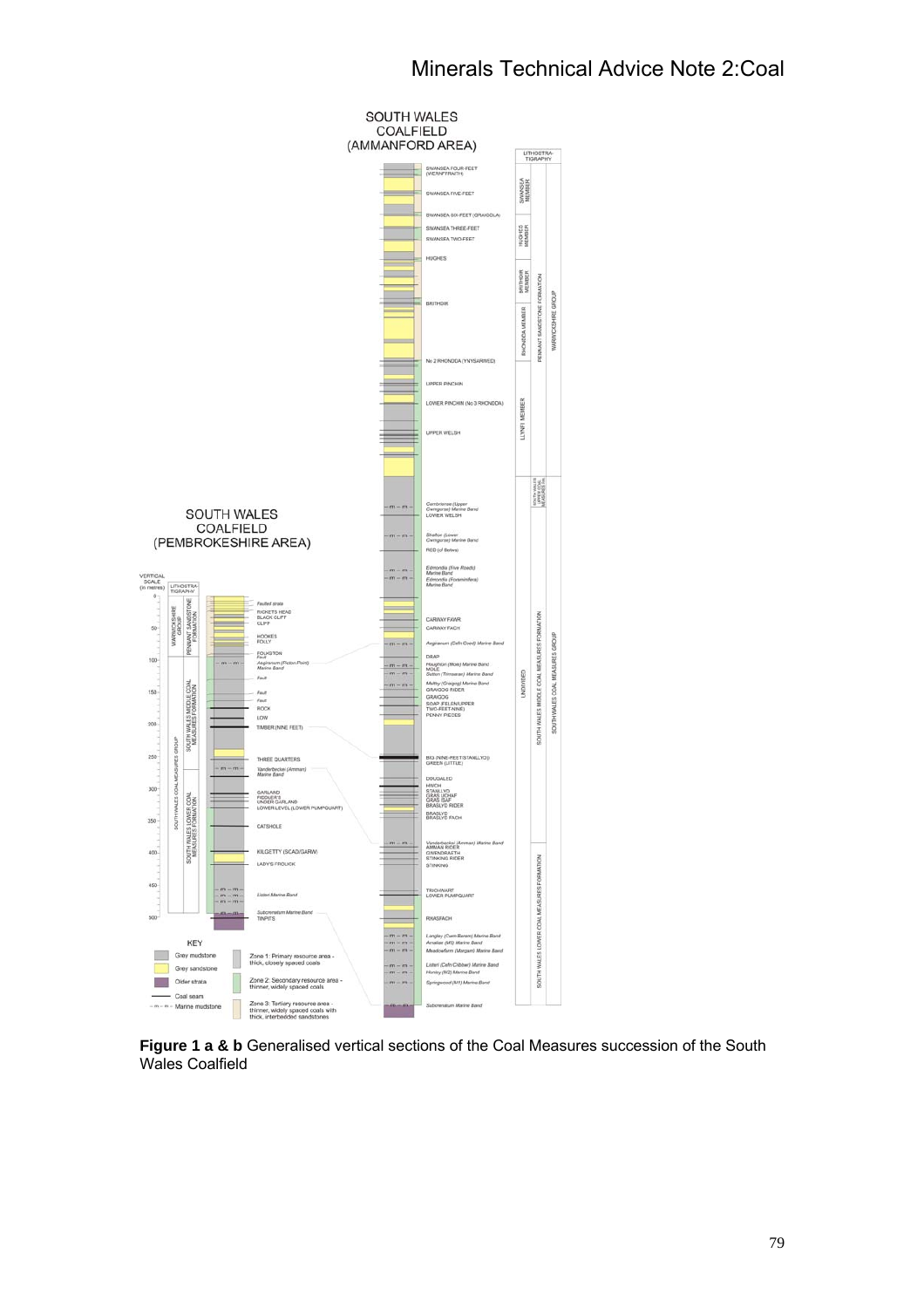### *North Wales Coalfield*

The succession in this coalfield can be divided into a lower productive coal-bearing succession, known as the Pennine Coal Measures Group and an upper, less-productive group of largely red-bed units, with few coal seams, known as the Warwickshire Group.

Geographically the coalfield can be divided into:

- The Flintshire Coalfield in the north (approximately 125 km<sup>2</sup> in area), located between Point of Ayr and Caergwrle in the south,
- Denbighshire Coalfield (55 km<sup>2</sup> in area), separated from the Flintshire Coalfield by a narrow outcrop of Dinantian and Namurian strata

In these coalfields the main coal seams occur within the Pennine Lower and Middle Coal Measures formations. The succession as a whole thickens northwards towards Point of Ayr and eastwards into the Cheshire Basin. This is associated with an increase in the thickness of coals towards the north and north-east. The coal is mainly medium-volatile coking coal. Although the rank increases towards the east under the Permo-Triassic cover rocks there are no high rank, anthracite coals in the coalfield area.

The North Wales Coalfield comprises a narrow belt of Pennine Coal Measures cropping out from Point of Ayr in the north to Wrexham in the south. The North and South Dee prospects were investigated as part of the NCB Plan 2000 phase of exploration and potential exists in these areas for new underground mining along the north-south length of the North Wales Coalfield in areas downdip of former workings.

As in other coalfields, exhaustion of reserves at shallow depth was followed by the progressive migration, by deep mining, down dip into areas concealed by younger strata. Coal-bearing strata of the Flintshire and Denbighshire coalfields extend eastwards under the Permo-Triassic cover, particularly under the Dee Estuary.

Structurally the coalfield is intensely faulted, with north-south trending faults dominant, although many faults are slightly sinuous, with NW- and NE-trending elements. There is also an important set of WNW- ESE-trending faults in this area, e.g. the Bala (Llanelidan) Fault System which divides the Flintshire from the Denbighshire Coalfield.

The Vale of Clwyd is a NW-SE-trending block that has moved downward to form a depression, with a major fault on its eastern side. NNW-SSE-trending faults cut across it. Little is known about the coal-bearing strata.

#### Opencast Coal Mining

There are still opportunities for opencast mining in the coalfield. In the north, the Flintshire Coalfield forms a fringe of Coal Measures that flanks the coastline. There is potential for opencast mining here, although the outcrop area locally forms steep slopes down to the coast and may not be suitable. Further south, the area between Mold and Connah's Quay is much larger and there are theoretically better opportunities for opencast sites. In the Denbighshire coalfield there is probably more potential for opencast mining because the area is more rural. There are no opportunities for opencast mining in the Vale of Clwyd.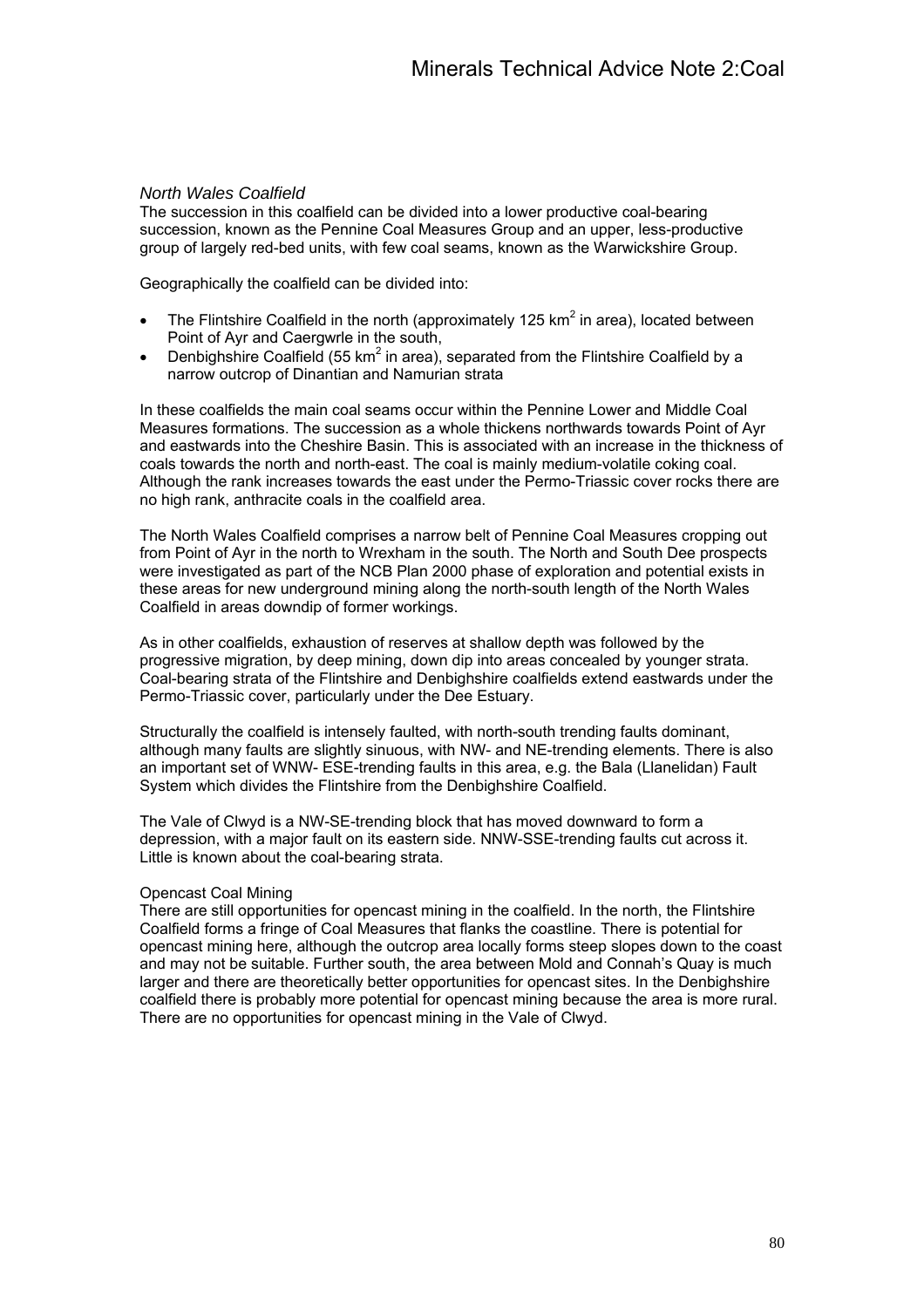**NORTH WALES** 



**Figure 2** Generalised vertical sections of the Coal Measures succession of the North Wales and Anglesey coalfields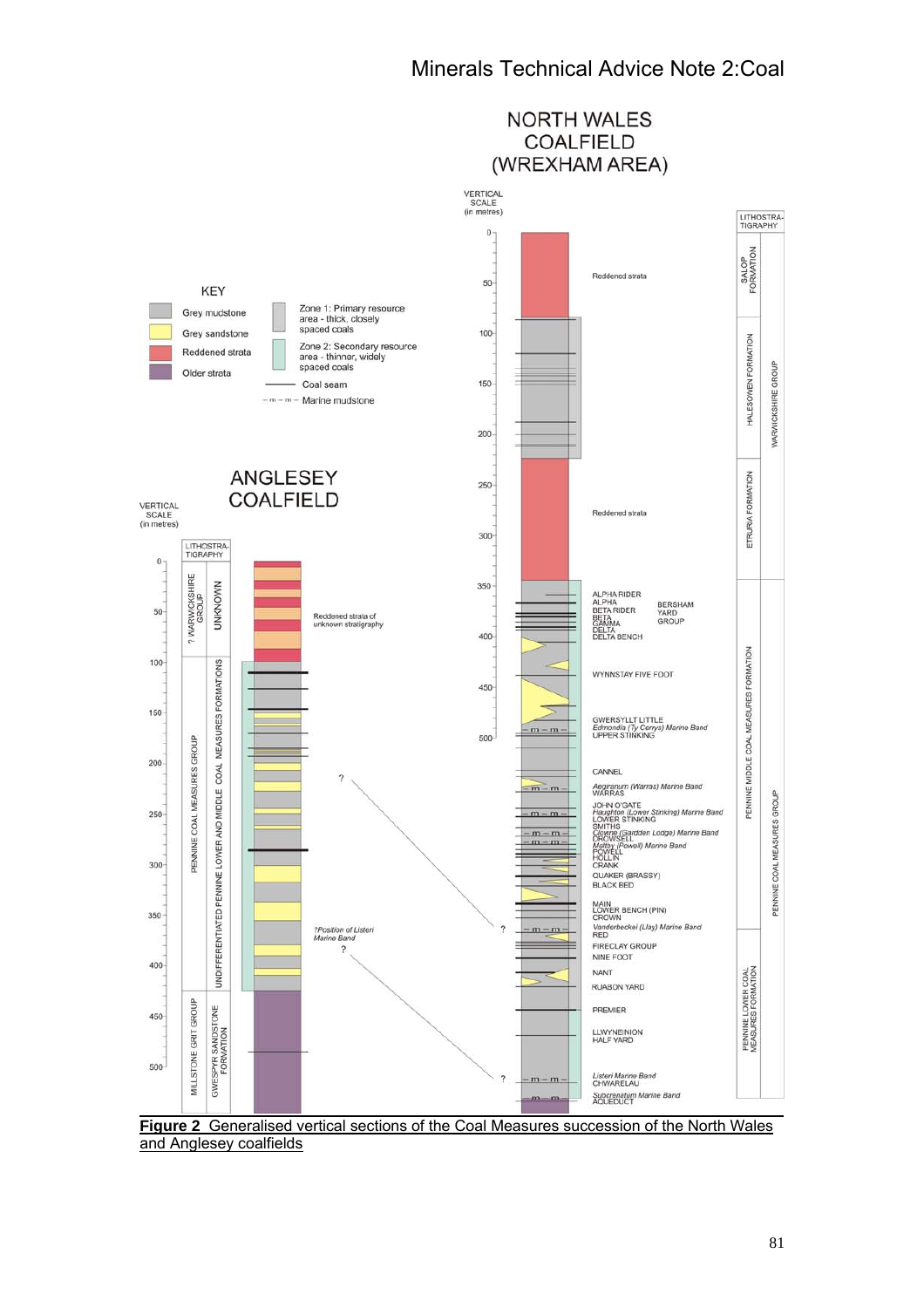### Anglesey Coalfield

The Anglesey Coalfield comprises a narrow strip of Pennine Lower and Middle Coal Measures on the south west side of the island, The exposed coalfield covers an area of approximately 25 km<sup>2</sup>, mostly under the wetlands of the Malltraeth Marsh. The main structure within the coalfield is an asymmetrical, southwest-plunging syncline. A few faults are known but none are thought to have throws in excess of 30 m.

There are at least 8 proven seams (Figure 4). Borehole information indicates that only 3 seams are greater than 0.4 m in thickness and there is no information on their coal rank or methane content.

#### Opencast Coal Mining

In this coalfield borehole records are old and of poor quality but appear to show the first significant seam (i.e. >0.1 m in thickness) at a depth of 70 m. This would indicate that the potential for opencast mining is this area is low. In addition, the area of outcropping Coal Measure mainly coincides with Malltraeth Marsh, which has wet meadow environments that are protected as Sites of Special Scientific Interest (SSSI) and as an RSPB reserve.

#### Underground Coal Mining

There are no working deep mines presently active in the Anglesey Coalfield. Mining is thought to have ceased in about 1875, with workings in the Yard seam known. There is no potential for future large-scale underground mining, as this would be limited by the size of the coalfield and the low thickness of coal.

#### **Areas of opencast and deep mine coal extraction**

The extensive nature of these former opencast coal sites does not imply that the coal resource has been exhausted. The economics of coal extraction have changed with time, allowing coals with higher overburden ratios to be extracted. Some sites, or parts of sites, have been worked on more than one occasion and may be worked for deeper coal in the future. However, modern sites worked within the last 20 years are likely to have exhausted the currently economically recoverable coal resources. Extensive areas of the coalfield have been worked by deep mining, but some areas of deep coal resources also remain which are of economic interest.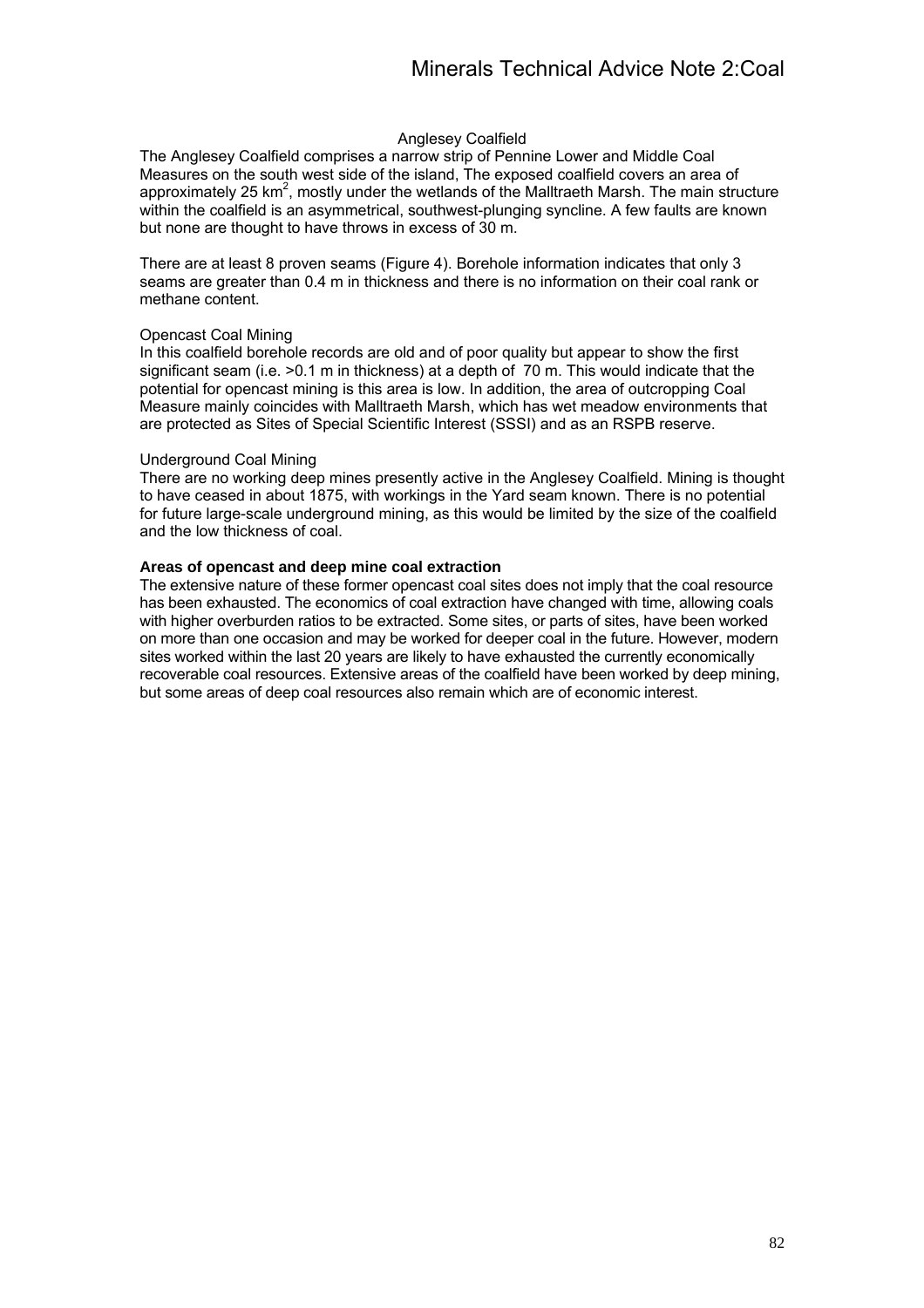## **Appendix B: Best practice for liaison and complaints in relation to coal working**

- B1. During the application, the MPA should set out an explanation of:
	- how and where information on the application is available
	- what rights the public has to comment
	- how these comments will be dealt with
	- what types of decisions will be made, for example screening and scoping
	- an outline of the different regulators and consents, with different obligations
	- a list of contacts
	- a regular update on progress

This information should also be available by request at the MPA's offices.

B2. Where a permission is granted, Site Liaison Committees provide a forum for discussion and explanation. Most opencast sites have such groups, which can be very constructive in providing local communities with a better understanding of the impacts. The liaison committee acts as a forum for local representatives, to discuss with the operator, site matters and any impact of site operations beyond the site boundary. For it to be other than a talkingshop, the roles and responsibilities of individuals must be clear and based on a formal protocol, the framework of which might be included as a legal agreement. The operator should appoint a liaison officer, with a widely publicised name and telephone number.

B3. A Site Liaison Committee should:

- be established with agreed, balanced, representation
- be chaired by a member of the LPA
- hold quarterly or more frequent meetings as determined by the committee
- have a core agenda for each meeting
- have agreed minutes in the public domain

B4. The site liaison officer will present:

- a summary of the previous three-months' monitoring data
- a list of complaints and how they have been dealt with
- an outline of imminent site activity, in particular of activities which might cause complaint

B5. The MPA, and other regulatory bodies, will:

- report any breaches of Conditions and the actions taken
- explain specific site operations
- investigate incidents, offer analysis of events and respond to complaints

B6. In addition to community, operator and MPA representatives, SLC composition should be open, as and when appropriate, to:

- cross-authority interests
- Environmental Health
- The Environment Agency (Wales)
- The Local Health Board
- Countryside Council for Wales
- The Local Highway Authority
- Special interest groups.
- B7. Complaints
	- Complaints should be made to the site operator and/or the MPA, who should ensure that each is informed. They should be clear, specific and precise.
	- Complaints should be dealt with promptly by the operator (the Site officer), following procedures that have been previously agreed, according to the severity and frequency of the problem
	- Management plans should be drawn up indicating the measures to be taken in the short term where there is a risk of an exceedence of one or more relevant standards, to reduce that risk and to limit the duration of such an occurrence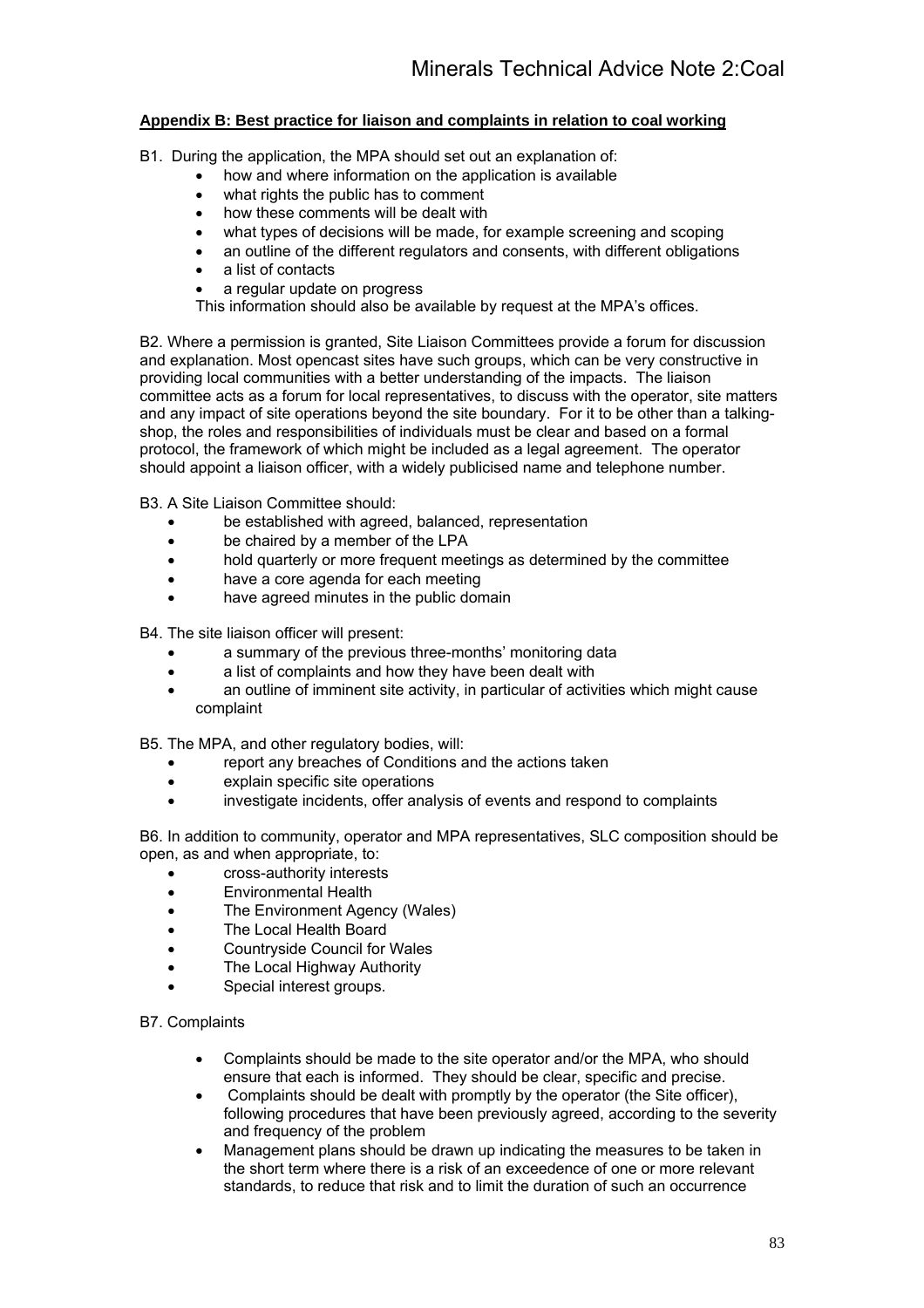- Reports on incidents that have occurred should be publicly accessible and highlight the lessons learned to prevent the same incident occurring again
- It is necessary to distinguish between actions that are required by Condition and enforced by the MPA and those that are proposed as goodwill gestures by the operator.
- Actions prompted by the liaison group should supplement, not replace, those necessary to meet Conditions.

B8. The MPA should (subject to their own authority's procedures), on being advised of the complaint by the Site officer:

- log complaints to cover:
	- the date and time that the complaint was received;
	- the nature of the complaint;
	- the name, address and telephone number of the complainant; and subsequent follow-up details.
- contact the complainant as soon as is practicable to arrange a meeting to discuss the complaint
- have regard to the possibility that site activities may be wrongly identified as the prime source of concern
- discuss the complaint with the site operator to explore the possibility of minimising all impacts irrespective of whether or not the site conditions are being met
- inspect site records to ensure compliance with Conditions. In the event of noncompliance, discuss with the operator the methods by which he intends to conform in future. Consider the necessity for enforcement action.
- arrange to monitor as appropriate, show the results to the complainant and relate all results to the site Conditions, relevant standards and guidelines.
- in the case of persistent complaints consider inviting the complainants to produce a regular log of perceived events, to be discussed with the site operator.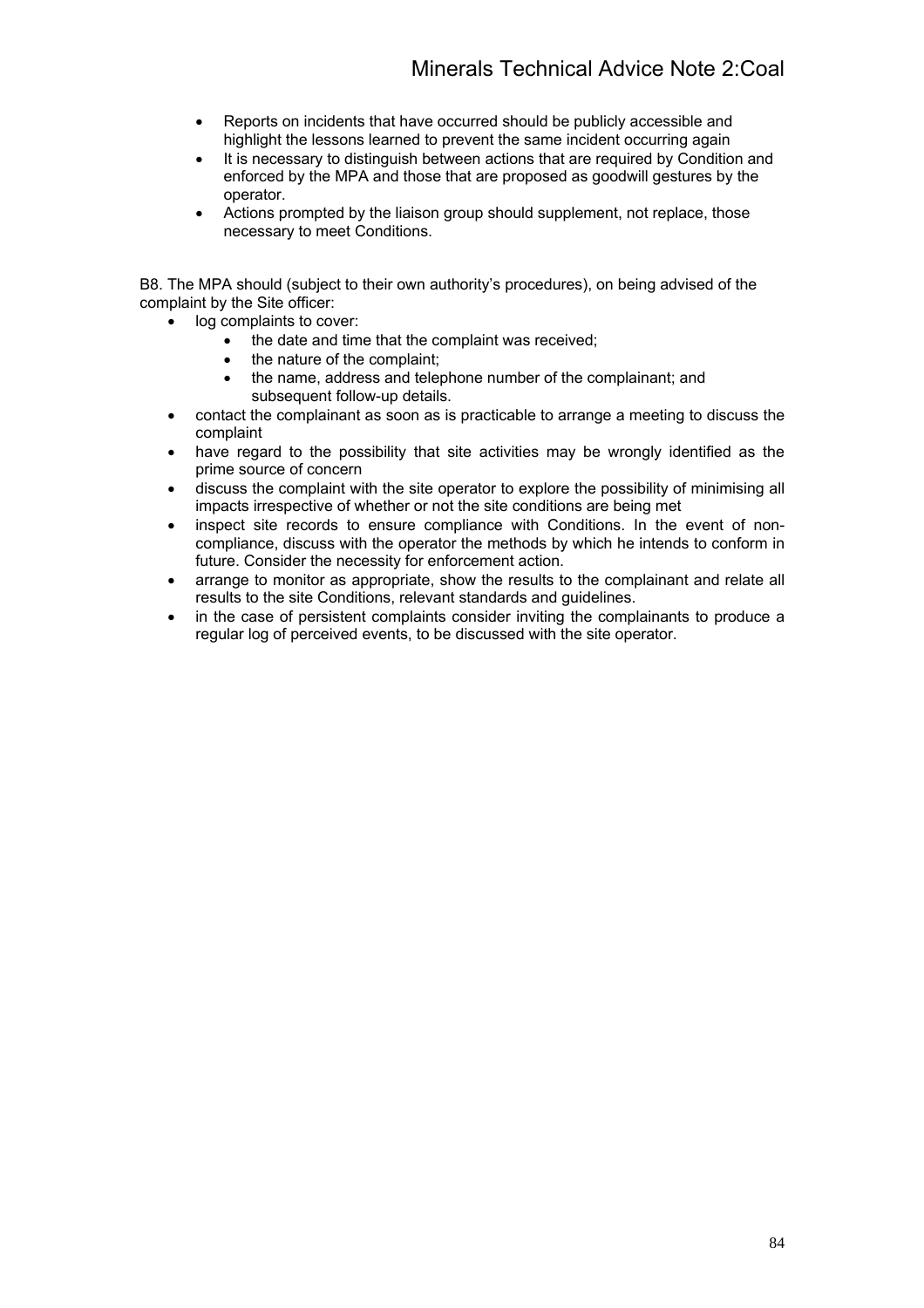# **Appendix C: Best practice for Environmental Management Systems for operators**

- C1. Advice is contained in ISO 14001, first introduced in 1996 but updated 2004. The level of complexity and documentation necessary will be related to factors such as the site and the resources of the organisation. A well-implemented Environmental Management Systems (EMS) should integrate environmental management into a company's daily operations, long-term planning and other quality management systems. Alternatively, the EU Eco-Management and Audit Scheme (EMAS) is a management tool for companies and other organisations to evaluate, report and improve their environmental performance.
- C2. The selection of techniques to protect the environment should:
	- Achieve an appropriate balance between the environmental benefits they bring and the costs to implement them.
	- Define the objective of the assessment and the options for emission control
	- Quantify the emissions from each option
	- Quantify the environmental impacts of each option (including harm to human health or quality of the environment, offence to human senses, damage to material property, impairment or interference with amenities or other legitimate use of the environment)
	- Compare options and rank in order of lowest environmental impact
	- Evaluate the costs to implement each option

C3. An EMS for mineral working should contain the following elements:

- organisational commitment
- objectives and targets
- documentation and records
- responsibility and reporting structure
- training, awareness and competence
- regulatory and legal compliance, and environmental performance review audits
- emission and performance monitoring, and measurement
- operational and emergency procedures
- community consultation and involvement
- C4. Environmental audits can help the minerals industry fulfil its environmental responsibilities and demonstrate this to the community. They involve a systematic evaluation of evidence to determine whether or not the EMS is effective and appropriate. They should:
	- help the company to meet its own environmental objectives and ensure compliance with regulatory requirements
	- provide a practical tool to improve environmental performance with a focus on what is succeeding and where more could be achieved
	- allow greater control of operations and costs
	- demonstrate trends in environmental performance
	- improve a company's public image and improve relations with regulatory authorities

C5. This is achieved through:

- interviews and inspections of site activities
- gathering and evaluating evidence
- recommendations, documentation and reporting of the findings
- periodic internal review
- independent validation and audit

C6. Guidance on the operation of non-certified systems of environmental management is provided through the British Standards Institution's *Project Acorn*3 www.emea.bsi-global.com/sustainability/acorn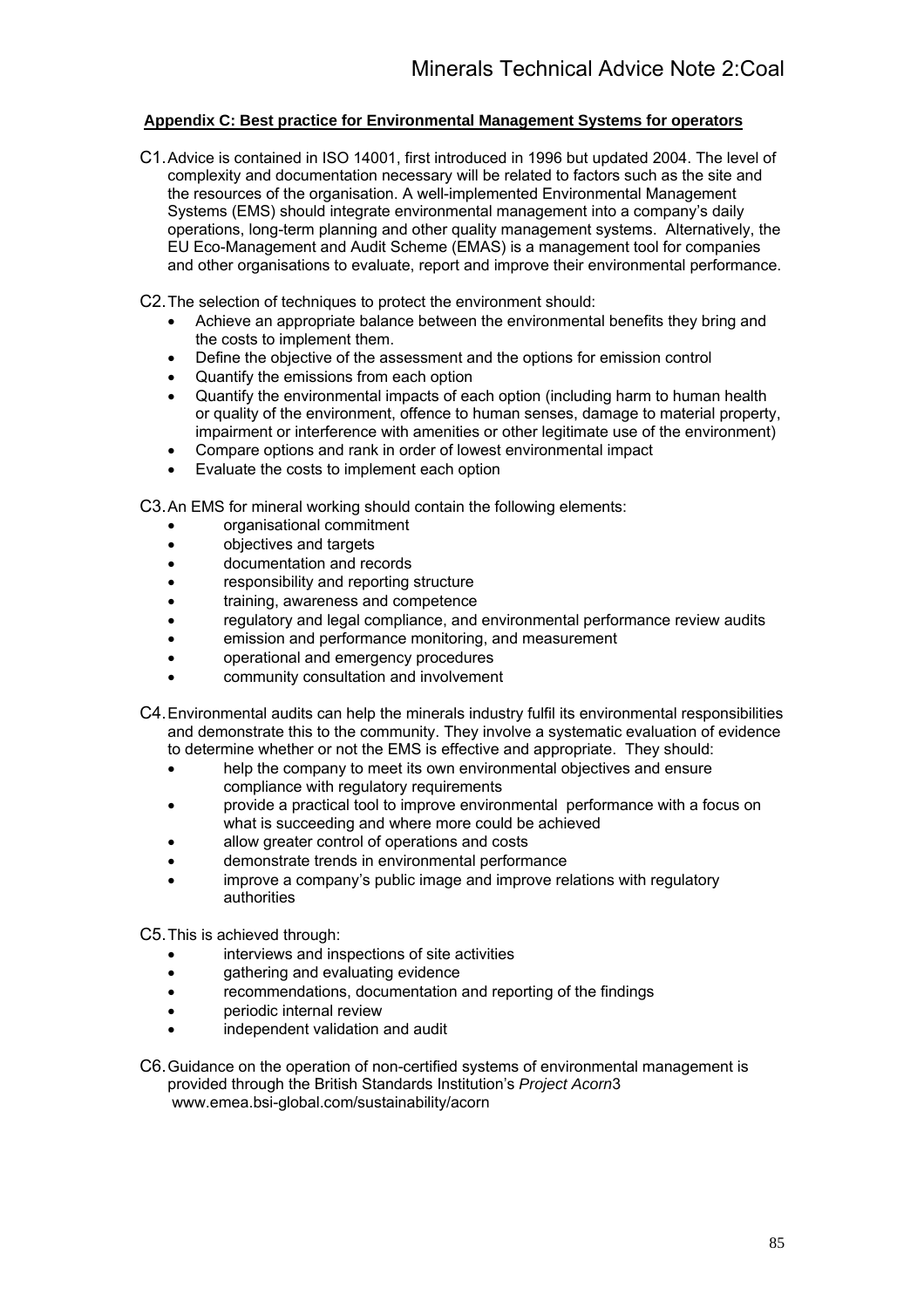# **Appendix D: Best practice for monitoring**

D1. In developing and implementing effective monitoring, applicants, regulators and the MPA should follow an approach that:

- measures conditions, emissions and levels in receiving environments; and reports the results to demonstrate compliance with planning conditions or planning obligations (and laws, regulations, permits or injunctions)
- gives assurance that mitigating measures are implemented and environmental standards are safeguarded
- encourages the improvement of prediction techniques and mitigation measures
- **•** optimises processes
- **Protects sensitive ecosystems**
- informs the public of the effectiveness of environmental protection measures
- helps to ensure that unforeseen eventualities are tackled effectively
- complements other environmental controls such as those relating to Integrated Pollution Prevention and Control and authorisations under the Environmental Protection Act
- records all relevant details, including equipment calibration and the necessary competencies of the operator
- adheres to relevant British Standards
- evaluates initial assumptions of predicted performance or emissions

D2. Monitoring responsibilities:

- there should be clear understanding of any split responsibility for monitoring emission sources between the operator, the MPA, EA(W) and the LA, and monitoring which may be assigned to external contractors by the operator or MPA
- the MPA can inspect the operators' self-monitoring arrangements and carry out more limited monitoring programmes themselves to provide independent checks
- self-monitoring can use operators' knowledge of their processes and can be relatively cost-efficient
- self monitoring encourages operators to take responsibility for their emissions
- responsibilities should be assigned in Conditions for the making of measurements, and the evaluation, assessment and reporting of results
- the specific methods, safeguards and reporting requirements that are required should be clear
- may be enhanced by an environmental management system such as ISO 14001, with full public reporting and clear performance benchmarks and indicators
- A letter of agreement relating to the regulatory responsibility for sources of emissions on each site is advised.

D3. Monitoring should be in a formal context, setting out:

- a programme of locations, timing and time-scales
- confirmation of feasibility
- general descriptions of methods, detailed specifications of types of monitoring, compliance assessment procedures and reporting, and quality considerations

D4. Reporting of monitoring should:

- compare predicted against actual effects
- include assessment of monitoring results with respect to limit values and quality considerations
- Be clear as to the audiences, responsibility for reporting, scope and categories of report
- D5. The operator should supply the MPA, to the MPA's satisfaction, with clear reports on:
	- the overall plan and system of monitoring
	- the operator's management of the monitoring system
	- particular detailed monitoring activities
	- maintenance and calibration of monitoring instruments and equipment,
	- the process operating conditions at times of monitoring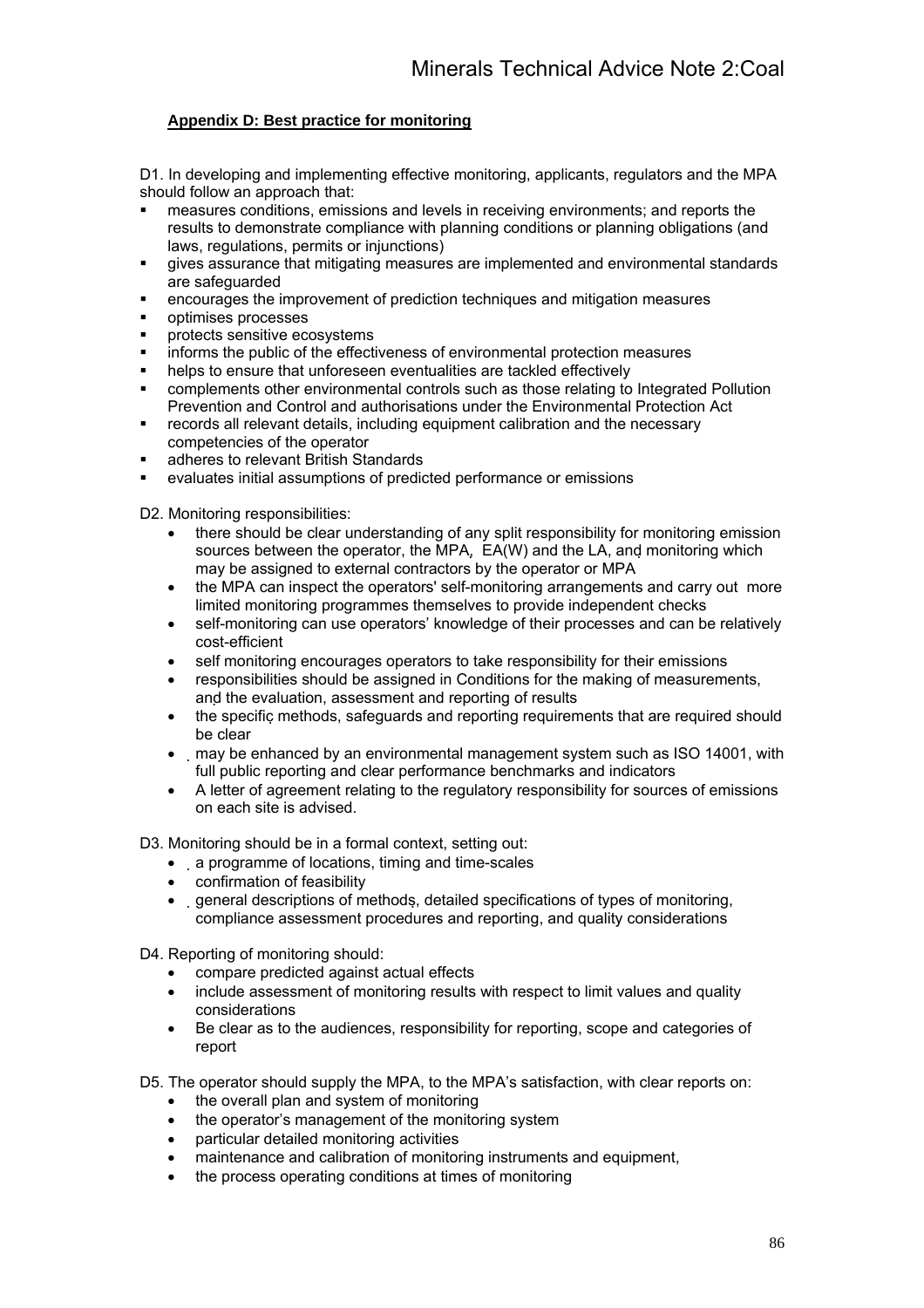- the use of standard methods for testing, sampling and analysis
- the use of certified instruments and personnel and accredited laboratories
- the selection and application of statistical methods
- statements of uncertainties in sampling and analyses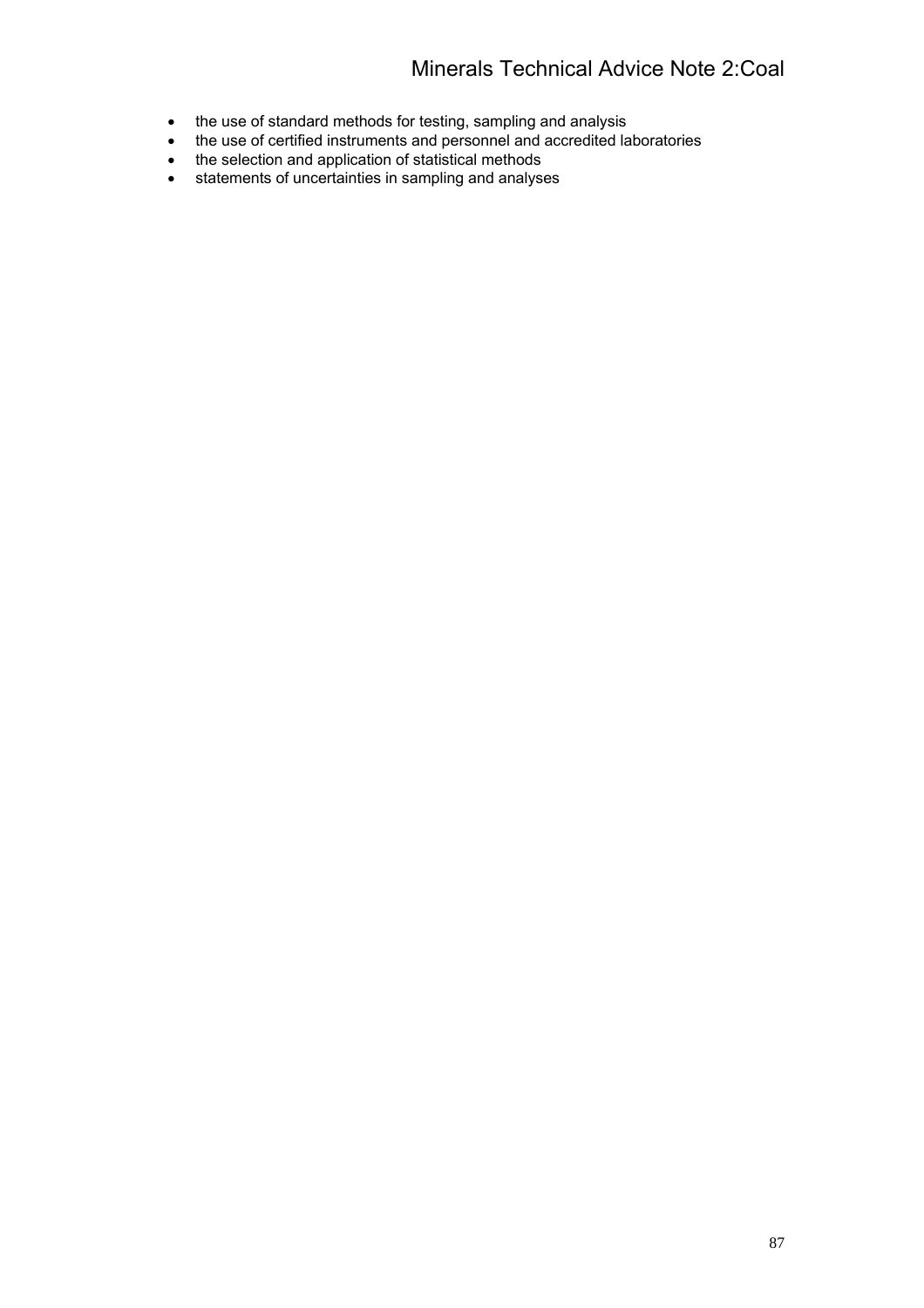## **Appendix E: Best practice on working with other regulators**

E1. Local Authorities and the Environment Agency share joint responsibility for various aspects of the IPPC regime. A protocol has been drawn up between the Agency, the Welsh Local Government Association and the Local Government Association, which recognises areas of expertise, and sets out a broad framework describing the interactions. This sets out the high-level arrangements, but local working arrangements recognising local commitments, constraints and workloads and the informal exchange of information, are encouraged. MPAs may wish to develop these arrangements for IPPC proposals into a protocol for major coal planning applications.

E2. Parallel applications allow a co-ordinated response, and a form of accord between regulators and consultees will be needed to avoid or minimise duplication. It is good practice to consult the PPC regulators whenever an application for coal development is made, including changes to existing facilities. Joint applications for planning permission and environmental authorisations are encouraged. The applicant should identify the consents that are required in their pre-application discussions. The Environmental Statement will necessarily provide some of the information required by the licensing authorities, but ideally scoping will enable all the relevant information needed for all consents to be included in the ES.

E3. It is in the interests of the MPA to establish at an early stage whether an objection indicates that the application will have an unacceptable impact; whether major change would be needed to make it acceptable, or whether Conditions would be able to overcome it. The regulators can use an iterative approach to ensure that the proposals will achieve environmental standards whilst also complying with other planning issues, such as visual amenity. This will avoid overlap and duplication. Mitigation to meet PPC conditions may require additions or changes to developments considered by the MPA.

E4. Applicants may be reluctant to process PPC consents before they have planning permission, because of the costs involved in obtaining the information. However, if the licensing authorities request further information, this is likely to be defined as Further Information within EIA procedures, as the ES should include all the information necessary to assess the land use implications of pollution. The Draft Town and Country Planning (Environmental Impact Assessment) (Wales) (Amendment) Regulations 2005 will make " any other information" (that which relates to the Environmental Statement) subject to the publicity requirements. Competent authorities are required to take the "environmental information" into consideration when determining planning applications. This would require public consultation, with the exception of the full technical details of plant or processes required for BAT. Planning authorities will need to consider whether it would be appropriate to grant permission for a development when the decision on a licence relating to environmental and health issues is still waiting information. A lack of objection from the regulators at the planning stage does not necessarily mean that a PPC permit will be granted. A single consultation procedure to cover all systems will be clearer and simpler.

E5. For new IPPC plant, the EA(W) will normally conclude that Conditions are required to protect the environment. The Conditions imposed by the planning regime would remain in the remit of the MPA, who would be responsible for regulation. The IPPC requirements would need to be clearly communicated to the MPA from the outset. Case Law (*AFP Lewes District Friends of The Earth Ltd & Dove 2000 Ltd (R on the application of) v East Sussex County Council 22/7/2008*) has determined that planning permission and pollution control, although both concerned with environmental matters, raised separate issues and did not stand or fall together.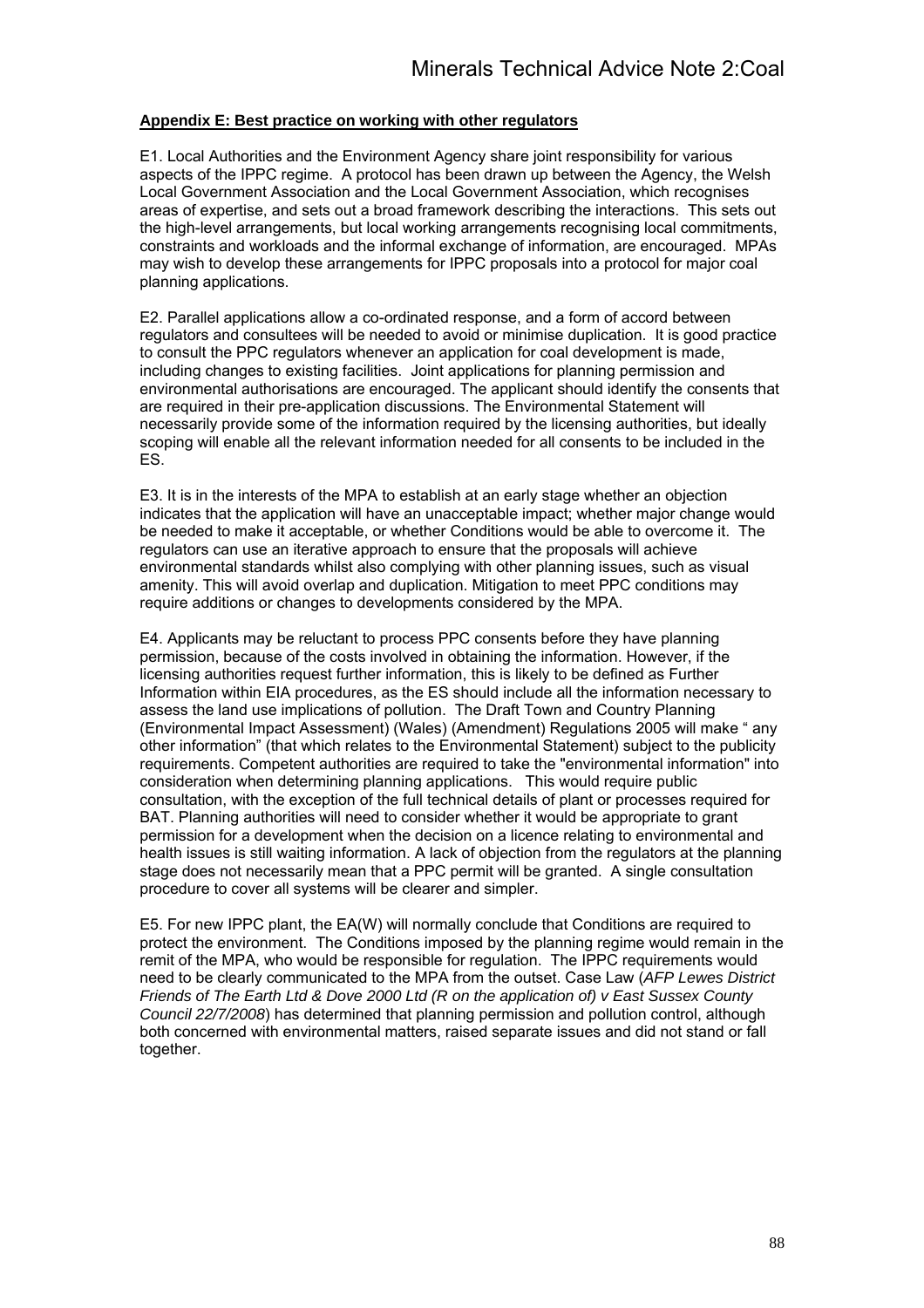# **Appendix F: Best practice Environmental Impact Assessment**

- F1. The authority must obtain all the information it needs to assess and evaluate the likely significant environmental effects of the proposal before it reaches its decision. It cannot impose a Condition requesting further work to identify the likely environmental effects after permission has been granted. The MPA is also required to be cautious where the applicant proposes to supply information to another regulator after planning permission has been granted. Such information may be pertinent to the land use decision.
- F2. The planning authority is responsible for evaluating the ES. It should be prepared to challenge the findings of the ES if it believes they are not adequately supported by scientific evidence. If it believes that key issues are not fully addressed, or not addressed at all, it must request further information. The MPA needs to have detailed discussions with the statutory consultees, to be aware where issues fall outside the statutory consultees' remit, and if necessary seek specialist advice elsewhere.

F3. **The process of EIA should begin when a project is initiated and monitor the impacts of the development, the mitigation measures and site restoration. The process includes the preparation of an environmental statement by the developer to accompany a planning application, consultation with expert bodies and the public, and scrutiny by the planning authority. In this way the available information about the environmental effects of a project is collected and evaluated before being taken into account in the determination of the planning application.** 

- environmental issues should be considered at the earliest stages of a project, alongside other technical factors
- site design should be informed by environmental constraints and issues
- information can be used to choose a site or modify boundaries to avoid environmentally sensitive features.
- the environmental issues should influence the alternatives considered and chosen (different sites, site design, or processes)

F4. Baseline studies

- the issues and the methods and criteria for evaluating the significance of the effects should be identified and agreed in the scoping exercise.
- where existing records are inadequate, new surveys will need to be undertaken.
- the method and level of survey will be determined by the nature of the project and the sensitivity of the environment
- some surveys can only be carried out at a certain time of the year or must be undertaken over a lengthy period of time. Applicants should be aware of such time constraints when programming projects
- for some projects the environmental effects will extend considerably beyond the application site
- the survey should identify relevant natural and manmade processes which may already be changing the character of the site, so that any changes which are predicted to occur due to the project can be distinguished from those which are expected to occur in its absence

F5. Predicting and Assessing Impacts

- consider the possible interactions between the proposed development and both existing and future site conditions
- identify and evaluate the effects (positive as well as negative) for each stage
- cover direct effects and any indirect, secondary, cumulative, short, medium and longterm, permanent and temporary, positive and negative effects
- the inter-relationship between impacts is an important consideration
- feedback into the design process, in order that adverse environmental impacts can be addressed at an early stage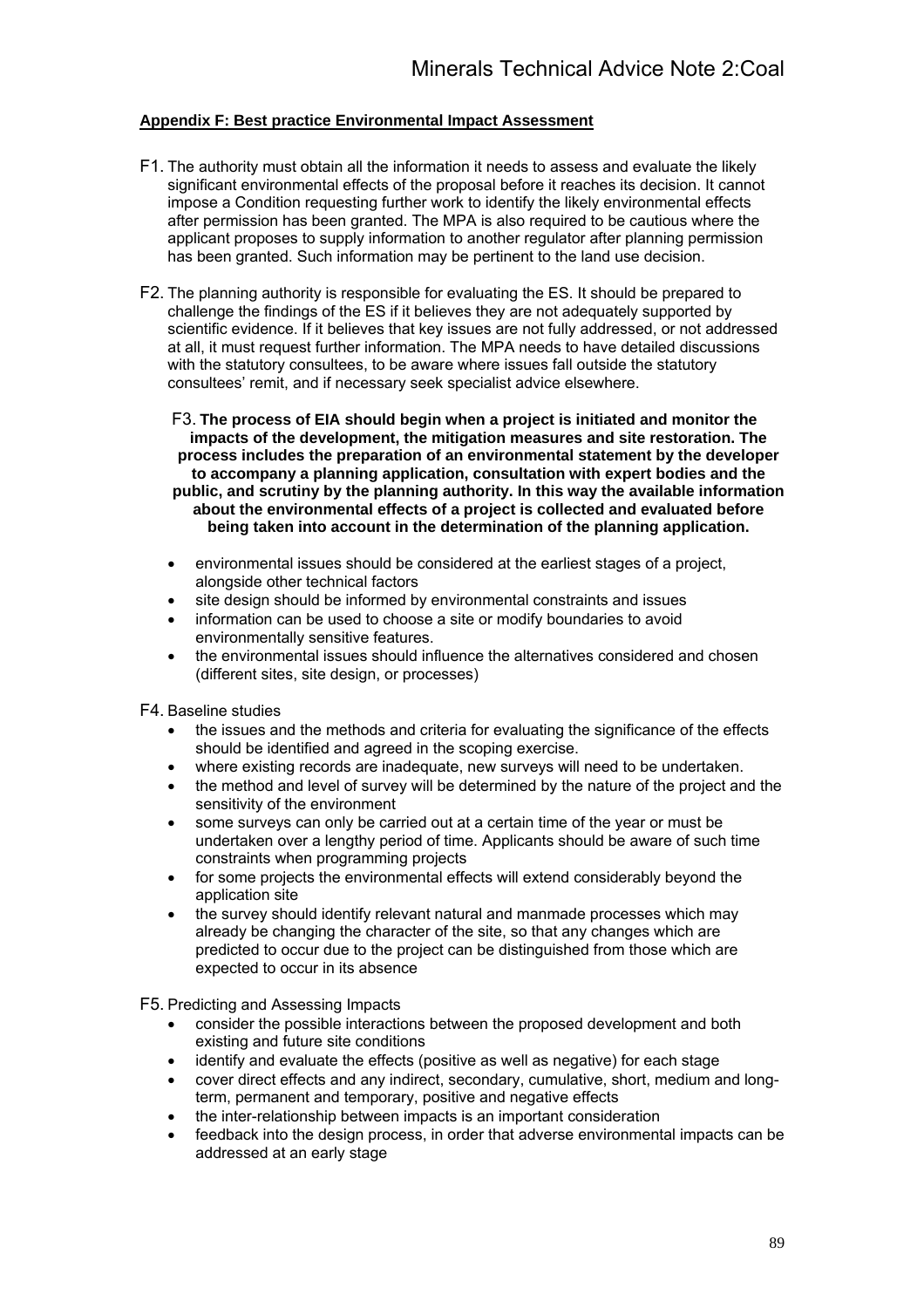F6. Methods for predicting environmental effects and their magnitude are specific to the site environment and are a matter for expert consultants. The predictions are very likely to be subject to a degree of uncertainty and this should be explained together with any assumptions on which they are based. Once impacts have been identified then they must be evaluated.

F7. Mitigation

The ES should:

- introduce design modifications or other measures to avoid, minimise or mitigate adverse effects and enhance positive effects
- identify which potential effects have been prevented, which reduced, and which offset.
- acknowledge effects which cannot be mitigated
- when effects remain that cannot be prevented or reduced, consider compensatory action such as:
	- provision of environmental improvements
	- provision of new opportunities for access and informal recreation
	- creation of alternative habitats
	- prior excavation or study of archaeological features.

F8. For monitoring, the ES should:

- list mitigation measures (a Schedule of Environmental Commitments), to be updated as the evaluation proceeds and be used as the basis for specifying planning conditions
- specify the effects being mitigated
- identify the location, design and timing of the mitigation measures
- state the predicted effectiveness of the measures (i.e. the extent to which the impact will be reduced)
- explain the monitoring arrangements
- take account of any potential secondary impacts
- deal with the effects arising from each stage in the life of a development (construction, commissioning, operation, decommissioning, restoration and afteruse/aftercare)
- include alternatives in physical design and project management measures
- include schemes to monitor the actual impacts compared to those predicted
- include schemes to show whether any defined environmental standards are being met and specify what action will be triggered if the results of monitoring show that specified standards are not being achieved
- include proposals for who will carry out the monitoring
- how the monitoring is to be funded
- who will receive the results and be responsible for any necessary action.
- F9. The Environmental Statement should:
	- have a systematic approach to the gathering and analysis of information
	- include the information specified in Schedule 4 of the Regulations
	- be clear, comprehensive and objective, transparent and impartial
	- include a main report which draws on the technical studies
	- provide sufficient cross referencing between the non-technical summary, the main report, appendices, and separate studies
	- focus principally on the significant environmental issues
	- present mitigation measures as a hierarchy (prevent, reduce, and offset)
	- describe mitigation measures in sufficient detail
	- describe the means for monitoring
	- explain the methods of analysis and state the credentials of the experts
	- set out the development plan context
	- contain detailed technical studies in appendices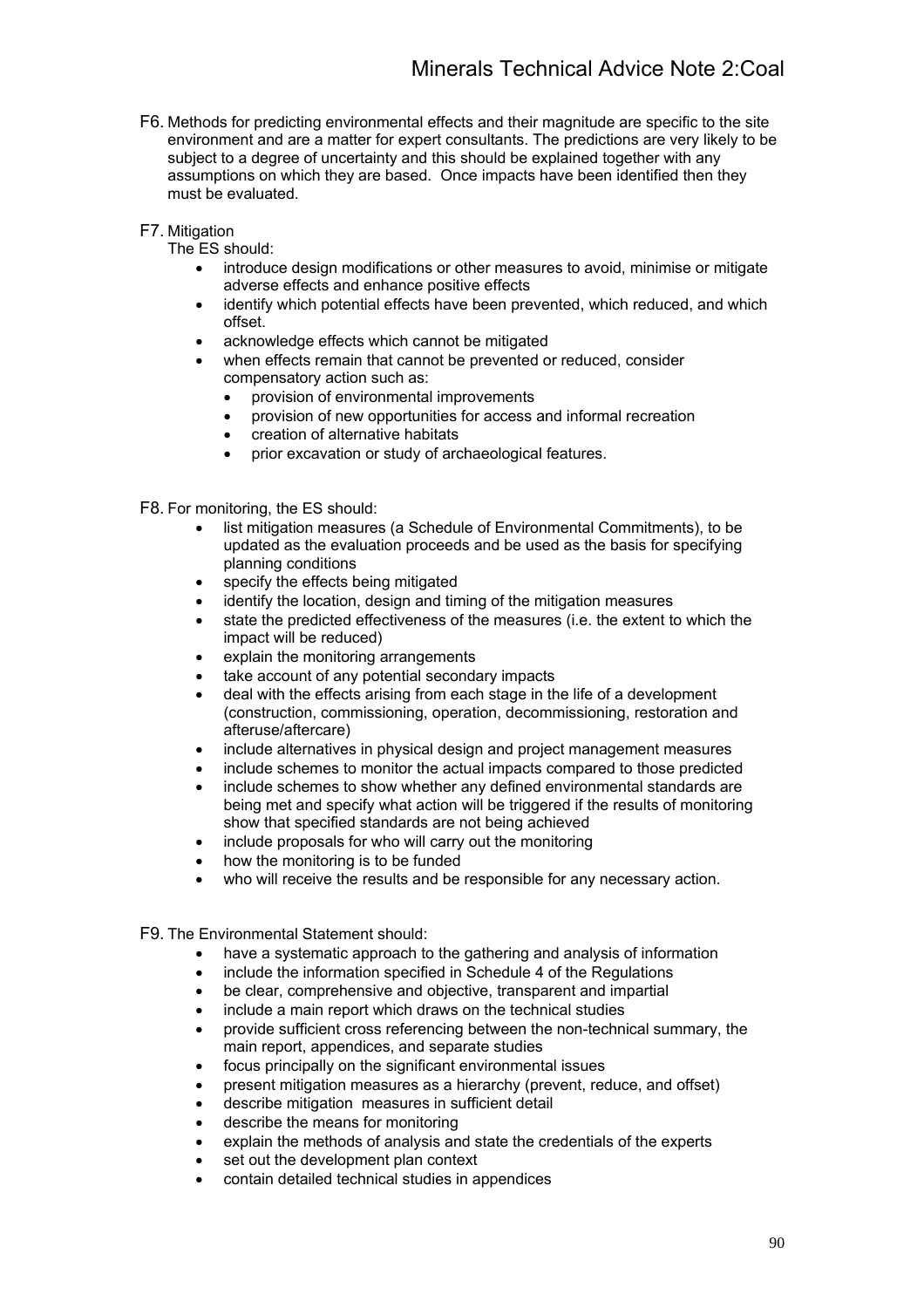- delineate the responsibilities of each consent regime
- F10. If granted, the planning permission should implement matters contained in the environmental statement, including mitigation measures, explicitly:
	- as Conditions, or
	- including them in a planning agreement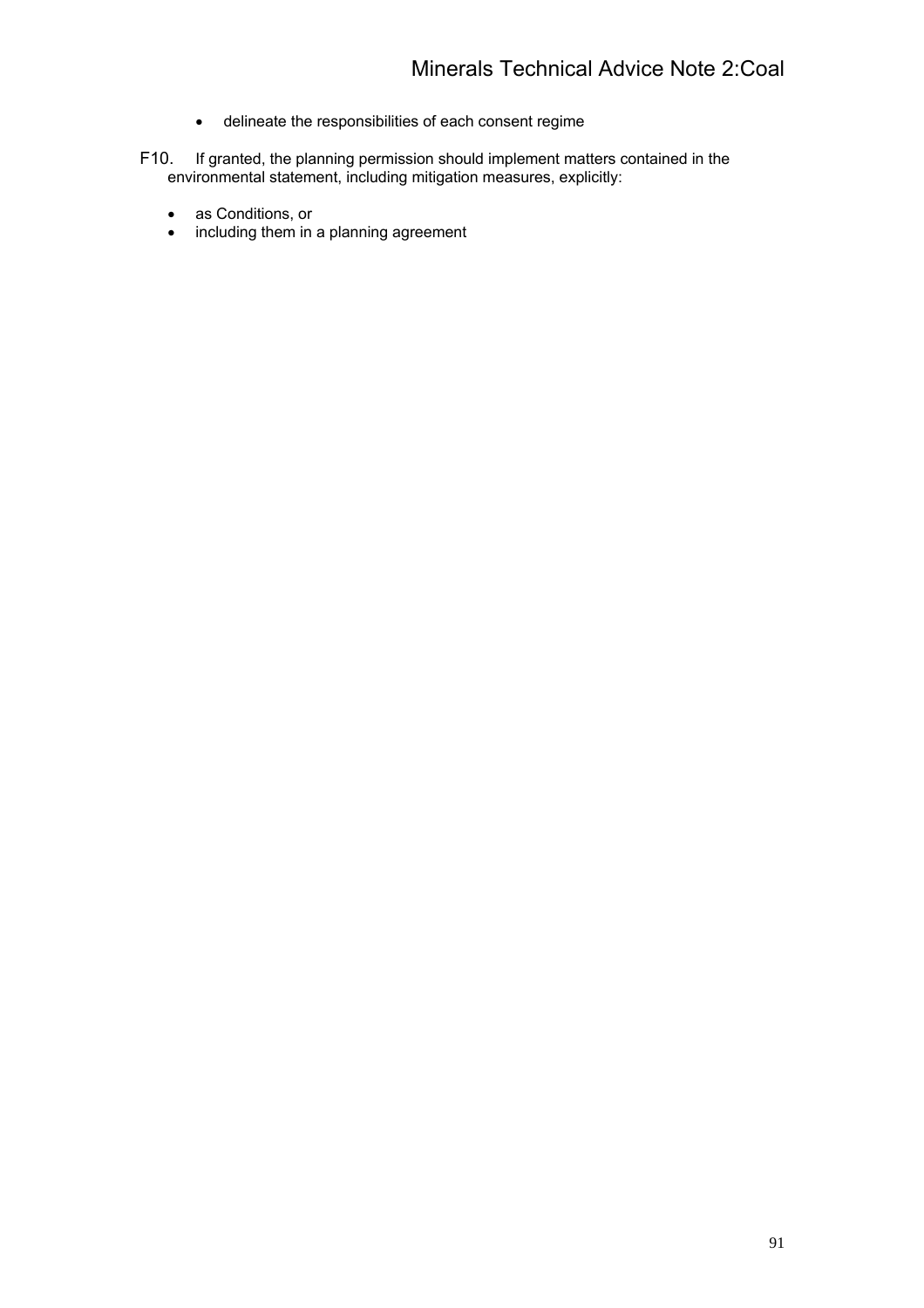# **Appendix G: Best Practice for assessing cumulative impact within the EIA**

- G1. The environmental sensitivity of geographical areas likely to be affected by development must be considered, having regard, in particular, to:
	- the existing land use;
	- the relative abundance, quality and regenerative capacity of natural resources in the area;
	- the absorption capacity of the natural environment;
	- areas in which the environmental quality standards have already been exceeded;
	- **sensitive receptors and stress factors**
	- densely populated areas; and
	- landscapes of historical, cultural or archaeological significance.
- G2. A comprehensive approach uses both the sustainability appraisal of the LDP and the project EIA. Project-level assessment of cumulative impacts should be carried out within the context of plans that have assessed the carrying capacity of the environment.
- G3. A scoping opinion is recommended to advise on the limits of the study area. The appropriate spatial boundaries should be defined in relation to the distance the environmental effects travel. The applicant needs access to the appropriate spatial baseline information in order to judge possible alternatives - regional, national or international sustainability indicators may be appropriate. Scales are at the community, watershed, or ecosystem levels, dependent on the particular criteria under consideration. Each impact area can be described then assessed for cumulative impacts.
- G4. The assessment of cumulative impacts should be:
	- based on available data, although further survey work may be needed where there is no available data or they are out of date;
	- focused on the most important environmental features and processes; and
	- **Inked to criteria for assessing the significance of predicted effects.**
- G5. The assessment should:
	- establish the environmental baseline;
	- identify past projects and their environmental effects;
	- **EXECUTE:** identify future projects and potential environmental effects;
	- assess interactions between the environmental effects of the project and of past and future projects; and
	- establish ecosystem functions and thresholds as necessary.

G6. Where appropriate, the assessment will consider:

- the source of environmental change;
- **•** pathways or processes of accumulation:
- type of effect;<br>■ links from loca
- links from local to regional systems;
- how these impacts interact with the resources:
- **•** magnitude of effect;
- **additive and non-additive effects;**
- **•** beneficial or adverse impact;
- **duration of effect (short, medium or long term);**
- **•** reversible or irreversible effect;
- an indication of uncertainty;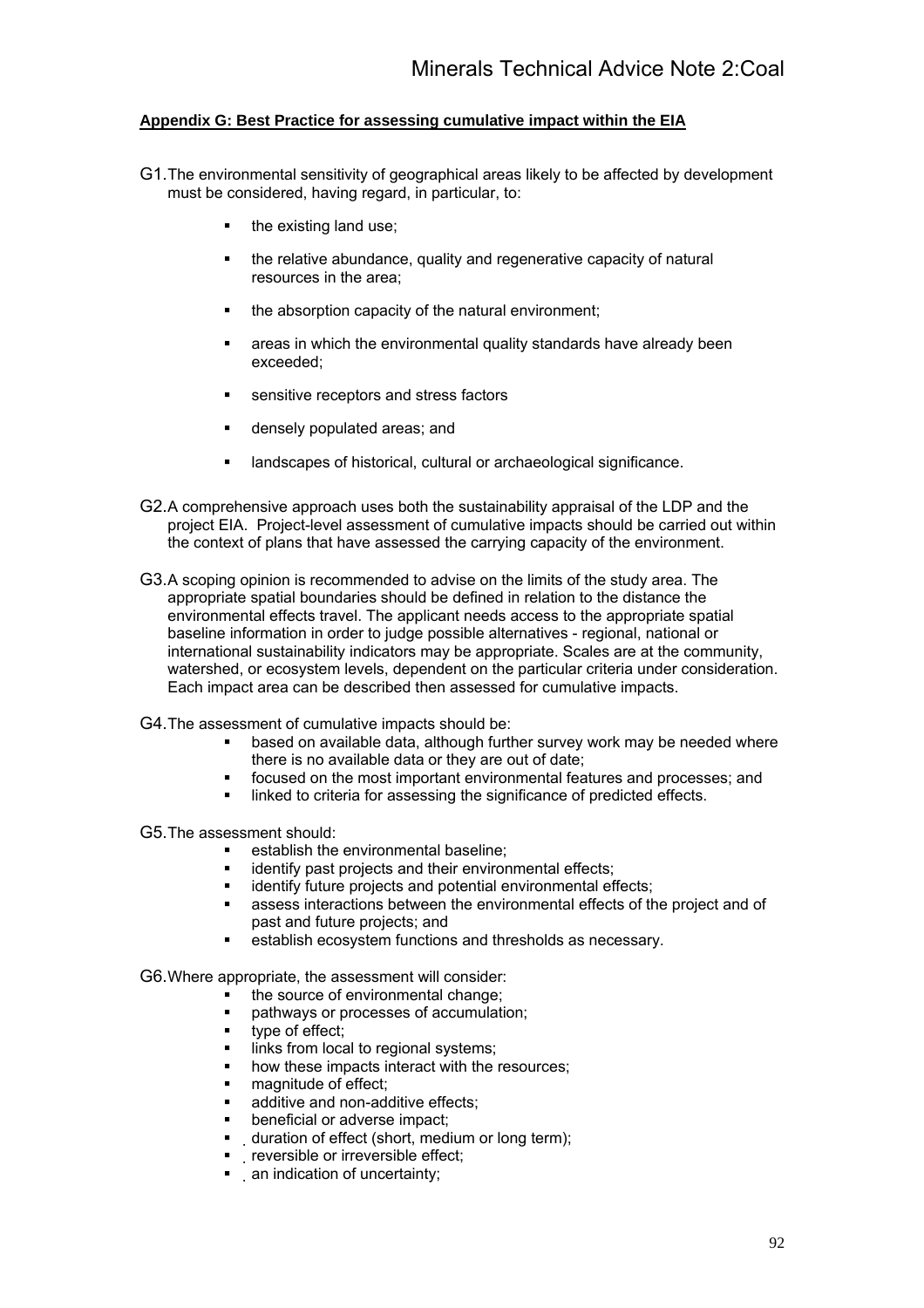- historic and projected trends<br>• effects which would not be side
- effects which would not be significant for each scheme individually but would be significant in combination; and
- effects which would be significant for each scheme individually but would not be significant in combination.
- G7. Impacts are not only on physical resources, such as air and water quality, but also the ones that are less obvious, for example visual amenity. Where possible, significance should be quantitative and linked to environmental quality standards and environmental objectives.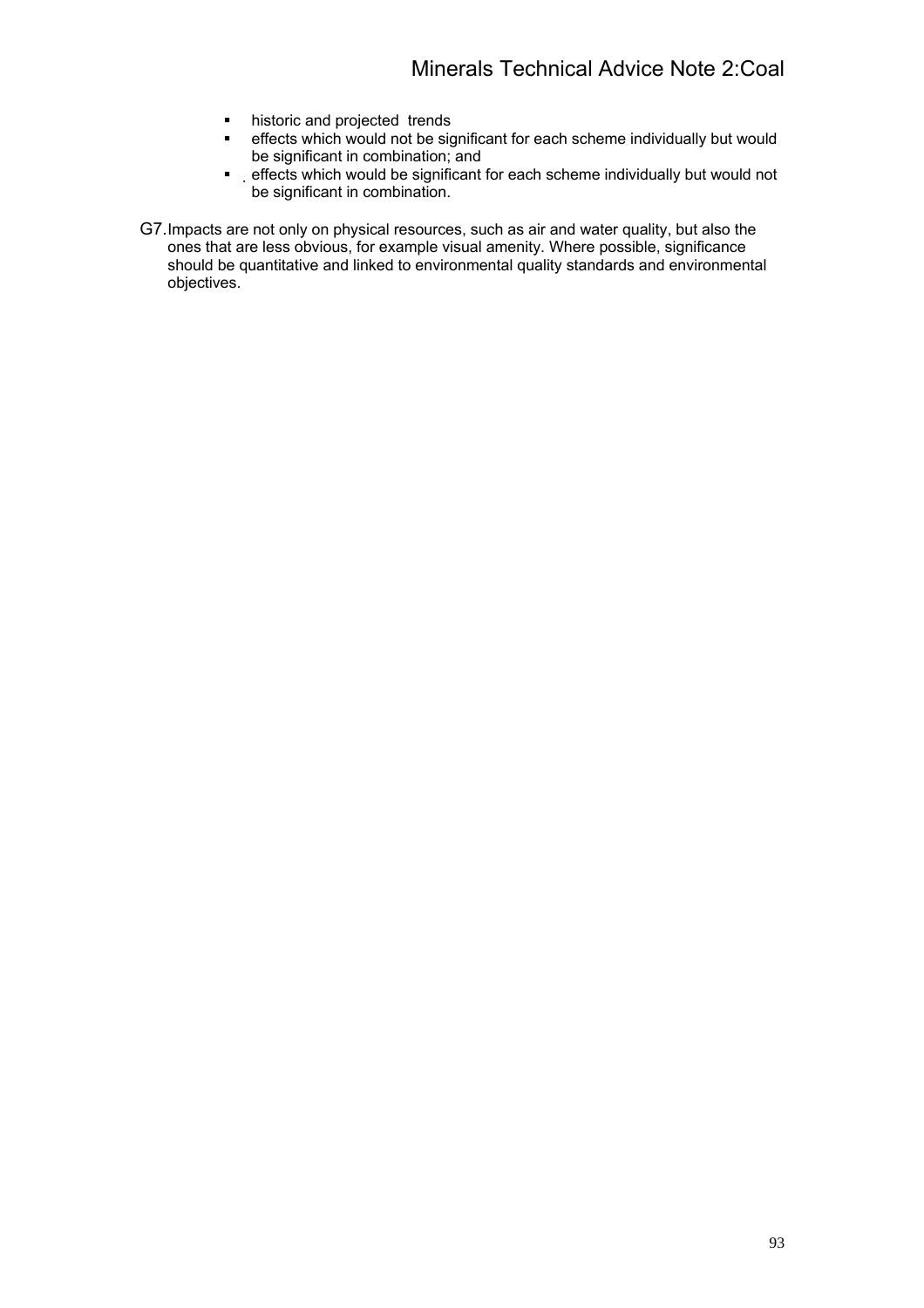## **Appendix H: Best practice for Health Impact Assessment**

H1. Health impact assessment is designed to enable people's health to be taken into account as part of decision-making processes. It is a systematic yet flexible approach. It uses a combination of methods and procedures to consider the potential impacts on people's health and well-being of policies, programmes or other developments, and the distribution of those impacts across different parts of the population. The impacts may be positive and/or negative The overall aim is, where possible, to remove or mitigate any potential negative effects on people's health of a proposal or development and to recognise and, if possible, to enhance any positive impacts and benefits.

H2. The use of health impact assessment is another way in which organisations can respond to *Health Challenge Wales*, as the national focus for action to protect and improve people's health. It can also help to make connections between sectors and can facilitate effective partnership working.

H3. The health impact assessment approach provides a way of:

- assessing the potential impacts of proposed policies, plans and projects on the social, psychological and physical health of people.
- appraising the potential positive and negative impacts on people's health and wellbeing .
- identifying the possible different impacts on different groups of people within the population.
- helping to involve the public in the process.

H4. Health impact assessment can also:

- address perceived health issues that are not necessarily recognised in terms of being a possible technical risk to the local community
- help to establish partnership and co-operation in the early stages of a development between the local planning authority, health services, , licensing authority (where relevant), and the developer.
- build on the formal consideration of health impacts as part of other requirements, for example, IPPC.
- help to make use of the best available evidence within the context of time and other resource constraints.
- facilitate a process of discussion and engagement with key stakeholders which is grounded in a clear understanding of their different perspectives

Guidance on the use of health impact assessment is available and can be accessed via the following link:

http://www.cmo.wales.gov.uk/content/work/health-impact/improving-health-e.pdf

H5. The 'Practical Guide to Health Impact Assessment' explains the background to the approach , the benefits of using it, and a step-by-step route through the five key stages of assessment. These are:

- Step 1: Screening to identify a proposal's relevance to people's health, and the extent to which the health impacts need to be assessed.
- Step 2: Scoping if a health impact assessment is to take place, this section helps to clarify issues such as the timescale and resources involved, and stakeholder involvement.
- Step 3: Establishing the health impacts –guidance on how to use information and knowledge and how to describe potential impacts.
- Step 4: Reporting –guidance on options for collating and presenting the outcome of a health impact assessment.
- Step 5: Monitoring and evaluation –consideration of the need to evaluate the health impact assessment process and outcomes.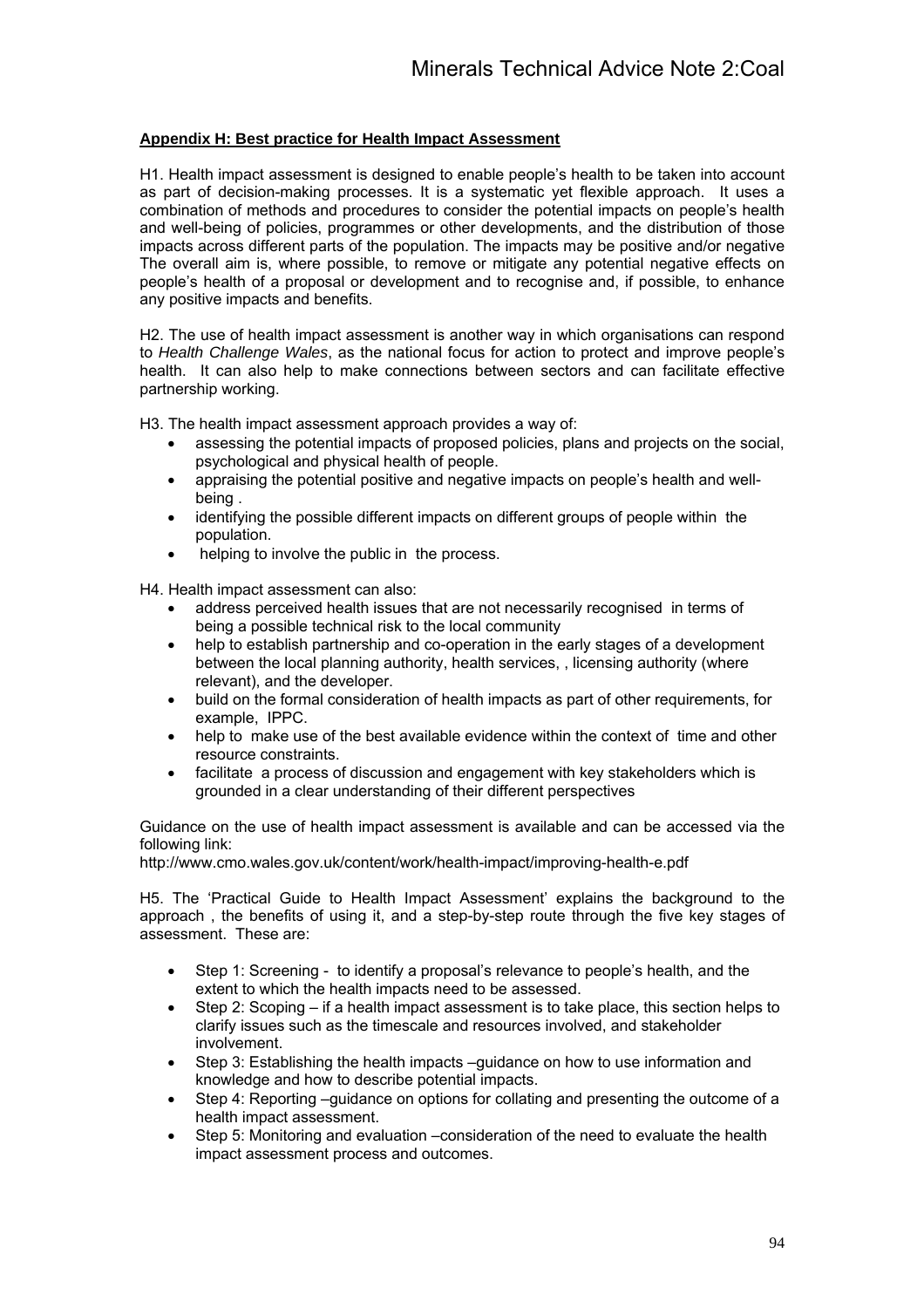H6. It is recommended that whether or not the developer seeks a scoping opinion for the ES, the developer should seek advice from the MPA as a matter of course for the health element of the ES. The MPA should seek advice from relevant health authorities and may choose to be advised by an independent body. Early scoping will ensure that the studies address all the relevant issues. Other interested parties and the general public should be given an opportunity to comment.

H7. It is important that the people involved have sufficient information about the proposed development and the area that may be affected. This will allow them to identify potential impacts and possible alternatives, and ensure that they understand the decision making process so that the issues which can be considered by the MPA are taken into account. The scope must be flexible enough to allow new issues which emerge during the course of the studies or as a result of design changes or through consultations, to be incorporated. The MPA can request additional information at a later stage in the process.

H8. Scoping is primarily focused on identifying the health impacts to be assessed and which of these are most important, but it may also address some or all of the following:

- the types of alternative which ought to be considered
- the baseline studies which are required to characterise the existing environment
- any special requirements for baseline studies regarding their geographical extent or
- timing • the level of detail of investigations required
- the methods to be used to predict the possible presence and magnitude of health effects
- the criteria against which the significance of effects should be evaluated
- the types of mitigation to be considered
- any further consultations to be carried out during the health studies

H9. The health summary should identify the sources of health impact that could arise from the development, its closure and reclamation and to consider these alongside the characteristics of the surrounding environment that could be affected, to identify where there could be interactions between them.

H10. The scoping opinion should consider:

- what activities or features is the proposed development expected to involve?
- what effects could this proposed development have on health?
- for these, which characteristics of the surrounding environment could be affected by that activity?
- which of these issues are important for decision-making on this particular proposed development?
- which of these effects are likely to be significant and therefore need particular attention?
- which alternatives and mitigating measures ought to be considered?

# Guidance on EIA Scoping June 2001 – possible considerations for health **Possible development characteristics**

- Will the proposed development involve use, storage, transport, handling or production of substances or materials which could be harmful to human health or the environment or raise concerns about actual or perceived risks to human health?
- Will the proposed development involve use of substances or materials which are hazardous or toxic to human health or the environment (flora, fauna, water supplies)?
- Will the proposed development affect the welfare of people eg by changing living conditions?
- Are there especially vulnerable groups of people who could be affected by the proposed development eg children, hospital patients, the elderly?
- Are there contaminated soils or other material?
- Will the proposed development release pollutants or any hazardous, toxic or noxious substances to air?
- Will the proposed development cause noise and vibration or release of light, heat energy or electromagnetic radiation?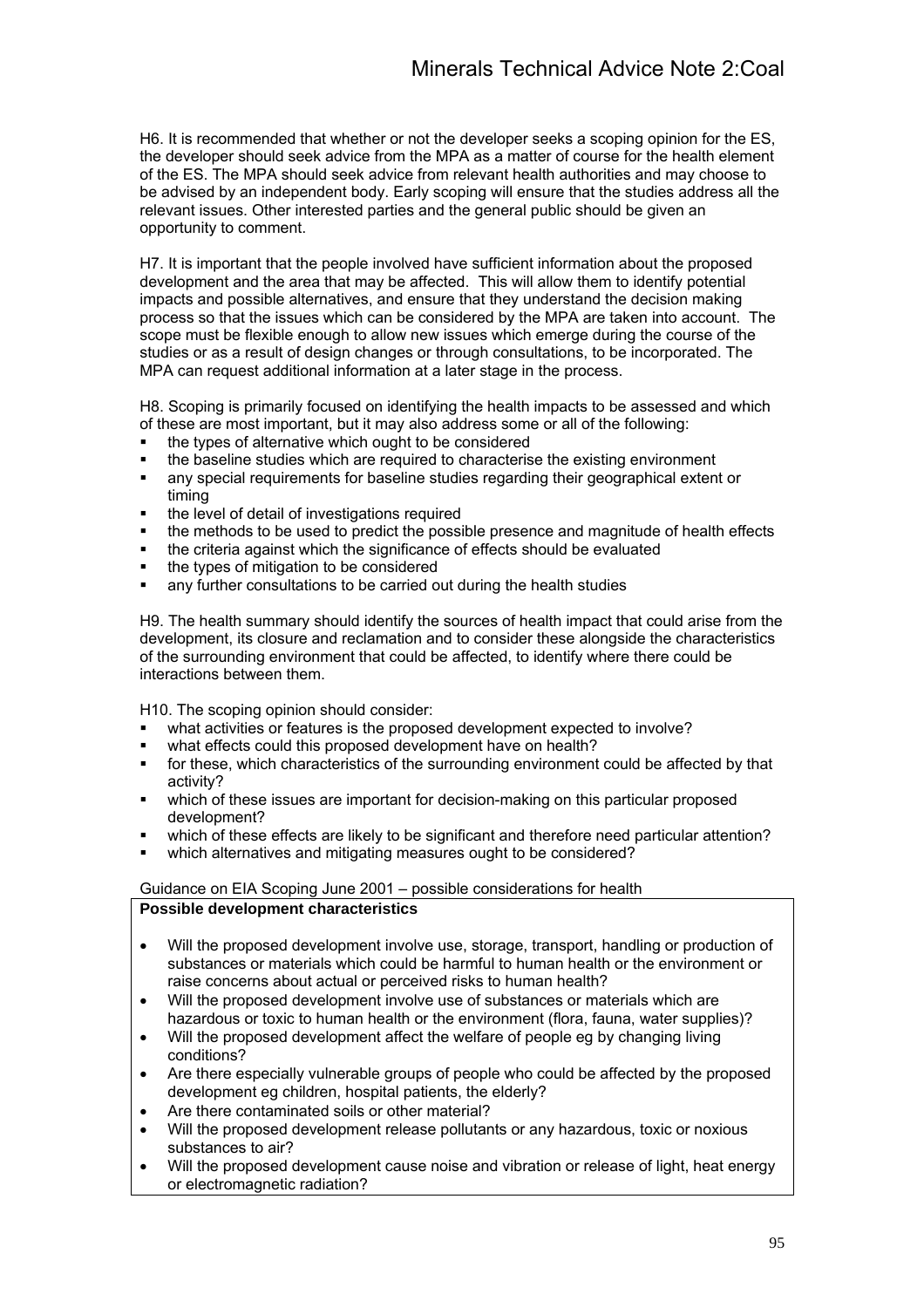- Will the proposed development lead to risks of contamination of land or water from releases of pollutants onto the ground or into sewers, surface waters, groundwater, coastal waters or the sea?
- Will there be any risk of accidents during construction or operation of the proposed development which could affect human health or the environment?
- Will the proposed development result in social changes, for example, in demography, traditional lifestyles, or employment?
- Are there any other factors which should be considered such as consequential development which could lead to environmental effects or the potential for cumulative impacts with other existing or planned activities in the locality?

### **Environmental Characteristics**

For each characteristic identified, consider whether any of the following environmental components could be affected.

- Is the proposed development in a location where it is likely to be highly visible to many people?
- Are there existing land uses on or around the proposed location which could be affected by the development?
- Are there any areas on or around the location which are occupied by sensitive land uses which could be affected by the proposed development?
- Are there any areas on or around the location of the proposed development, which are already subject to pollution or environmental damage e.g. where existing legal environmental standards are exceeded, which could be affected by the proposed development?
- Is the proposed development location susceptible to earthquakes, subsidence, landslides, erosion, flooding or extreme or adverse climatic conditions e.g. temperature inversions, fogs, severe winds, which could cause the proposed development to present environmental problems?
- Are releases from the proposed development likely to have effects on the quality of any environmental media?

Is the proposed development likely to affect human or community health or welfare?

- the quality or toxicity of air, water, foodstuffs and other products consumed by humans?
- morbidity or mortality of individuals, communities or populations by exposure to pollution?
- occurrence or distribution of disease vectors including insects?
- vulnerability of individuals, communities or populations to disease?
- individuals' sense of personal security?
- community cohesion and identity?
- cultural identity and associations?
- minority rights?
- housing conditions?
- employment and quality of employment?
- economic conditions?
- social institutions?
- Is there a high probability of the effect occurring?
- Will the effect continue for a long time?
- Will the effect be permanent rather than temporary?
- Will the impact be continuous rather than intermittent?
- If it is intermittent will it be frequent rather than rare?
- Will the impact be irreversible?
- Will it be difficult to avoid, or reduce or repair or compensate for the effect?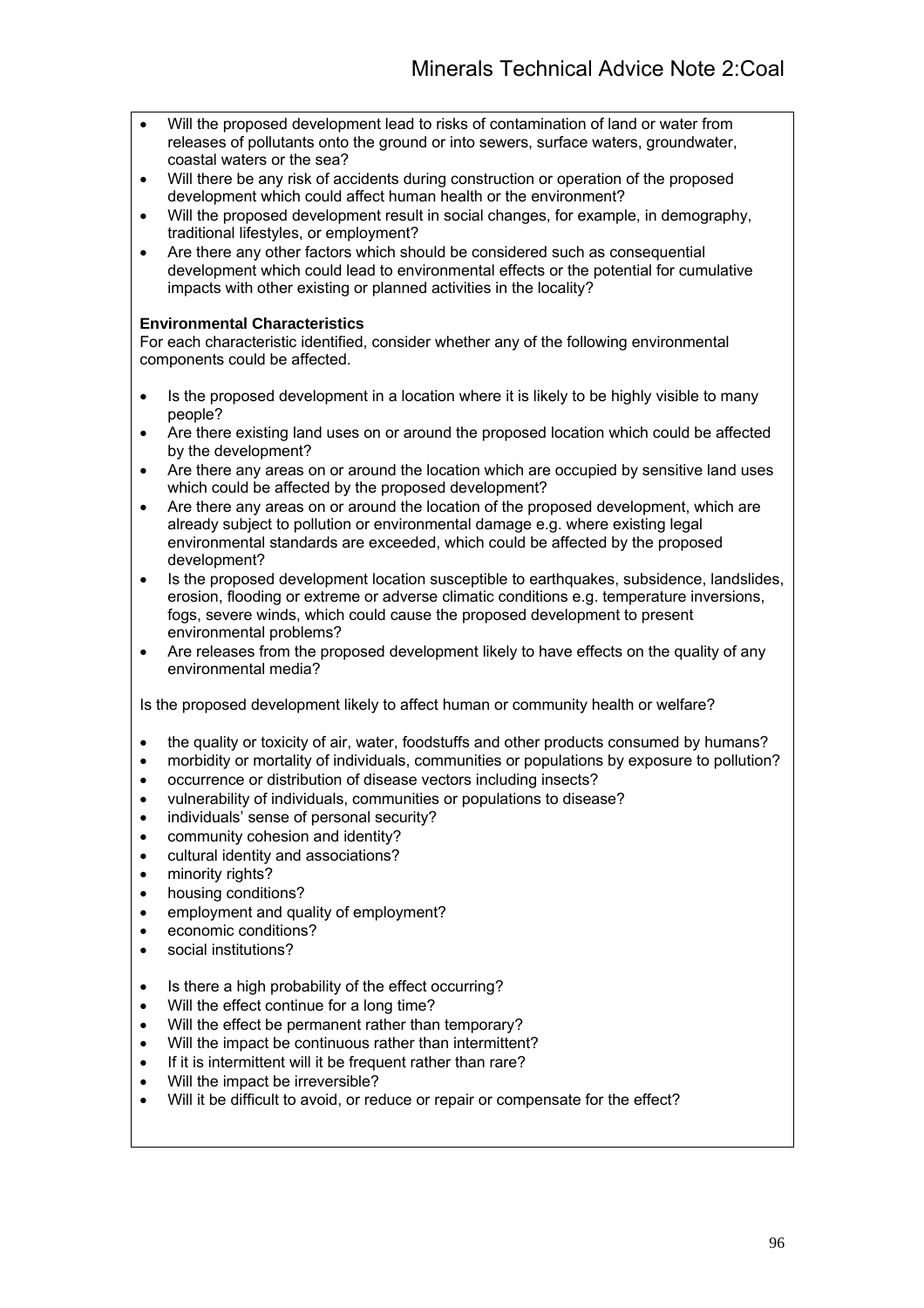H11. The health summary should also identify the issues which were identified as not significant and explain the reasons.

H12. At the scoping stage it may be necessary to carry out specific studies to help determine what the significant impacts of the proposed development are likely to be. These might involve data collection and analysis, studies and consultations. The aim is not to undertake the full EIA studies but to obtain sufficient information to allow a reasonable programme to be drawn up for those studies. This information can only be requested if the developer can reasonably be expected to have it at the stage in the proposed development that has been reached. Where there are gaps and uncertainties these will be identified and taken into account.

H13. Health is primarily covered in the section of the ES as 'Characteristics of the Potential Impact', which includes impacts on people, human health, fauna and flora, soils, land use, material assets, water quality and hydrology, air quality, climate, noise and vibration, the landscape and visual environment, historic and cultural heritage resources, and the interactions between them.

H14. Effects can occur not only permanently and over the long term but also temporarily, during certain phases of proposed development, or only intermittently, for example during certain periods of activity or times of year or as a result of abnormal events affecting the proposed development.

H15. Health impact assessment can be used as a stand-alone tool or as an integrated part of other forms of impact assessment. The MPA should:

- understand the key elements of the proposal
- use the guidance to consider the relevance of the proposal to people's health and any action that needs to be taken to consider potential health impacts
- take an initial view of the potential impacts on people's health and the extent to which impacts may differ for different groups within the population
- consider any existing evidence and data sources, including, where available, other health impact assessments on similar subjects
- involve stakeholders and decision makers
- document the initial assumptions that have informed the chosen approach

H16. When health impact assessment is needed for a coal application, the MPA will need to decide:

- who will lead the process
- who will undertake the assessment and stakeholders that need to be involved
- the objectives and timescales
- the skills and resources that are required, and what is available
- the scale of the assessment in terms of time, population and area
- the level of detail required

H17. The ES, based on the Guidance on EIA Scoping, should be the first step in collecting health information to:

- collect and collate qualitative and quantitative evidence
- provide a community profile
- identify significant gaps in the evidence base
- report on the potential impacts (positive and negative)
- present decision makers with enough information to consider the options

H18. Analysis and prediction should:

- compare alternative proposals
- identify the magnitude of change in the environment without the development, in comparison to the situation with it
- assess projected impacts within the regulatory and policy framework
- provide comprehensive coverage of impacts, including social and economic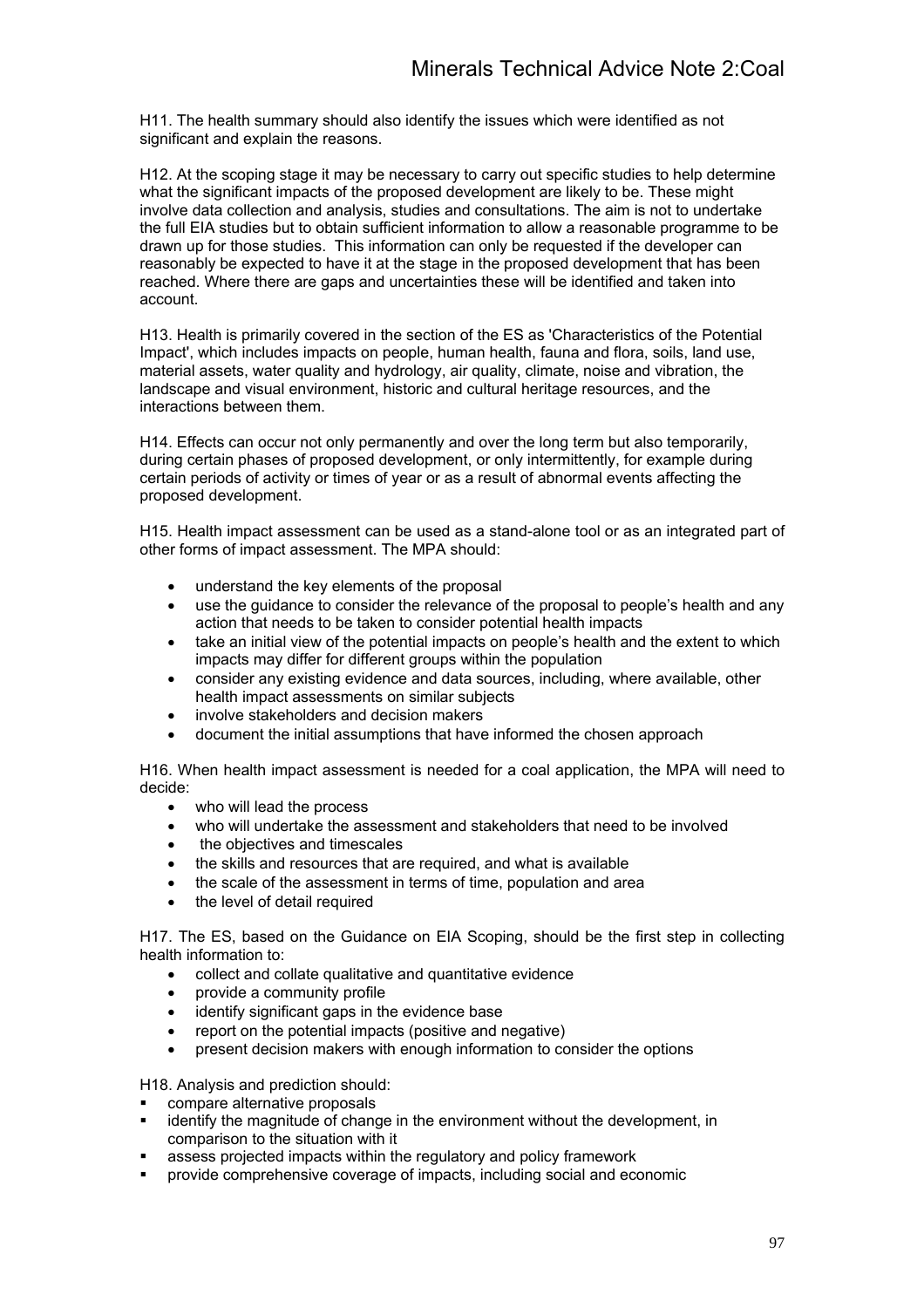- consider impacts in the context of the area's carrying capacity
- **EXECUTE:** include estimates of risk, probability and uncertainty
- **•** propose stepped thresholds linked to focused monitoring and specific mitigation
- **EXEC** include restoration and afteruse

.

H19. The assessment should inform decision-making. It should:

- recommend changes to a proposal (if necessary) to maximise opportunities to improve people's health and mitigate or remove potentially negative impacts
- attempt to reconcile different viewpoints when a specific concern held by a local residents' group is not borne out by the evidence, or when stakeholder views differ

H20. Other sources of information on health impact assessment include:

- ¾ Health Impact Assessment Gateway (http://www.publichealth.nice.org.uk)
- ¾ World Health Organisation (http://www.who.int/hia )
- ¾ Guidance on EIA Scoping June 2001 Environmental Resources Management Office for Official Publications of the European Communities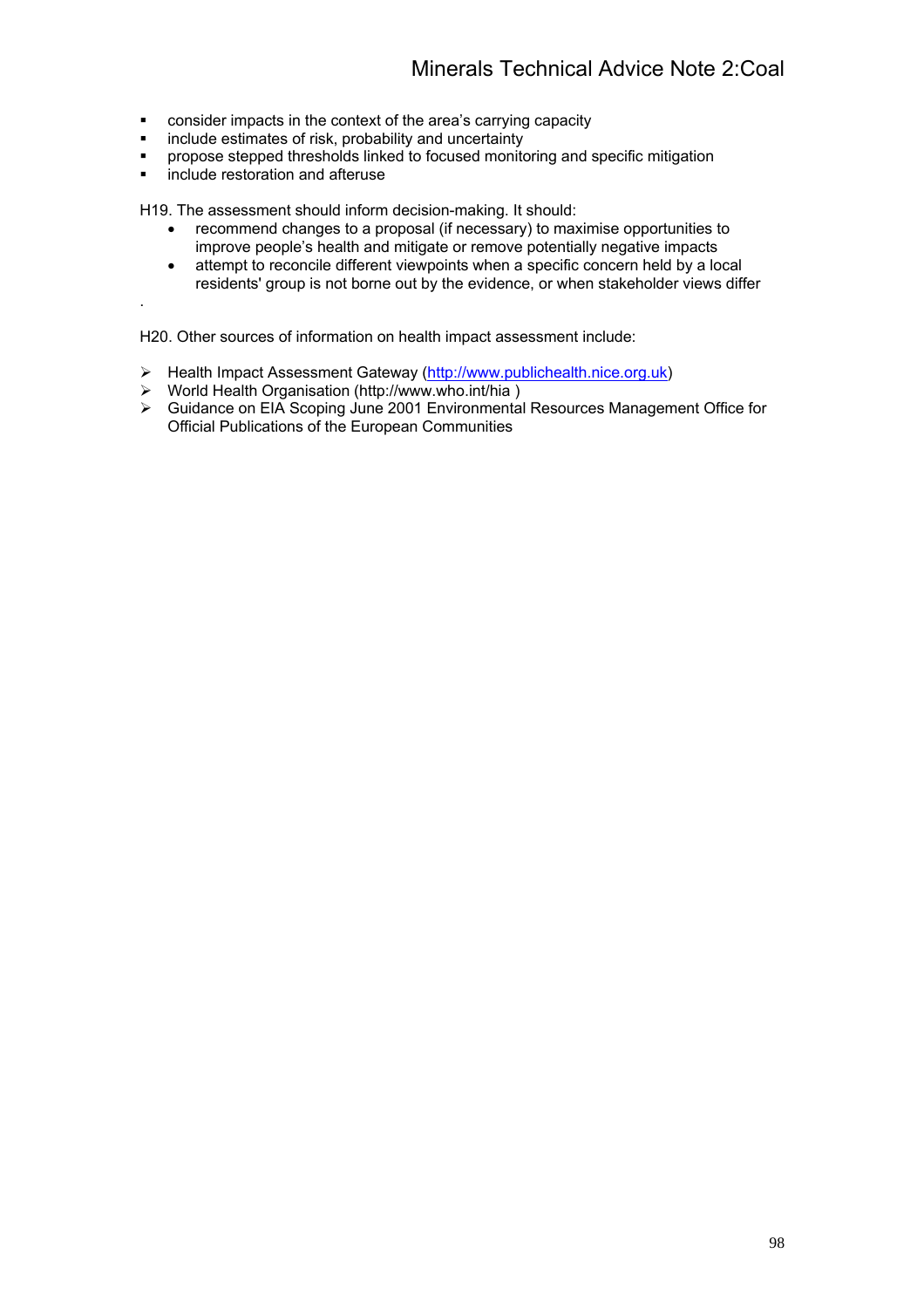# **Appendix J: Best practice for Social Impact Assessment**

J1. Social impact assessment (SIA) seeks to assess whether a proposed development alters quality of life and sense of well-being, and how well individuals, groups and communities adapt to change caused by development. It is an approach to analysing, monitoring and managing the social consequences of development. It is suggested as an approach that the MPA may consider appropriate to assess the benefits and disbenefits to the community.

J2. SIA helps to:

- ensure positive outcomes for communities and other stakeholders
- maximise the benefits of development and minimise its costs, especially those borne by the community
- ensure that development is generally acceptable to the local community and will improve the wellbeing of the wider community
- improve awareness of the differential distribution of impacts on different groups in society
- identify the impacts experienced by vulnerable groups in the community

J3. The MPA will need to consider:

- who benefits and who suffers the impacts, including local communities, the region and the developer
- the consequences of the development on community structure and infrastructure
- whether there will be reduced or enhanced employment, impacts on the local economy, and other opportunities
- mental and physical health
- J4. The MPA should, through the SEA and SA processes for the LDP:
	- identify interested and affected people
	- coordinate the participation of stakeholders
	- collect social baseline data on the communities
	- identify the activities which are likely to cause impacts
	- predict likely general impacts and how different stakeholders are likely to respond

J5. The ES for an application should, under "impacts on people":

- identify and describe interested and affected stakeholders and other parties
- develop baseline information of local and regional communities
- identify the key social and cultural issues
- select social and cultural variables which measure and explain those issues
- describe aspects of social impacts related to the proposal
- describe cumulative social effects related to the proposal
- ensure that methods are robust transparent and replicable
- select forms and levels of data collection analysis which are appropriate to the significance of the proposal
- collect sufficient qualitative and quantitative social, economic and cultural data
- analyze all reasonable alternatives to the action
- consider under-represented and vulnerable stakeholders and populations
- consider the distribution of all impacts (whether social, economic, air quality, noise, or potential health effects) on different social groups

J6. In deciding the proposal, the MPA should consider:

- where there are unavoidable impacts, ways to turn communities into beneficiaries
- whether the coal proposal is broadly acceptable to the members of those communities likely to benefit from, or be affected by, the operations
- the opinions and views of experts, although these should not be the sole consideration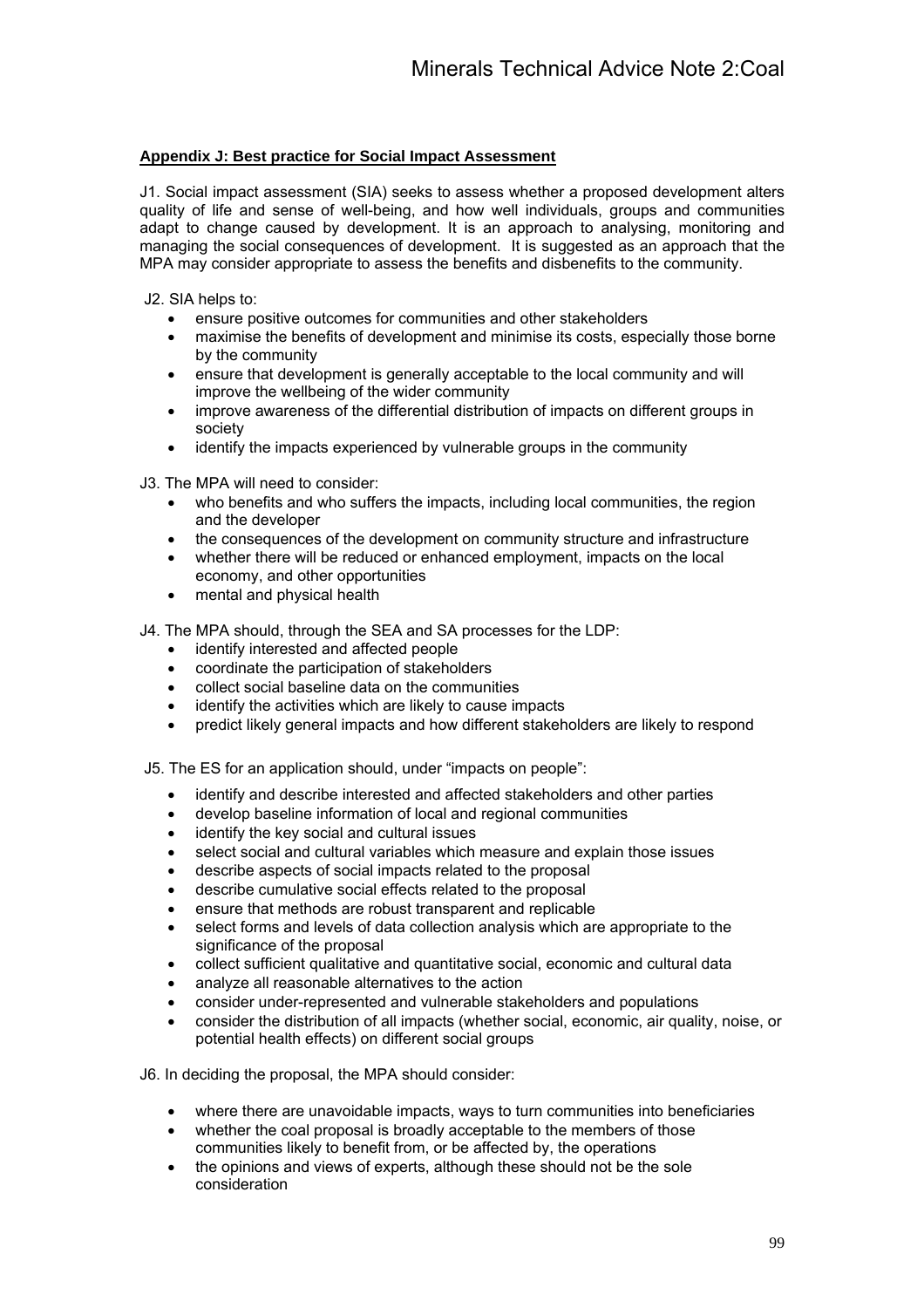• even where communities approve the operation and where they may be regarded as beneficiaries, potential mitigation of social and environmental impacts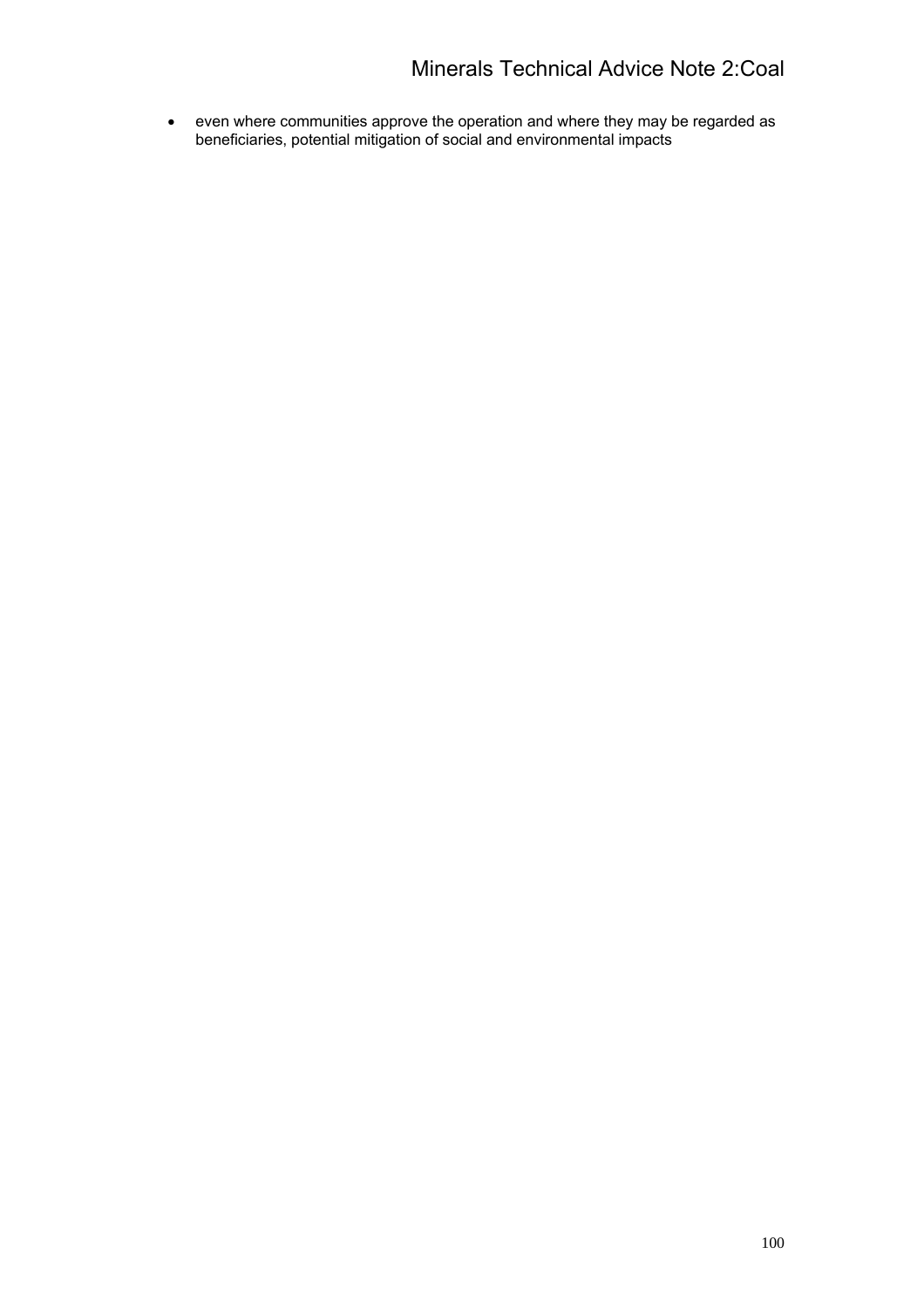# **Appendix K: Best practice for dust**

K1. The applicant should:

- establish baseline conditions by a dust-monitoring programme
- record ambient conditions over a period sufficient to identify seasonal variations
- identify the principal existing dust sources from urban and industrial areas, mineral operations, agricultural activities and construction activities
- locate residential areas, schools and other dust-sensitive land uses in relation to the proposed site
- identify likely sources of dust emission at different times from within the site
- assess the potential to emit dust with respect to the duration of the activity or the potential of dust to become airborne and the likelihood of dust leaving the site
- explain how topography and woodland may affect the emission and dispersal of site dust
- provide an analysis of data from the UK Meteorological Office on wind conditions, local rainfall and ground moisture conditions
- use computer-modelling techniques to assess how nuisance dust could disperse from a site

K2. Mineral Planning Authorities should agree or specify Conditions relating to the layout and activities of the site, Dust Action Plans and monitoring schemes. Measures to control dust should be specified and described in terms of their potential to reduce dust and consequent impacts in the application. In planning to minimise dust, the following factors should be considered:

- the dust assessment should consider the materials, locations, plant and activities at different phases; identify potential high risk events and plan for mitigation accordingly
- there should be a sustainable water management system
- dust-generating activities move during different operational phases and the minimisation of dust through site design should consider each phase of the operation
- the distance between dust-generating activities and residential properties and sensitive uses should be maximised
- dust-generating activities should be placed where maximum protection can be obtained from topography, woodland or other features, and where prevailing winds will blow dust away from residential properties and sensitive uses
- the transport and handling of materials should be minimised by placing adequate storage facilities close to processing areas
- the layout, profile, construction and seeding of stockpiles, tips and mounds should minimise dust creation
- certain haul roads should be surfaced, using perhaps crushed stone from the site or concrete, for example between washing facilities and site exit
- processing plant air outlets should be fitted with cyclones, wet scrubbers or filters; conveyors, stockpiles and dust-collection equipment should be contained and lorries should be closed or sheeted
- dust mitigation through bowsers, sprays, vapour masts and sweepers should be used on haul roads and stockpiles (for chemical binders consult the Environment Agency)
- A wheel-washing system should be installed on site
- handling systems, linings in loading chutes and lorries, drop heights, wind-guards and loading points should be designed to minimise dust creation
- different options, for example the use of conveyors rather than haul roads
- There should be a planned response to forecast weather conditions, with temporary cessation of works such as soil stripping and reinstatement operations (taking account of the need to avoid moving soils during wet weather) and overburden handling during defined adverse (extended periods of dry and windy weather) conditions.
- an on-site weather station should be installed

K3. Operators should: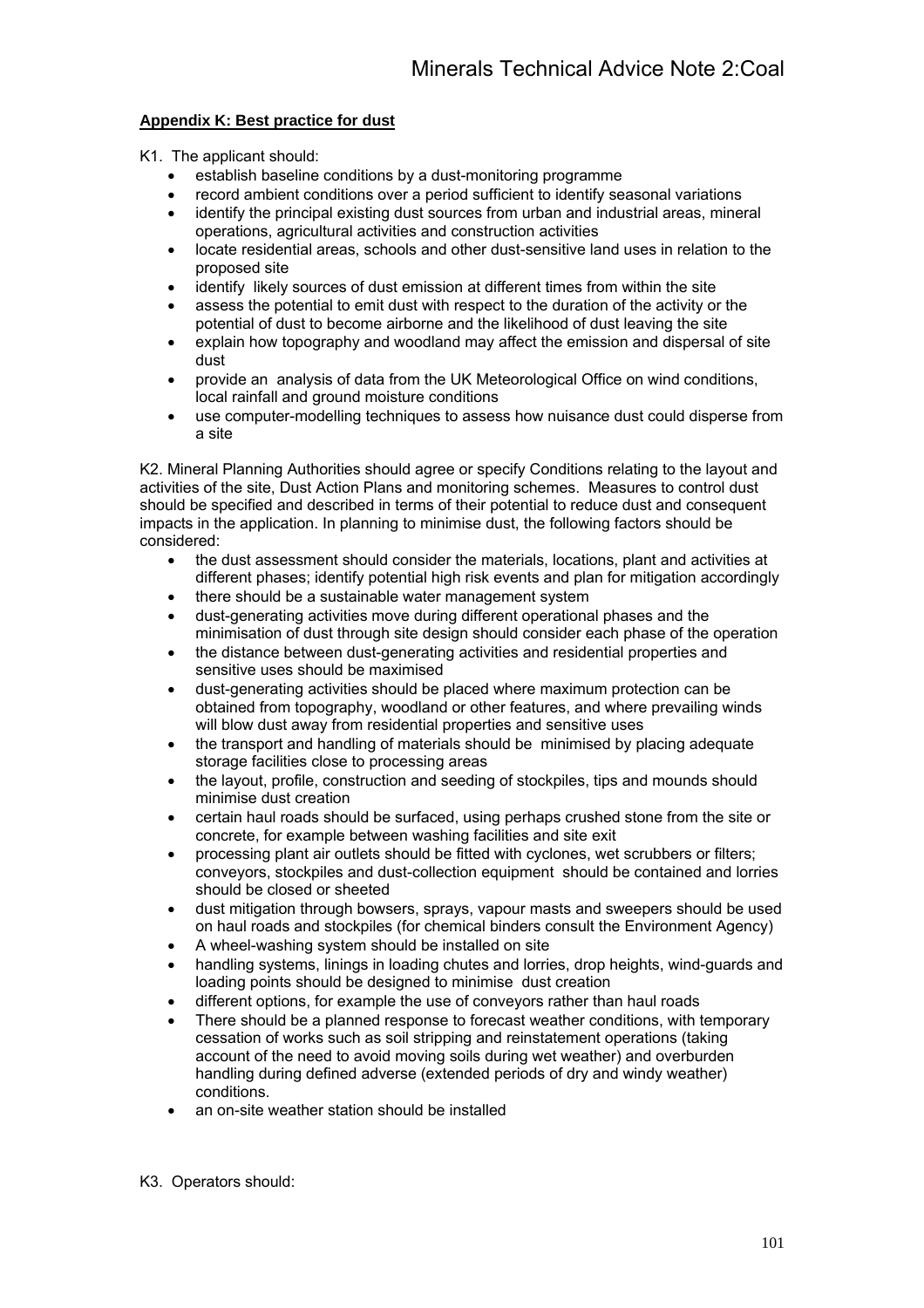- use crushing and screening plant within its design capacity
- use appropriate chippings for stemming shotholes
- maintain all plant and equipment to manufacturers' specifications
- compact, grade, surface and maintain haul roads
- fit dust-extractors, filters and collectors on drilling rigs
- use windbreaks/netting screens/semi-permeable fences, trees and shrubs
- use wide concave belts and enclose, fit wind-boards or hoods to conveyors and transfer points
- limit speeds and limit movement of vehicles
- consider upswept exhausts

.

- limit spillage and facilitate its removal by the use of hard surfaces
- sweep haul roads and other dusty surfaces frequently
- use wet suppression (usually water sprays) at conveyor discharge points
- minimising the height of fall between the conveyor discharge points and stockpiles
- ensure an adequate supply of water and the ability to apply the required quantity of water to maintain the control of dust under all circumstances, particularly dry windy conditions
- carry out an assessment of water requirements based upon peak potential evaporation rates, the maximum area requiring control, i.e. width and length of site roads, and an allowance of three times the calculated quantity, in order to compensate for run off and uneven application
- calculate the necessary full time and stand-by bowser fleet, taking into consideration bowser capacity, delivery rate and cycle time.
- install on-site static water spray systems adjacent to permanent site roads
- monitor the condition of site roads on a daily basis to ensure that spillage is removed as quickly as possible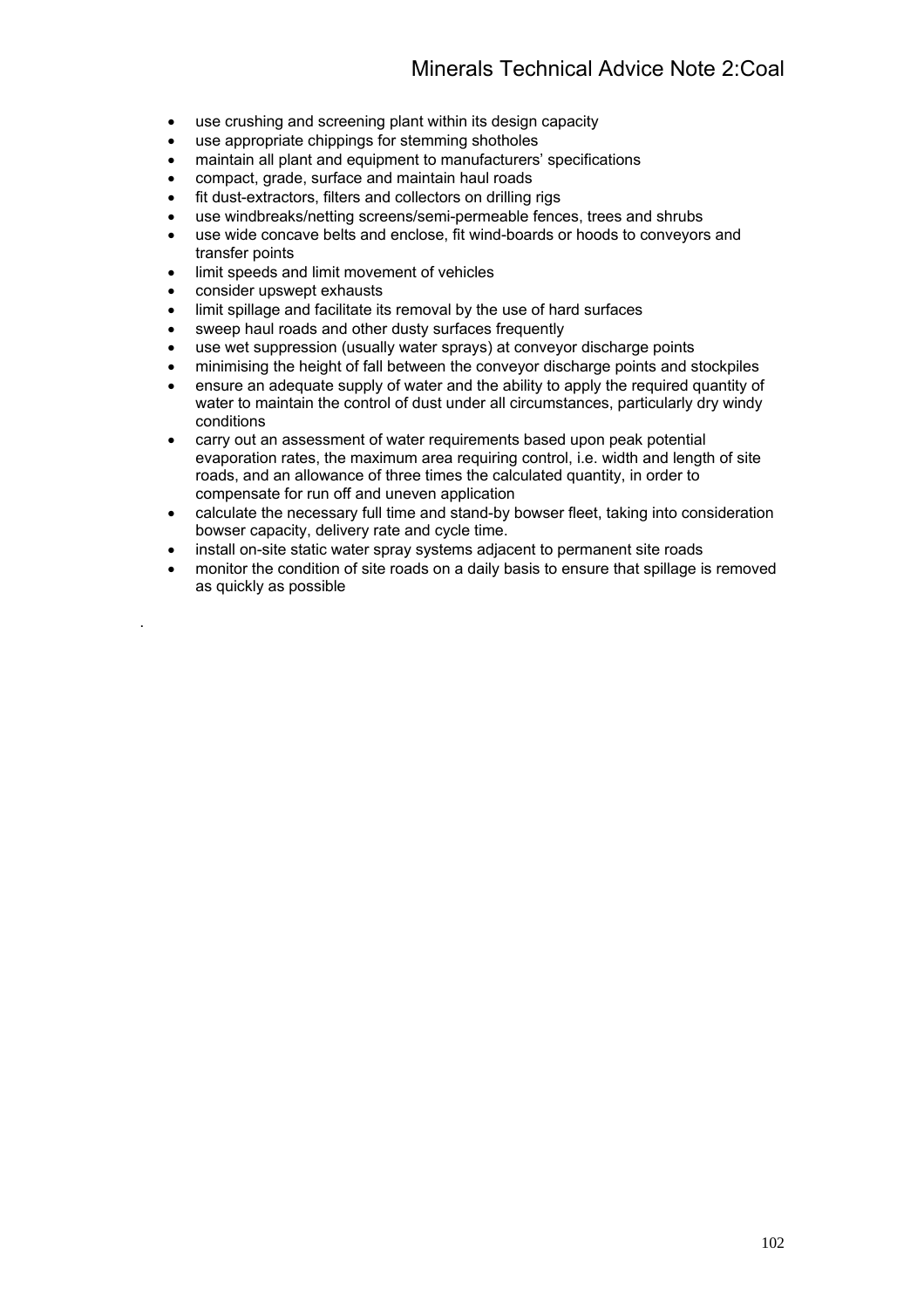# **Appendix L: Best practice for blasting**

L1. The Quarry Section of the Health and Safety Executive is responsible for all health and safety enforcement issues relating to the quarrying and opencast coal industries.

L2. Best practice is needed to minimise effects, maximise efficiency and to establish and maintain good public relations. Once the threshold of perception is exceeded, the likelihood of complaints is largely independent of vibration magnitude but greatly influenced by the relationship between an operator and the local community. It is important to have a consistent approach to management, regulation and enforcement and to use monitoring and recording of vibration-levels from blasting, to ensure an operator's compliance with blasting conditions.

L3. The operator shall carry out blasting operations in such a manner as to minimise the environmental impact on residents in the vicinity of the opencast coal mine. Under no circumstances shall blasting operations, including blasting tests, be undertaken without the written approval of the MPA nor, after blasting tests, before receipt of a blasting schedule.

Before routine blasting is commenced, the operator shall carry out blasting tests in conjunction with a recognised explosives expert approved by the MPA.

For the purpose of the blasting test (above), the maximum instantaneous charge weight shall be calculated using a Scaled distance of 47 (metric units, ie metres/kilogram<sup>1/2</sup>) or any such lesser charge weight that is determined by the physical restraints of the blast proposed. The operator shall submit details of their proposals for the blasting test to the MPA for approval. A copy of the blasting test report on each test shall be supplied to the MPA.

All blasting shall be in accordance with the proposals until a sufficient number of blasts have been monitored and the results analysed to have statistical confidence in increasing the maximum instantaneous charge weights employed in the blasting schedule.

Thereafter the operator shall routinely up date the blasting database and revise the blasting schedule on a regular basis as agreed by the MPA.

#### L4. Levels for blasting vibration

In determining the permitted vibration levels, the MPA may need to consider lower levels in proximity to sensitive facilities such as hospital operating theatres. Justification should be given when they impose a condition requiring vibration levels outside the recommended range. Applicants should provide a detailed vibration and air-overpressure monitoring exercise to determine exactly what vibration levels are being received at the specific premises and/or by residents. The limiting values should be determined for agreement by the MPA.

### L5. Monitoring ground vibration

all blasts should be monitored at more than one location

for large sites, there should be a dedicated permanent blast monitoring system capable of relaying results from up to four monitoring locations located on the site boundary and adjacent to sensitive properties and structures

it would be unreasonable to extend the time before assessment to more than 12 months, even if the number of events is relatively small

blasting within opencast coal sites is within cuts which progress relatively quickly compared with quarry faces. A suitable time period for an opencast coal site may be the time for a cut to be fully worked. A minimum period of 3 months would generally be representative of blasting variations

### L6. Ground vibration

Maximum instantaneous charges are typically of the order of 20 to 40 kg in opencast coal site blasts. The most practical method of reducing ground vibration, where rock conditions determine, is to lower the maximum instantaneous charge weight of explosive whilst maintaining the blast ratio:

- through reductions in the other parameters, such as loading density, burden and spacing
- by reducing the total amount of explosive placed into the boreholes
- by deck-loading (when a relatively small amount of the column of explosive is replaced by inert stemming material)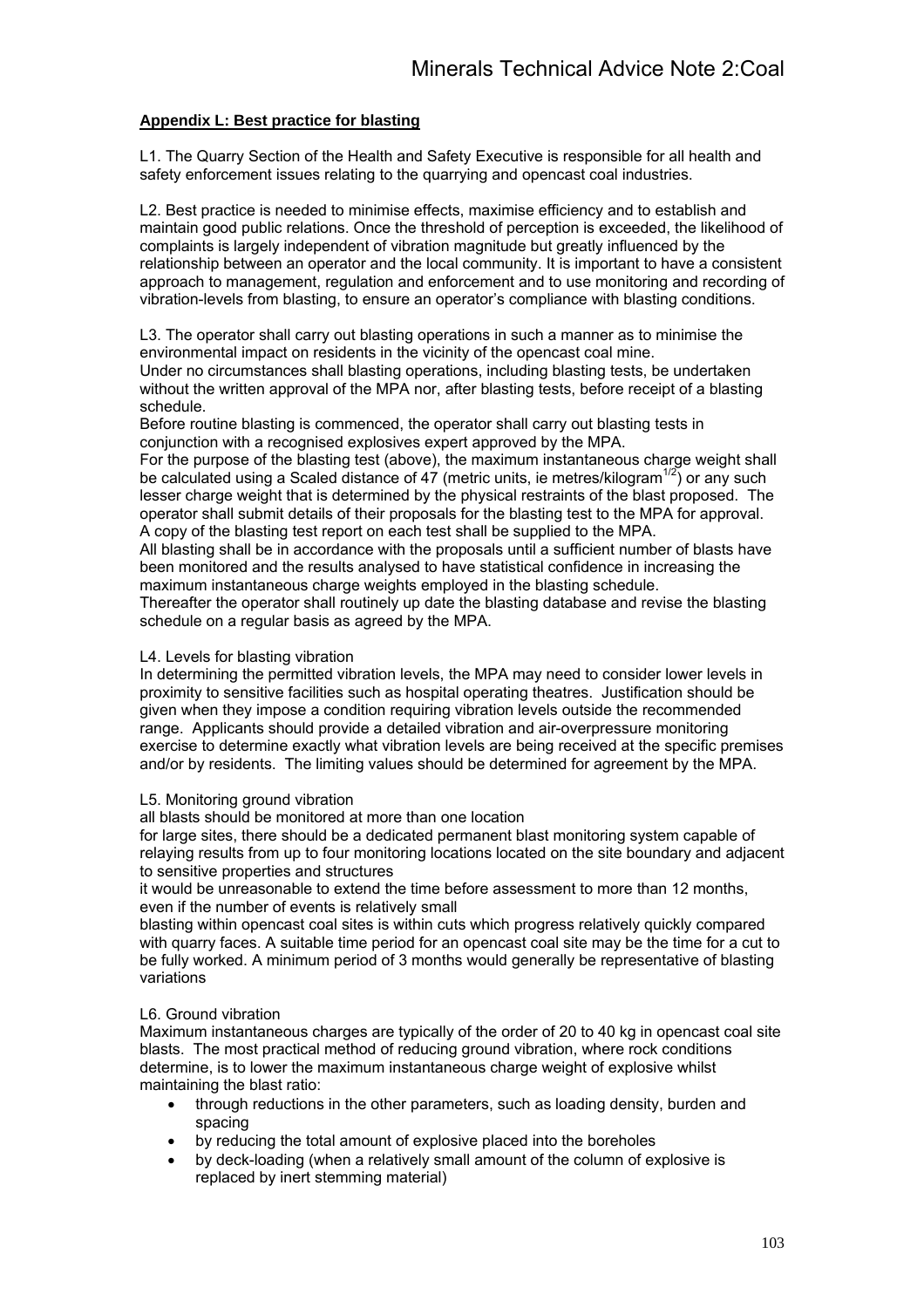This increases the number of boreholes required and the drilling and detonator costs. A decrease in the number of holes drilled per blast will increase the number of blasts needed to fragment the same volume of material, leading to smaller but more frequent vibration impacts. It is necessary to determine whether the magnitude of the events or the frequency of their occurrence is of most concern to a potential complainant.

### L7. Air overpressure

Air overpressure should be minimised at source, as required under the provisions of The Quarries Regulations 1999. In still air the air overpressure intensity will decrease as a function of distance reducing by 6 dB as the distance from source doubles

L8. Monitoring air overpressure

- all blasts should be monitored
- microphones must have an adequate low frequency response
- should take account of windy conditions that may mask the blast generated pressure wave
- should be at several locations simultaneously to cover variations
- should be evaluated to provide a clearer understanding
- site measurement of meteorological conditions (such as wind speed and direction, temperature, cloud cover and humidity) should be correlated

L9. Mineral operators should:

- ensure that the blast area is accurately surveyed and recorded according to The Quarries Regulations 1999
- ensure that the correct design relationship exists between burden, spacing, and hole diameter
- choose the correct burden with due regard to the local geological conditions and the face survey information
- drill accurately in order to maintain the intended blast pattern
- ensure there is an adequate dust collection system for each drill rig.
- bag and remove all collected dust from the immediate blast zone.
- make maximum use of existing free faces
- ensure that the maximum instantaneous charge is optimised by considering:
- reducing the number of holes per detonator delay interval
- reducing the instantaneous charge by in-hole delay techniques
- reducing the bench height or hole depth
- reducing the borehole diameter
- ensure that the detonator delay sequence optimises the internal free faces developed during the detonation sequence, particularly in multiple row blasting and in corners
- whenever practicable, ensure that the direction of detonation is away from the nearest vibration sensitive location
- have due regard for any local weaknesses in the strata, including back break from any previous shot, clay joints, and fissured ground
- if loading explosives through fissured or broken ground, or through cavities of any kind, consider only the use of pre-packaged explosives and/or check the hole depth regularly during loading
- whenever possible the use of unconfined charges should be avoided; also consider prohibiting surface lines of detonating cord and secondary blasting
- all surface detonators and explosives should be adequately covered with suitable material.
- stemming material should be of sufficient quantity and quality to confine adequately all explosives upon detonation. A coarse stemming material such as angular chippings should be considered for use; drill fines should not be used
- misfire procedures should have due regard to under-burdened charges
- if air overpressure levels are a problem, consider a reduction in the area to be blasted.
- blast at regular times, ideally on the hour
- monitor the ground and airborne vibration generated so the information can be employed in any necessary modification of future blast designs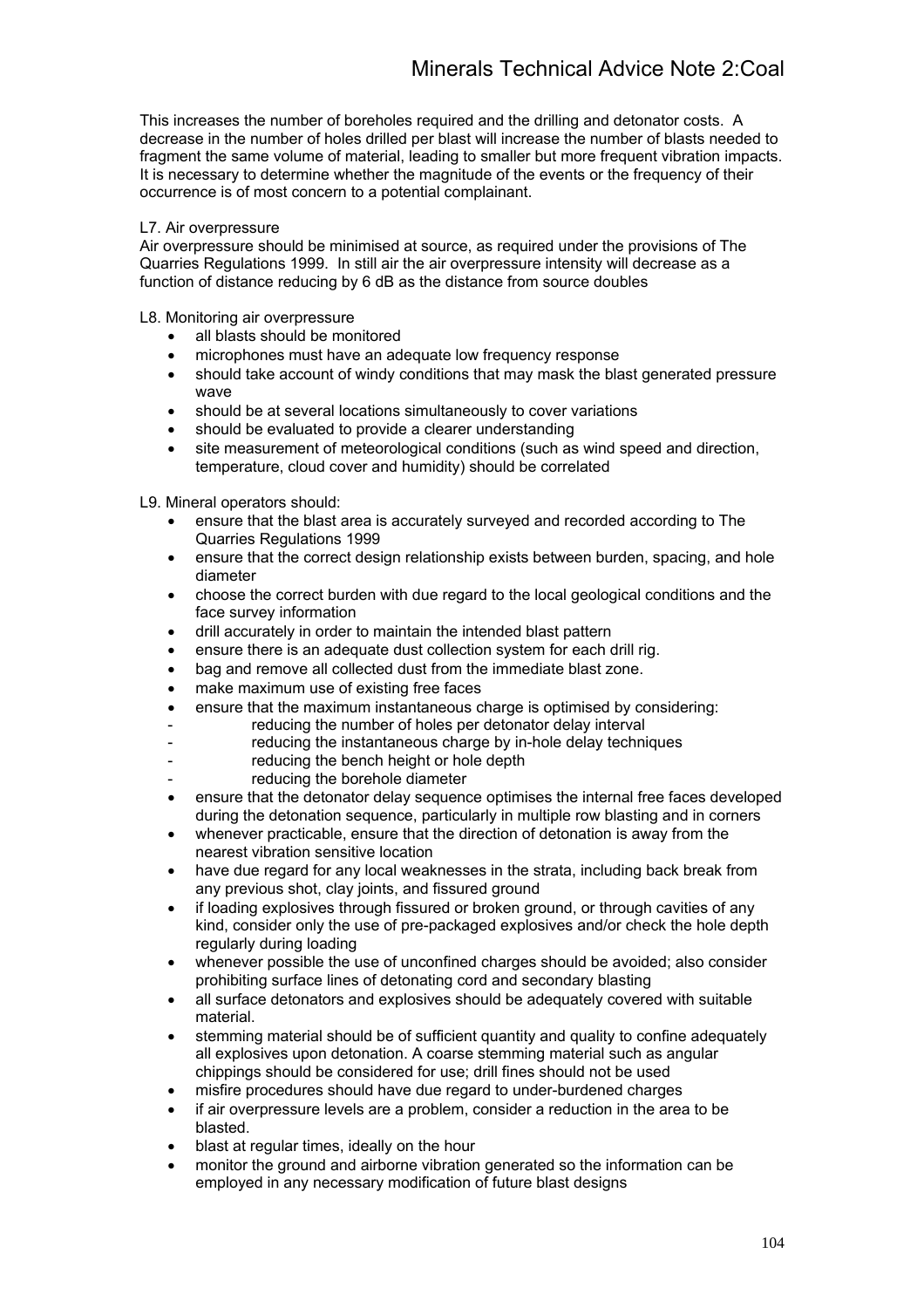- maintain good public relations with those who live and work near the site
- always attempt to minimise the environmental effects of blasting operations and recognise that blasting events are perceived at levels of vibration well below those necessary for even cosmetic damage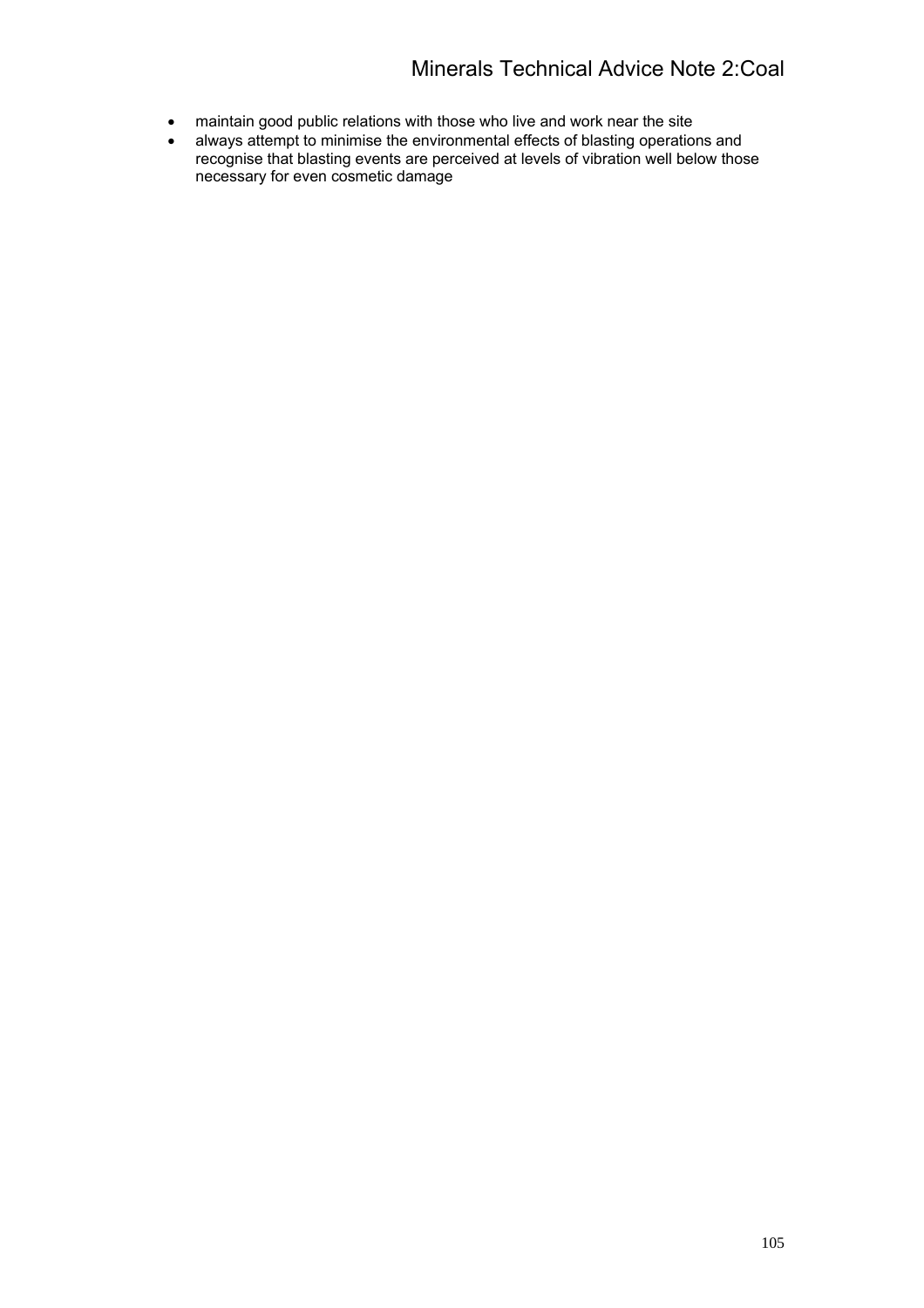# **Appendix M: Best practice for noise**

M1. The aims of BAT (EA Guidance) are:

- to underpin good practice
- noise levels should not be loud enough to give reasonable cause for annoyance to persons in the vicinity
- prevention of creeping ambient noise levels

M2. The information provided should include:

- the main sources of noise and vibration:
- whether noise is continuous or intermittent
- the type of emission and its characteristics
- the hours of operation
- the sources contribution to overall site emission
- the location of the source on a scaled map
- infrequent sources of noise and vibration, such as seasonal
- noise-sensitive sites and receptors:
- the local environment; a scaled map showing grid reference, nature of the receiving site, distance and direction from the source
- other conditions or legal notices
- any complaints within the last three years
- the noise environment:
- background noise level (day/evening/night)  $L_{A, 90, T}$
- specific noise level (day/evening/night)  $L_{A, eq, T}$
- specific flotos level (day/evening/night)  $L_{A, eq, T}$ <br>ambient noise level (day/evening/night)  $L_{A, eq, T}$
- vibration data (ppv) ( $mms^{-1}$ ) or VDV in m s<sup>-1</sup>.
- details of environmental noise measurement surveys, noise modelling or other noise measurements
- specific local issues and proposals for improvements
- demonstration that the proposals comply with BAT

### M3. The information should:

- be up-to-date
- meet the relevant British Standards for methodology
- provide details of the equipment used and the calibration
- 
- set out prevailing meteorological conditions<br>• identify the model used and the inputs identify the model used and the inputs

#### M4. Emissions assessments

Applications are assessed via a risk assessment provided by the operator. Emissions assessments should:

- establish the level and character of the existing noise environment and the location of noise sensitive properties
- cover all sources of noise and for each source consider the location, procedure, schedule and duration of work for the life of the operation.
- consider what emissions are likely to arise
- indicate the efforts made to control mitigate or remove these at source, such as the enclosure of noisy plant, the use of acoustic screening and baffle mounds

M5. Site location and layout

- site lay out and sequencing operations should be designed to screen noisy activities
- buffer zones can help to mitigate noise emissions
- fixed plant and facilities including maintenance facilities should take advantage of shielding from natural topography
- the excavation face, or existing tips, overburden or soil mounds can be used to shield fixed plant and facilities
- plant that generates noise, including pumps operated at night, should be located as far as possible from noise-sensitive properties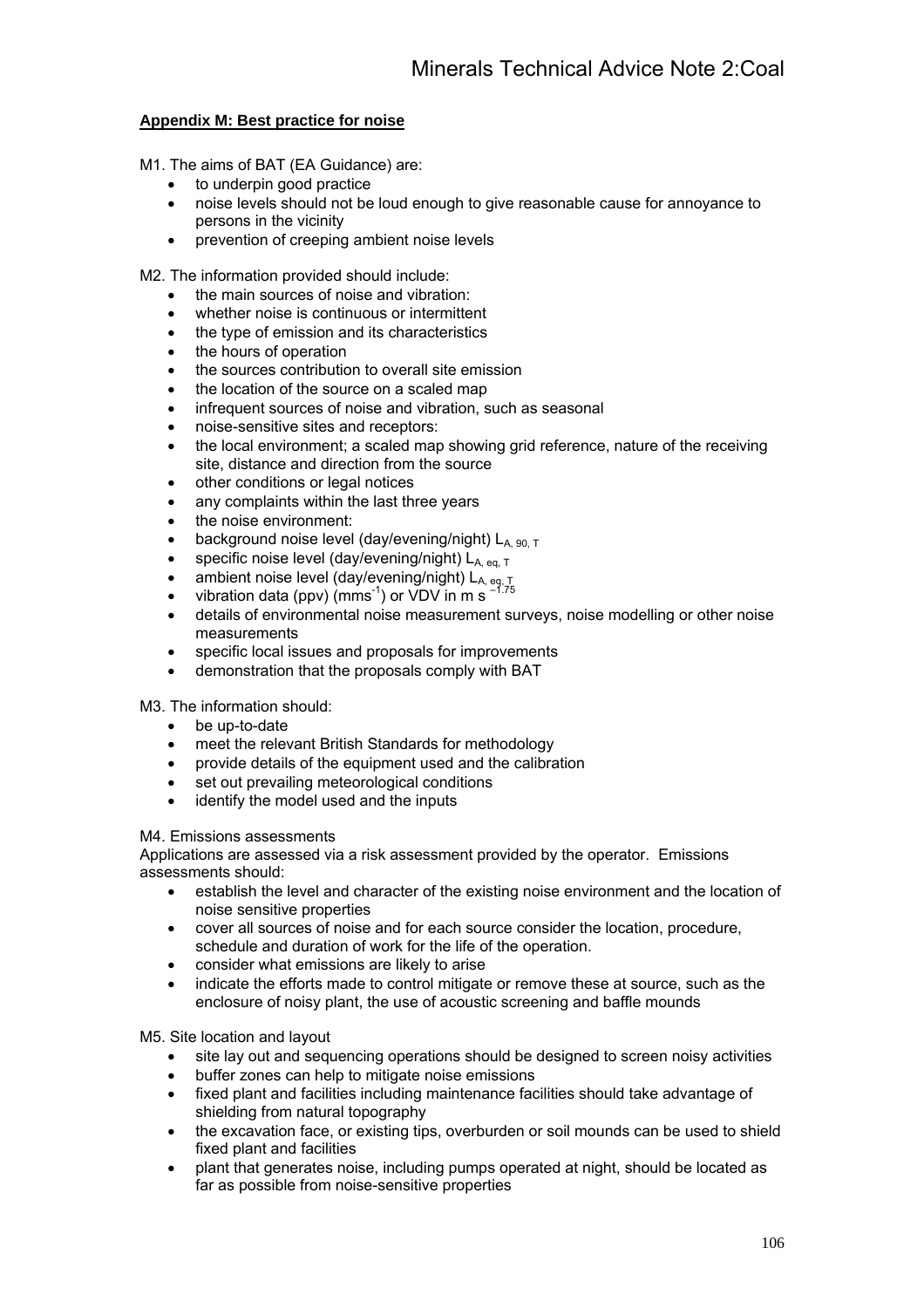- site buildings may be used to form a barrier
- haul roads should not be located along exposed locations, and should have as low a gradient and maintain as smooth a surface as possible.
- time restrictions can be placed on vehicles leaving site

### **M6. Operators' choice of equipment**

- plant should not be more powerful than required, (as a general rule a doubling of plant engine power leads to an increase at source noise levels of 3dB)
- sound level output should be taken from the manufacturers specification for comparable working conditions
- the use of electrically powered plant with its power source in an acoustic enclosure should be considered
- the use of adjustable or directional audible vehicle reversing alarms or alternative warning systems should be considered
- plant should be properly regularly and effectively maintained and inspected to ensure it remains within noise limits
- management should ensure the lubrication of bearings, sharpness of cutting edges and the integrity of silencers and acoustic enclosures
- newer plant should be chosen (plant over ten years old is roughly 3 dB noisier than new plant, and plant over 20 years old is 6 dB noisier )

M7. Good practice includes:

- minimising the height from which material drops from lorries or other plant, careful operation of draglines
- use of rubber linings in chutes, dumpers, transfer points, etc
- use of simple baffles around washing drums, rubber mats around screening and crushing plants
- enclosing and cladding plant, covering conveyors, cladding the plant, keeping noise control hood closed
- limiting the use of particularly noisy plant, limiting the number of items in use at any one time, starting plants one-by-one and switching off when not in use.
- avoiding revving of engines, reducing speed of vehicle movement, keeping lorry tailgates closed where possible
- pointing directional noise away from sensitive areas where possible
- earlier operations should provide screening from noise generated by subsequent activities
- operators should liaise to ensure that noisy operations take place when they will have least impact on the occupants of noise sensitive properties

M8. Screening

- acoustic screening can be effective both near the source of noise and near the noise sensitive property. Reductions of 5–10db(a) can generally be obtained
- as far as reasonably possible, sources of significant noise should be enclosed. BS5228 provides advice on various types of acoustic enclosures.
- baffle mounds can make a significant reduction in the exposure to noise, but construction is one of the noisiest aspects
- acoustic secondary glazing or acoustic fencing can be used at noise-sensitive properties

M9. General

• the impact of noise on the surrounding environment should be considered as part of the routine site inspections

• controls, monitoring, and enforcement with respect to noise should be considered in consultation with other competent authorities.

• a Noise Management Plan may be beneficial to the operator and the MPA. It should be clear whether this is a management tool or whether there is the intention to enforce against its contents.

there may be no reason to assume that harm or annoyance may be caused as a consequence of the remoteness of the site. However, the operator should still reduce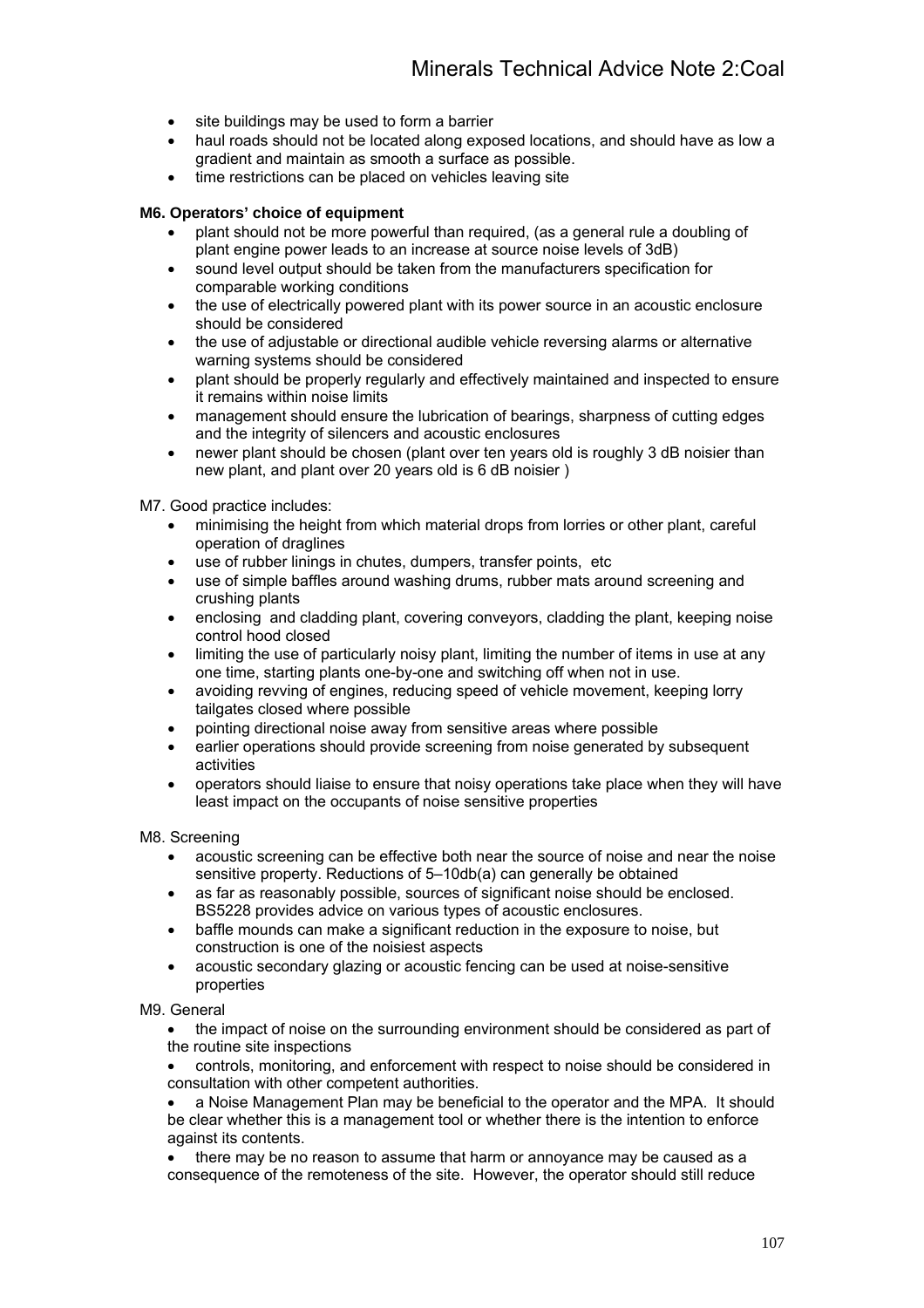noise emissions and use BAT to implement and maintain appropriate preventative measures.

• noise may contain tonal elements that stand out against a background of general noise. Conditions can prohibit the emission of such distinctive characteristics, to be monitored at noise sensitive locations.

See also:

IPPC H3 Horizontal Noise Guidance. Part 1 outlines the main considerations relating to the Regulation and Permitting of noise. Part 2 describes the principles of noise measurement and prediction and the control of noise. Environment Agency

www.environment-agency.gov.uk

BS 4142 : 1997 Method for rating industrial noise affecting mixed residential and industrial areas

BS 7445 : 1991

Guidance for the Regulation of Noise at Waste Management Facilities, Version 3.0, July 2002 Environment Agency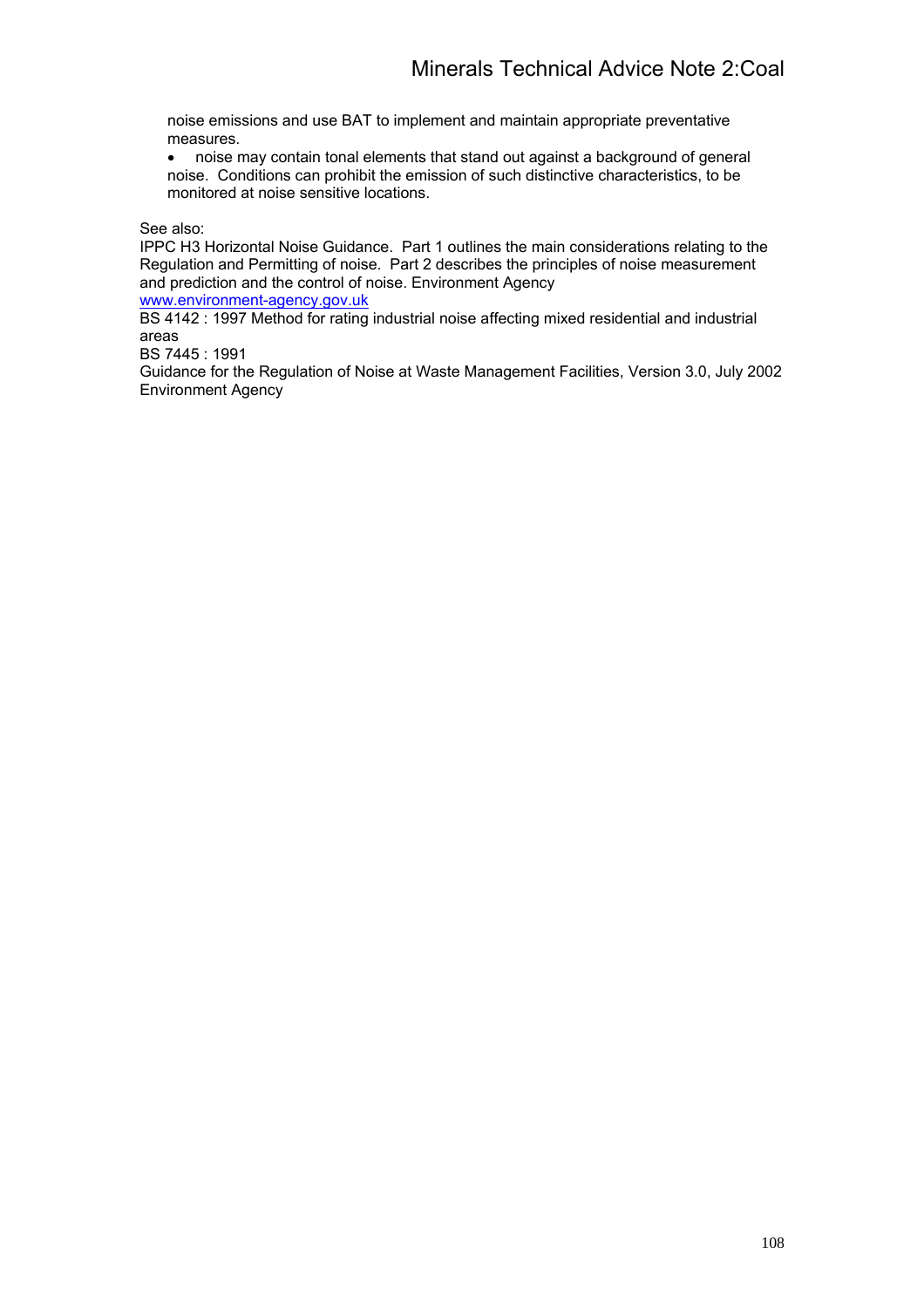## **Appendix N: Best practice for landscape and visual impact assessment**

N1. Reference should be made to Guidelines for Landscape and Visual Impact Assessment Edition 2 (Spon Press, London 2002) Landscape Institute & Institute of Environmental Management & Assessment (LI-IEMA).

- visual impact assessment should be undertaken from various viewpoints including main settlements, major traffic routes, bridleways and footpaths, both close to the site and from greater distances, to reflect its landscape setting
- viewing corridors and visual characters should be identified
- for the landscape impact assessment, the assessment area should normally include all areas within 500m of the site boundary
- for visual impact assessment, the scoping exercise should consider an assessment area should be up to the visual envelope, which is generally formed by natural/manmade features, such as ridgelines
- the visual envelope, based on intervisibility studies as defined by cross-sectional drawings, must be shown on a scaled plan
- the applicant should show the location, phasing, and details of all structures and layouts by plans, sections and elevations. The excavation, haul road, and waste and soil mounds, temporary works, plant and construction with materials, finishes, colours and lighting should be annotated
- applicants should consider annotated illustrative materials such as computergenerated photomontages; oblique aerial photographs and photographs
- descriptive text should provide a concise and reasoned argument. The assessment should identify potential sources of impact on landscape and visual amenity, taking into account the magnitude and degree of effect.
- the opportunities for the integration of newer techniques such as LIDAR should be addressed
- A Geographic Information System (GIS) to create a Digital Elevation Model of the landscape's visual properties permits three-dimensional analysis
- The report should detail the mapping and modelling techniques used and the degree of accuracy or tolerance of the data

N2. Approaches to mitigation should be aimed at avoiding or reducing adverse effects or remedying unavoidable effects, whether on landscape or on views. Approaches may be based on Primary Measures built into the design of the development or Secondary Measures to address residual effects.

- the proposal should be integrated into the local surroundings
- maximum use should be made of existing landscape features such as woodlands, shelter-belts and hedges
- trees and shrubs of appropriate native species should be used to screen vehicle parking, sheeting bays, storage and loading areas, plant and machinery, accommodation and other fixed facilities
- tree and shrub planting should take place well in advance of development, and be maintained, to establish effective screens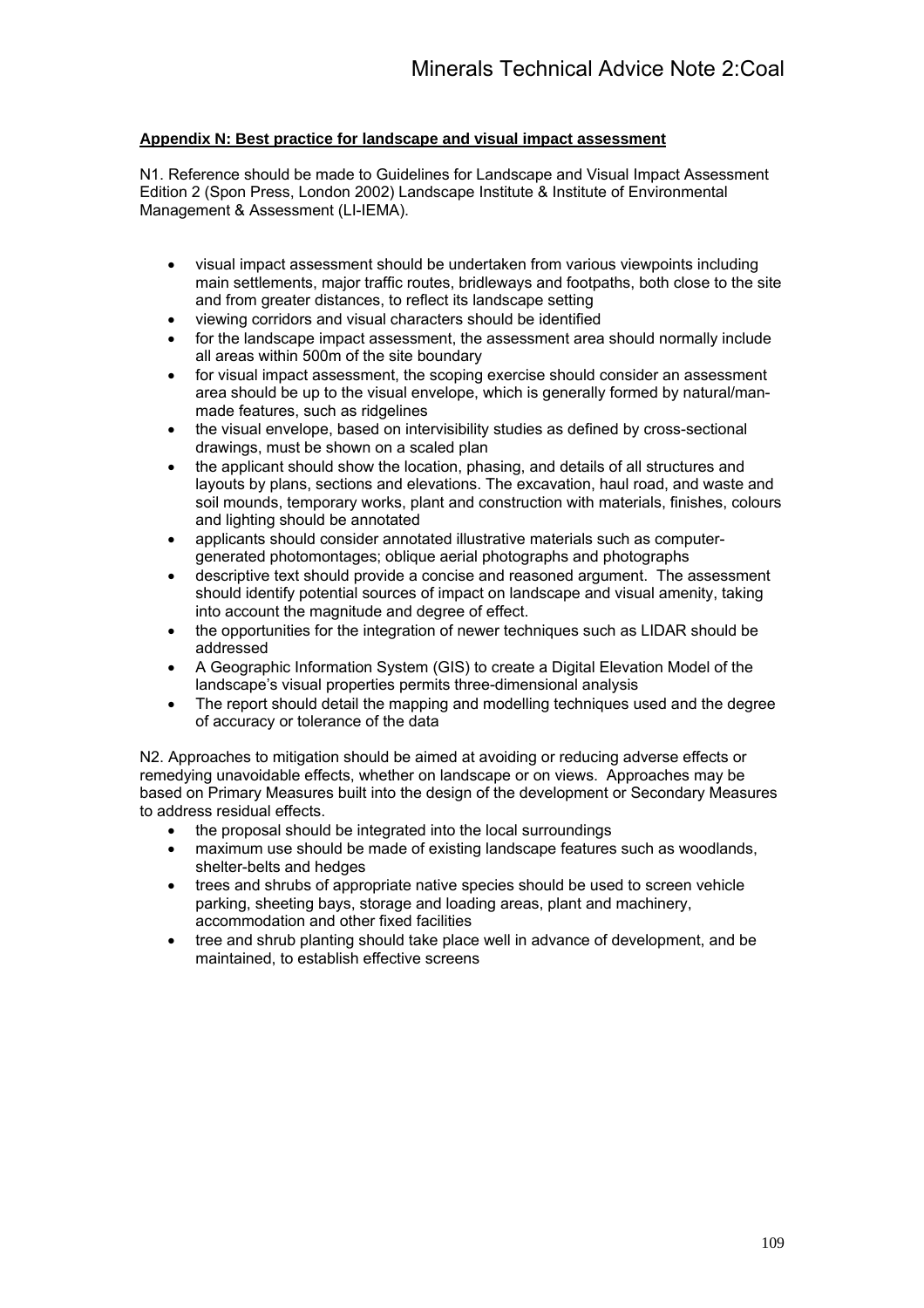## **Appendix O: Best practice for transport**

O1. Planning authorities can require many good practice measures to mitigate the environmental impacts of traffic by means of Conditions or through legal agreements.

O2. The ES should include a Transport Assessment (TA) pre-application to:

- examine the wider transport implications and consider alternative modes of transport to road
- explain and quantify the traffic and transport aspects of the proposed development
- identify potential improvement measures at the site entrance and on the adjacent road network
- consider lorry routing proposals
- ensure all such mitigation measures to be funded by the developer in advance of the proposed development coming into operation can be brought into effect e.g. traffic regulation orders
- A Transport Audit should be part of any planning application/condition.

#### O3. Rail transport

Proposals based on rail transport should be more favourably considered. Those that are not should be accompanied by an explanation as to why it is not possible and the alternative arrangements to minimise impact on communities. Where alternative transport modes exist, limiting the amount of output dispatched by road should be considered.

O4. Rail transport should be particularly considered where traffic:

- regular large volume deliveries are required to specific locations
- flows are over a longer distance
- there is an existing rail line or coal depot reasonably close to the coal working
- conveyers could connect coal workings with railheads and wharf facilities
- the road network is unsuitable

### O5. Lorry routing

The MPA may wish to consider the routing of vehicles away from sensitive places and inappropriate roads to help to reduce impacts.

- Planning Conditions and agreements are not appropriate means of controlling the right of passage over public roads.
- The appropriate mechanism is an Order under section 1 of the Road Traffic Regulation Act 1984. Traffic Regulation Orders restrict all traffic above a certain axle weight, not just coal traffic. The MPA may impose a Grampian condition making a mineral development contingent on the coming into effect of a Traffic Regulation Order. However, the MPA would need to be sure that the limitations would not unacceptably affect other businesses or residents, and that those who might be affected have been given an opportunity to make representations.
- Voluntary routing agreements between the MPA and operators are difficult to monitor and cannot be enforced. However operators should seek to ensure that drivers adhere to the agreed routes which should be clearly specified and distributed to each driver.
- Conditions can require site access to be angled such that vehicles are prevented from turning in a particular direction where regulations are in place to reinforce the direction
- Conditions can require signs clearly stating the direction to be taken by vehicles on leaving the site

### O6. Road improvements

The MPA, in association with the relevant highway authority, may decide that road improvements are required to make a coal-working proposal acceptable in land use planning terms. These may include:

- new links to provide more direct access to a coal working
- bypasses to existing towns and villages
- major realignment and improvement of existing roads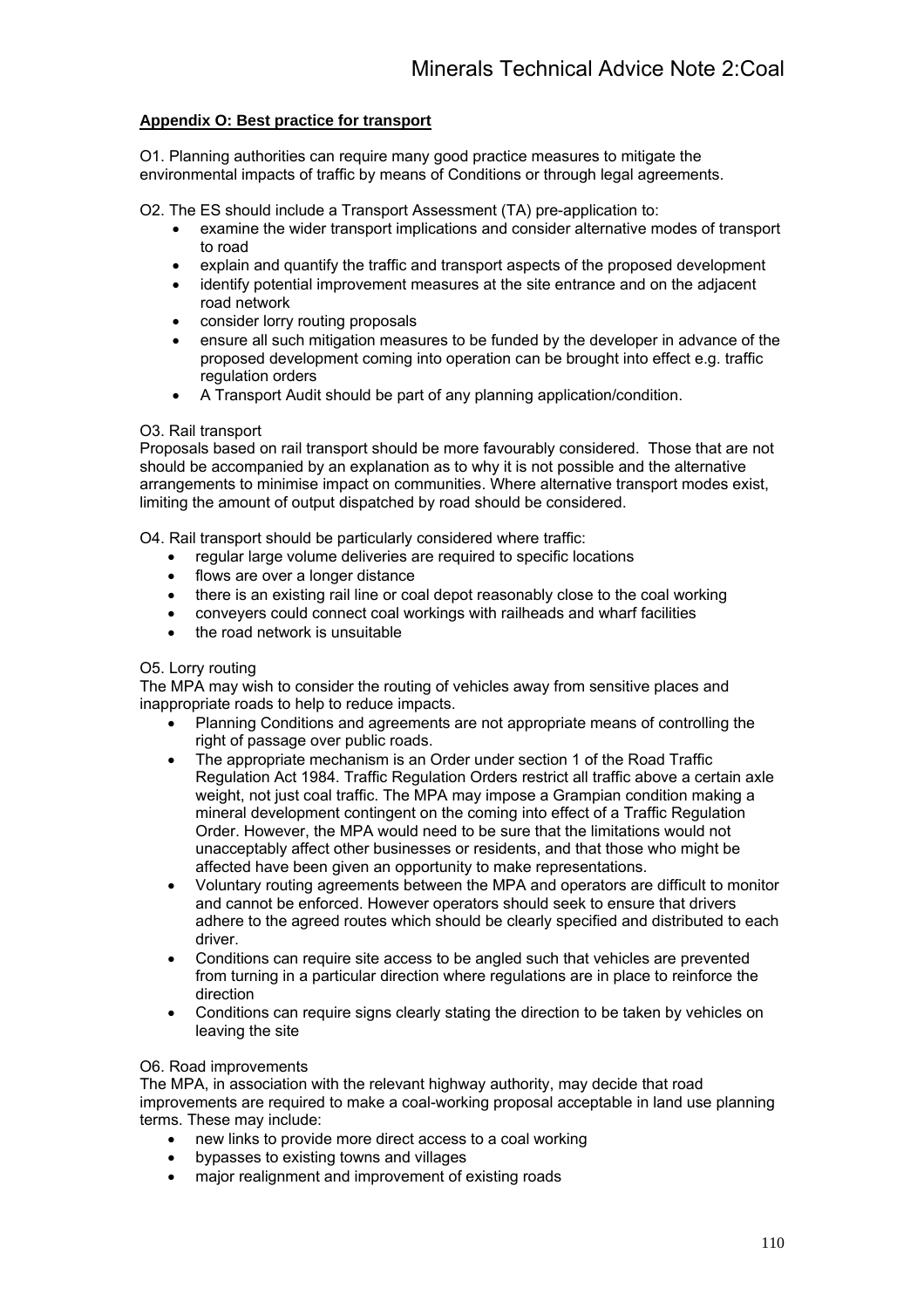- smaller scale junction improvements
- traffic management measures including traffic calming

O7. Where necessary the MPA may attach a Condition to require the provision of a service road or means of access even if such works are not included in the application, provided that they can be undertaken on the site in respect of which the application is made, or on other land which is under the control of the applicant, and relate to the proposed development.

O8. Haul routes

- The environmental impacts of the design and location of internal haul routes should be considered in detail during the initial design stages
- The benefits of the shortest practical route should be balanced against the benefits of reduced gradients
- Haul roads should be sited away from environmentally sensitive resources within and adjoining the site
- Haul roads should be screened from sensitive areas, preferably by mature vegetation, or alternatively by grassed bunds/mounds
- Restoration and landscaping of earlier phases should be integrated with the routing of haul roads in later phases
- Haul roads should be suitably surfaced, where appropriate using compacted gravel or crushed stone from the site, which has low rolling resistance. This reduces the possibility of tyre damage, and a high coefficient of adhesion is less likely to lead to the creation of dust
- Maintenance is required to reduce the impacts felt through noise, vibration, spillage or dust
- Mud and other material should not be carried onto the public road from the site
- The site entrance, weighbridge and lorry exit roads (loads out) and other permanent site roads should be surfaced and kerbed as well as adequately drained
- A vacuum road sweeper or other machine may be used on-site and off-site in the vicinity of the site entrance. The road sweeper should not itself create a hazard on the public road, and water films left by road sweepers should not ice over
- Pot holes should be filled in and worn areas of road repaired
- Water bowsers should be used on-site to damp down internal haul roads and surfaced access roads

O9. Private haul roads should be appraised to ensure that there is a net environmental benefit. They can:

- keep heavy lorries off public roads thus reducing conflict with other traffic, including pedestrians and cyclists,
- avoid environmentally sensitive and residential areas
- provide access to the road network at a suitable point
- link directly to railheads, processing plants or mineral distribution depots

At an early stage in the design of a site and throughout the life of a site, detailed consideration should be given to using landscape works to reduce the effects of traffic impact.

#### O10. Conveyors

- The design and location of conveyors should be carefully considered to avoid impact arising from dust and spillage
- Some installations may be permitted development and will only require planning permission where these rights have been removed by direction or condition
- Conveyors and cableways should be routed away from residential property and other sensitive land uses
- Screening or painting the conveyor cover may help to reduce visual impact
- Conveyors should be located to minimise its visual impact, for example close to field boundaries or along the edge of woodland.
- Where conveyors intersect public roads including public footpaths it is generally preferable for the conveyor to go under the road rather than over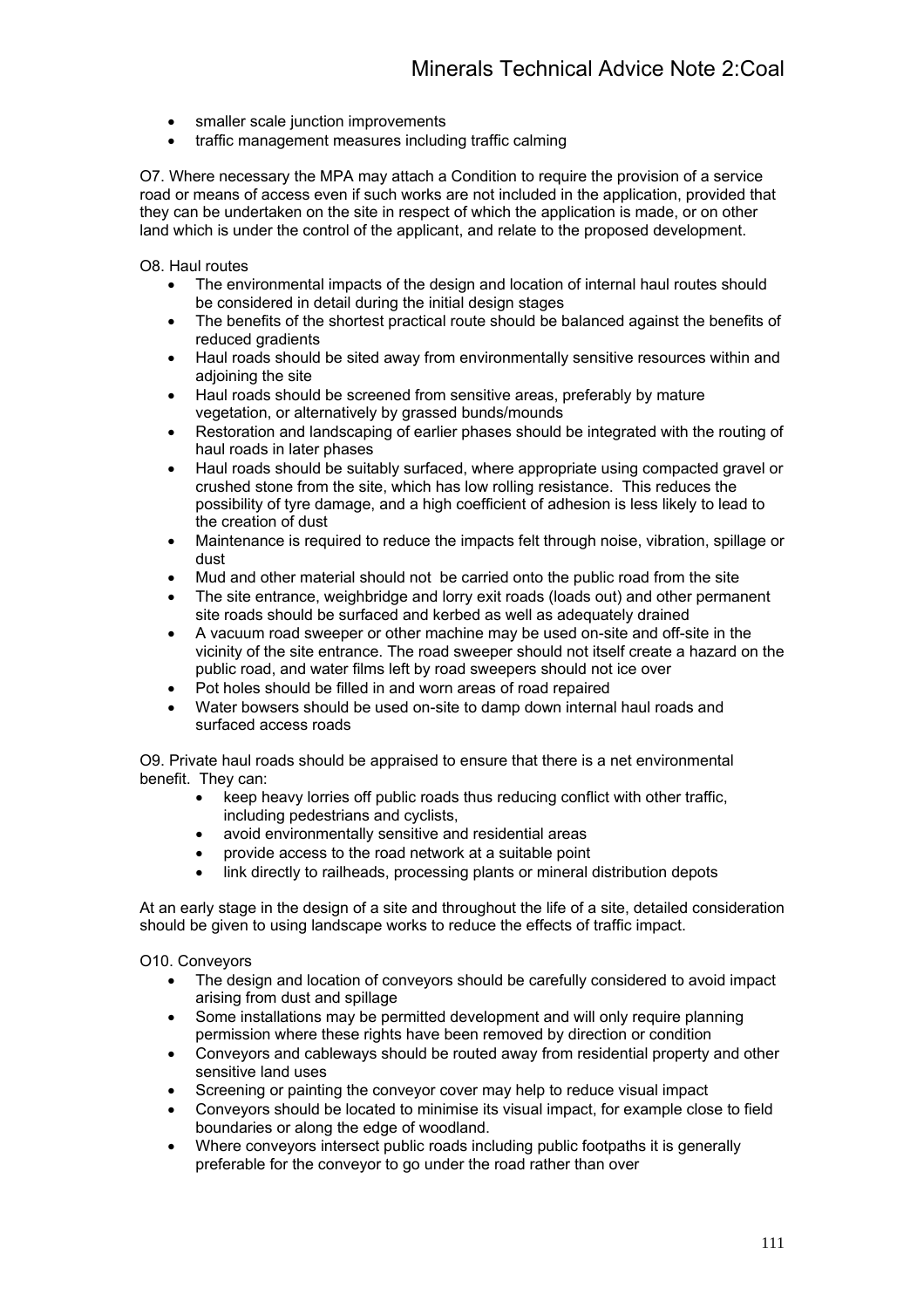• Where conveyors or cableways must cross rivers, public roads, footpaths and railways, the safety of the structure will need to satisfy the relevant responsible authority.

O11. Design of Site Entrance

- The design of the site access should be discussed and agreed with the road authority at the proposal stage
- The design should be compatible with any lorry routing agreements
- The layout will be determined by traffic flows and the speed of traffic on the main road
- Conditions should ensure that the access is constructed and suitably surfaced before the rest of the development proceeds
- Road signs warning motorists of a quarry entrance may be appropriate and should be discussed with the relevant highway authority
- the design of a site access to prevent lorry movements in certain directions requires careful consideration if manoeuvres which may be hazardous to other public road users could result

O12. On-site parking

- On-site lorry parking helps to minimise impacts from lorries queuing outside the mineral working, and allows regular hauliers to leave their lorries on-site overnight.
- The parking areas should have hard surfacing; be properly drained via oil interceptors; be well landscaped; and be positioned away from local communities.

O13. Fuel and Lubricant Storage and Handling

- Advice should be obtained from EA(W) as spillage of fuel can impact on ground and surface water as well as being a potential fire hazard. It is an offence to discharge or otherwise cause or permit the entry of polluting matter into controlled or other waters
- Fuel and oil should be stored in secure tanks positioned within a well landscaped (if appropriate), bunded area, the floors and walls of which should be impervious to both water and oil
- Full and empty lubricant drums should be stored in a bunded area
- No part of a fuel storage area should be within 10metres of any surface water features
- Oil interceptors should be designed into roads and hardstandings
- A copy of the Operator's Code of Practice for refuelling and emergency plans should be clearly displayed in the site office.

A Condition may require that the best practicable means shall be adopted to ensure that there is no leakage of oils or other pollutants to the quarry floor, to adjoining land or to adjoining water courses; to minimise risk of pollution of land, ground water and surface water.

014. Noise

- Ways of minimising noise levels from traffic should be considered during the design stage as well as during the operating life of a site.
- Acoustic barriers and screening mounds may be a condition to protect local residents from traffic operational impacts on-site.
- Audible warning systems to warn personnel of reversing vehicles or warning sirens can be a noise nuisance. The use of directional alarms, warblers, infrared sensors, flashing beacons, radar equipment or cameras is now a legal requirement in many circumstances and may allow for some re-examination of the noise level of bleepers.
- A traffic routing scheme which minimises reversing should be used on-site whenever possible.
- Physical screening of mobile plant laying up and parking areas will limit noise from engines turned on before the start of the working day

O15. Renewal and Maintenance of Vehicles and Plant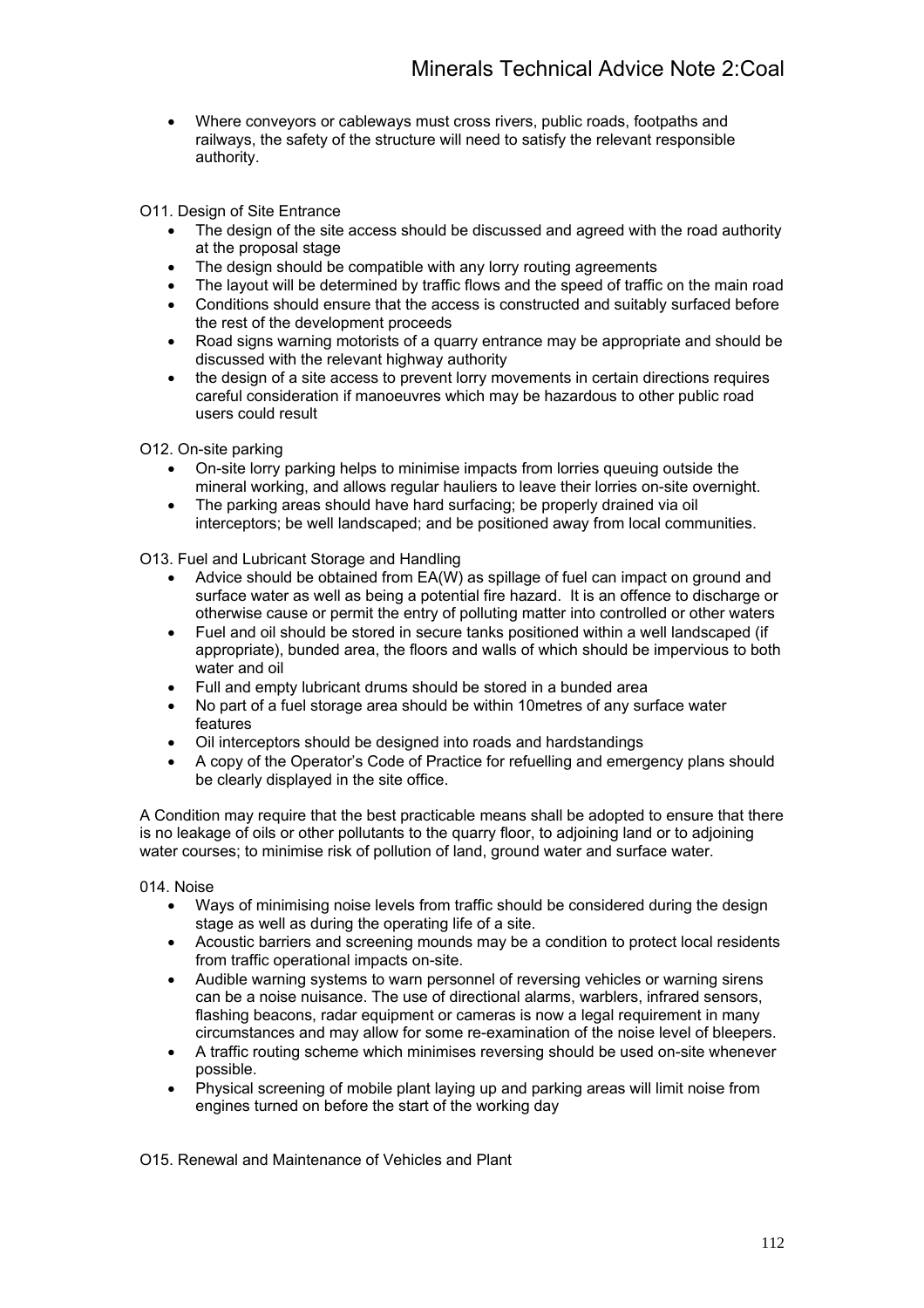- Regular maintenance of all mobile plant on-site is effective in reducing noise generated by worn parts.
- Rubber linings and suspension systems should be fitted to all vehicles, chutes and hoppers
- Maintenance areas should be surfaced with concrete or other such hard surfacing
- Major maintenance in working areas should be avoided and minor maintenance should be covered in the operator's Code of Practice.

O16. Vehicle Wheel and Body Cleaning

- Mud deposited on roads by coal traffic may be dealt with under roads legislation
- Wheel and body cleaning facilities allow for removal of potential spillage material from road vehicles before they leave the site
- Road use vehicles should be kept on hard surfaced roads
- Where high pressure water jets at the side of the exit road are appropriate, the exit road should slope away from the public road
- Cleaning facilities should be positioned well inside the site exit (minimum 100m)

In the interests of public safety and amenity, a Condition can require that no commercial vehicles shall enter the public road unless their wheels and chassis have been cleaned to prevent material being deposited on to the road.

O17. Sheeting

- Sheeting of loaded road vehicles and rail wagons should be carried out where there is a risk of spillage and dust arising from the load
- Spot checks should be carried out by an operator to ensure that road haulage vehicles are trimmed and properly sheeted before leaving the site. At large sites CCTV cameras installed at the site exit can be used to monitor loads on leaving the site as well as helping in improving site security.

O18. Siting of Activities within Coal Workings

- Siting of activities should be considered during the design stages to minimise impacts from traffic.
- Loading areas, vehicle parking and sheeting bays should be located away from sensitive communities and environmental resources

#### O19. Site Management and Monitoring

On-site traffic management should be dealt with in the site management plan. It can include detailed measures for the control of traffic:

- one way systems
- speed limits which may vary depending on weather and surface conditions
- priority at junctions
- special protection for environmentally sensitive areas
- standards for materials handling
- adequate measures for the disposal of vehicle related waste such as tyres, obsolete machinery and oil
- any necessary measures to protect on-site features such as walls, trees, and buildings
- monitoring arrangements and reporting mechanisms

Site entrance notices should include a contact name and telephone number for enquiries for members of the public. This and other public liaison measures can assist in resolving issues at an early stage.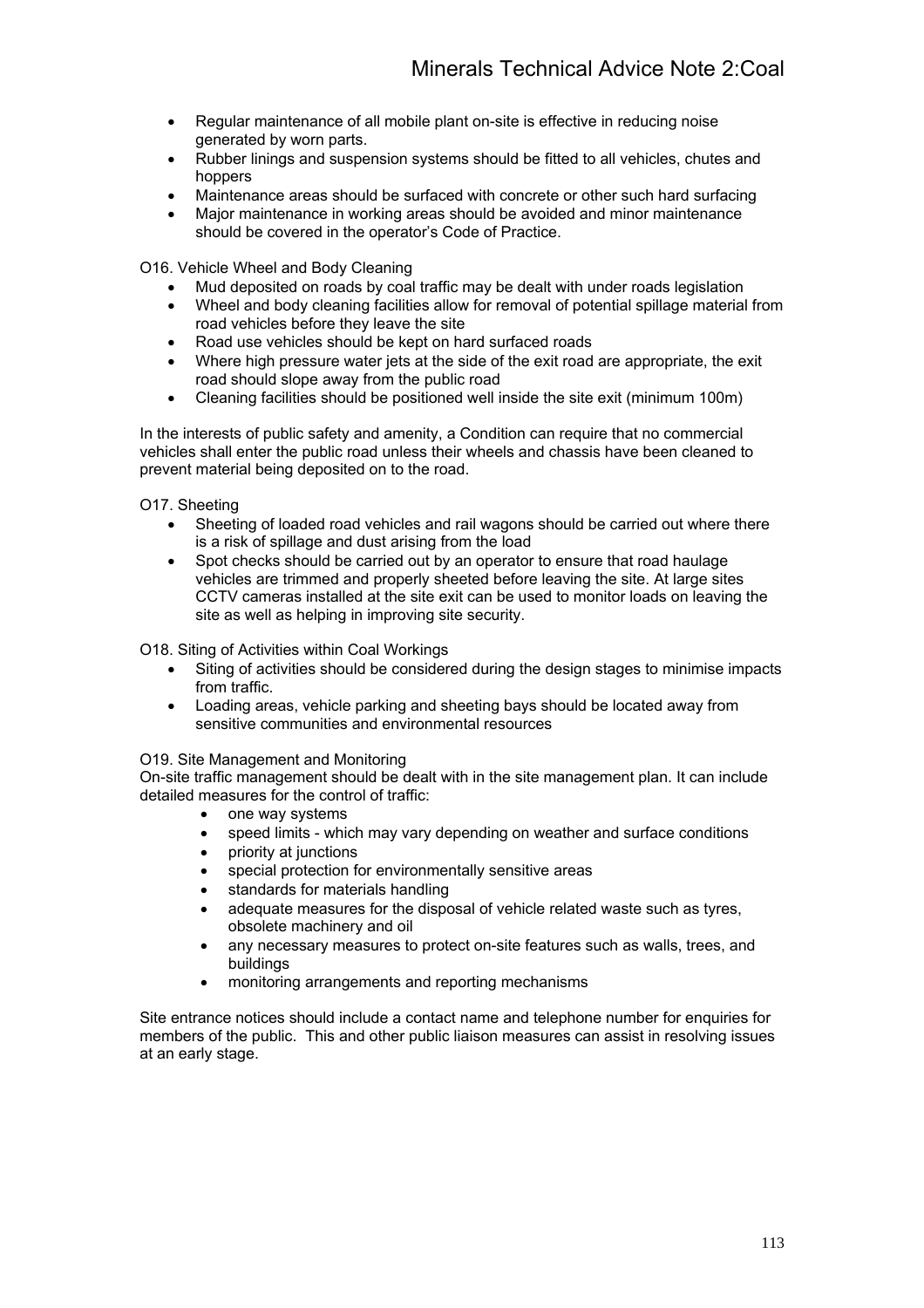# **Appendix P: colliery spoil**

### Composition of spoil

P1. Unburnt colliery spoil consists mainly of shale containing small amounts of bituminous and carbonaceous matter, sandstone, clay, ironstone and limestone. It may range in size from boulders to clay particles and can be divided broadly into coarse and fine discard, with different disposal characteristics.

P2. Coarse discard: Most spoil is coarse discard with a particle size between 0.5mm and 150mm. In general, it does not present a handling problem because it is relatively free draining and is dewatered to an acceptable standard by screening before it leaves the coal processing plant (CPP).

P3. Fine discard: This material has a nominal maximum particle size of 0.5mm although a large proportion can be of much smaller size being less that 10 microns. Because of the particle size distribution the material is not free draining and presents greater handling and disposal problems than coarse discard. It generally consists of fine clay and shale particles. Where a froth flotation process is used, the fine discard sinks to the bottom and is referred to as tailings. The tailings sludge can either be disposed of by liquid discharge to lagoons or be further dewatered.

P4. Slurry lagoons should be avoided whenever possible and new mines should be designed to prevent the discharge of untreated tailings. There is reliable equipment for the production of dry tailings. Filter-presses squeeze out excess moisture to leave a cake which can be mixed with, and disposed of alongside, coarse waste. The obstacle is cost, as the process requires substantial buildings, plant and extra operations. Such levels of investment will be justified at new collieries or coal processing plant where the avoidance of lagoons will have significant environmental benefits.

### Disposal

P5. Disposal includes handling, transport and placement. Disposal locations are predominantly on adjacent land or in existing voids close to the colliery. Most is tipped on spoil heaps, including lagoons with a small proportion being used in local land reclamation. Spoil heaps and lagoons which contain refuse from a mine or quarry are tips, and are subject to the Mines and Quarries (Tips) Act 1969 and the Mines and Quarries (Tips) Regulations 1971. Where the material is defined as waste, it will also need to comply with the Mining Waste Directive

P6. Spoil tips can be constructed of either coarse discard or a mixture of coarse discard and dewatered treated fines. Given normal weather conditions, the construction of coarse discard tips is a relatively straightforward operation since the material is free draining due to its large particle size. Handling of dewatered fines in the form of semi-solids or solids is more difficult because the small grain size retains water and reduces the material's shear strength.

P7. There are two methods of constructing tips made from treated fines and coarse discard. The first method involves mixing the two materials at the CPP where it is then transported either by conveyor or dump truck to the tip. The second method involves transporting the materials separately to the tip where the pressed cake is laid and then capped by a layer of coarse discard. The latter method typically has better drainage and handling characteristics although marginally more land is active at any one time.

P8. When lagoons are incorporated in tips the two types of discard, coarse and fines, are handled separately. The coarse discard is used to construct the banks and the tailings are pumped in suspension to the impoundment formed by the banks where the particles are allowed to settle. The supernatant water is drawn off, usually for return to the CPP. When the lagoon is filled and the tailings have dried out sufficiently to support the weight of tracked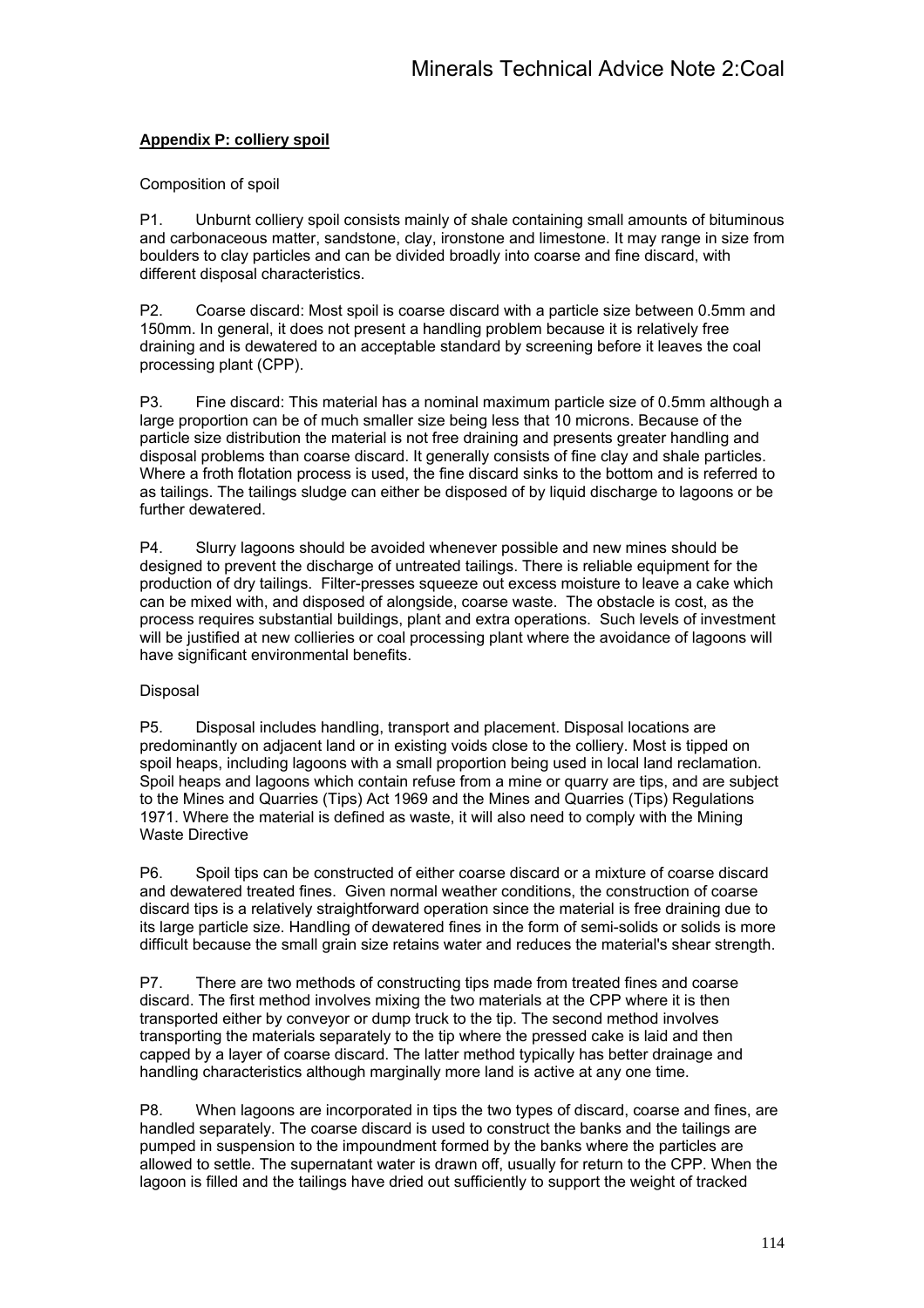vehicles, the lagoon can be over tipped with coarse discard as a prelude to restoration.

P9. Many lagoons are between 1 and 2 hectares but can be much bigger. Normally, the use of lagoons has to be phased, with usually at least two or three being required at any one time, one being built, one being filled and one drying out, to allow the site to be restored progressively. Lagoons are only a practicable proposition when the topography is gentle and where the slopes do not exceed 1:12. Lagoon areas are usually close to the colliery to reduce pipeline and pumping costs.

P10. Tailings are pumped to lagoons in suspension in water or can be transported off site by road or rail tanker. As long ago as 1981, the Commission on Energy and the Environment (CENE) recommended to the Government that lagoons should be avoided whenever possible and that new mines should be designed to prevent the discharge of untreated tailings.

P11. It is possible to use spoil to backfill excavation voids. Such schemes can have positive environmental effects: returning derelict or degraded land to a positive afteruse, but consideration must be given to whether the voids have a particular ecological, scientific or historical importance. Hard rock quarries may have potential but will require protective measures to ensure that there is no pollution of ground water. The capacity of voids created through opencast mining is usually limited. However, opportunities to create a new land form with extra capacity for spoil disposal are sometimes possible. These activities will need to comply with the relevant waste legislation.

P12. Policy is to encourage the use of secondary materials in construction where they are technically, economically and environmentally acceptable as substitutes for primary aggregates. The most significant use of spoil is as bulk fill in civil engineering works.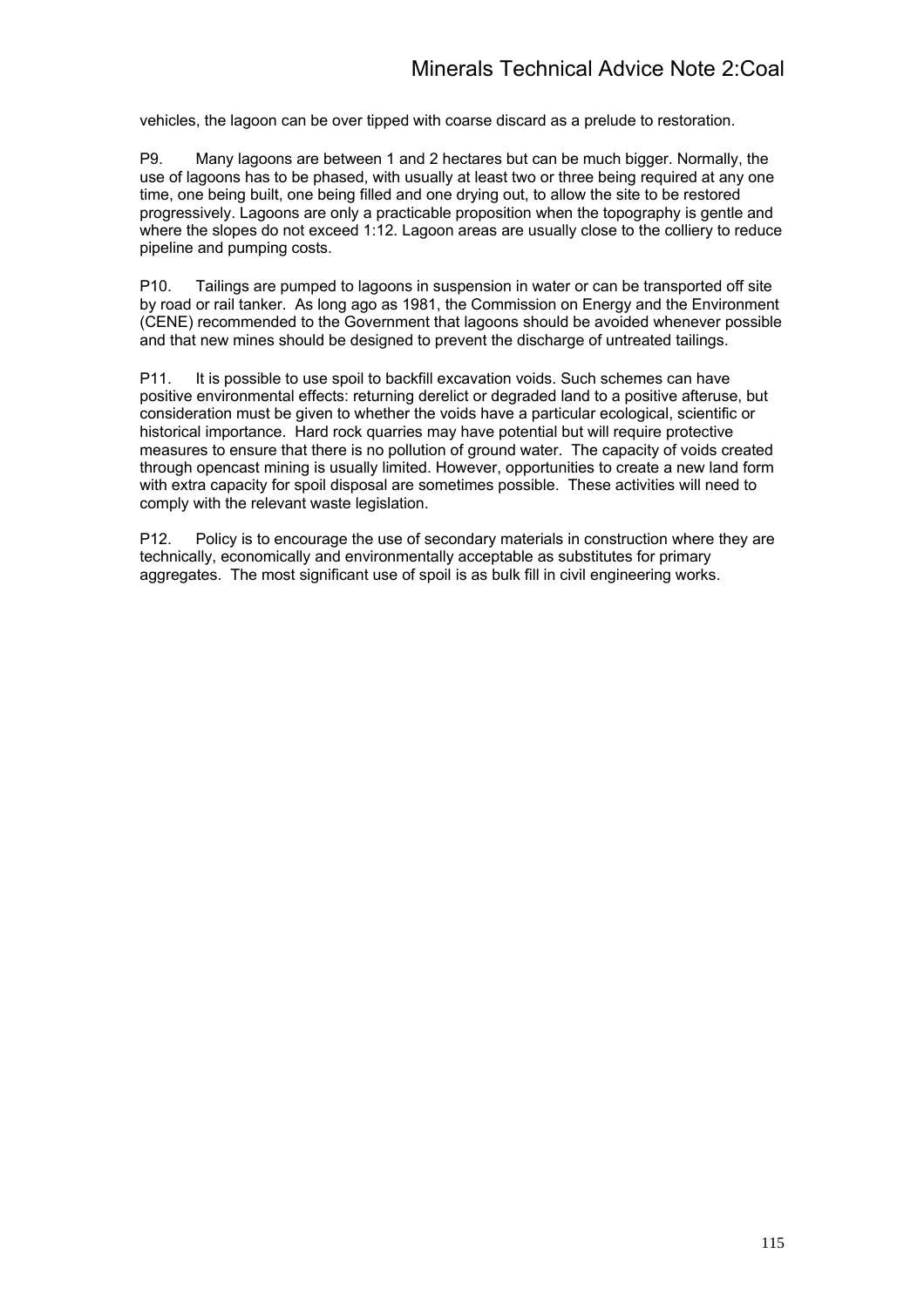## **Appendix Q: Best practice for reclamation**

Q1. The MPA should consider through the SEA/SA process whether it is appropriate to develop strategies based on landscape character areas to provide a framework for individual site reclamation. Consultation is a critical element in the design of reclamation schemes.

Q2. A formal reclamation scheme should:

- be discussed with the MPA and the statutory consultees before submitting the planning application
- be subject to a feasibility study
- accompany the planning application
- be well-designed
- indicate how restoration and aftercare is to be integrated with the working scheme
- demonstrate the suitability of the proposed after-use
- give consideration to the potential impacts of the reclamation proposals on adjacent land
- be suitable for the intended after-use
- generally compatible in nature and scale with the natural landform of the area
- not be liable to slope instability or other ground movement
- include a management plan
- be agreed and included in Conditions and agreements, with a detailed specification of works to be submitted

Q3. The ES should include annotated Ordnance Survey plans, supported by reports, to show baseline survey information of the site (1:2500) and of the relevant surroundings (1:10,000) including:

- the topography, landscape character and land use
- habitats and ecology
- built, archaeological and landform features, woodland, trees and hedgerows, habitats and wildlife corridors to be retained
- geology and soils
- meteorological, hydrological and hydrogeological data over at least a twelve-month period
- analysis and, where appropriate, modelling of groundwater flows
- plotting and analysis of seam plans for recorded deep mine workings
- existing instability, contamination, combustion and shallow mine workings
- drainage characteristics, including field drainage systems, main outfall ditches and watercourses
- areas, volumes and description of any existing topsoil and subsoil mounds
- areas, volumes and description of contaminated land and derelict infrastructure
- site investigation to show areas, depths, and descriptions of topsoil, subsoil and drift
- geological information to identify and quantify potential soil-making materials
- geological information to quantify the bulking and settlement characteristics of the backfill
- site information to identify significant physical or chemical properties of the back fill

Q4. The applicant should submit schemes for:

- the restored landscape, gradients and drainage
- translocation of habitat of high nature conservation value
- stripping and storage of soils, sub-soils and soil-making materials
- excavation and storage of overburden
- overburden and soil replacement
- progressive restoration
- treatment of instability, contamination, combustion and shallow mine workings
- remediation of off-site adverse impacts from site operations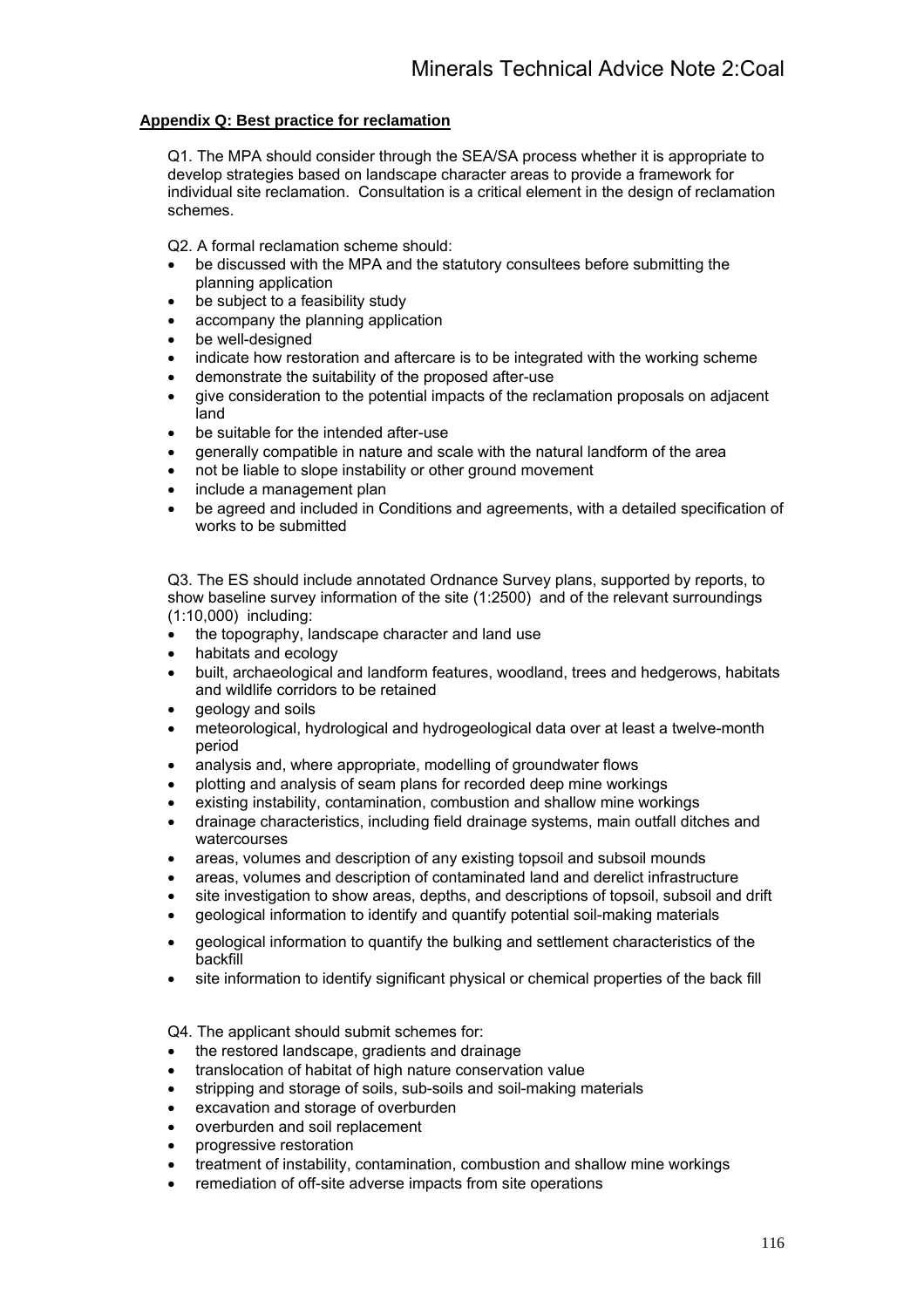- restoration of surface flows and groundwater management
- planting and provision of surface features
- aftercare

Q5. The schemes in Q4, to be shown by annotated 1:2500 Ordnance Survey plans, supported by reports, should include:

- proposals for after-use
- operational and projected contours for final landforms
- phasing and time-scale of the working, restoration and aftercare
- site boundary, operational boundary, limit of excavation, operational and processing areas, haul roads, water treatment areas etc
- storage areas allocated for contoured baffle mounds, topsoil, subsoil, soil-making material, contaminated soils and waste, stock piles and overburden etc
- phased excavation voids, with maximum depths and seam areas
- volumes of topsoil, subsoil and drift to be moved from the excavation area, from beneath overburden and soil mounds, and from other operational and processing areas
- overburden volumes and estimates of materials bulkage
- estimated volumes of soil-making materials
- bunds and screening
- stripping, transporting, stocking and restoring soils and soil-making materials
- on- and off-site drainage, water storage and water features and outfalls
- remediation of altered groundwater flows and mine water drainage
- remediation of altered mine gas flows
- progressive restoration
- restoration profiles for soil-making materials, subsoil and topsoil
- assessment and remediation of ground settlement following restoration
- proposals for the treatment of residual areas of instability, combustion or contamination
- reinstatement of, and proposals for new, rights of way and access roads
- reinstatement of, and proposals for new, field boundaries
- mechanisms for protecting and/or recording site features such as geological exposures or historic structures
- aftercare for areas to be restored to agriculture, forestry and amenity
- retained and proposed planting and management
- proposals for enhanced habitat creation
- aftercare management plans

Q6. Advice on *Reclamation to agriculture***,** *Soil and Planting* **and** *Seeding* is contained in appendices B, C and D of the Aggregates MTAN.

Q7. Coal spoil-heaps

- The reclamation of older spoil-heaps may need to address:
- lack of soil, and spoil deficient in nutrients
- burnt or burning coal, with gas emissions and cavities
- steep slopes prone to erosion
- acid or alkali run-off
- high leachate concentrations of dissolved metals such as iron or aluminium, and elevated concentrations of sulphate
- iron (ochre) precipitation in watercourses
- compaction in the surface layers
- surface and buried slurry and tailings lagoons

Q8. Reclamation to an amenity afteruse, such as public open space, informal public reclamation area, community woodland, wildlife education centre

- has the potential to use the limitations of damaged land
- funding may be required for long-term management long term management needs, costs and responsibilities should be established at the outset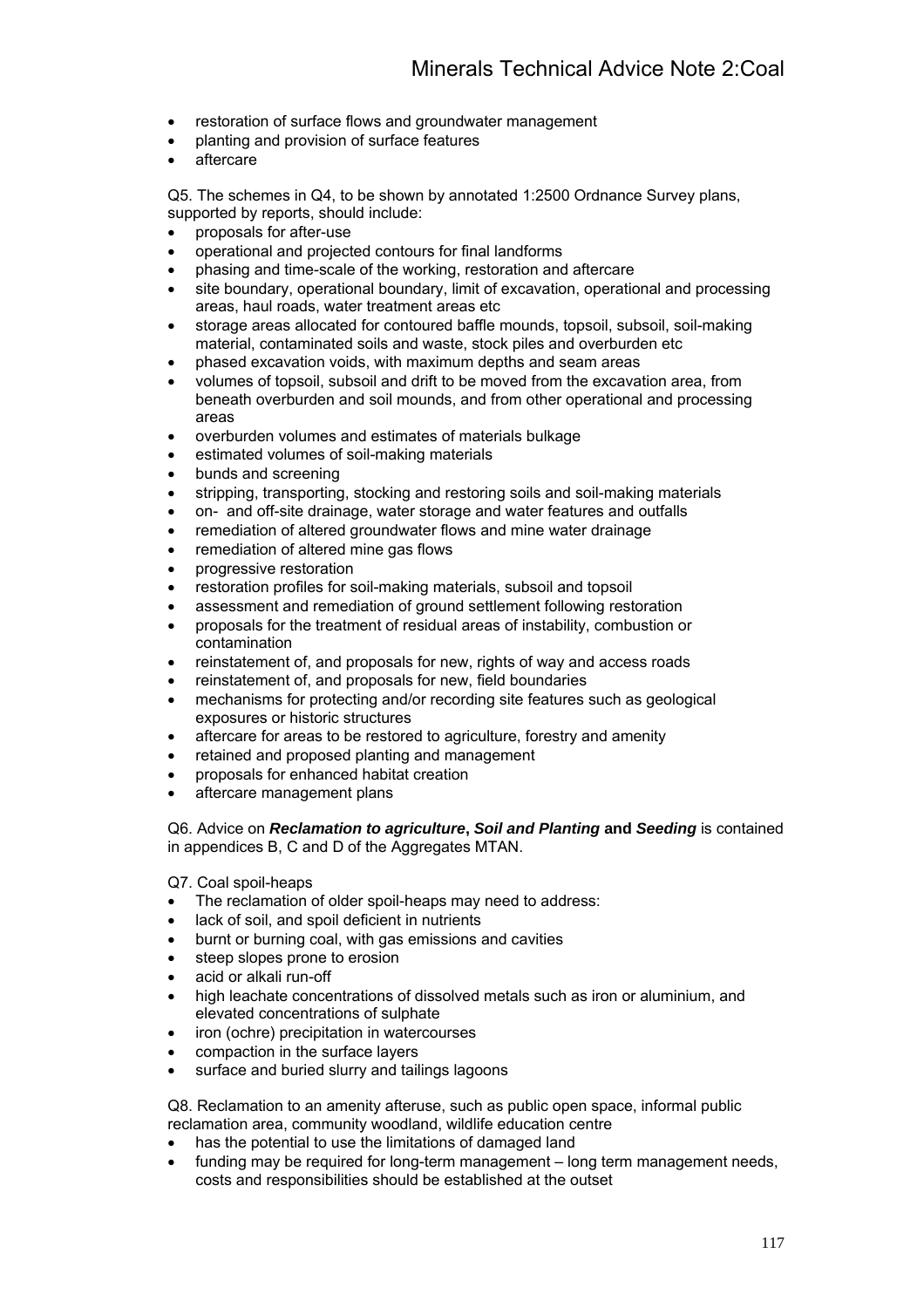- contributes to the diversification of rural land uses
- recognises the need to enhance biodiversity both nationally and locally in line with the UK Biodiversity Action Plan
- can incorporate exposed geological features which may be suitable for selection as RIGs, and local RIGS groups should be consulted

Q9. In realising the nature conservation potential of the site, a steering group, or more formally a trust, should be formed to guide the restoration. Professional ecologists and earth scientists should be included for survey, evaluation, design, management, monitoring and enforcement. Representatives should be drawn from CCW, the MPA ecologist, local biological records centre, wildlife trust, RIGs coordinator, EA(W) ecologist, British Trust for Ornithology, Wildfowl and Wetlands Trust

Q10. Reclamation to nature conservation should:

- incorporate existing nature conservation interest
- invest in the diversity of damaged land
- plan for different timescales
- consider multi-purpose use
- incorporate habitat creation techniques, by sowing, individual planting and using turves
- consider recreating vegetation types in accord with the National Vegetation **Classification**
- create areas of standing and running water
- concentrate particular activities in the best location
- ensure long-term management of the site
- monitor against the desired objectives
- take account of public safety
- consider public access

Q11. Management of nature conservation

- management objectives should be clear and structured
- the management plan shoul be reviewed annually with a major review every fve years
- legal agreement can ensure an extended aftercare period
- a trust fund can be provided, to be managed by a selected committee or a voluntary nature conservation organisation
- community involvement should be a site objective

Q12. Further guidance is available in "The reclamation of damaged land for nature conservation" and "Earth science conservation in Great Britain, a strategy".

Q13. Other end uses are likely to require separate planning permission. Reclamation to agriculture, forestry or amenity should nevertheless be included in Conditions and agreements in case the development does not proceed. If it is intended to build on a reclaimed site, there will be a need for compaction of the backfill. The impacts on mine drainage and mine gas flows, and the noise, dust and vibration impacts of the compaction process should be assessed and mitigated. Any scheme for compaction should be in accordance with best practice as advised for highway engineering specifications, with an agreed scheme for independent monitoring.